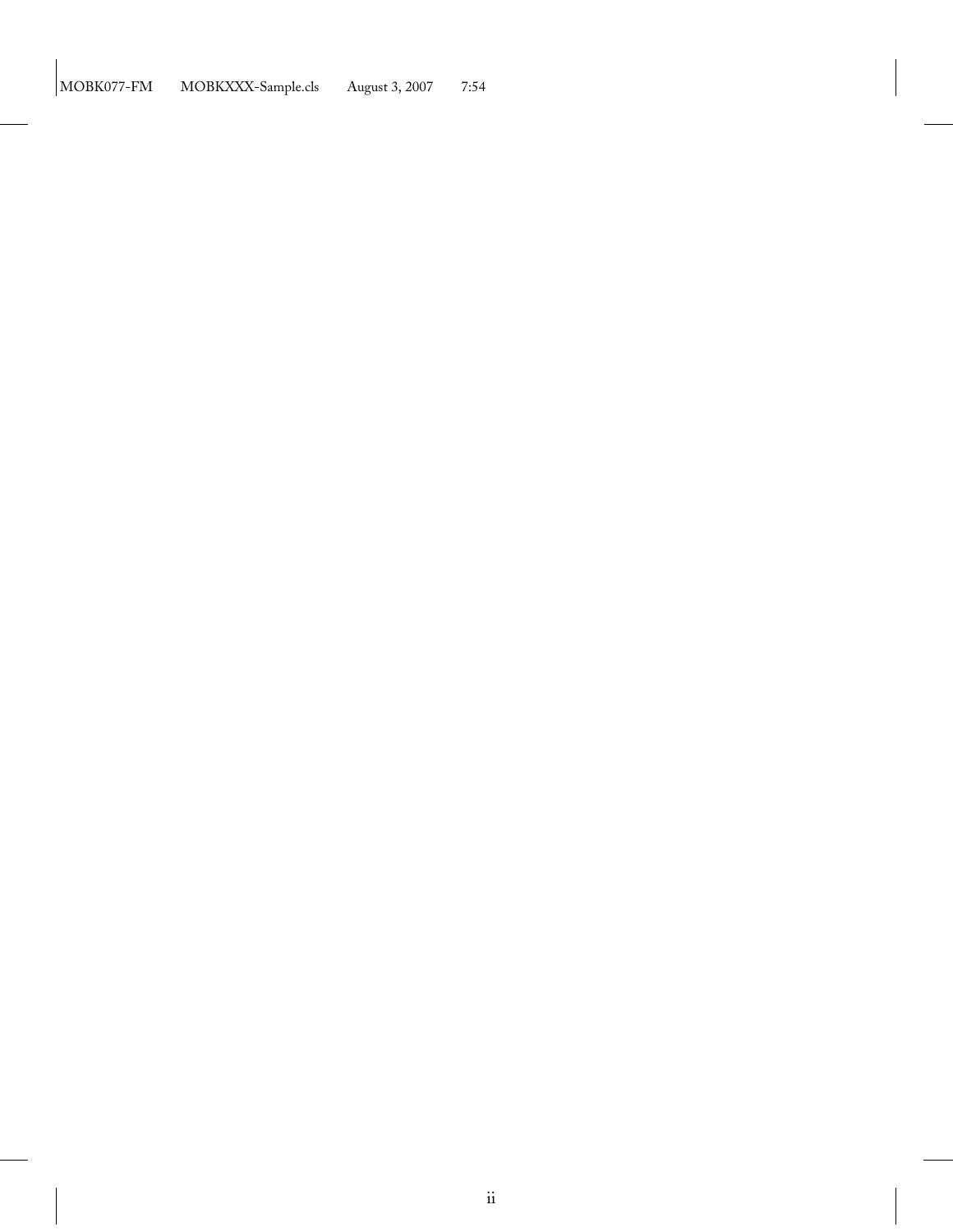# **Synthesis Lectures on Artificial Intelligence and Machine Learning**

## **Editors**

**Ronald J. Brachman,** *Yahoo Research*

**Tom Dietterich,** *Oregon State University*

## **Intelligent Autonomous Robotics**

Peter Stone 2007

**A Concise Introduction to Multiagent Systems and Distributed Artificial Intelligence** Nikos Vlassis

2007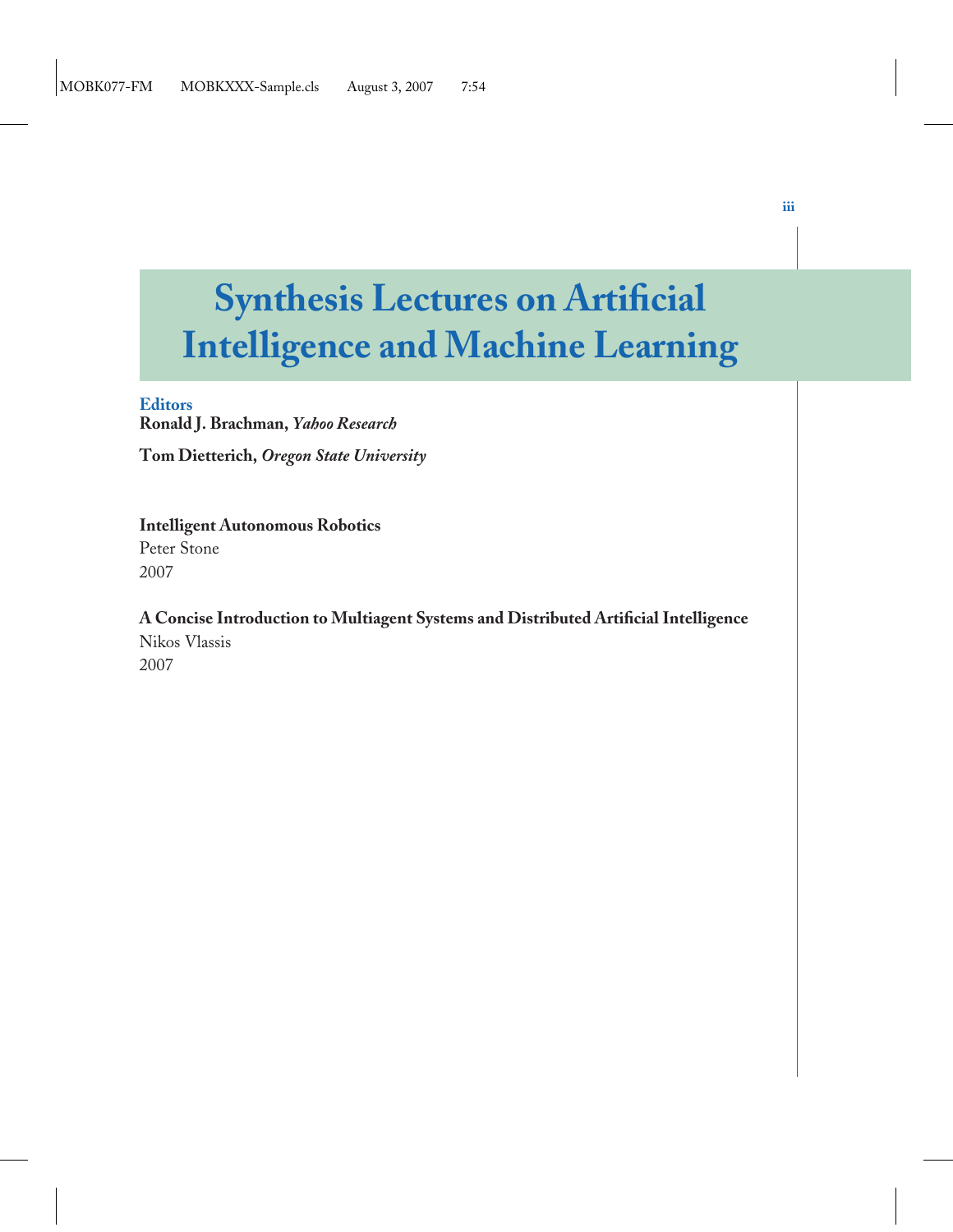Copyright © 2007 by Morgan & Claypool

All rights reserved. No part of this publication may be reproduced, stored in a retrieval system, or transmitted in any form or by any means—electronic, mechanical, photocopy, recording, or any other except for brief quotations in printed reviews, without the prior permission of the publisher.

A Concise Introduction to Multiagent Systems and Distributed Artificial Intelligence

Nikos Vlassis

www.morganclaypool.com

| paperback |
|-----------|
| paperback |
|           |
| ebook     |
|           |
|           |

DOI: 10.2200/S00091ED1V01Y200705AIM002

A Publication in the Morgan & Claypool Publishers series *SYNTHESIS LECTURES ON ARTIFICIAL INTELLIGENCE AND MACHINE LEARNING SEQUENCE IN SERIES: #2*

Lecture #2 Series Editors: Ronald Brachman, Yahoo! Research and Thomas G. Dietterich, Oregon State University

First Edition 10 9 8 7 6 5 4 3 2 1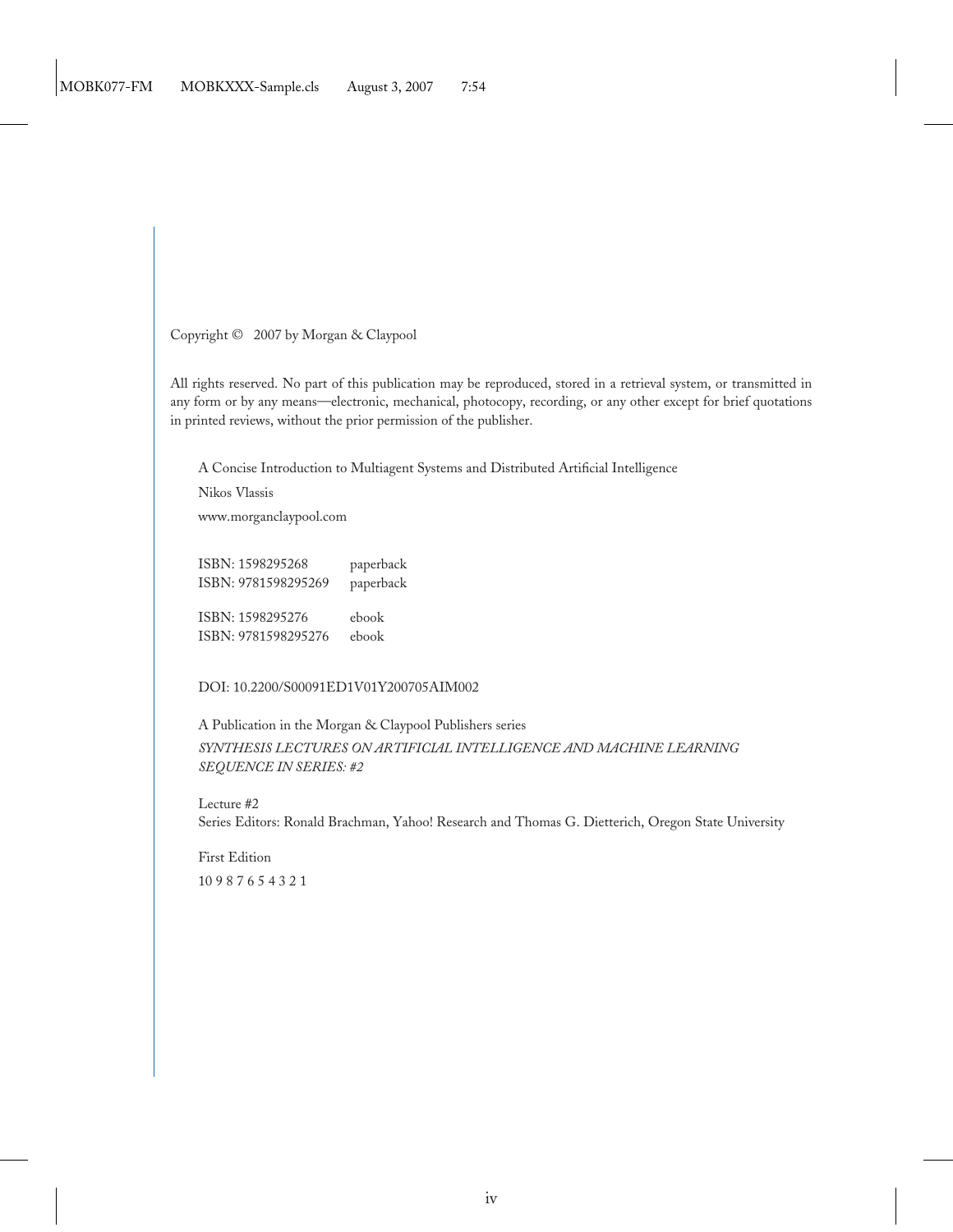# **A Concise Introduction to Multiagent Systems and Distributed Artificial Intelligence**

## **Nikos Vlassis**

Department of Production Engineering and Management Technical University of Crete **Greece** 

*SYNTHESIS LECTURES ON ARTIFICIAL INTELLIGENCE AND MACHINE LEARNING SEQUENCE IN SERIES: #2*



MC Morgan **&**Claypool Publishers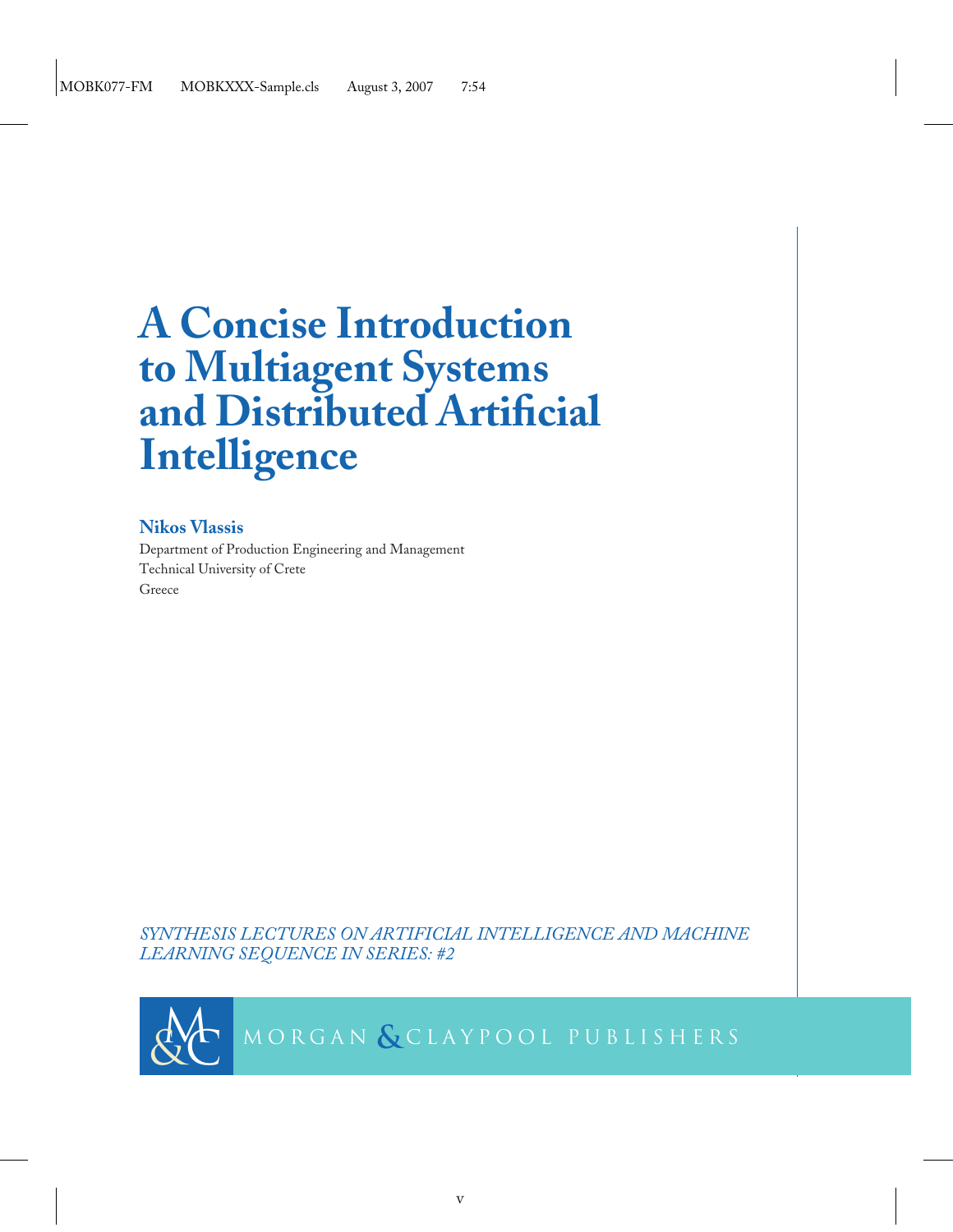## **ABSTRACT**

Multiagent systems is an expanding field that blends classical fields like game theory and decentralized control with modern fields like computer science and machine learning. This monograph provides a concise introduction to the subject, covering the theoretical foundations as well as more recent developments in a coherent and readable manner.

The text is centered on the concept of an agent as decision maker. Chapter 1 is a short introduction to the field of multiagent systems. Chapter 2 covers the basic theory of singleagent decision making under uncertainty. Chapter 3 is a brief introduction to game theory, explaining classical concepts like Nash equilibrium. Chapter 4 deals with the fundamental problem of coordinating a team of collaborative agents. Chapter 5 studies the problem of multiagent reasoning and decision making under partial observability. Chapter 6 focuses on the design of protocols that are stable against manipulations by self-interested agents. Chapter 7 provides a short introduction to the rapidly expanding field of multiagent reinforcement learning.

The material can be used for teaching a half-semester course on multiagent systems covering, roughly, one chapter per lecture.

Nikos Vlassis is Assistant Professor at the Department of Production Engineering and Management at the Technical University of Crete, Greece. His email is vlassis@dpem.tuc.gr

## **KEYWORDS**

Multiagent Systems, Distributed Artificial Intelligence, Game Theory, Decision Making under Uncertainty, Coordination, Knowledge and Information, Mechanism Design, Reinforcement Learning.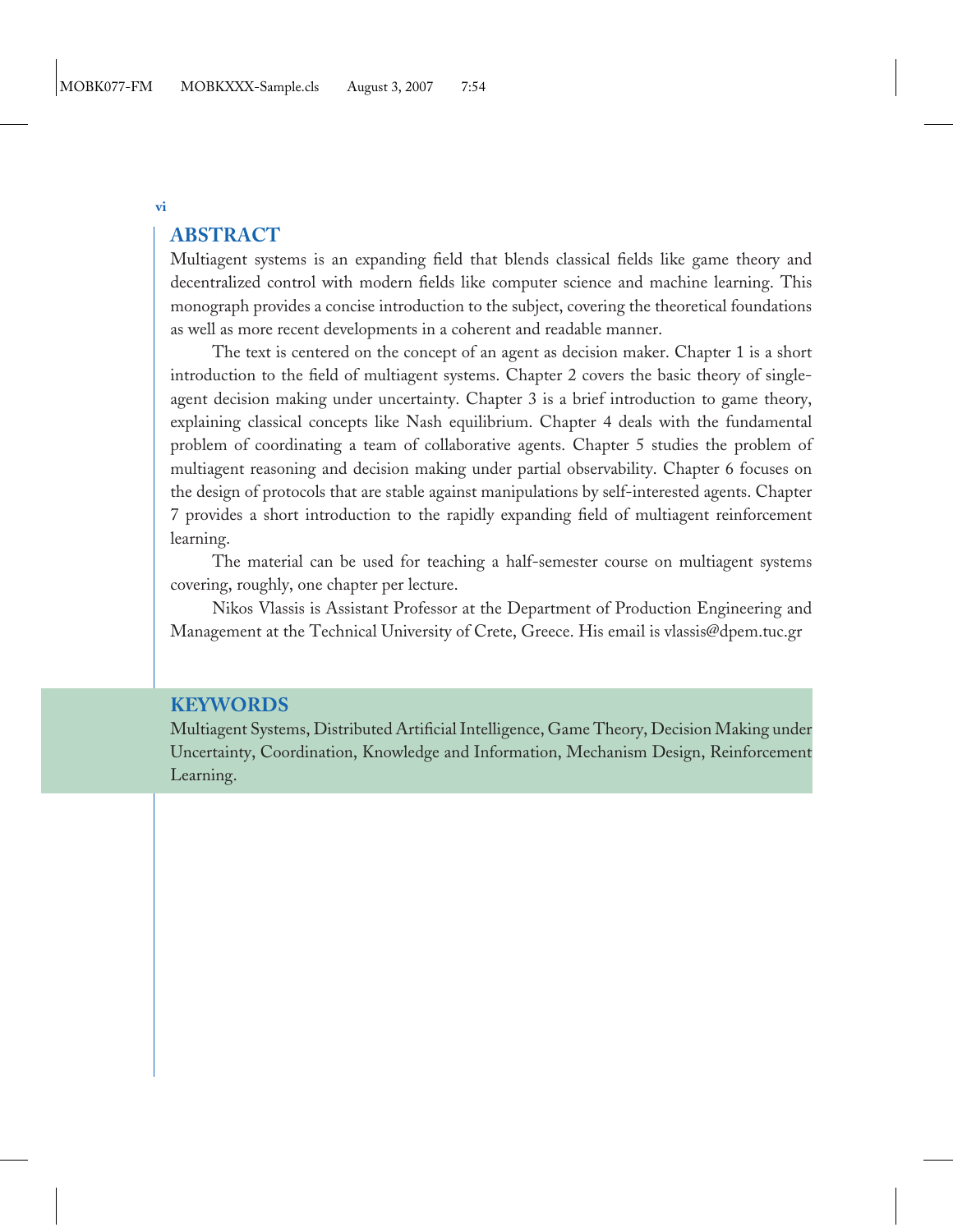# **Contents**

| 1. |     |       |  |  |
|----|-----|-------|--|--|
|    | 1.1 |       |  |  |
|    | 1.2 |       |  |  |
|    |     | 1.2.1 |  |  |
|    |     | 1.2.2 |  |  |
|    |     | 1.2.3 |  |  |
|    |     | 1.2.4 |  |  |
|    |     | 1.2.5 |  |  |
|    |     | 1.2.6 |  |  |
|    | 1.3 |       |  |  |
|    | 1.4 |       |  |  |
|    | 1.5 |       |  |  |
| 2. |     |       |  |  |
|    | 2.1 |       |  |  |
|    | 2.2 |       |  |  |
|    | 2.3 |       |  |  |
|    |     | 2.3.1 |  |  |
|    |     | 2.3.2 |  |  |
|    | 2.4 |       |  |  |
|    |     | 2.4.1 |  |  |
|    |     | 2.4.2 |  |  |
|    |     | 2.4.3 |  |  |
|    | 2.5 |       |  |  |
| 3. |     |       |  |  |
|    | 3.1 |       |  |  |
|    | 3.2 |       |  |  |
|    | 3.3 |       |  |  |
|    | 3.4 |       |  |  |
|    | 3.5 |       |  |  |

**vii**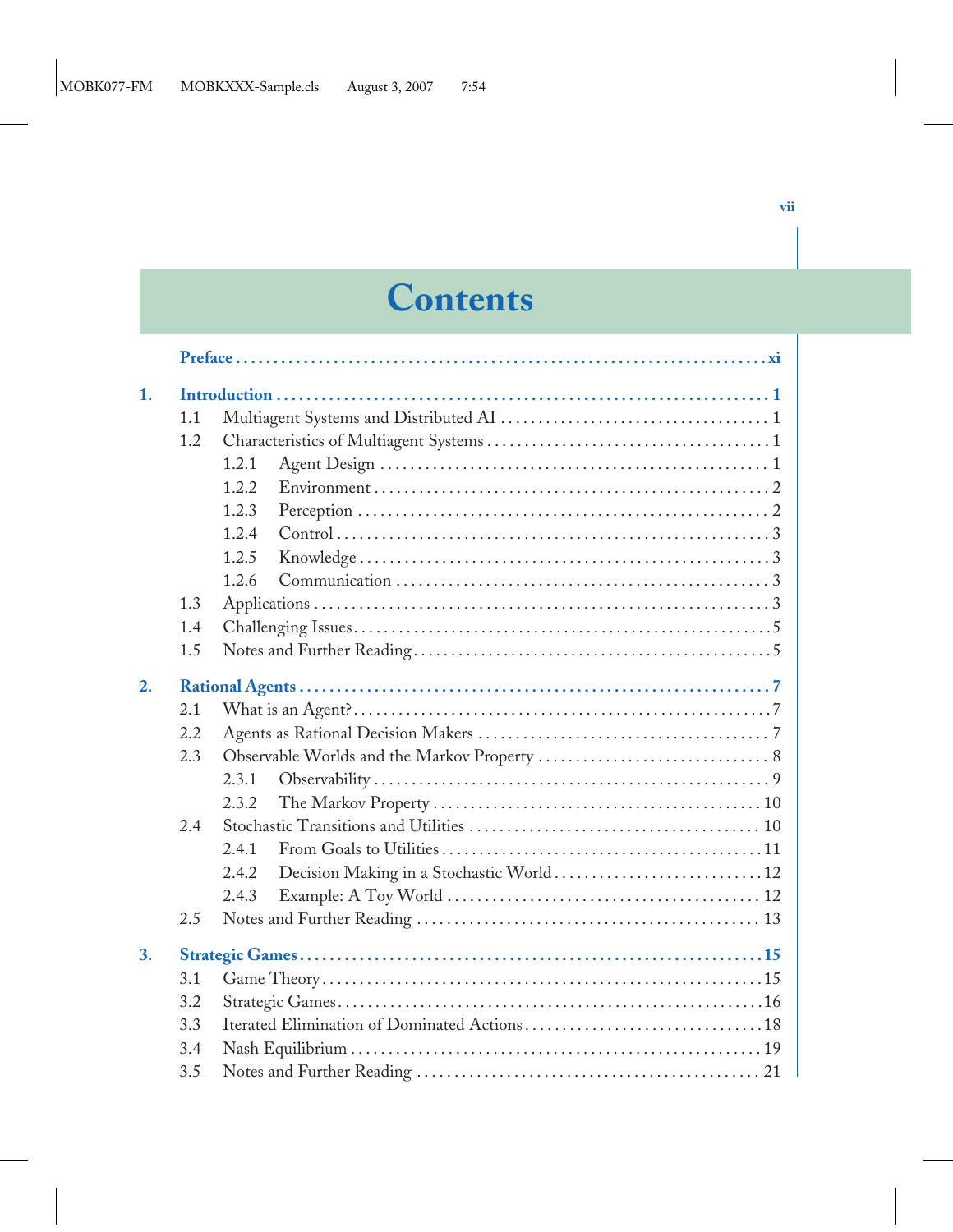| $\overline{4}$ . |     |                                                                 |  |
|------------------|-----|-----------------------------------------------------------------|--|
|                  | 4.1 |                                                                 |  |
|                  | 4.2 |                                                                 |  |
|                  | 4.3 |                                                                 |  |
|                  | 4.4 |                                                                 |  |
|                  |     | 4.4.1                                                           |  |
|                  |     | 4.4.2                                                           |  |
|                  | 4.5 |                                                                 |  |
| 5.               |     |                                                                 |  |
|                  | 5.1 |                                                                 |  |
|                  | 5.2 |                                                                 |  |
|                  | 5.3 |                                                                 |  |
|                  | 5.4 |                                                                 |  |
|                  |     | 5.4.1                                                           |  |
|                  |     | 5.4.2                                                           |  |
|                  |     | 5.4.3                                                           |  |
|                  |     | 5.4.4                                                           |  |
|                  | 5.5 |                                                                 |  |
| 6.               |     |                                                                 |  |
|                  | 6.1 |                                                                 |  |
|                  | 6.2 |                                                                 |  |
|                  |     | 6.2.1                                                           |  |
|                  | 6.3 |                                                                 |  |
|                  |     | Example: Second-price Sealed-bid (Vickrey) Auction  50<br>6.3.1 |  |
|                  | 6.4 |                                                                 |  |
|                  |     | 6.4.1                                                           |  |
|                  | 6.5 |                                                                 |  |
| 7.               |     |                                                                 |  |
|                  | 7.1 |                                                                 |  |
|                  | 7.2 |                                                                 |  |
|                  |     | 7.2.1                                                           |  |
|                  |     | 7.2.2                                                           |  |
|                  | 7.3 |                                                                 |  |
|                  |     | 7.3.1                                                           |  |
|                  |     | 7.3.2                                                           |  |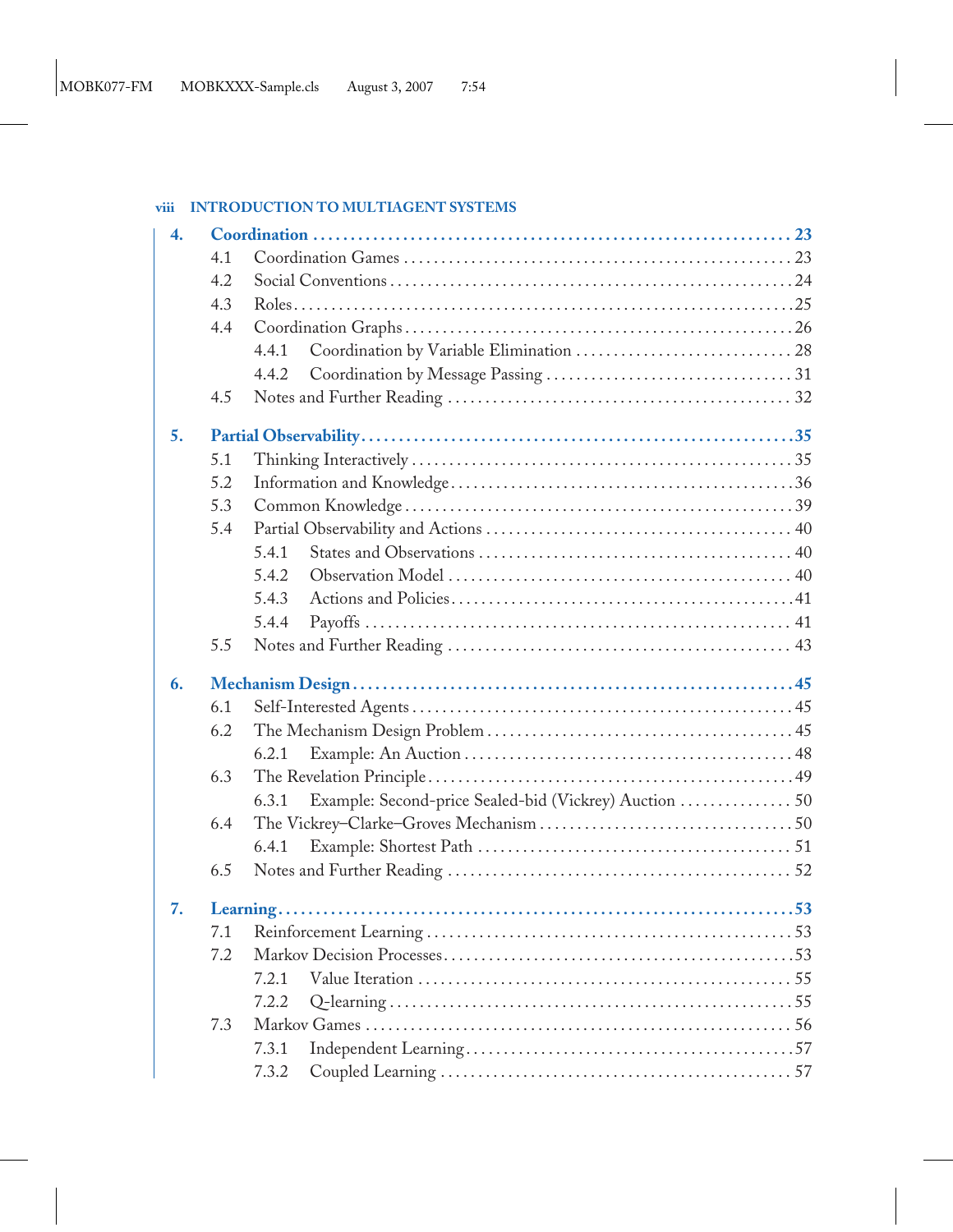### **CONTENTS ix**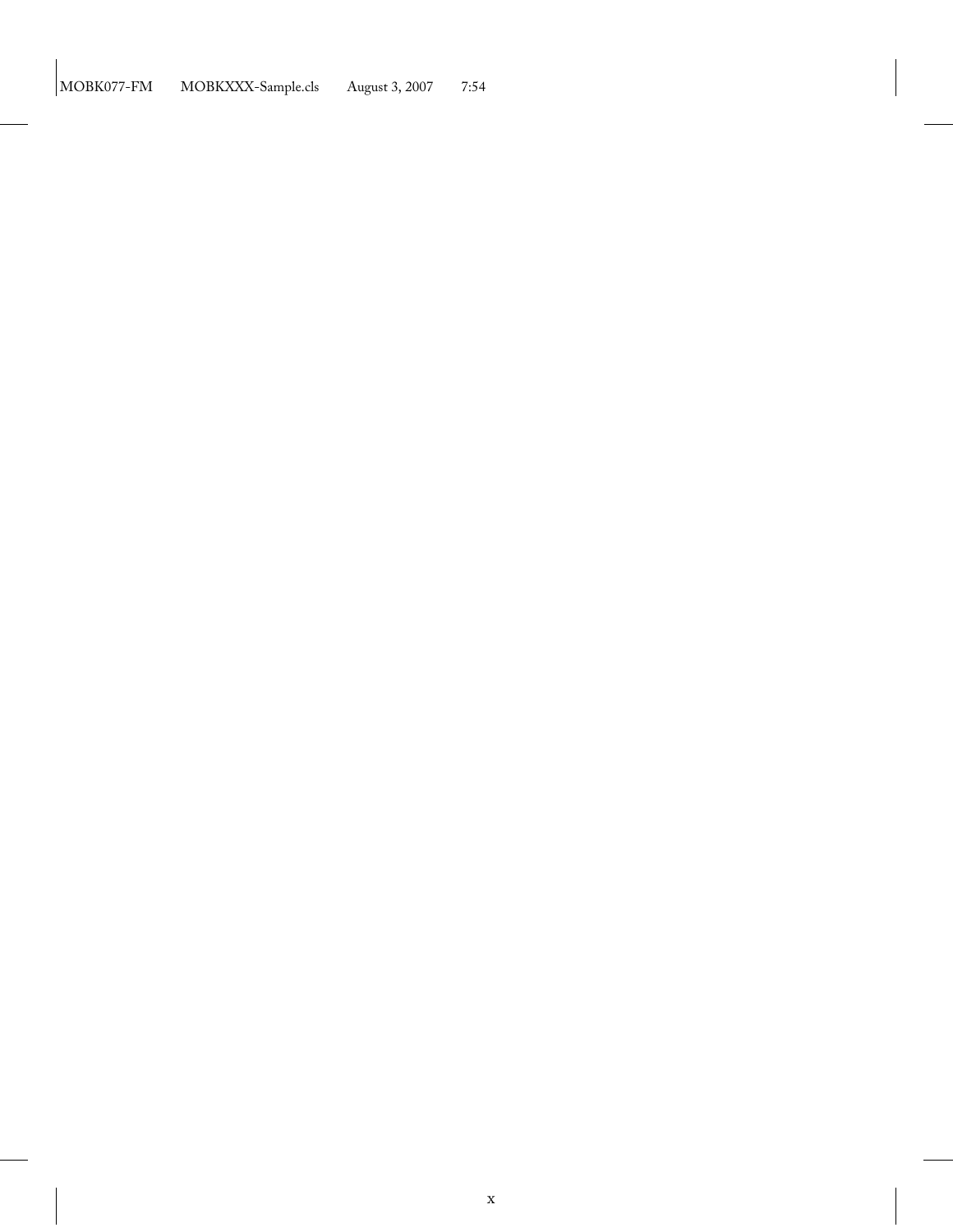# **Preface**

This monograph is based on a graduate course on multiagent systems that I have taught at the University of Amsterdam, The Netherlands, from 2003 until 2006. This is the revised version of an originally unpublished manuscript that I wrote in 2003 and used as lecture notes. Since then the field has grown tremendously, and a large body of new literature has become available. Encouraged by the positive feedback I have received all these years from students and colleagues, I decided to compile this new, revised and up-to-date version.

Multiagent systems is a subject that has received much attention lately in science and engineering. It is a subject that blends classical fields like game theory and decentralized control with modern fields like computer science and machine learning. In the monograph I have tried to translate several of the concepts that appear in the above fields into a coherent and comprehensive framework for multiagent systems, aiming at keeping the text at a relatively introductory level without compromising its consistency or technical rigor. There is no mathematical prerequisite for the text; the covered material should be self-contained.

The text is centered on the concept of an agent as decision maker. The 1st chapter is an introductory chapter on multiagent systems. Chapter 2 addresses the problem of single-agent decision making, introducing the concepts of a Markov state and utility function. Chapter 3 is a brief introduction to game theory, in particular strategic games, describing classical solution concepts like iterated elimination of dominated actions and Nash equilibrium. Chapter 4 focuses on collaborative multiagent systems, and deals with the problem of multiagent coordination; it includes some standard coordination techniques like social conventions, roles, and coordination graphs. Chapter 5 examines the case where the perception of the agents is imperfect, and what consequences this may have in the reasoning and decision making of the agents; it deals with the concepts of information, knowledge, and common knowledge, and presents the model of a Bayesian game for multiagent decision making under partial observability. Chapter 6 deals with the problem of how to develop protocols that are nonmanipulable by a group of self-interested agents, discussing the revelation principle and the Vickrey-Clarke-Groves (VCG) mechanism. Finally, chapter 7 is a short introduction to reinforcement learning, that allows the agents to learn how to take good decisions; it covers the models of Markov decision processes and Markov games, and the problem of exploration.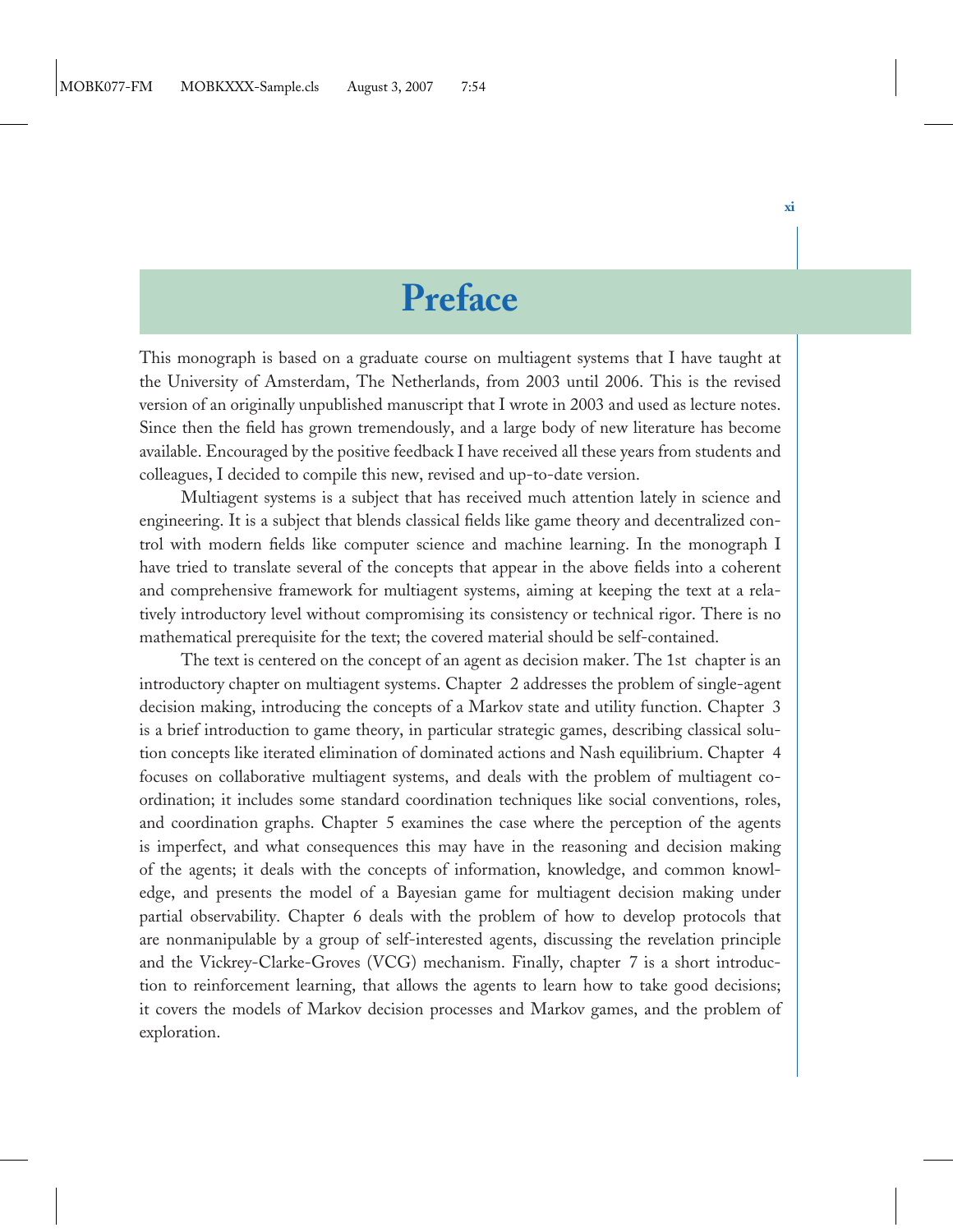The monograph can be used as teaching material in a half-semester course on multiagent systems; each chapter corresponds roughly to one lecture. This is how I have used the material in the past.

I am grateful to Jelle Kok, Frans Oliehoek, and Matthijs Spaan, for their valuable contributions and feedback. I am also thankful to Taylan Cemgil, Jan Nunnink, Dov Samet, Yoav Shoham, and Emilios Tigos, and numerous students at the University of Amsterdam for their comments on earlier versions of this manuscript. Finally I would like to thank Peter Stone for encouraging me to publish this work.

Nikos Vlassis Chania, March 2007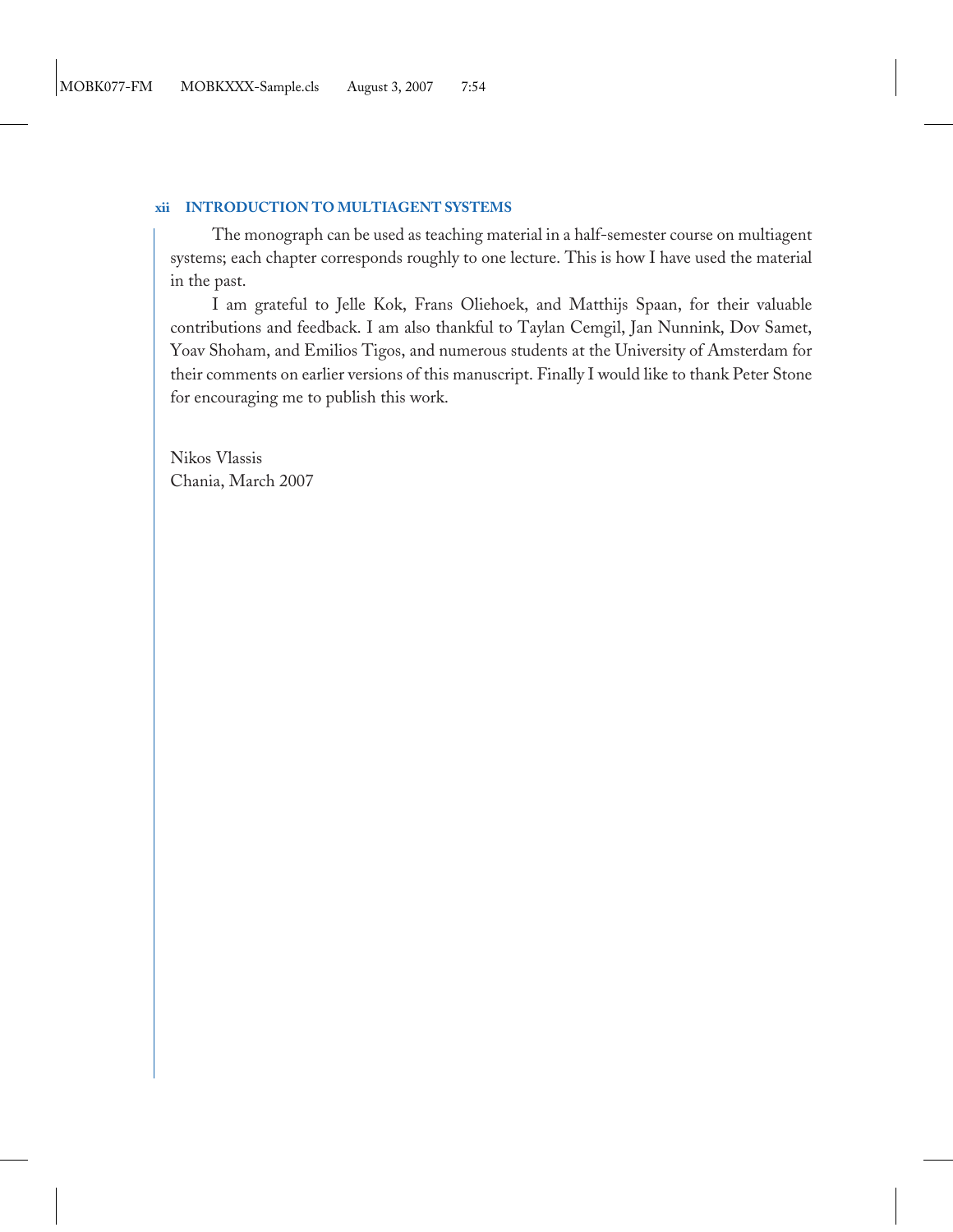## CHAPTER 1

# **Introduction**

<span id="page-12-0"></span>In this chapter we give a brief introduction to multiagent systems, discuss their differences with single-agent systems, and outline possible applications and challenging issues for research.

## **1.1 MULTIAGENT SYSTEMS AND DISTRIBUTED AI**

The modern approach to **artificial intelligence** (AI) is centered around the concept of a **rational agent**. An agent is anything that can perceive its environment through sensors and act upon that environment through actuators [\(Russell and Norvig,](#page-79-0) [2003\)](#page-79-0). An agent that always tries to optimize an appropriate performance measure is called a 'rational agent'. Such a definition of a 'rational agent' is fairly general and can include human agents (having eyes as sensors, hands as actuators), robotic agents (having cameras as sensors, wheels as actuators), or software agents (having a graphical user interface as sensor and as actuator). From this perspective, AI can be regarded as the study of the principles and design of artificial rational agents.

However, agents are seldom stand-alone systems. In many situations they coexist and interact with other agents in several different ways. Examples include software agents on the Internet, soccer playing robots (see Fig. [1.1\)](#page-13-0), and many more. Such a system that consists of a group of agents that can potentially interact with each other is called a **multiagent system** (MAS), and the corresponding subfield of AI that deals with principles and design of multiagent systems is called **distributed AI**.

## **1.2 CHARACTERISTICS OF MULTIAGENT SYSTEMS**

What are the fundamental aspects that characterize a MAS and distinguish it from a singleagent system? One can think along the following dimensions.

#### **1.2.1 Agent Design**

It is often the case that the various agents that comprise a MAS are designed in different ways. The different design may involve the hardware, for example soccer robots based on different mechanical platforms, or the software, for example software agents (or 'softbots') running different code. Agents that are based on different hardware or implement different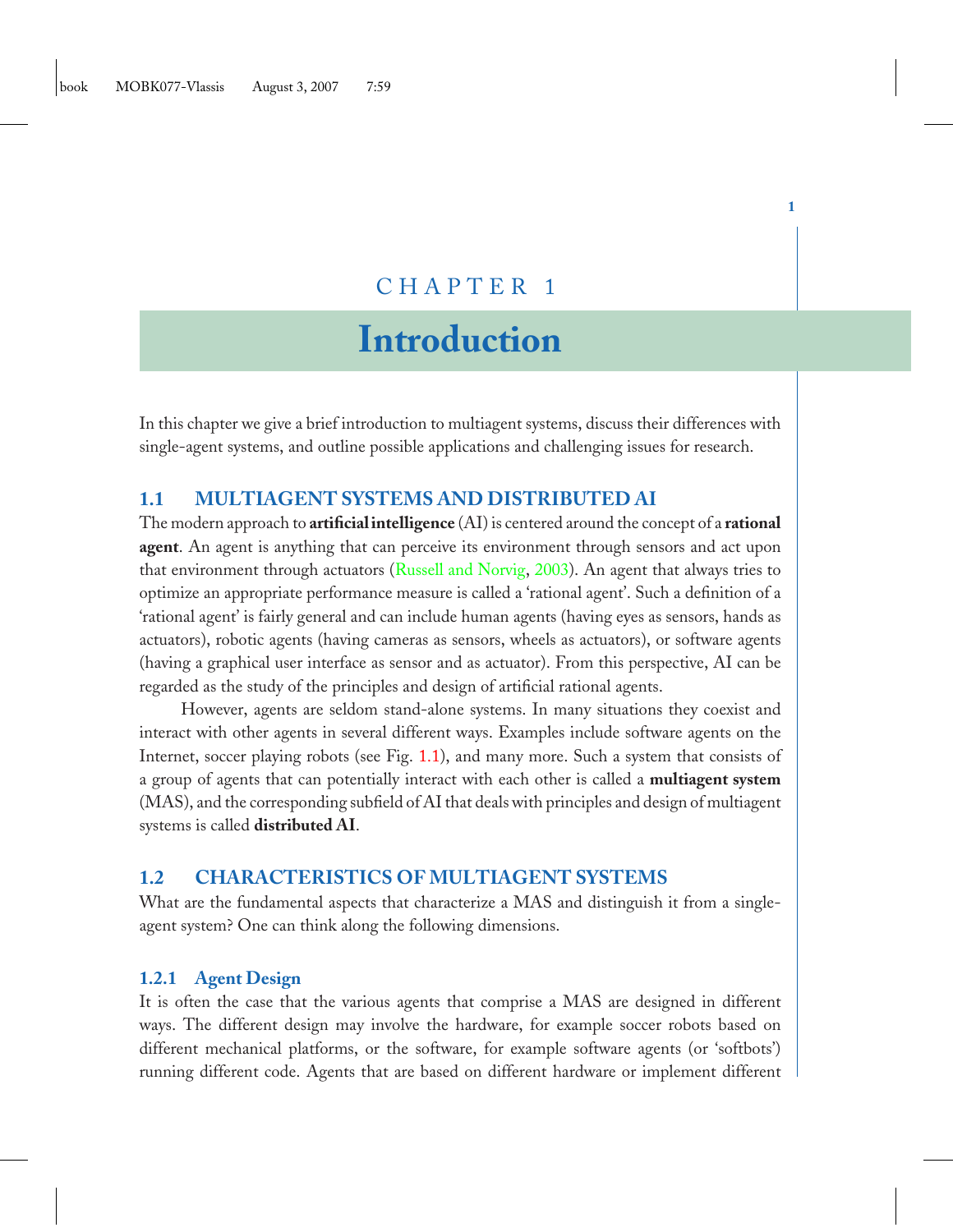

**FIGURE 1.1:** A robot soccer team is an example of a multiagent system

<span id="page-13-0"></span>behaviors are often called **heterogeneous**, in contrast to **homogeneous** agents that are designed in an identical way and have a priori the same capabilities. Agent heterogeneity can affect all functional aspects of an agent from perception to decision making.

## **1.2.2 Environment**

Agents have to deal with environments that can be either **static** or **dynamic** (change with time). Most existing AI techniques for single agents have been developed for static environments because these are easier to handle and allow for a more rigorous mathematical treatment. In a MAS, the mere presence of multiple agents makes the environment appear dynamic from the point of view of each agent. This can often be problematic, for instance in the case of concurrently **learning** agents where non-stable behavior can be observed. There is also the issue of which parts of a dynamic environment an agent should treat as other agents and which not. We will discuss some of these issues in Chapter [7.](#page-64-0)

## **1.2.3 Perception**

The collective information that reaches the sensors of the agents in a MAS is typically **distributed**: the agents may observe data that differ spatially (appear at different locations), temporally (arrive at different times), or semantically (require different interpretations). The fact that agents may observe different things makes the world **partially observable** to each agent, which has various consequences in the decision making of the agents. For instance, optimal multiagent planning under partial observability can be an intractable problem. An additional issue is **sensor fusion**, that is, how the agents can optimally combine their perceptions in order to increase their collective knowledge about the current state. In Chapter [5](#page-45-0) we will discuss some of the above in more detail.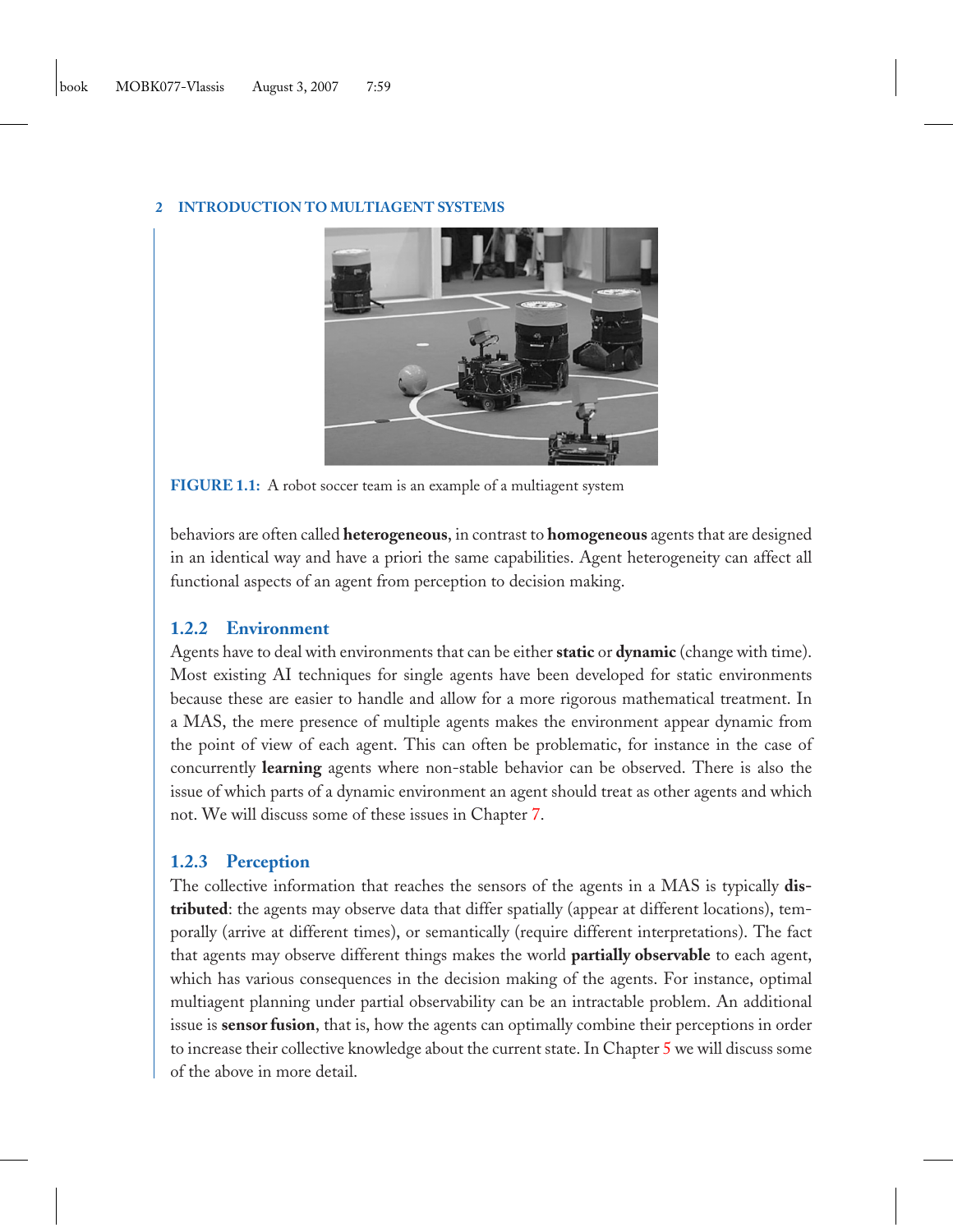#### **INTRODUCTION 3**

### **1.2.4 Control**

Contrary to single-agent systems, the **control** in a MAS is typically decentralized. This means that the decision making of each agent lies to a large extent within the agent itself. Decentralized control is preferred over centralized control (that involves a center) for reasons of robustness and fault-tolerance. However, not all MAS protocols can be easily distributed, as we will see in Chapter [6.](#page-56-0) The general problem of multiagent decision making is the subject of **game theory** which we will briefly cover in Chapter [3.](#page-25-0) In a **collaborative** or **team** MAS where the agents share the same interests, distributed decision making offers asynchronous computation and speedups, but it also has the downside that appropriate **coordination** mechanisms need to be additionally developed. Chapter [4](#page-33-0) is devoted to the topic of multiagent coordination.

## **1.2.5 Knowledge**

In single-agent systems we typically assume that the agent knows its own actions but not necessarily how the world is affected by its actions. In a MAS, the levels of **knowledge** of each agent about the current world state can differ substantially. For example, in a team MAS involving two homogeneous agents, each agent may know the available action set of the other agent, both agents may know (by communication) their current perceptions, or they can infer the intentions of each other based on some shared prior knowledge. On the other hand, an agent that observes an adversarial team of agents will typically be unaware of their action sets and their current perceptions, and might also be unable to infer their plans. In general, in a MAS each agent must also consider the knowledge of each other agent in its decision making. In Chapter [5](#page-45-0) we will discuss the concept of **common knowledge**, according to which every agent knows a fact, every agent knows that every other agent knows this fact, and so on.

### **1.2.6 Communication**

Interaction is often associated with some form of **communication**. Typically we view communication in a MAS as a two-way process, where all agents can potentially be senders and receivers of messages. Communication can be used in several cases, for instance, for coordination among cooperative agents or for **negotiation** among **self-interested** agents. This additionally raises the issue of what network protocols to use in order for the exchanged information to arrive safely and timely, and what **language** the agents must speak in order to understand each other (especially, if they are heterogeneous). We will see throughout the book several examples of multiagent protocols involving communication.

## **1.3 APPLICATIONS**

Just as with single-agent systems in traditional AI, it is difficult to anticipate the full range of applications where MASs can be used. Some applications have already appeared, for instance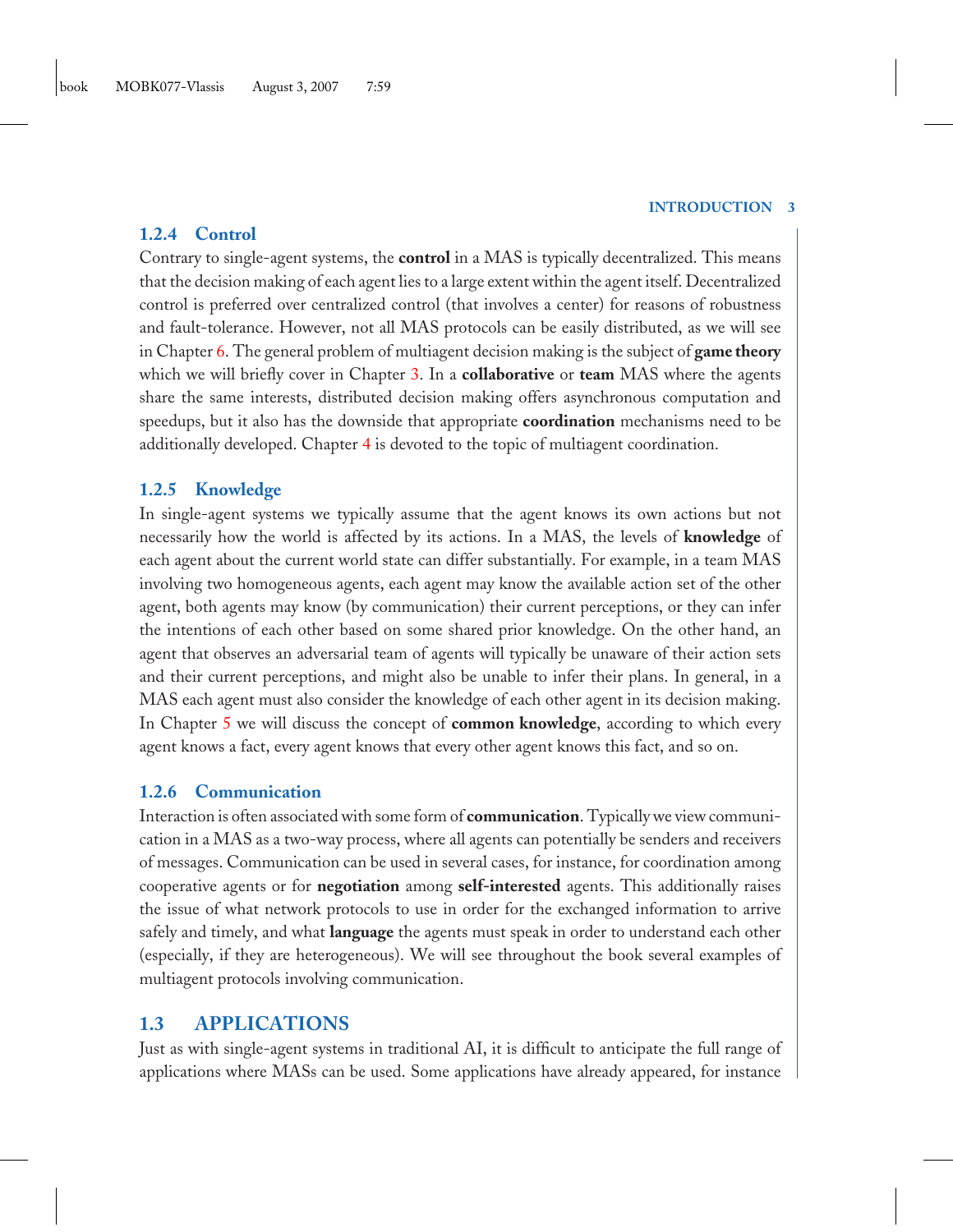in software engineering where MAS technology has been recognized as a novel and promising software building paradigm: a complex software system can be treated as a collection of many small-size autonomous agents, each with its own local functionality and properties, and where interaction among agents enforces total system integrity. Some of the benefits of using MAS technology in large systems are [\(Sycara](#page-80-0), [1998\)](#page-80-0):

- Speedup and efficiency, due to the asynchronous and parallel computation.
- Robustness and reliability, in the sense that the whole system can undergo a 'graceful degradation' when one or more agents fail.
- Scalability and flexibility, since it is easy to add new agents to the system.
- Cost, assuming that an agent is a low-cost unit compared to the whole system.
- Development and reusability, since it is easier to develop and maintain a modular system than a monolithic one.

A very challenging application domain for MAS technology is the Internet. Today the Internet has developed into a highly distributed **open** system where heterogeneous software agents come and go, there are no well established protocols or languages on the 'agent level' (higher than TCP/IP), and the structure of the network itself keeps on changing. In such an environment, MAS technology can be used to develop agents that act on behalf of a user and are able to negotiate with other agents in order to achieve their goals. Electronic commerce and auctions are such examples [\(Cramton et al.,](#page-75-0) [2006,](#page-75-0) [Noriega and Sierra,](#page-78-0) [1999](#page-78-0)). One can also think of applications where agents can be used for distributed data mining and information retrieval [\(Kowalczyk and Vlassis,](#page-77-0) [2005](#page-77-0), [Symeonidis and Mitkas,](#page-80-1) [2006](#page-80-1)).

Other applications include sensor networks, where the challenge is to efficiently al-locate resources and compute global quantities in a distributed fashion [\(Lesser et al.](#page-77-1), [2003](#page-77-1), [Paskin et al.,](#page-78-1) [2005](#page-78-1)); social sciences, where MAS technology can be used for studying interactivity and other social phenomena [\(Conte and Dellarocas](#page-75-1), [2001,](#page-75-1) [Gilbert and Doran](#page-76-0), [1994](#page-76-0)); robotics, where typical applications include distributed localization and decision making [\(Kok et al.,](#page-77-2) [2005,](#page-77-2) [Roumeliotis and Bekey,](#page-79-1) [2002](#page-79-1)); artificial life and computer games, where the challenge is to build agents that exhibit intelligent behavior [\(Adamatzky and Komosinski](#page-74-0), [2005](#page-74-0), [Terzopoulos](#page-80-2), [1999\)](#page-80-2).

A recent popular application of MASs is robot soccer, where teams of real or simulated autonomous robots play soccer against each other [\(Kitano et al.](#page-77-3), [1997\)](#page-77-3). Robot soccer provides a testbed where MAS algorithms can be tested, and where many real-world characteristics are present: the domain is continuous and dynamic, the behavior of the opponents may be difficult to predict, there is uncertainty in the sensor signals, etc. A related application is robot rescue, where teams of simulated or real robots must explore an unknown environment in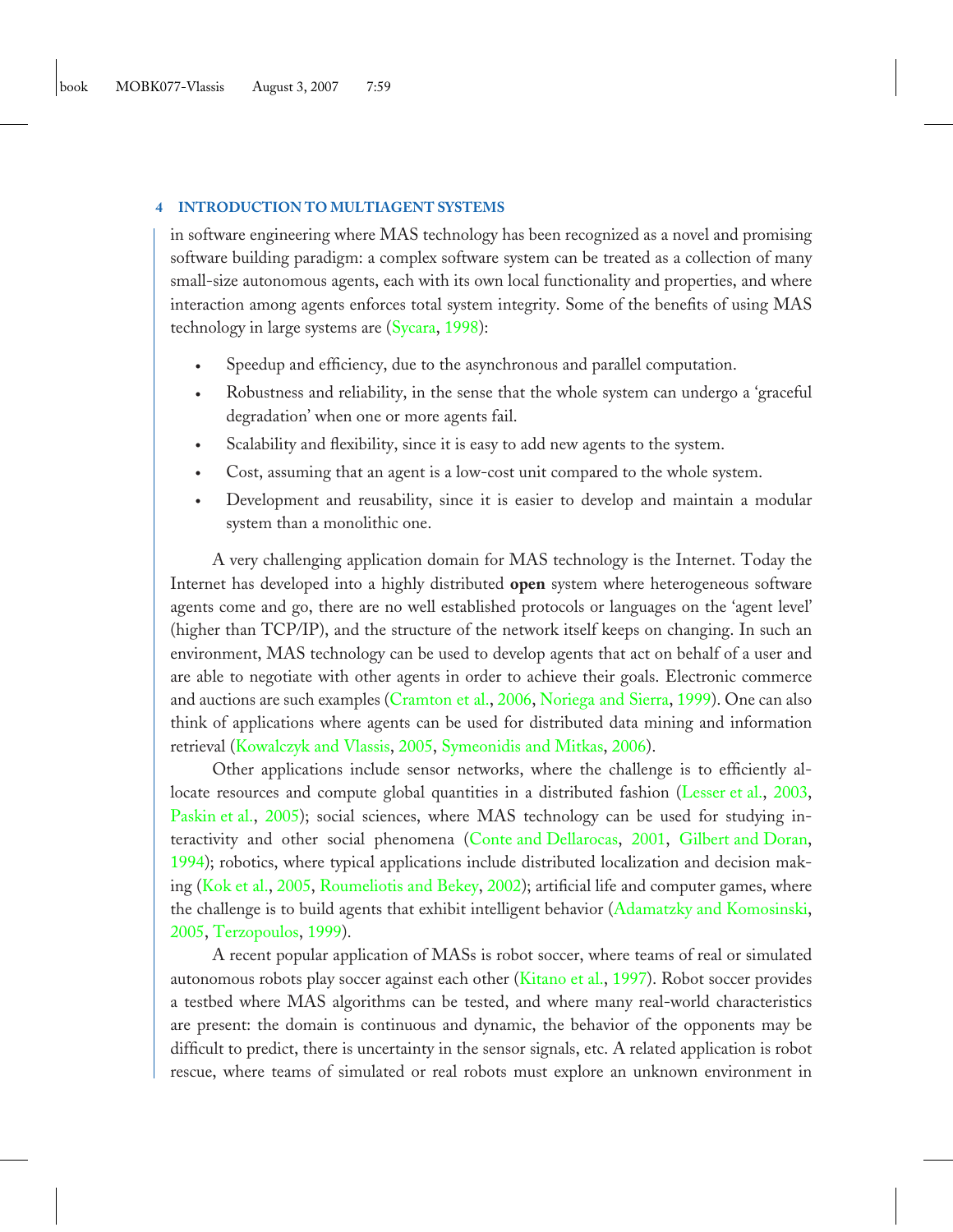## **INTRODUCTION 5**

order to discover victims, extinguish fires, etc. Both applications are organized by the RoboCup Federation (www.robocup.org).

## **1.4 CHALLENGING ISSUES**

The transition from single-agent systems to MASs offers many potential advantages but also raises challenging issues. Some of these are:

- How to decompose a problem, allocate subtasks to agents, and synthesize partial results.
- How to handle the distributed perceptual information. How to enable agents to maintain consistent shared models of the world.
- How to implement decentralized control and build efficient coordination mechanisms among agents.
- How to design efficient multiagent planning and learning algorithms.
- How to represent knowledge. How to enable agents to reason about the actions, plans, and knowledge of other agents.
- How to enable agents to communicate. What communication languages and protocols to use. What, when, and with whom should an agent communicate.
- How to enable agents to negotiate and resolve conflicts.
- How to enable agents to form organizational structures like teams or coalitions. How to assign roles to agents.
- How to ensure coherent and stable system behavior.

Clearly the above problems are interdependent and their solutions may affect each other. For example, a distributed planning algorithm may require a particular coordination mechanism, learning can be guided by the organizational structure of the agents, and so on. In the later following chapters we will try to provide answers to some of the above questions.

## **1.5 NOTES AND FURTHER READING**

The review articles of [Sycara](#page-80-0) [\(1998](#page-80-0)) and [Stone and Veloso](#page-79-2) [\(2000](#page-79-2)) provide concise and readable introductions to the field. The books of [Huhns](#page-76-1) [\(1987\)](#page-76-1), [Singh](#page-79-3) [\(1994\)](#page-79-3), [O'Hare and Jennings](#page-78-2) [\(1996\)](#page-78-2), [Ferber](#page-75-2) [\(1999\)](#page-75-2), [Weiss](#page-80-3) [\(1999](#page-80-3)), [Stone](#page-79-4) [\(2000\)](#page-79-4), [Yokoo](#page-81-0) [\(2000\)](#page-81-0), [Conte and Dellarocas](#page-75-1) [\(2001\)](#page-75-1), [Xiang](#page-81-1) [\(2002](#page-81-1)), [Wooldridge](#page-81-2) [\(2002\)](#page-81-2), [Bordini et al.](#page-74-1) [\(2005\)](#page-74-1), [Vidal](#page-80-4) [\(2007](#page-80-4)), and [Shoham and Leyton-Brown](#page-79-5) [\(2007](#page-79-5)) offer more extensive treatments, emphasizing different AI, societal, and computational aspects of multiagent systems.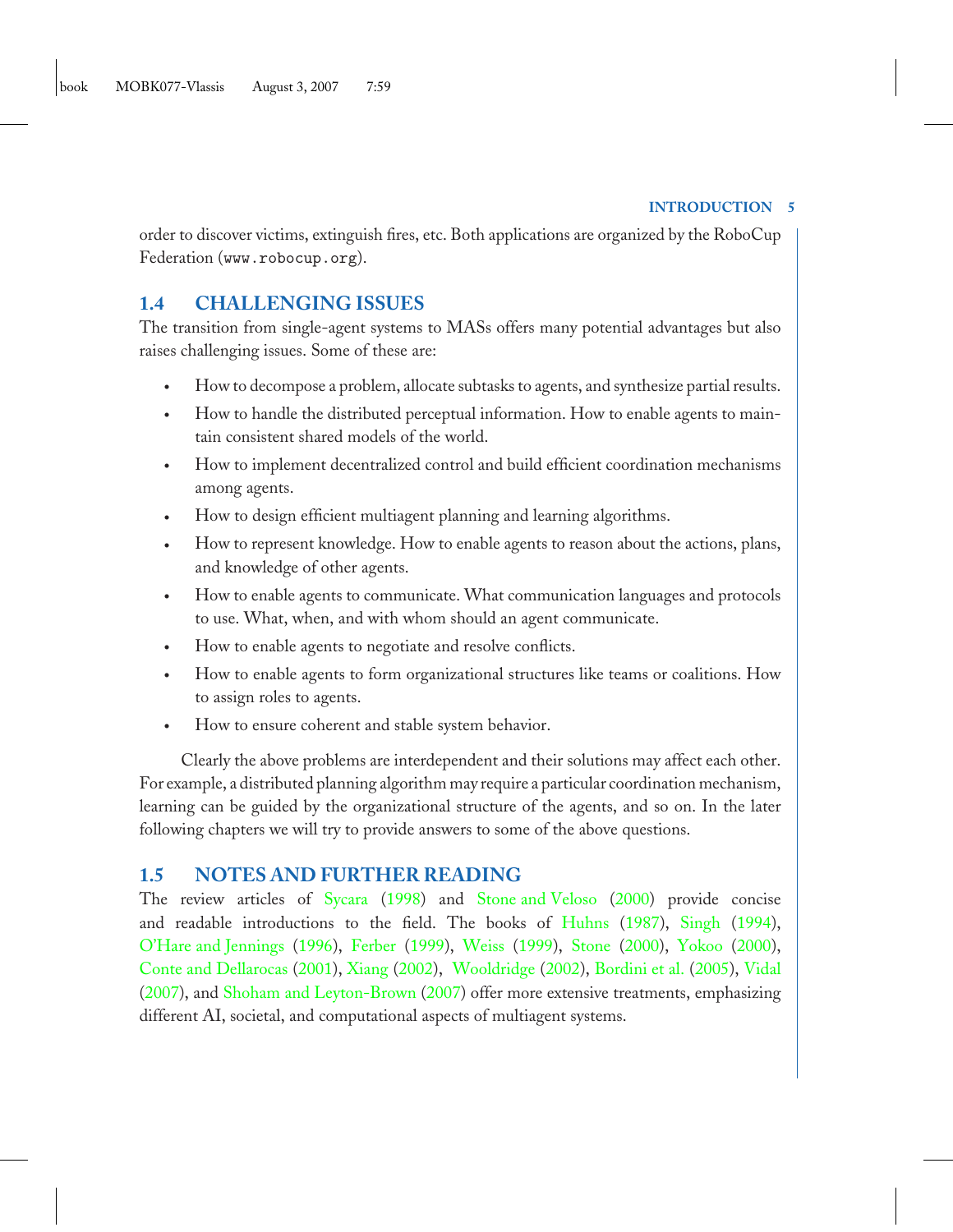<span id="page-17-0"></span>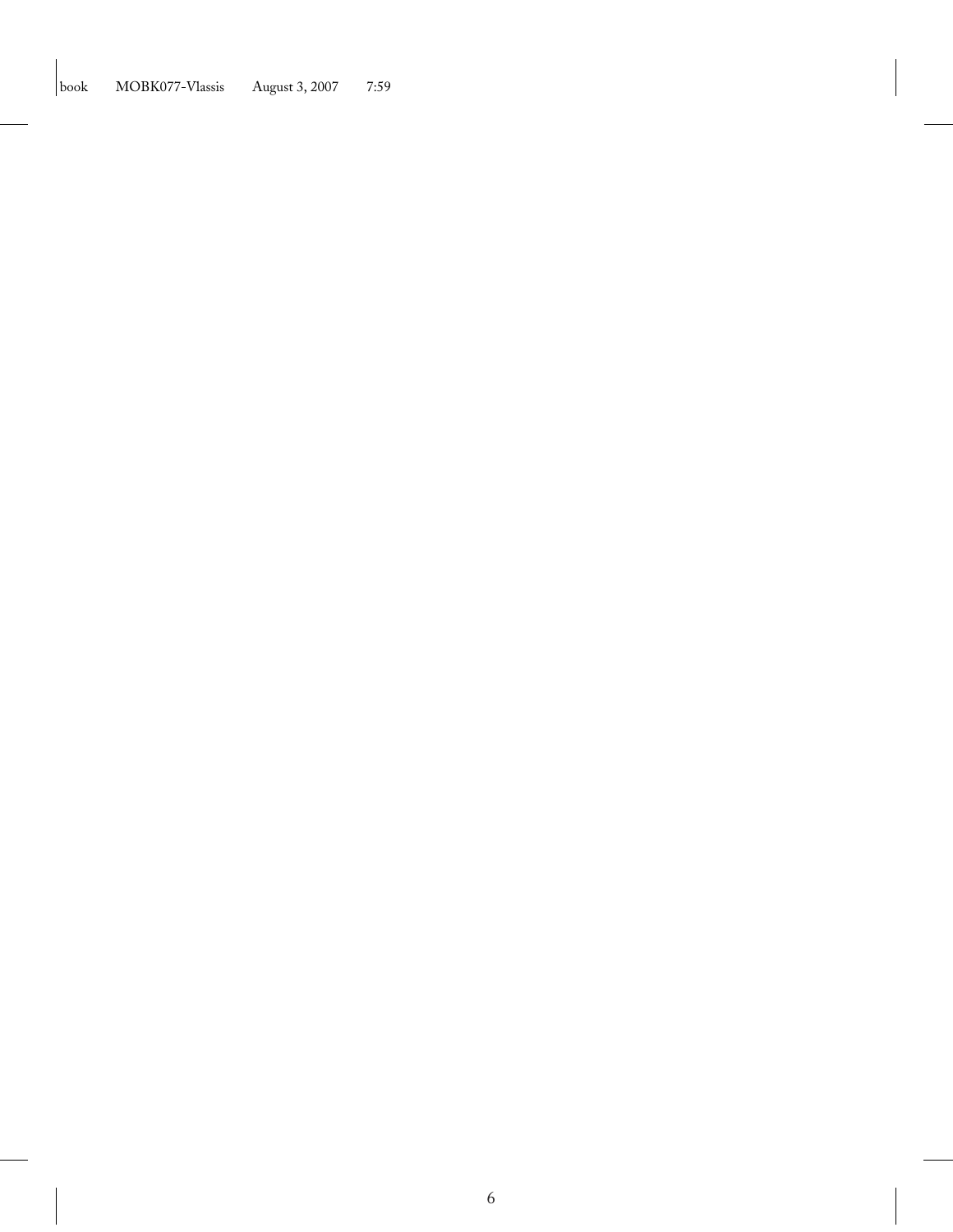## CHAPTER 2

# **Rational Agents**

In this chapter we describe what a rational agent is, we investigate some characteristics of an agent's environment like observability and the Markov property, and we examine what is needed for an agent to behave optimally in an uncertain world where actions do not always have the desired effects.

## **2.1 WHAT IS AN AGENT?**

Following [Russell and Norvig](#page-79-0) [\(2003\)](#page-79-0), an **agent** is anything that can be viewed as perceiving its **environment** through sensors and acting upon that environment through actuators.<sup>1</sup> Examples include humans, robots, or software agents. We often use the term **autonomous** to refer to an agent whose decision making relies to a larger extent on its own perception than to prior knowledge given to it at design time.

In this chapter we will study the problem of **optimal decision making** of an agent. That is, how an agent can choose the best possible action at each time step, given what it knows about the world around it. We will say that an agent is **rational** if it always selects an action that optimizes an appropriate **performance measure**, given what the agent knows so far. The performance measure is typically defined by the user (the designer of the agent) and reflects what the user expects from the agent in the task at hand. For example, a soccer robot must act so as to maximize the chance of scoring for its team, a software agent in an electronic auction must try to minimize expenses for its designer, and so on. A rational agent is also called an **intelligent** agent.

In the following we will mainly focus on **computational** agents, that is, agents that are explicitly designed for solving a particular task and are implemented on some computing device.

### **2.2 AGENTS AS RATIONAL DECISION MAKERS**

The problem of decision making of an agent is a subject of **optimal control** [\(Bellman](#page-74-2), [1961](#page-74-2), [Bertsekas](#page-74-3), [2001](#page-74-3)). For the purpose of our discussion we will assume a discrete set of time steps  $t = 0, 1, 2, \ldots$ , in each of which the agent must choose an action  $a_t$  from a finite set of

<span id="page-18-0"></span><sup>1</sup>In this chapter we will use 'it' to refer to an agent, to emphasize that we are talking about computational entities.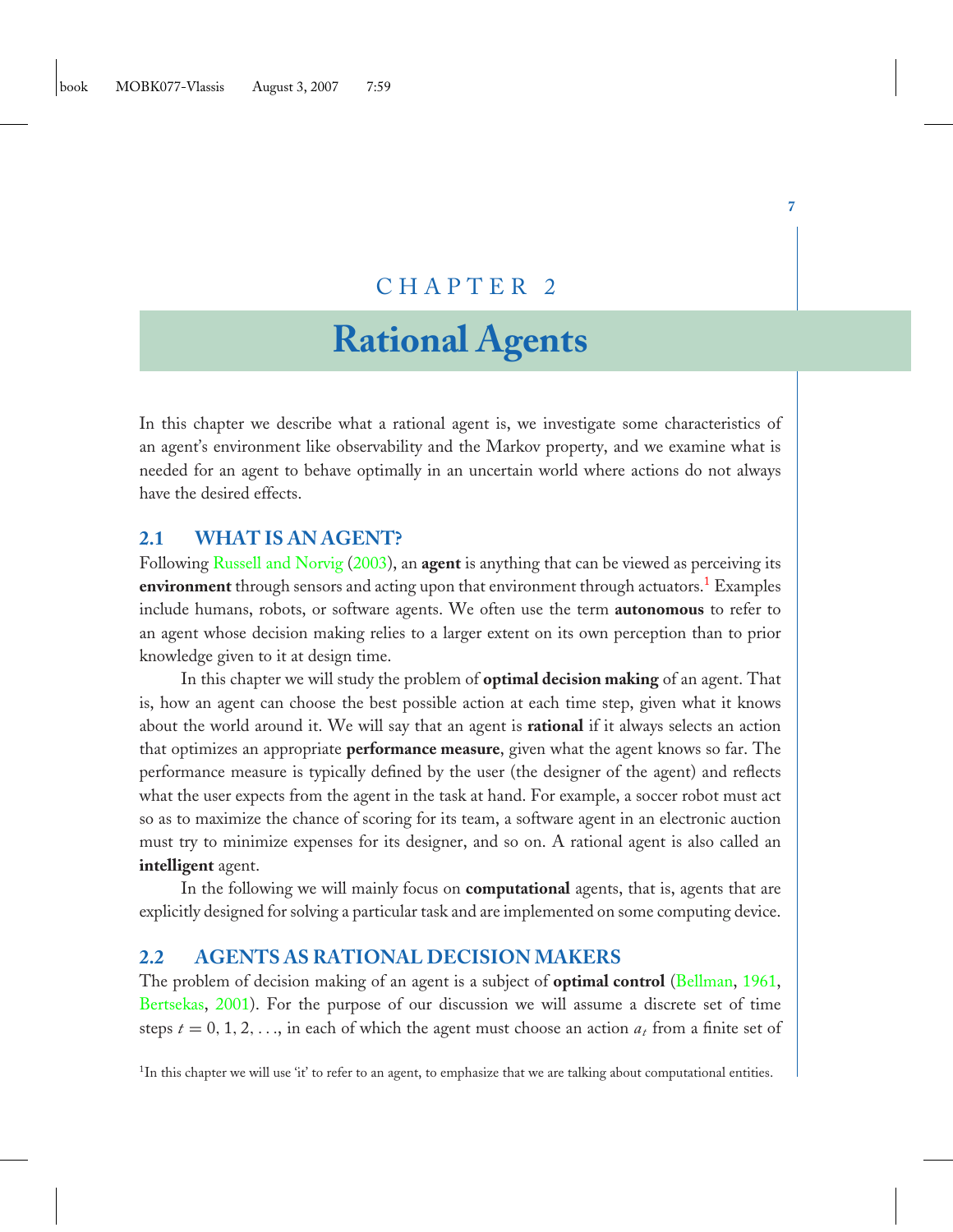actions  $A$  that it has available. Intuitively, in order to act rationally at time  $t$ , an agent should take both the past and the future into account when choosing an action. The past refers to what the agent has perceived and what actions it has taken until time *t*, and the future refers to what the agent expects to perceive and do after time *t*.

If we denote by  $\theta_{\tau}$  the observation of an agent at time  $\tau$ , then the above implies that in order for an agent to optimally choose an action at time *t*, it must in general use its complete **history** of observations  $\theta_{\tau}$  and actions  $a_{\tau}$  for  $\tau \leq t$ . The function

<span id="page-19-1"></span>
$$
\pi(\theta_0, a_0, \theta_1, a_1, \dots, \theta_t) = a_t \tag{2.1}
$$

that in principle would require mapping the complete history of observation–action pairs up to time *t* to an optimal action  $a_t$ , is called the **policy** of the agent.

As long as we can find a function  $\pi$  that implements the above mapping, the part of optimal decision making that refers to the past is solved. However, defining and implementing such a function is problematic; the complete history can consist of a very large (even infinite) number of observation–action pairs, which can vary from one task to another. Merely storing all observations would require very large memory, aside from the computational cost for actually computing  $\pi$ .

This fact calls for simpler policies. One possibility is for the agent to ignore all its percept history except for the last observation  $\theta_t$ . In this case its policy takes the form

<span id="page-19-0"></span>
$$
\pi(\theta_t) = a_t \tag{2.2}
$$

which is a mapping from the current observation of the agent to an action. An agent that simply maps its current observation  $\theta_t$  to a new action  $a_t$ , thus effectively ignoring the past, is called a **reflex** agent, and its policy [\(2.2\)](#page-19-0) is called **reactive** or **memoryless**. A natural question to ask is how successful a reflex agent can be. As we will see next, for a particular class of environments a reflex agent can do pretty well.

## **2.3 OBSERVABLE WORLDS AND THE MARKOV PROPERTY**

From the discussion above it is clear that the terms 'agent' and 'environment' are coupled, so that one cannot be defined without the other [Sutton and Barto](#page-80-5) [\(1998](#page-80-5), ch. 3) discuss this point). For our purposes we will assume hereafter the existence of a **world** in which one or more agents are embedded, and in which they perceive, think, and act. The collective information that is contained in the world at any time step *t*, and that is relevant for the task at hand, will be called a **state** of the world and denoted by *st*. The set of all states of the world will be denoted by *S*. As an example, in a robot soccer game a world state can be characterized by the soccer field layout, the positions and velocities of all players and the ball, what each agent knows about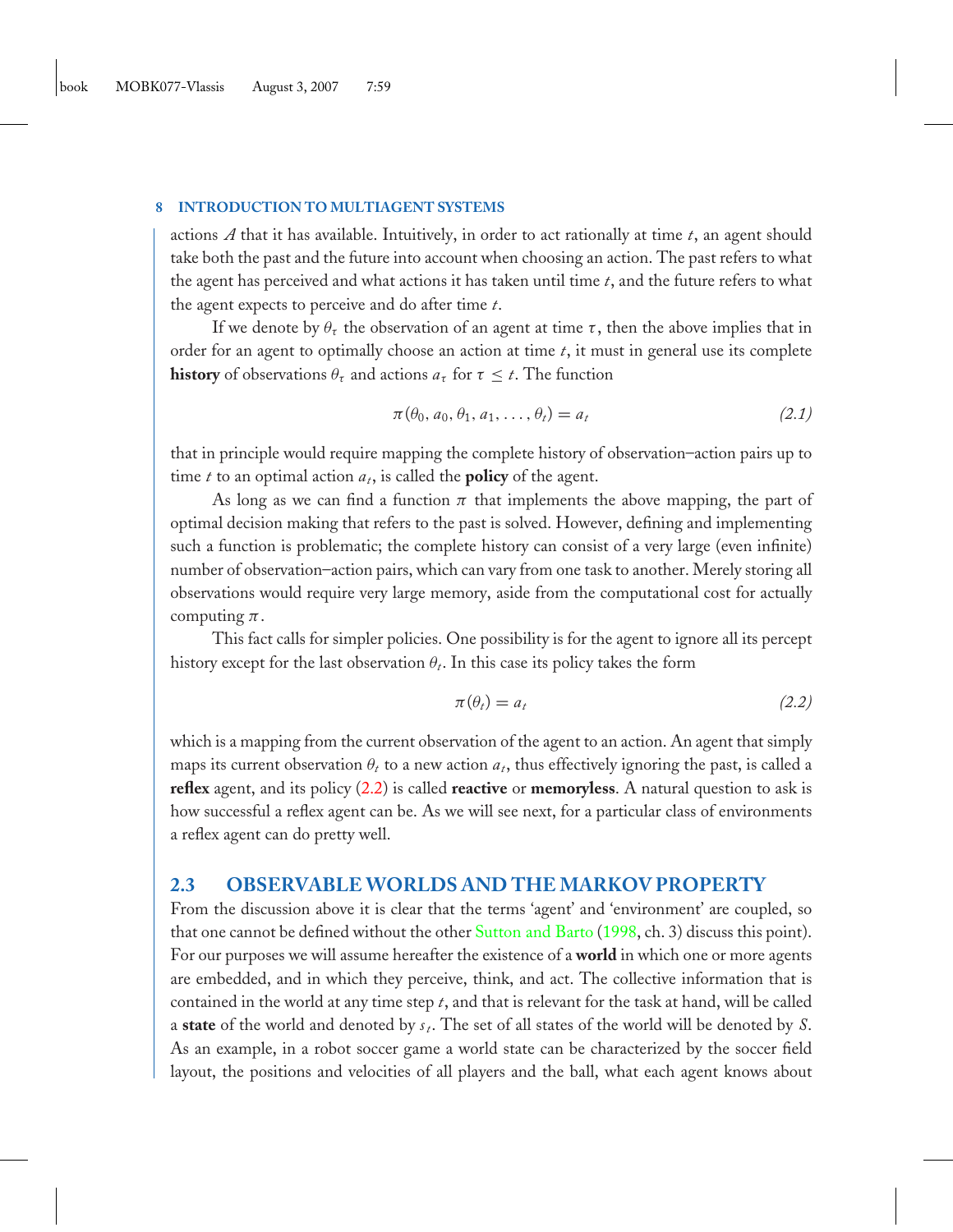#### **RATIONAL AGENTS 9**

each other, and other parameters that are relevant to the decision making of the agents like the elapsed time since the game started, etc.

Depending on the nature of the problem, a world can be either **discrete** or **continuous**. A discrete world can be characterized by a finite number of states, like the possible board configurations in a chess game. A continuous world can have infinitely many states, like the possible configurations of a point robot that translates freely on the plane in which case  $S = \mathbb{R}^2$ . Most of the existing AI techniques have been developed for discrete worlds, and this will be our main focus as well.

#### **2.3.1 Observability**

A fundamental property that characterizes a world from the point of view of an agent is related to the perception of the agent. We will say that the world is **(fully) observable** to an agent if the current observation  $\theta_t$  of the agent completely reveals the current state of the world, that is,  $s_t = \theta_t$ . On the other hand, in a **partially observable** world the current observation  $\theta_t$  of the agent provides only partial information about the current state  $s_t$  in the form of a deterministic or stochastic **observation model**, for instance a conditional probability distribution  $p(s_t|\theta_t)$ . The latter would imply that the current observation  $\theta_t$  does not fully reveal the true world state, but to each state  $s_t$  the agent assigns probability  $p(s_t|\theta_t)$  that  $s_t$  is the true state (with  $0 \leq p(s_t | \theta_t) \leq 1$  and  $\sum_{s_t \in S} p(s_t | \theta_t) = 1$ ). Here we treat  $s_t$  as a random variable that can take all possible values in *S*. The stochastic coupling between  $s_t$  and  $\theta_t$  may alternatively be defined by an observation model in the form  $p(\theta_t|s_t)$ , and a *posterior* state distribution  $p(s_t|\theta_t)$  can be computed from a *prior* distribution  $p(s_t)$  using the **Bayes rule**:

$$
p(s_t|\theta_t) = \frac{p(\theta_t|s_t)p(s_t)}{p(\theta_t)}.
$$
\n(2.3)

Partial observability can in principle be attributed to two factors. First, it can be the result of **noise** in the agent's sensors. For example, due to sensor malfunction, the same state may 'generate' different observations to the agent at different points in time. That is, every time the agent visits a particular state it may perceive something different. Second, partial observability can be related to an inherent property of the environment referred to as **perceptual aliasing**: different states may produce identical observations to the agent at different time steps. In other words, two states may 'look' the same to an agent, although the states are different from each other. For example, two identical doors along a corridor will look exactly the same to the eyes of a human or the camera of a mobile robot, no matter how accurate each sensor system is.

Partial observability is much harder to handle than full observability, and algorithms for optimal decision making in a partially observable world can often become intractable. As we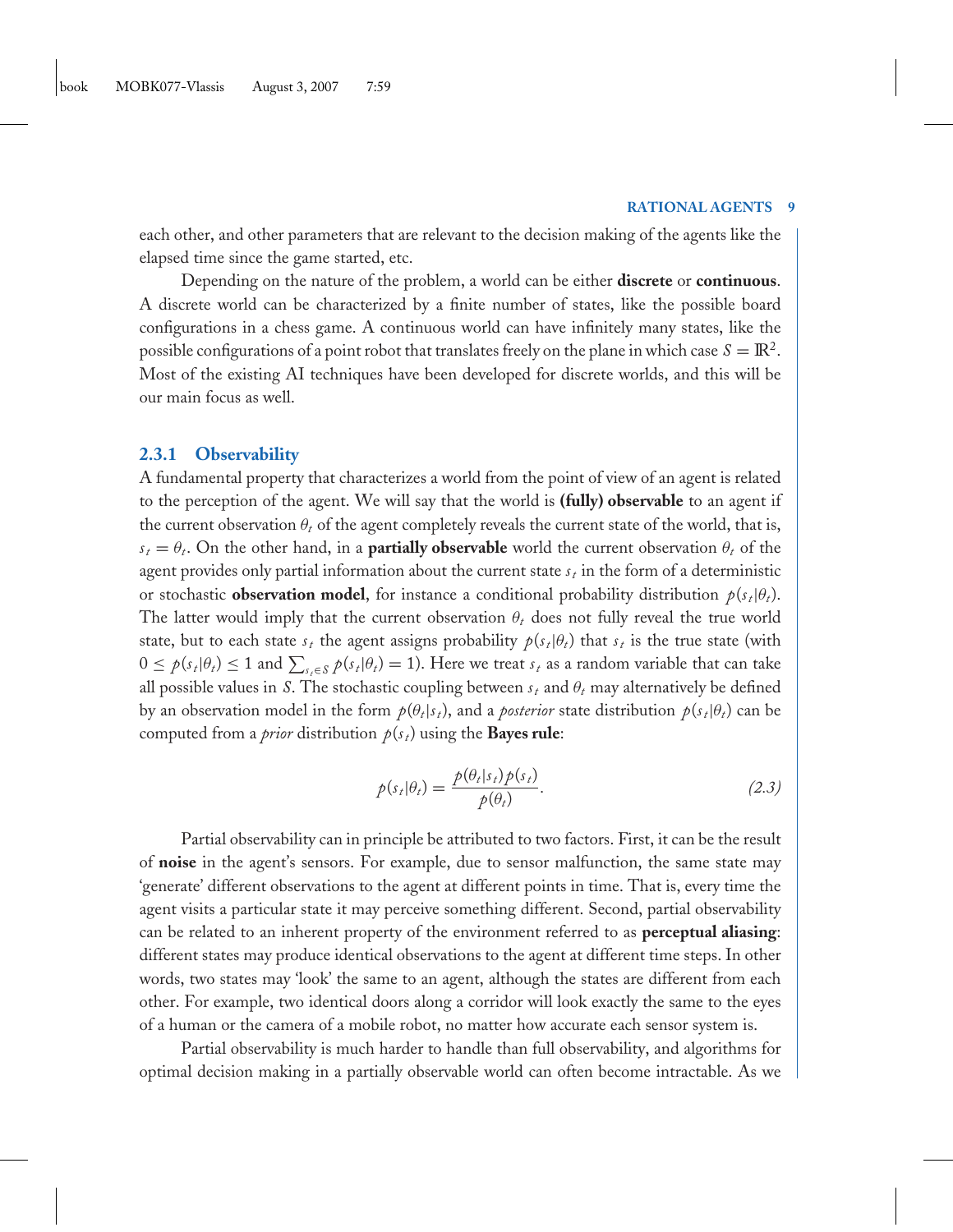will see in Chapter [5,](#page-45-0) partial observability may affect not only what each agent knows about the world state, but also what each agent knows about each other's knowledge.

#### **2.3.2 The Markov Property**

<span id="page-21-0"></span>Let us consider again the case of a reflex agent with a reactive policy  $\pi(\theta_t) = a_t$  in a fully observable world. The assumption of observability implies  $s_t = \theta_t$ , and therefore the policy of the agent reads

$$
\pi(s_t) = a_t. \tag{2.4}
$$

In other words, in an observable world the policy of a reflex agent is a mapping from world states to actions. The gain comes from the fact that in many problems the state of the world at time *t* provides a *complete characterization* of the history before time *t*. Such a world state that summarizes all relevant information about the past is said to be **Markov** or to have the **Markov property**. As we conclude from the above, in a Markov world an agent can safely use the memoryless policy  $(2.4)$  for its decision making, in place of the memory-expensive policy  $(2.1)$ .

So far we have discussed how the policy of an agent may depend on its past experience and the particular characteristics of the environment. However, as we argued at the beginning, optimal decision making should also take the future into account. This is what we are going to examine next.

## **2.4 STOCHASTIC TRANSITIONS AND UTILITIES**

As mentioned above, at each time step *t* the agent chooses an action *at* from a finite set of actions *A*. When the agent takes an action, the world changes as a result of this action. A **transition model** (or **world model**) specifies how the world changes when an action is executed. If the current world state is  $s_t$  and the agent takes action  $a_t$ , we can distinguish the following two cases:

- In a **deterministic** world, the transition model maps a state–action pair  $(s_t, a_t)$  to a single new state  $s_{t+1}$ . In chess, for example, every move changes the configuration on the board in a deterministic manner.
- In a **stochastic** world, the transition model maps a state–action pair  $(s_t, a_t)$  to a probability distribution  $p(s_{t+1}|s_t, a_t)$  over states. As in the partial observability case above,  $s_{t+1}$  is a random variable that can take all possible values in *S*, each with corresponding probability  $p(s_{t+1}|s_t, a_t)$ . Most real-world applications involve stochastic transition models; for example, robot motion is inaccurate because of wheel slip and other effects.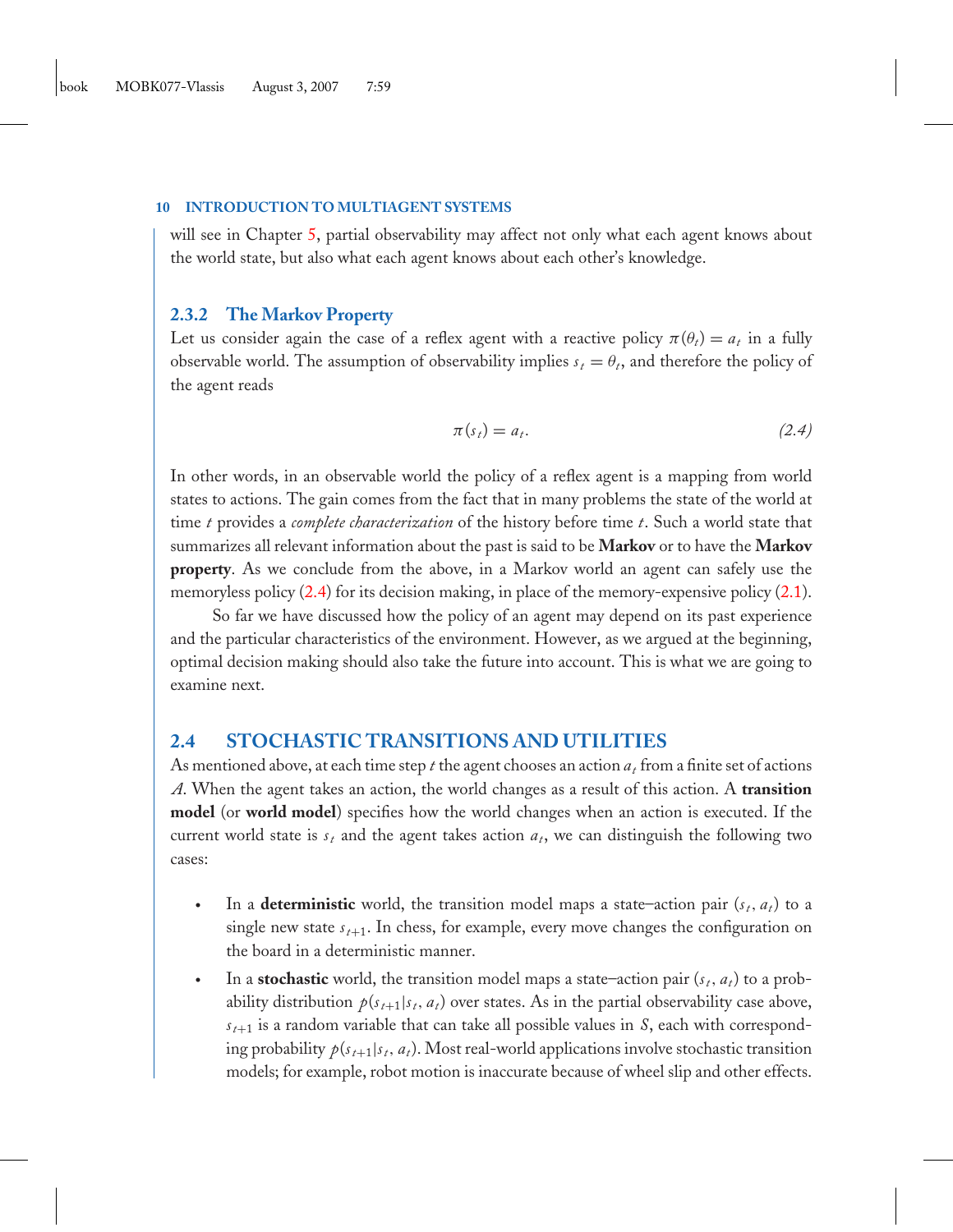#### **RATIONAL AGENTS 11**

We saw in the previous section that sometimes partial observability can be attributed to uncertainty in the perception of the agent. Here we see another example where uncertainty plays a role; namely, in the way the world changes when the agent executes an action. In a stochastic world, the effects of the actions of the agent are not known a priori. Instead, there is a random element that decides how the world changes as a result of an action. Clearly, stochasticity in the state transitions introduces an additional difficulty in the optimal decision making task of the agent.

#### **2.4.1 From Goals to Utilities**

In classical AI, a **goal** for a particular task is a desired state of the world. Accordingly, **planning** is defined as a search through the state space for an optimal path to the goal. When the world is deterministic, planning comes down to a graph search problem for which a variety of methods exist [\(Russell and Norvig,](#page-79-0) [2003](#page-79-0), ch. 3).

In a stochastic world, however, planning cannot be done by simple graph search because transitions between states are nondeterministic. The agent must now take the uncertainty of the transitions into account when planning. To see how this can be realized, note that in a deterministic world an agent prefers by default a goal state to a non-goal state. More generally, an agent may hold **preferences** between any world states. For example, a soccer agent will mostly prefer to score a goal, will prefer less (but still a lot) to stand with the ball in front of an empty goal, and so on.

A way to formalize the notion of state preferences is by assigning to each state *s* a real number  $U(s)$  that is called the **utility** of state *s* for that particular agent. Formally, for two states *s* and *s'* holds  $U(s) > U(s')$  if and only if the agent prefers state *s* to state *s'*, and  $U(s) = U(s')$ if and only if the agent is indifferent between *s* and *s* . Intuitively, the utility of a state expresses the 'desirability' of that state for the particular agent; the larger the utility of the state, the better the state is for that agent. In the discrete world of Fig. [2.1,](#page-22-0) for instance, an agent would prefer state d3 than state b2 or d2. Note that in a multiagent system, a state may be desirable to a particular agent and at the same time be undesirable to an another agent; in soccer, for example, scoring is typically unpleasant to the opponent agents.



<span id="page-22-0"></span>**FIGURE 2.1:** A world with one desired (+1) and two undesired (−1) states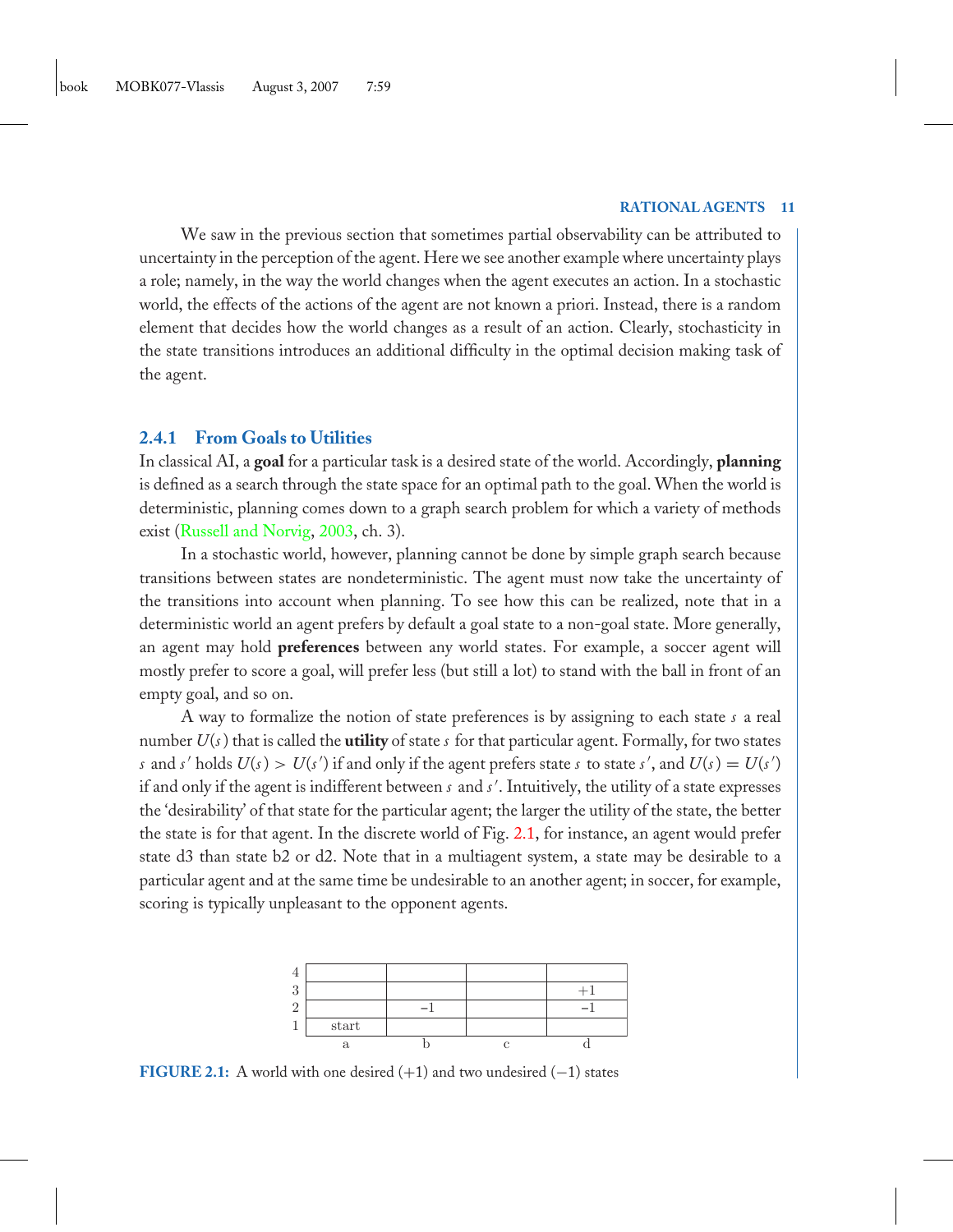#### **2.4.2 Decision Making in a Stochastic World**

Equipped with utilities, the question now is how an agent can effectively use them for its decision making. Let us assume that there is only one agent in the world, and the world is stochastic with transition model  $p(s_{t+1}|s_t, a_t)$ . Suppose that the current state is  $s_t$ , and the agent is pondering how to choose its action  $a_t$ . Let  $U(s)$  be the utility function for the particular agent. Utility-based decision making is based on the premise that the optimal action  $a_t^*$  of the agent at state  $s_t$  should maximize **expected utility**, that is,

$$
a_t^* = \underset{a_t \in A}{\arg \max} \sum_{s_{t+1}} p(s_{t+1}|s_t, a_t) U(s_{t+1})
$$
\n(2.5)

where we sum over all possible states  $s_{t+1} \in S$  the world may transition to, given that the current state is  $s_t$  and the agent takes action  $a_t$ . In words, to see how good an action is, the agent has to multiply the utility of each possible resulting state with the probability of actually reaching this state, and sum up over all states. Then the agent must choose the action  $a_t^*$  that gives the highest sum.

<span id="page-23-0"></span>If each world state possesses a utility value, the agent can do the above calculations and compute an optimal action for each possible state. This provides the agent with a policy that maps states to actions in an optimal sense (optimal with respect to the given utilities). In particular, given a set of optimal (that is, highest attainable) utilities *U*<sup>∗</sup>(*s*) in a given task, the **greedy** policy

$$
\pi^*(s) = \underset{a}{\text{arg max}} \sum_{s'} p(s'|s, a) U^*(s')
$$
 (2.6)

is an **optimal policy** for the agent.

There is an alternative and often useful way to characterize an optimal policy. For each state *s* and each possible action *a* we can define an optimal **action value** or **Q-value**  $Q^*(s, a)$ that measures the 'goodness' of action *a* in state *s* for that agent. For the Q-values holds  $U^*(s) = \max_a Q^*(s, a)$ , while an optimal policy can be computed as

$$
\pi^*(s) = \underset{a}{\text{arg max }} Q^*(s, a) \tag{2.7}
$$

which is a simpler formula than  $(2.6)$  that does not make use of a transition model. In Chapter [7](#page-64-0) we will see how we can compute optimal Q-values  $Q^*(s, a)$ , and hence an optimal policy, in a given task.

#### **2.4.3 Example: A Toy World**

Let us close the chapter with an example, similar to the one used by [Russell and Norvig](#page-79-0) [\(2003](#page-79-0), ch. 21). Consider the world of Fig. [2.1](#page-22-0) where in any state the agent can choose any one of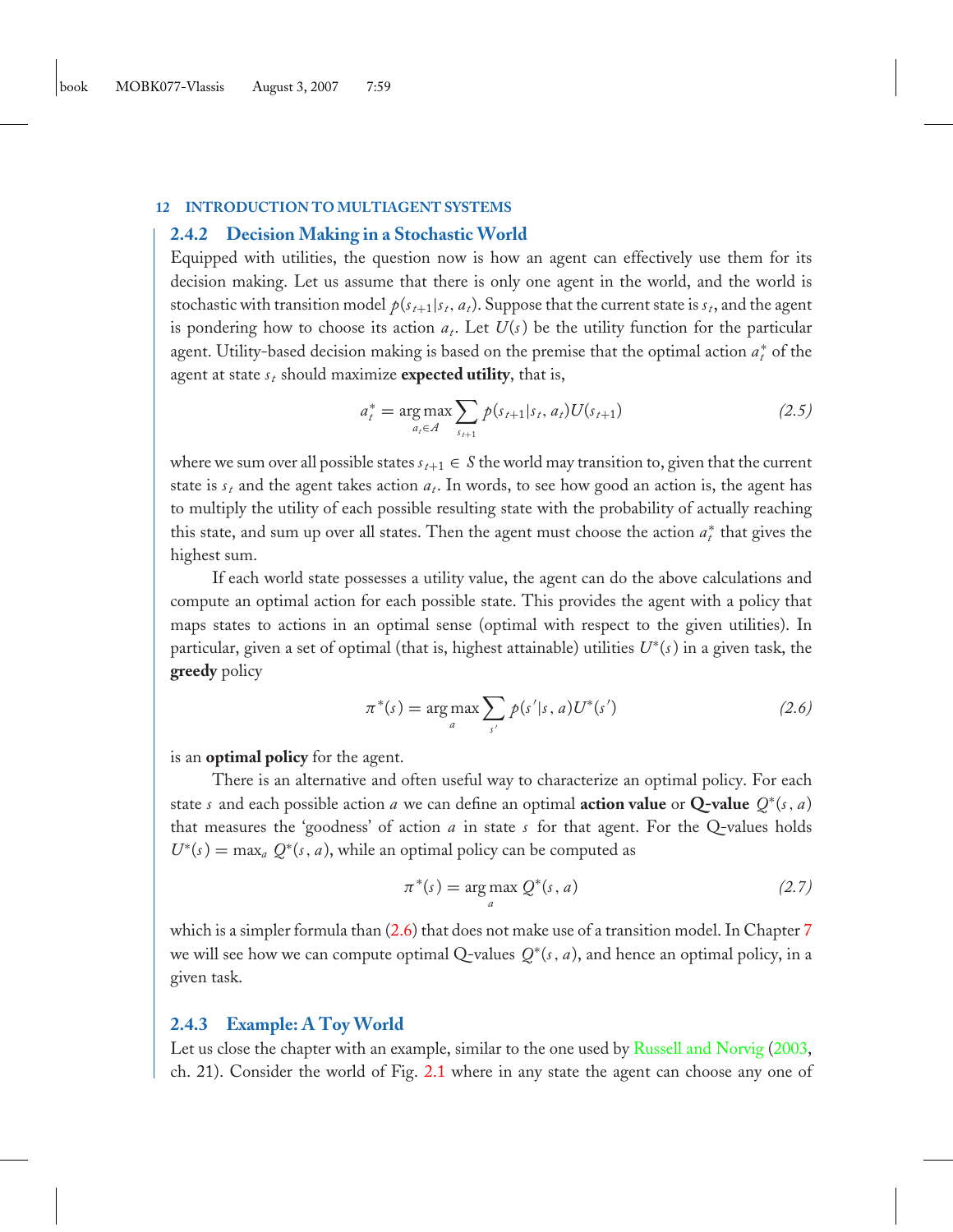#### **RATIONAL AGENTS 13**

| $4 \mid 0.818 \; (\rightarrow)$ | $0.865 \; (\rightarrow)$ | $0.911 \rightarrow$      | $0.953$ (1)        |
|---------------------------------|--------------------------|--------------------------|--------------------|
| 3   0.782 (1)                   | $0.827\overline{(1)}$    | $0.907 \; (\rightarrow)$ |                    |
| $2\lceil 0.547(\uparrow)$       |                          | 0.492(1)                 |                    |
| $0.480$ (1)                     | $0.279 \leftarrow$       | 0.410(1)                 | $0.216 \leftarrow$ |
|                                 |                          |                          |                    |

<span id="page-24-0"></span>**FIGURE 2.2:** Optimal utilities and an optimal policy of the agent

the actions {*Up, Down, Left, Right* }. We assume that the world is fully observable (the agent always knows where it is), and stochastic in the following sense: every action of the agent to an intended direction succeeds with probability 0.8, but with probability 0.2 the agent ends up perpendicularly to the intended direction. Bumping on the border leaves the position of the agent unchanged. There are three terminal states, a desired one (the 'goal' state) with utility +1, and two undesired ones with utility −1. The initial position of the agent is a1.

We stress again that although the agent can perceive its own position and thus the state of the world, it cannot predict the effects of its actions on the world. For example, if the agent is in state c2, it knows that it is in state c2. However, if it tries to move *Up* to state c3, it may reach the intended state c3 (this will happen in 80% of the cases) but it may also reach state b2 (in 10% of the cases) or state d2 (in the rest 10% of the cases).

Assume now that optimal utilities have been computed for all states, as shown in Fig. [2.2.](#page-24-0) Applying the principle of maximum expected utility, the agent computes that, for instance, in state b3 the optimal action is *Up*. Note that this is the only action that avoids an accidental transition to state b2. Similarly, by using [\(2.6\)](#page-23-0) the agent can now compute an optimal action for every state, which gives the optimal policy shown in parentheses.

Note that, unlike path planning in a deterministic world that can be described as graph search, decision making in stochastic domains requires computing a complete policy that maps states to actions. Again, this is a consequence of the fact that the results of the actions of an agent are unpredictable. Only after the agent has executed its action it can observe the new state of the world, from which it can select another action based on its precomputed policy.

### **2.5 NOTES AND FURTHER READING**

We have mainly followed Chapters 2, 16, and 17 of the book of [Russell and Norvig](#page-79-0) [\(2003](#page-79-0)) which we strongly recommend for further reading. An illuminating discussion on the agent– environment interface and the Markov property can be found in Chapter 3 of the book of [Sutton and Barto](#page-80-5) [\(1998](#page-80-5)) which is another excellent text on agents and decision making. [Bertsekas](#page-74-3) [\(2001](#page-74-3)) provides a more technical exposition. [Spaan and Vlassis](#page-79-6) [\(2005\)](#page-79-6) outline recent advances in the topic of sequential decision making under partial observability.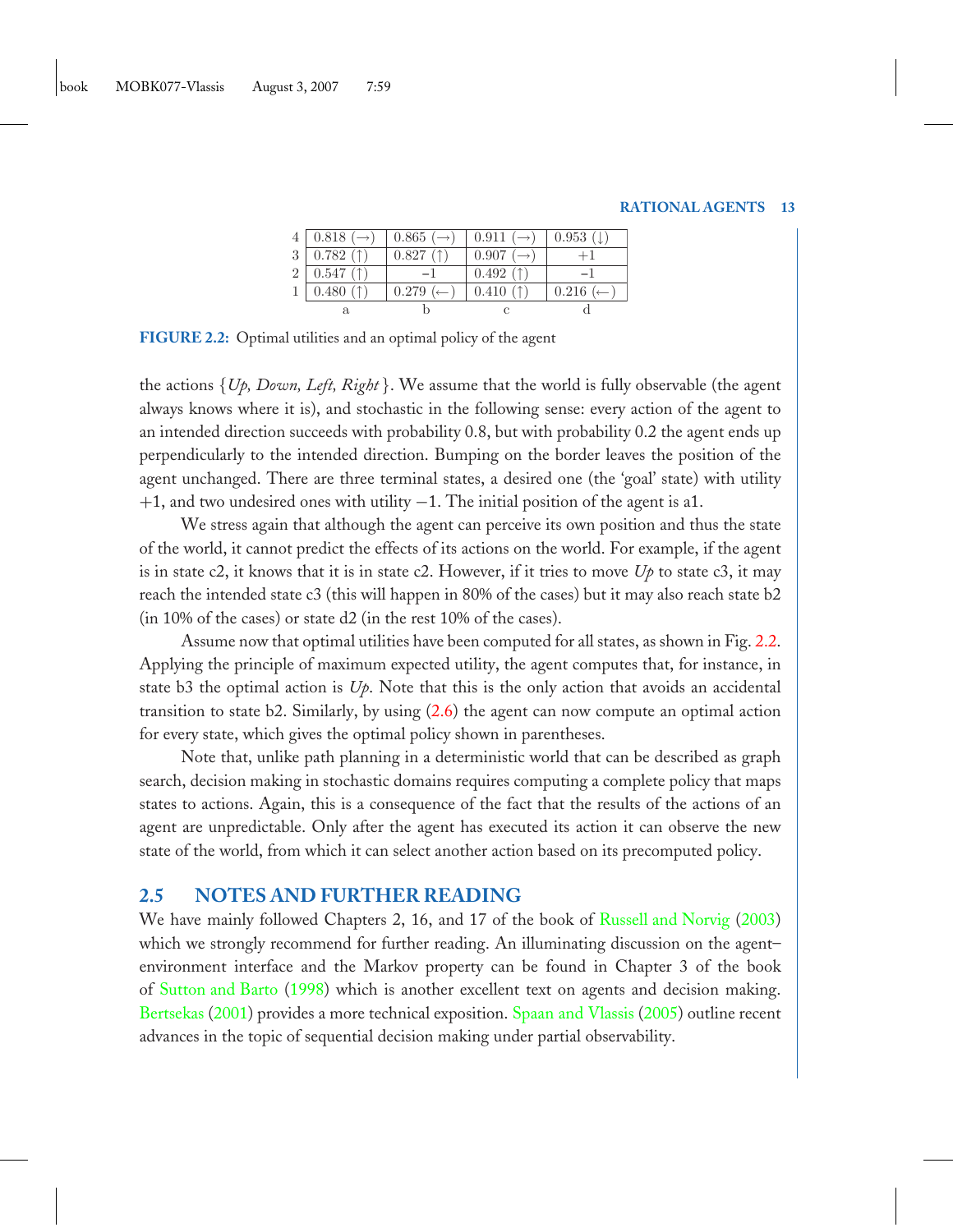<span id="page-25-0"></span>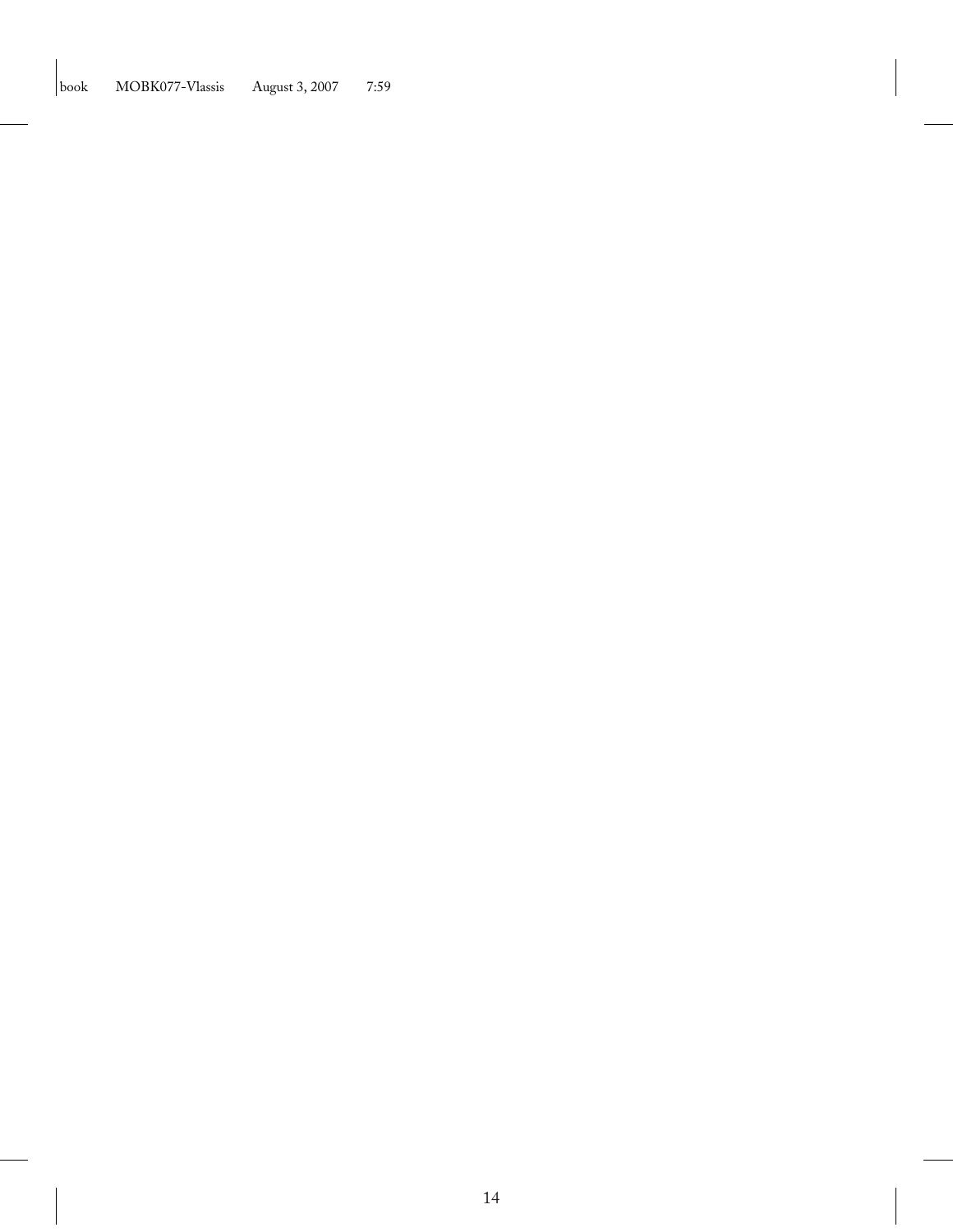## CHAPTER 3

# **Strategic Games**

In this chapter we study the problem of **multiagent decision making** where a group of agents coexist in an environment and take simultaneous decisions. We use game theory to analyze the problem. In particular, we describe the model of a strategic game and we examine two fundamental solution concepts, iterated elimination of strictly dominated actions and Nash equilibrium.

## **3.1 GAME THEORY**

As we saw in Chapter [2,](#page-17-0) an agent will typically be uncertain about the effects of its actions to the environment, and it has to take this uncertainty into account in its decision making. In a multiagent system where many agents take decisions at the same time, an agent will also be uncertain about the decisions of the other participating agents. Clearly, what an agent should do depends on what the other agents will do.

Multiagent decision making is the subject of **game theory** [\(Osborne and Rubinstein](#page-78-3), [1994](#page-78-3)). Although originally designed for modeling economical interactions, game theory has developed into an independent field with solid mathematical foundations and many applications. The theory tries to understand the behavior of interacting agents under conditions of uncertainty, and is based on two premises. First, that the participating agents are **rational**. Second, that they reason **strategically**, that is, they take into account the other agents' decisions in their decision making.

Depending on the way the agents choose their actions, there are different types of games. In a **strategic game** each agent chooses his<sup>[1](#page-26-0)</sup> strategy only once at the beginning of the game, and then all agents take their actions simultaneously. In an **extensive game** the agents are allowed to reconsider their plans during the game, and they may be imperfectly informed about the actions played by the other agents. In this chapter we will only consider strategic games.

<span id="page-26-0"></span><sup>&</sup>lt;sup>1</sup>In this chapter we will use 'he' or 'she' to refer to an agent, following the convention in the literature [\(Osborne and Rubinstein](#page-78-3), [1994,](#page-78-3) p. xiii).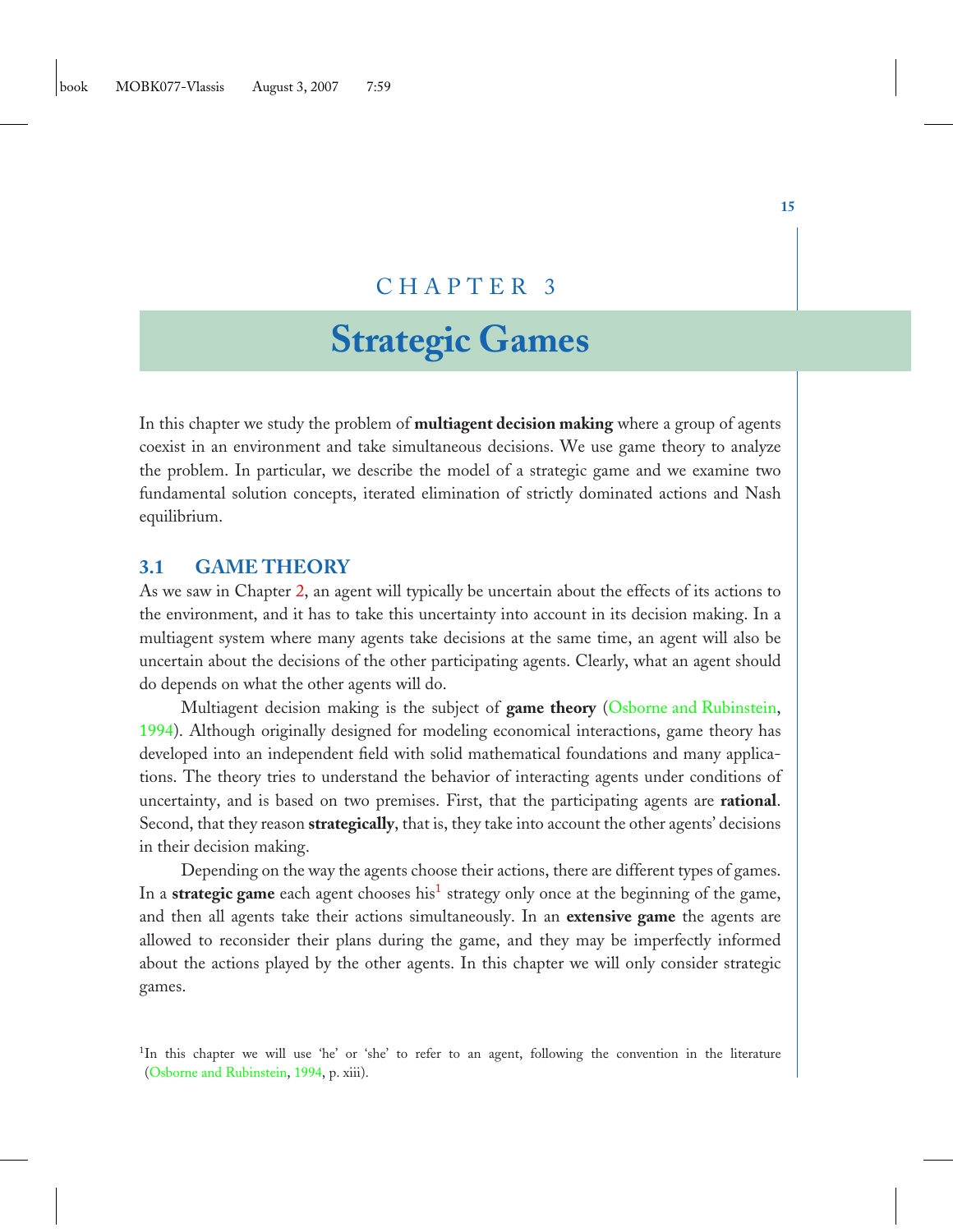## <span id="page-27-0"></span>**3.2 STRATEGIC GAMES**

A strategic game, or game in **normal form**, is the simplest game-theoretic model of agents' interaction. It can be viewed as a multiagent extension of the decision-theoretic model of Chapter [2,](#page-17-0) and is characterized by the following elements:

- There are  $n > 1$  agents in the world.
- Each agent *i* can choose an action, or **strategy**,  $a_i$  from his own action set  $A_i$ . The tuple  $(a_1, \ldots, a_n)$  of individual actions is called a **joint action** or an **action profile**, and is denoted by *a* or  $(a_i)$ . We will use the notation  $a_{-i}$  to refer the actions of all agents except *i*, and  $(a_i, a_{-i})$  or  $[a_i, a_{-i}]$  to refer to a joint action where agent *i* takes a particular action *ai* .
- The game is 'played' on a fixed world state *s* (we are not concerned with state transitions here). The state can be defined as consisting of the *n* agents, their action sets  $A_i$ , and their payoffs, as we explain next.
- Each agent *i* has his own action value function  $Q_i^*(s, a)$  that measures the goodness of the *joint action a for the agent i*. Note that each agent may assign different preferences to different joint actions. Since *s* is fixed, we drop the symbol *s* and instead use  $u_i(a) \equiv Q_i^*(s, a)$ , which is called the **payoff function** of agent *i*. We assume that the payoff functions are predefined and fixed. (We will deal with the case of learning the payoff functions in Chapter [7.](#page-64-0))
- The state is fully observable to all agents. That is, all agents know (i) each other, (ii) the action sets of each other, and (iii) the payoffs of each other. More strictly, the primitives (i)-(iii) of the game are **common knowledge** among agents. That is, all agents know (i)–(iii), they all know that they all know (i)–(iii), and so on to any depth. (We will discuss common knowledge in detail in Chapter [5.](#page-45-0))
- Each agent chooses a single action; it is a single-shot game. Moreover, all agents choose their actions simultaneously and independently; no agent is informed of the decision of any other agent prior to making his own decision.

In summary, in a strategic game each agent chooses a single action, and then he receives a payoff that depends on the selected joint action. This joint action is called the **outcome** of the game. Although the payoff functions of the agents are common knowledge, an agent does not know in advance the action choices of the other agents. The best he can do is to try to predict the actions of the other agents. A **solution** to a game is a prediction of the outcome of the game using the assumption that all agents are rational and strategic.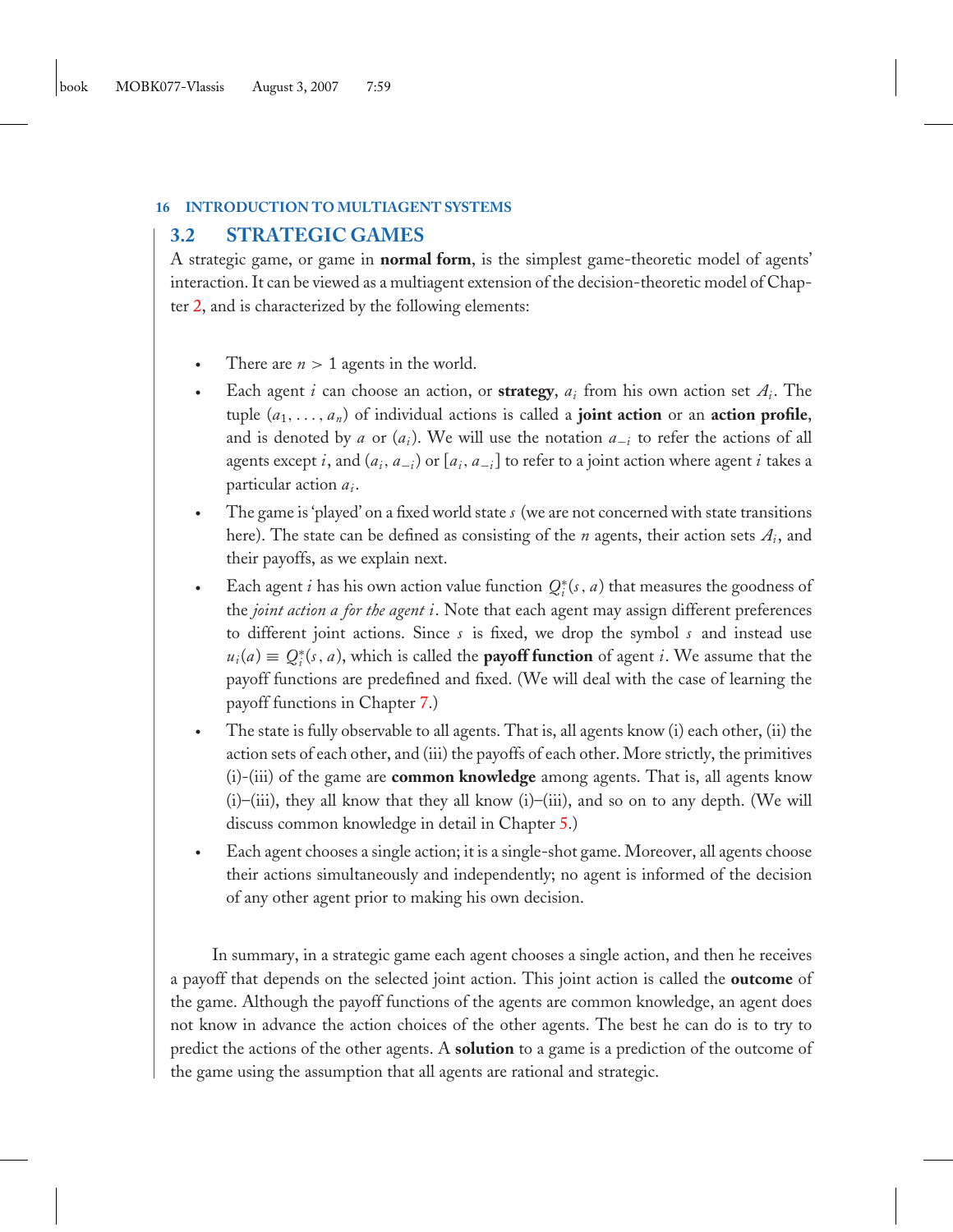#### **STRATEGIC GAMES 17**

|             | Not confess | Confess |
|-------------|-------------|---------|
| Not confess | 3.3         | 0,4     |
| Confess     |             |         |

<span id="page-28-0"></span>**FIGURE 3.1:** The prisoner's dilemma

In the special case of two agents, a strategic game can be graphically represented by a **payoff matrix**, where the rows correspond to the actions of agent 1, the columns to the actions of agent 2, and each entry of the matrix contains the payoffs of the two agents for the corresponding joint action. In Fig. [3.1](#page-28-0) we show the payoff matrix of a classical game, the **prisoner's dilemma**, whose story goes as follows:

Two suspects in a crime are independently interrogated. If they both confess, each will spend three years in prison. If only one confesses, he will run free while the other will spend four years in prison. If neither confesses, each will spend one year in prison.

In this example each agent has two available actions, *Not confess* or *Confess*. Translating the above story into appropriate payoffs for the agents, we get in each entry of the matrix the pairs of numbers that are shown in Fig. [3.1](#page-28-0) (note that a payoff is by definition a 'reward', whereas spending three years in prison is a 'penalty'). For example, the entry  $(4, 0)$  indicates that if the first agent confesses and the second agent does not, then the first agent will get payoff 4 and the second agent will get payoff 0.

In Fig. [3.2](#page-28-1) we see two more examples of strategic games. The game in Fig. [3.2\(](#page-28-1)a) is known as 'matching pennies'; each of two agents chooses either *Head* or *Tail*. If the choices differ, agent 1 pays agent 2 a cent; if they are the same, agent 2 pays agent 1 a cent. Such a game is called **strictly competitive** or **zero-sum** because  $u_1(a) + u_2(a) = 0$  for all *a*. The game in Fig. [3.2\(](#page-28-1)b) is played between two car drivers at a crossroad; each agent wants to cross first (and he will get payoff 1), but if they both cross they will crash (and get payoff  $-1$ ). Such a game is called a **coordination game** (we will study coordination games in Chapter [4\)](#page-33-0).

What does game theory predict that a rational agent will do in the above examples? In the next sections we will describe two fundamental solution concepts for strategic games.



<span id="page-28-1"></span>**FIGURE 3.2:** A strictly competitive game (a), and a coordination game (b)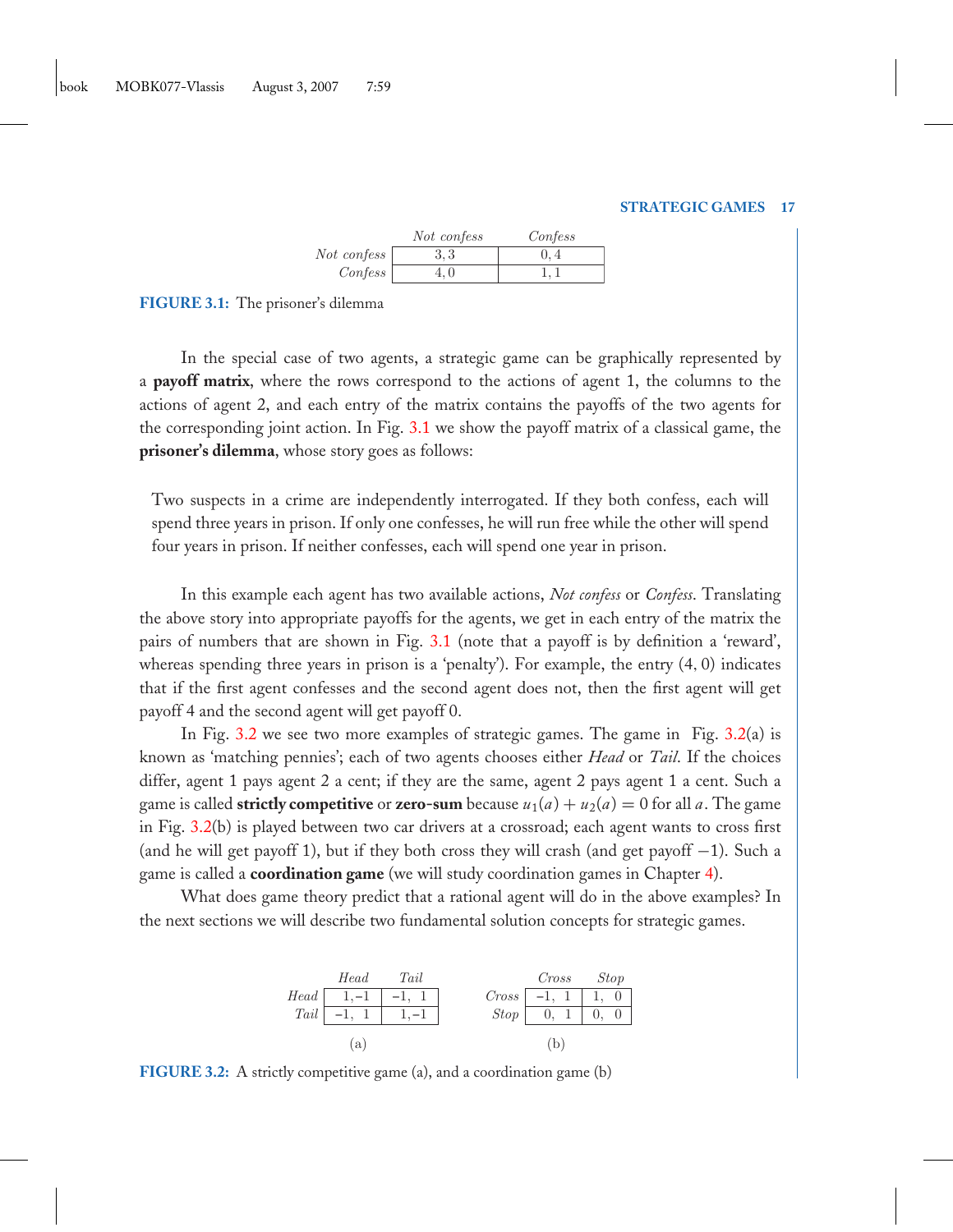## **3.3 ITERATED ELIMINATION OF DOMINATED ACTIONS**

The first solution concept is based on the assumption that a rational agent will never choose a suboptimal action. With suboptimal we mean an action that, no matter what the other agents do, will always result in lower payoff for the agent than some other action. We formalize this as follows:

<span id="page-29-0"></span>**Definition 3.1.** *We will say that an action ai of agent i is* **strictly dominated** *by another action a i of agent i if*

$$
u_i(a'_i, a_{-i}) > u_i(a_i, a_{-i})
$$
\n(3.1)

*for all actions a*<sup>−</sup>*<sup>i</sup> of the other agents.*

In the above definition,  $u_i(a_i, a_{-i})$  is the payoff the agent *i* receives if he takes action  $a_i$ while the other agents take *a*<sup>−</sup>*<sup>i</sup>* . In the prisoner's dilemma, for example, *Not confess* is a strictly dominated action for agent 1; no matter what agent 2 does, the action *Confess* always gives agent 1 higher payoff than the action *Not confess* (4 as opposed to 3 if agent 2 does not confess, and 1 as opposed to 0 if agent 2 confesses). Similarly, *Not confess* is a strictly dominated action for agent 2.

**Iterated elimination of strictly dominated actions** (IESDA) is a solution technique that iteratively eliminates strictly dominated actions from all agents, until no more actions are strictly dominated. It is solely based on the following two assumptions:

- A rational agent would never take a strictly dominated action.
- It is common knowledge that all agents are rational.

As an example, we will apply IESDA to the prisoner's dilemma. As we explained above, the action *Not confess* is strictly dominated by the action *Confess* for both agents. Let us start from agent 1 by eliminating the action *Not confess* from his action set. Then the game reduces to a single-row payoff matrix where the action of agent 1 is fixed (*Confess* ) and agent 2 can choose between *Not confess* and *Confess*. Since the latter gives higher payoff to agent 2 (4 as opposed to 3), agent 2 will prefer *Confess* to *Not confess*. Thus IESDA predicts that the outcome of the prisoner's dilemma will be (*Confess*, *Confess* ).

As another example consider the game of Fig. [3.3\(](#page-30-0)a) where agent 1 has two actions *U* and *D* and agent 2 has three actions *L*, *M*, and *R*. It is easy to verify that in this game IESDA will predict the outcome (*U*, *M*) by first eliminating *R* (strictly dominated by *M*), then *D*, and finally *L*. However, IESDA may sometimes produce very inaccurate predictions for a game, as in the two games of Fig. [3.2](#page-28-1) and also in the game of Fig. [3.3\(](#page-30-0)b) where no actions can be eliminated. In these games IESDA essentially predicts that *any* outcome is possible.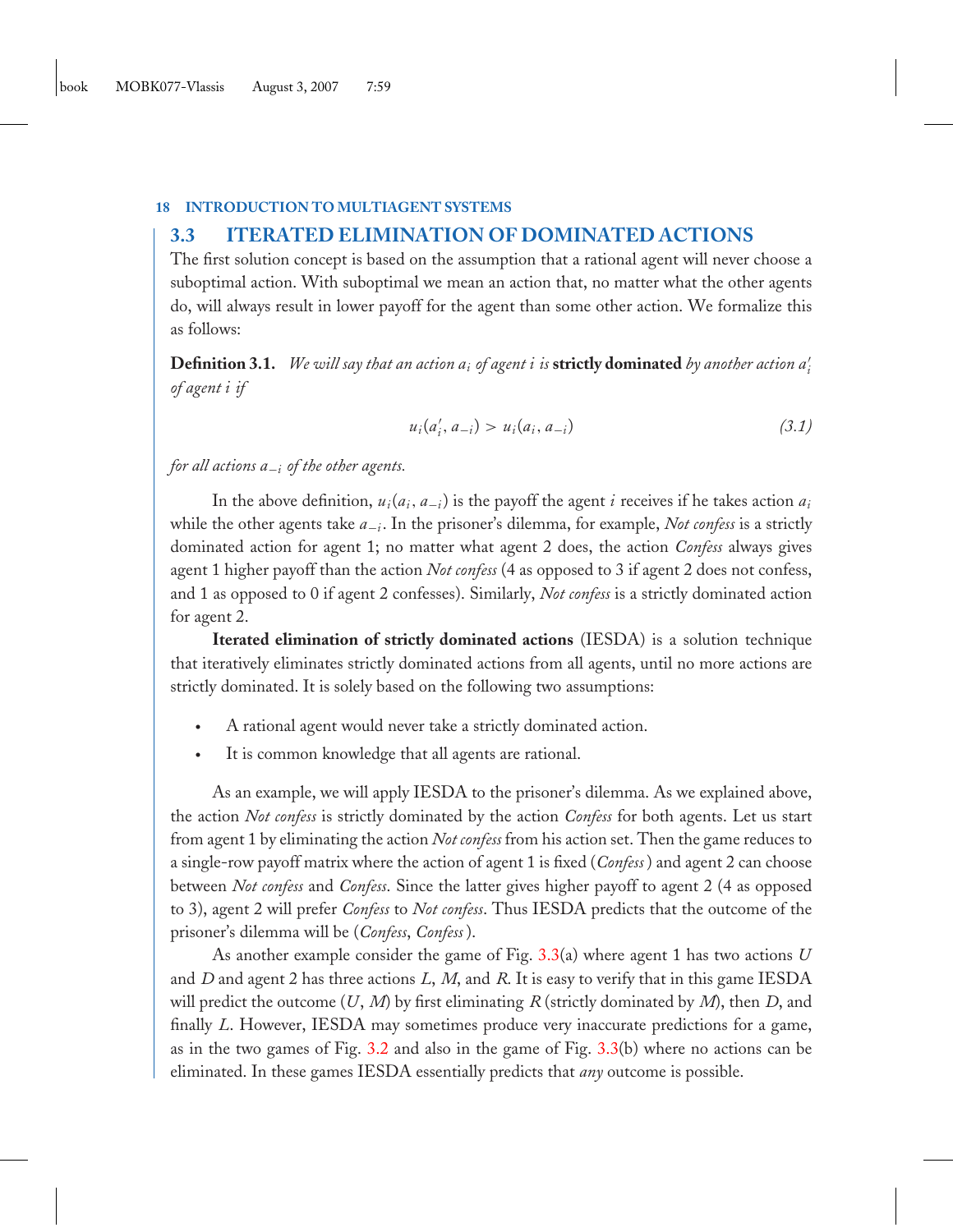#### **STRATEGIC GAMES 19**

|   |                  | $\overline{M}$                                            |  |                  | $M_{-}$                                              |     |
|---|------------------|-----------------------------------------------------------|--|------------------|------------------------------------------------------|-----|
|   |                  | $U \begin{array}{ c c c c } \hline 1,0 & 1,2 \end{array}$ |  |                  | $U\left[\begin{array}{c c}1,0&1,2\end{array}\right]$ | 0.1 |
| D | $\overline{0,3}$ |                                                           |  | $\overline{0,3}$ | 0, 1                                                 |     |
|   |                  | (a)                                                       |  |                  |                                                      |     |

<span id="page-30-0"></span>**FIGURE 3.3:** Examples where IESDA predicts a single outcome (a), or predicts that any outcome is possible (b).

A characteristic of IESDA is that the agents do not need to maintain *beliefs* about the other agents' strategies in order to compute their optimal actions. The only thing that is required is the common knowledge assumption that each agent is rational. Moreover, it can be shown that the algorithm is insensitive to the speed and the elimination order; it will always produce the same result no matter how many actions are eliminated in each step and in which order. However, as we saw in the examples above, IESDA can sometimes fail to make useful predictions for the outcome of a game.

#### **3.4 NASH EQUILIBRIUM**

A **Nash equilibrium** (NE) is a stronger solution concept than IESDA, in the sense that it produces more accurate predictions in a wider class of games. It can be formally defined as follows:

<span id="page-30-3"></span><span id="page-30-1"></span>**Definition 3.2.** *A Nash equilibrium is a joint action a*<sup>\*</sup> *with the property that for every agent i holds*

$$
u_i(a_i^*, a_{-i}^*) \ge u_i(a_i, a_{-i}^*)
$$
\n(3.2)

*for all actions*  $a_i \in A_i$ *.* 

In other words, a NE is a joint action from where no agent can *unilaterally* improve his payoff, and therefore no agent has any incentive to deviate. Note that, contrary to IESDA that describes a solution of a game by means of an algorithm, a NE describes a solution in terms of the conditions that hold at that solution.

There is an alternative definition of a NE that makes use of the so-called **best-response** function. For agent *i*, this function is defined as

<span id="page-30-2"></span>
$$
B_i(a_{-i}) = \{a_i \in A_i : u_i(a_i, a_{-i}) \ge u_i(a'_i, a_{-i}) \text{ for all } a'_i \in A_i\},\tag{3.3}
$$

and  $B_i(a_{-i})$  can be a set containing many actions. In the prisoner's dilemma, for example, when agent 2 takes the action *Not confess*, the best-response of agent 1 is the action *Confess* (because 4 > 3). Similarly, we can compute the best-response function of each agent: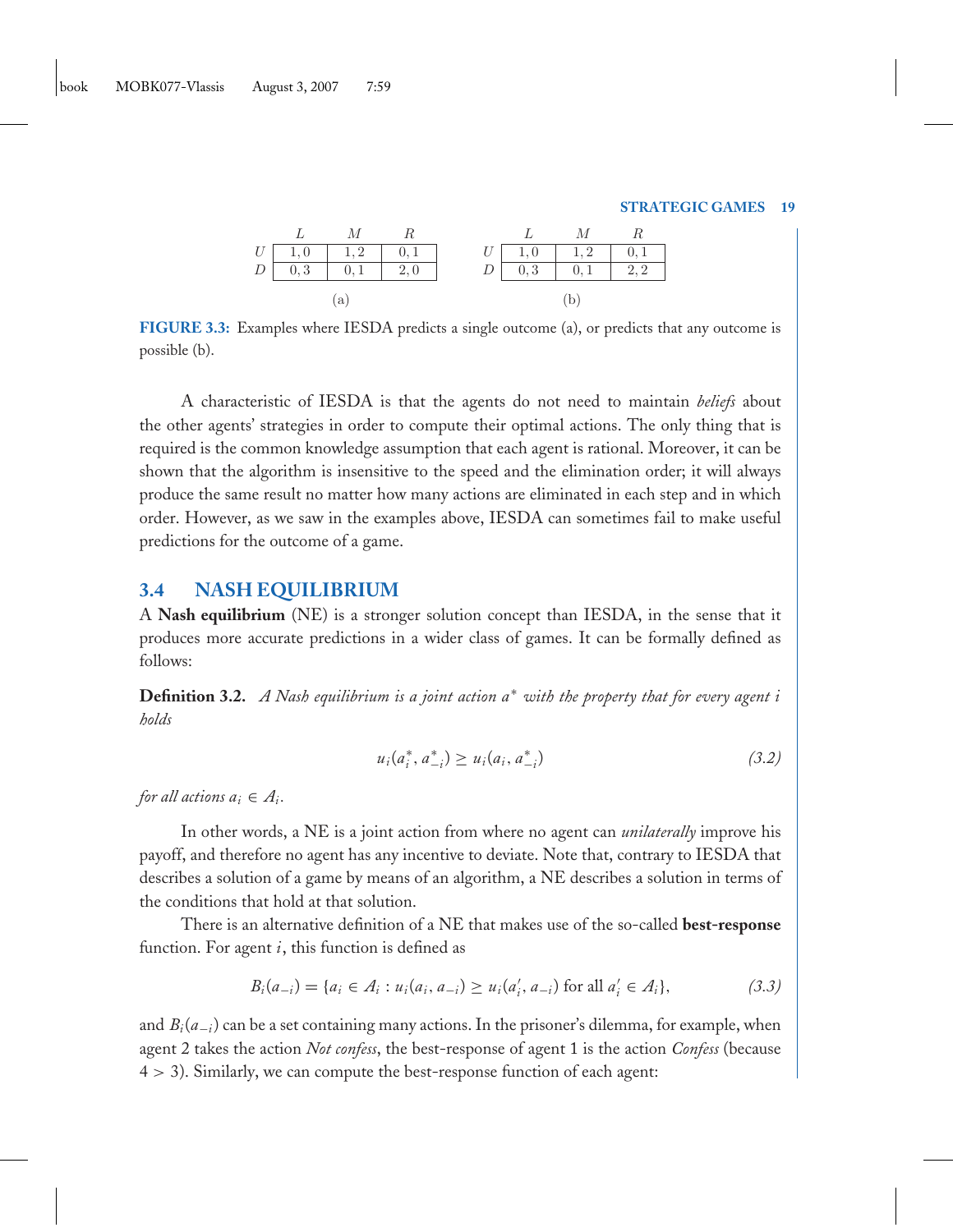| $B_1(Not\text{ confess})$  | $=$ Confess, |
|----------------------------|--------------|
| $B_1(Confess)$             | $=$ Confess, |
| $B_2(Not \text{ confess})$ | $=$ Confess, |
| $B_2$ (Confess)            | $=$ Confess. |

<span id="page-31-0"></span>In this case, the best-response functions are singleton-valued. Using the definition of a bestresponse function we can now formulate the following:

<span id="page-31-1"></span>**Definition 3.3.** *A Nash equilibrium is a joint action a* <sup>∗</sup> *with the property that for every agent i holds*

$$
a_i^* \in B_i(a_{-i}^*). \tag{3.4}
$$

That is, at a NE, each agent's action is an optimal response to the other agents' actions. In the prisoner's dilemma, for instance, given that  $B_1(Confess) = Confess$ , and  $B_2$ (*Confess* ) = *Confess*, we conclude that (*Confess*, *Confess* ) is a NE. Moreover, we can easily show the following:

**Proposition 3.1.** The two definitions [3.2](#page-30-1) and [3.3](#page-31-0) of a NE are equivalent.

*Proof.* Suppose that [\(3.4\)](#page-31-1) holds. Then, using [\(3.3\)](#page-30-2) we see that for each agent *i*, the action  $a_i^*$ must satisfy  $u_i(a_i^*, a_{-i}^*) \geq u_i(a_i', a_{-i}^*)$  for all  $a_i' \in A_i$ . The latter is precisely the definition of a NE according to  $(3.2)$ . Similarly for the converse.

The definitions [3.2](#page-30-1) and [3.3](#page-31-0) suggest a brute-force method for finding the Nash equilibria of a game: enumerate all possible joint actions and then verify which ones satisfy [\(3.2\)](#page-30-3) or [\(3.4\)](#page-31-1). Note that the cost of such an algorithm is exponential in the number of agents.

It turns out that a strategic game can have zero, one, or more than one Nash equilibria. For example, (*Confess*, *Confess* ) is the only NE in the prisoner's dilemma. We also find that the zero-sum game in Fig. [3.2\(](#page-28-1)a) does not have a NE, while the coordination game in Fig. [3.2\(](#page-28-1)b) has two Nash equilibria (*Cross*, *Stop* ) and (*Stop*, *Cross* ). Similarly, (*U*, *M*) is the only NE in both games of Fig. [3.3.](#page-30-0)

We argued above that a NE is a stronger solution concept than IESDA in the sense that it produces more accurate predictions of a game. For instance, the game of Fig. [3.3\(](#page-30-0)b) has only one NE, but IESDA predicts that any outcome is possible. In general, we can show the following two propositions (the proof of the second is left as an exercise):

**Proposition 3.2.** A NE always survives IESDA.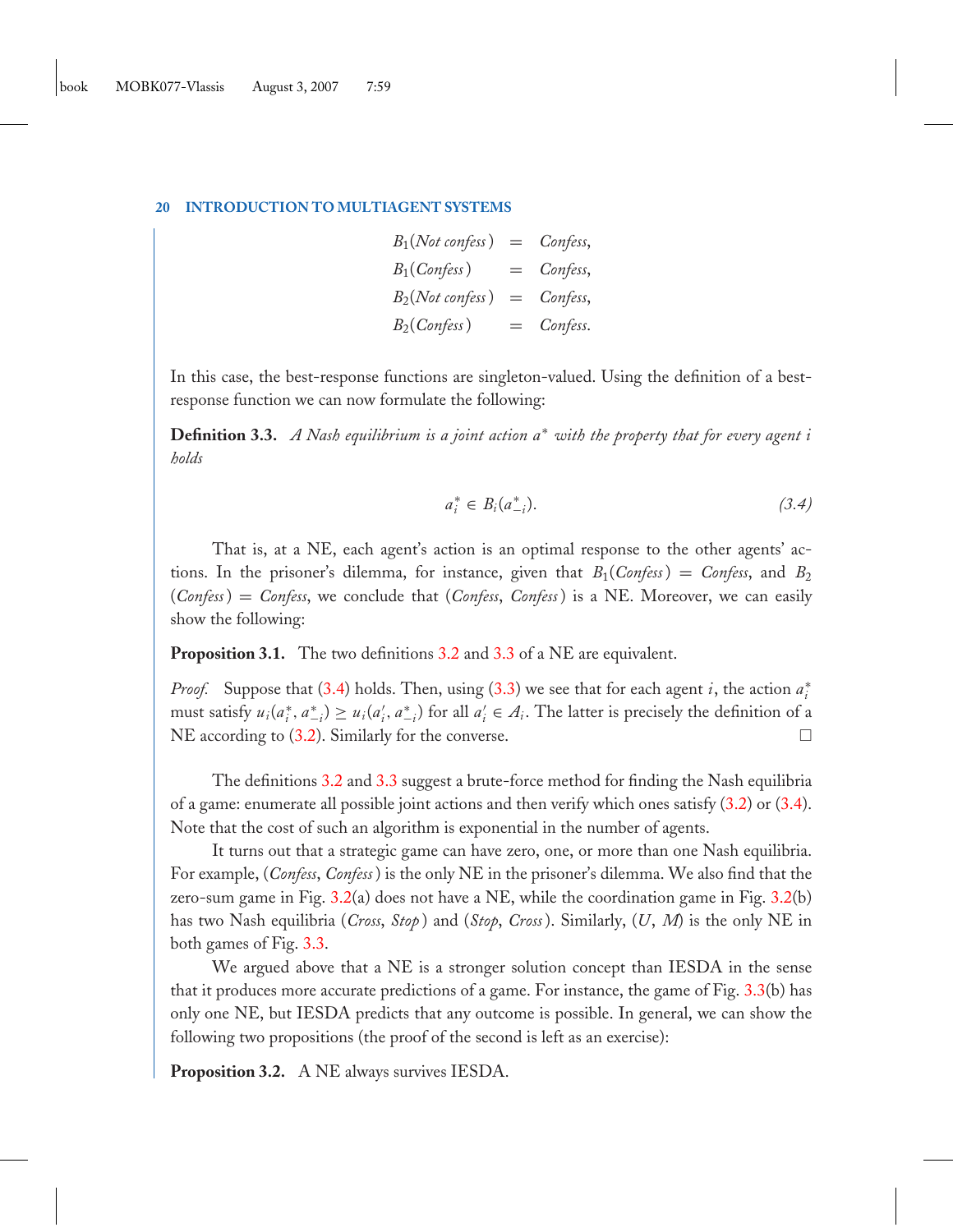#### **STRATEGIC GAMES 21**

*Proof.* Let  $a^*$  be a NE, and let us assume that  $a^*$  does not survive IESDA. This means that for some agent *i* the component  $a_i^*$  of the action profile  $a^*$  is strictly dominated by another action *a<sub>i</sub>* of agent *i*. But then [\(3.1\)](#page-29-0) implies that  $u_i(a_i, a_{-i}^*) > u_i(a_i^*, a_{-i}^*)$  which contradicts the Definition [3.2](#page-30-1) of a NE.

**Proposition 3.3.** If IESDA eliminates all but a single joint action *a*, then *a* is the unique NE of the game.

Note also that in the prisoner's dilemma, the joint action (*Not confess*, *Not confess* ) gives both agents payoff 3, and thus it should have been the preferable choice. However, from this joint action each agent has an incentive to deviate, to be a 'free rider'. Only if the agents had made an agreement in advance, and only if trust between them was common knowledge, would they have opted for this non-equilibrium joint action which is optimal in the following sense:

**Definition 3.4.** *A joint action a is* **Pareto optimal** *if there is no other joint action a for which*  $u_i(a') \geq u_i(a)$  for each i and  $u_j(a') > u_j(a)$  for some j.

So far we have implicitly assumed that when the game is actually played, each agent *i* will choose his action deterministically from his action set  $A_i$ . This is however not always true. In many cases there are good reasons for an agent to introduce randomness in his behavior; for instance, to avoid being predictable when he repeatedly plays a zero-sum game. In these cases an agent *i* can choose actions *ai* according to some probability distribution:

**Definition 3.5.** *A* **mixed strategy** *for an agent i is a probability distribution over his actions*  $a_i \in A_i$ .

In his celebrated theorem, [Nash](#page-77-4) [\(1950\)](#page-77-4) showed that a strategic game with a finite number of agents and a finite number of actions always has an equilibrium in mixed strategies. [Osborne and Rubinstein](#page-78-3) [\(1994,](#page-78-3) sec. 3.2) give several interpretations of such a mixed strategy Nash equilibrium. [Porter et al.](#page-78-4) [\(2004\)](#page-78-4) and [von Stengel](#page-80-6) [\(2007](#page-80-6)) describe several algorithms for computing Nash equilibria, a problem whose complexity has been a long-standing issue [\(Papadimitriou](#page-78-5), [2001\)](#page-78-5).

## **3.5 NOTES AND FURTHER READING**

The book of [von Neumann and Morgenstern](#page-80-7) [\(1944](#page-80-7)) and the half-page long article of [Nash](#page-77-4) [\(1950](#page-77-4)) are classics in game theory. The book of [Osborne and Rubinstein](#page-78-3) [\(1994\)](#page-78-3) is the standard textbook on game theory, and it is highly recommended. The book of [Gibbons](#page-76-2) [\(1992\)](#page-76-2) and the book of [Osborne](#page-78-6) [\(2003](#page-78-6)) offer a readable introduction to the field, with several applications. [Russell and Norvig](#page-79-0) [\(2003,](#page-79-0) ch. 17) also include an introductory section on game theory. The book of [Nisan et al.](#page-78-7) [\(2007](#page-78-7)) focuses on computational aspects of game theory.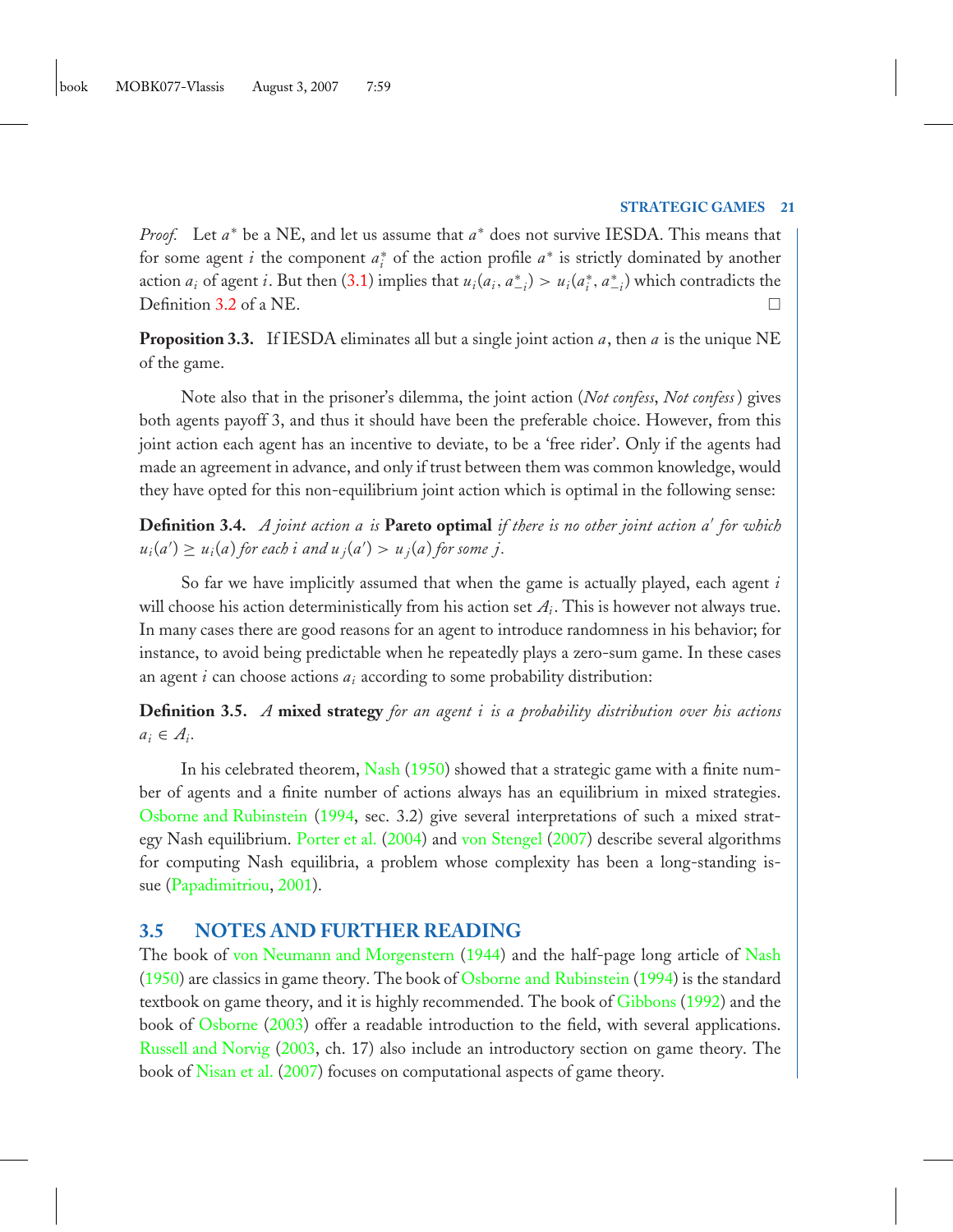<span id="page-33-0"></span>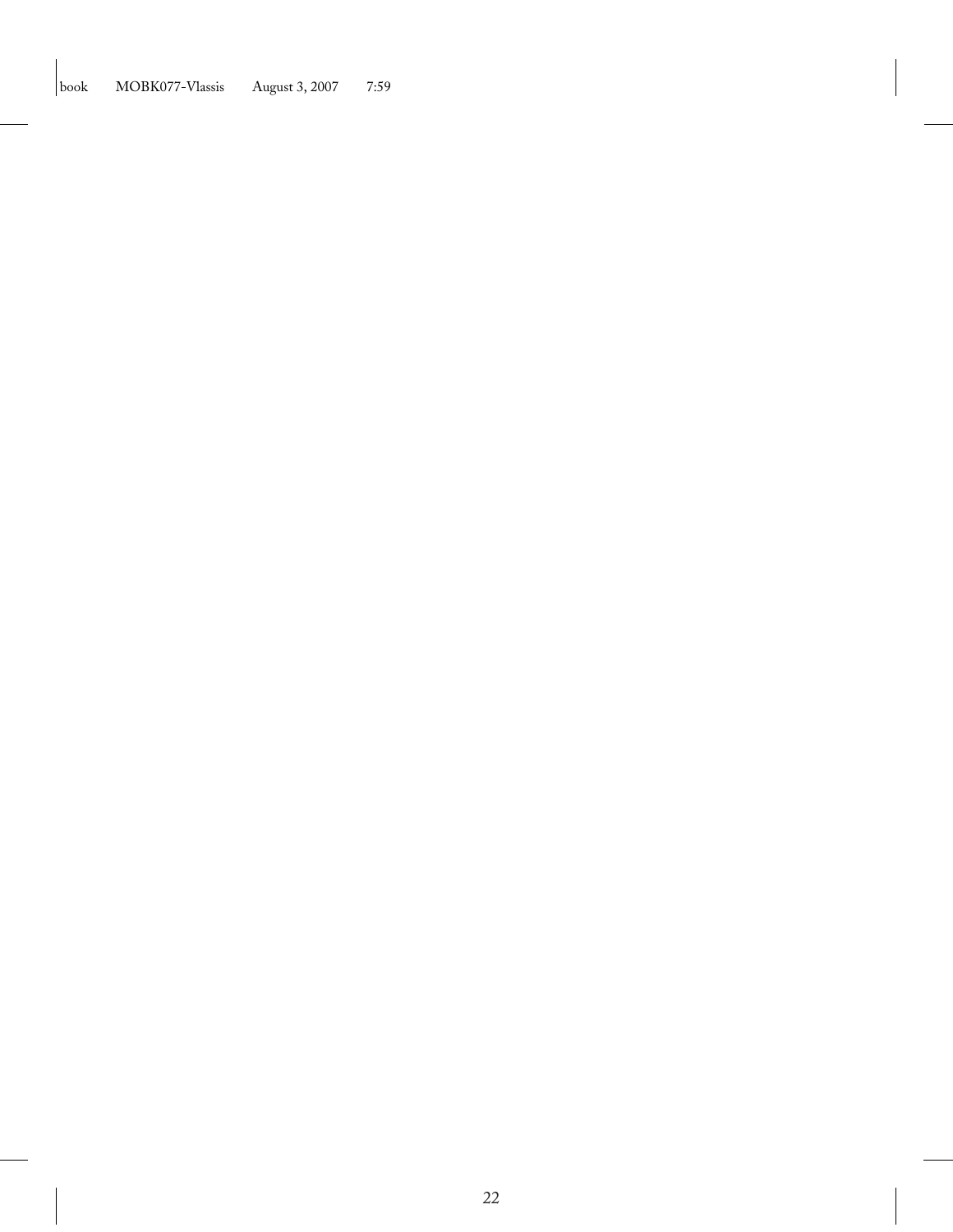## CHAPTER 4

# **Coordination**

In this chapter we address the problem of multiagent **coordination**. We analyze the problem using the framework of strategic games that we studied in Chapter [3,](#page-25-0) and we describe several practical techniques like social conventions, roles, and coordination graphs.

## **4.1 COORDINATION GAMES**

As we argued in Chapter [1,](#page-12-0) decision making in a multiagent system should preferably be carried out in a decentralized manner for reasons of efficiency and robustness. This additionally requires developing a coordination mechanism. In the case of **collaborative** agents, coordination ensures that the agents do not obstruct each other when taking actions, and that these actions serve the common goal of the team (for example, two teammate soccer robots must coordinate their actions when deciding who should go for the ball). Informally, coordination can be regarded as the process by which the individual decisions of the agents result in good joint decisions for the group.

Formally, we can model a coordination problem as a **coordination game** using the tools of game theory, and solve it according to some solution concept, for instance Nash equilibrium. We have already seen an example in Fig. [3.2\(](#page-28-1)b) of Chapter [3](#page-25-0) of a strategic game where two cars meet at a crossroad and one driver should cross and the other one should stop. That game has two Nash equilibria, (*Cross*, *Stop*) and (*Stop*, *Cross*). In the case of *n* collaborative agents, all agents in the team share the same payoff function  $u_1(a) = \ldots = u_n(a) \equiv u(a)$  in the corresponding coordination game. Figure [4.1](#page-34-0) shows an example of a coordination game (played between two agents who want to go to the movies together) that also has two Nash equilibria. Generalizing from these two examples, we can formally define coordination as *the process in which a group of agents choose a single Pareto optimal Nash equilibrium in a game*.

<span id="page-34-0"></span>

|                 | Thriller | Comedy |
|-----------------|----------|--------|
| <i>Thriller</i> |          | 0.0    |
| Comedy          | 0.0      |        |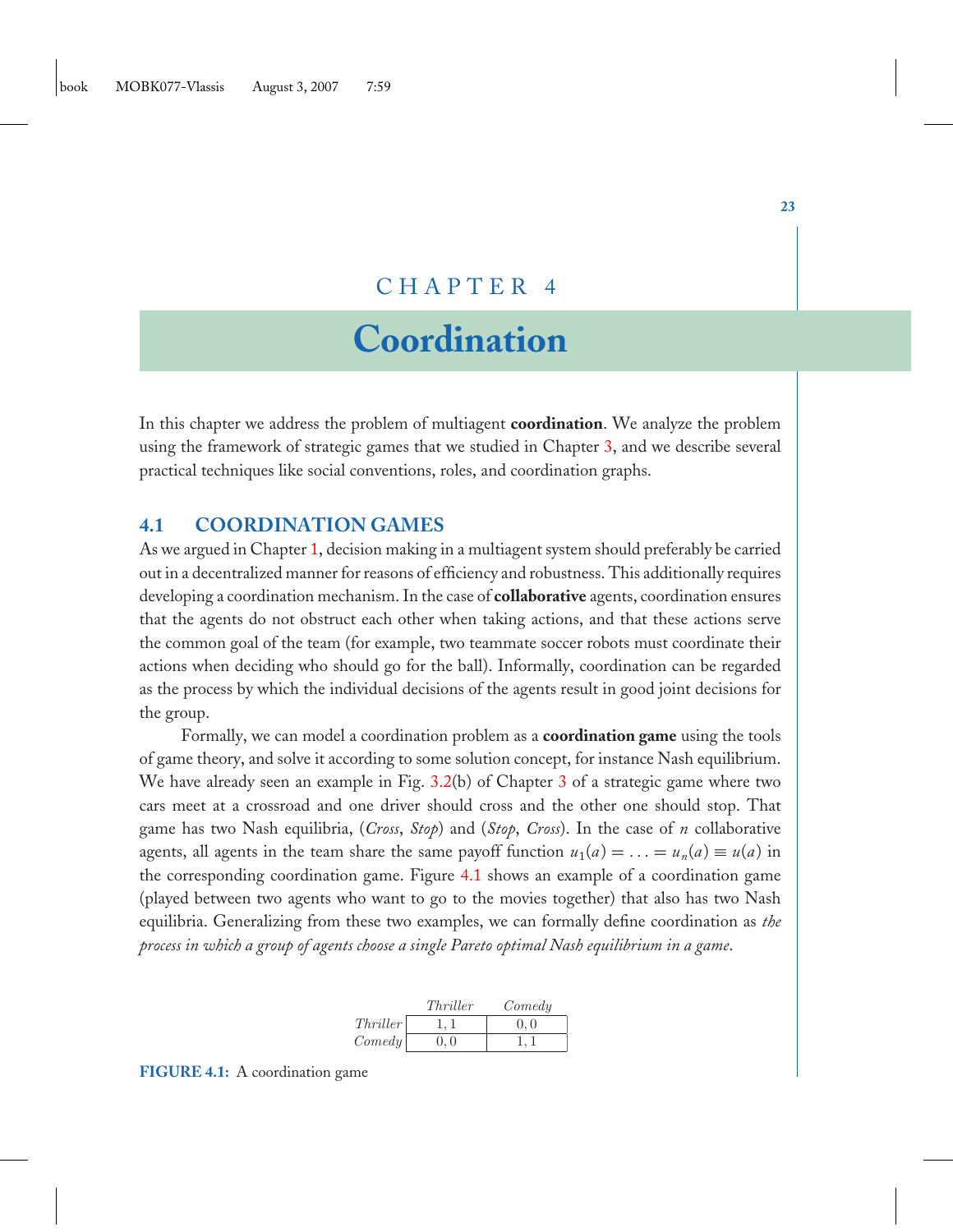In Chapter [3](#page-25-0) we described a Nash equilibrium in terms of the conditions that hold at the equilibrium point, and disregarded the issue of how the agents can actually reach this point. Coordination is a more earthy concept, as it asks how the agents can actually agree on a single equilibrium in a game that involves more than one equilibria. Reducing coordination to the problem of equilibrium selection in a game allows for the application of existing techniques from game theory [\(Harsanyi and Selten](#page-76-3), [1988\)](#page-76-3). In the rest of this chapter we will focus on some simple coordination techniques that can be readily implemented in practical systems. We will throughout assume that the agents are collaborative (they share the same payoff function), and that they have perfect information about the game primitives (see Section [3.2\)](#page-27-0). Also by 'equilibrium' we will mean here 'Pareto optimal Nash equilibrium', unless otherwise stated.

## **4.2 SOCIAL CONVENTIONS**

As we saw above, in order to solve a coordination problem, a group of agents are faced with the problem of how to choose their actions in order to select the same equilibrium in a game. Clearly, there can be no recipe to tell the agents which equilibrium to choose in every possible game they may play in the future. Nevertheless, we can devise recipes that will instruct the agents on how to choose a single equilibrium in any game. Such a recipe will be able to guide the agents in their action selection procedure.

A **social convention** (or **social law**) is such a recipe that places constraints on the possible action choices of the agents. It can be regarded as a rule that dictates how the agents should choose their actions in a coordination game in order to reach an equilibrium. Moreover, given that the convention has been established and is common knowledge among agents, no agent can benefit from not abiding by it.

[Boutilier](#page-74-4) [\(1996](#page-74-4)) has proposed a general convention that achieves coordination in a large class of systems and is very easy to implement. The convention assumes a unique ordering scheme of joint actions that is common knowledge among agents. In a particular game, each agent first computes all equilibria of the game, and then selects the first equilibrium according to this ordering scheme. For instance, a lexicographic ordering scheme can be used in which the agents are ordered first, and then the actions of each agent are ordered. In the coordination game of Fig. [4.1,](#page-34-0) for example, we can order the agents lexicographically by  $1 \succ 2$  (meaning that agent 1 has 'priority' over agent 2), and the actions by *Thriller Comedy*. The first equilibrium in the resulting ordering of joint actions is (*Thriller*, *Thriller*) and this will be the unanimous choice of the agents. Given that a single equilibrium has been selected, each agent can then choose his individual action as the corresponding component of the selected equilibrium.

When the agents can perceive more aspects of the world state than just the primitives of the game (actions and payoffs), one can think of more elaborate ordering schemes for coordination. Consider the traffic game of Fig. [3.2\(](#page-28-1)b), for example, as it is 'played' in the real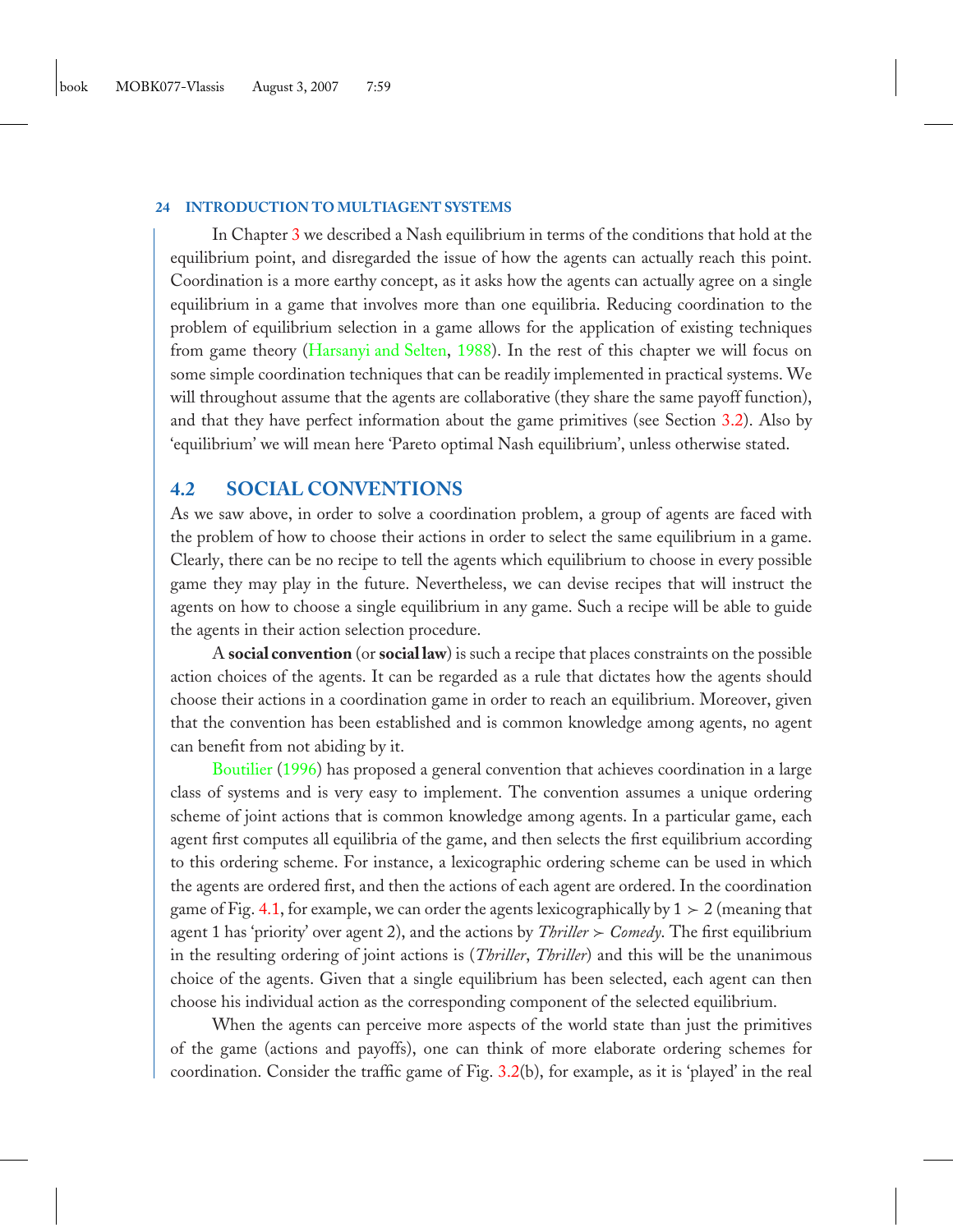## **COORDINATION 25**

world. Besides the game primitives, the state now also contains the relative orientation of the cars in the physical environment. If the state is fully observable by both agents (and this fact is common knowledge), then a simple convention is that the driver coming from the right will always have priority over the other driver in the lexicographic ordering. If we also order the actions by  $C$ *ross*  $> St \circ \rho$ , then coordination by social conventions implies that the driver from the right will cross the road first. Similarly, if traffic lights are available, the established convention is that the driver who sees the red light must stop.

When communication is available, we only need to impose an ordering  $i = 1, \ldots, n$  of the agents that is common knowledge. Coordination can now be achieved by the following algorithm: Each agent *i* (except agent 1) waits until all previous agents 1,...,*i* − 1 in the ordering have broadcast their chosen actions, and then agent *i* computes its component  $a_i^*$  of an equilibrium that is consistent with the choices of the previous agents and broadcasts  $a_i^*$  to all agents that have not chosen an action yet. Note that here the fixed ordering of the agents together with the wait/send primitives result in a synchronized sequential execution order of the coordination algorithm.

## <span id="page-36-0"></span>**4.3 ROLES**

Coordination by social conventions relies on the assumption that an agent can compute all equilibria in a game before choosing a single one. However, computing equilibria can be expensive when the action sets of the agents are large, so it makes sense to try to reduce the size of the action sets first. Such a reduction can have computational advantages in terms of speed, but it can also simplify the equilibrium selection problem; in some cases the resulting subgame contains only one equilibrium which is trivial to find.

A natural way to reduce the action sets of the agents is by assigning **roles** to the agents. Formally, a role can be regarded as a masking operator on the action set of an agent given a particular state. In practical terms, if an agent is assigned a role at a particular state, then some of the agent's actions are deactivated at this state. In soccer for example, an agent that is currently in the role of defender cannot attempt to *Score*.

A role can facilitate the solution of a coordination game by reducing it to a subgame where the equilibria are easier to find. For example, in Fig. [4.1,](#page-34-0) if agent 2 is assigned a role that forbids him to select the action *Thriller* (say, he is under 12), then agent 1, assuming he knows the role of agent 2, can safely choose *Comedy* resulting in coordination. Note that there is only one equilibrium left in the subgame formed after removing the action *Thriller* from the action set of agent 2.

In general, suppose that there are *n* available roles (not necessarily distinct), that the state is fully observable to the agents, and that the following facts are common knowledge among agents: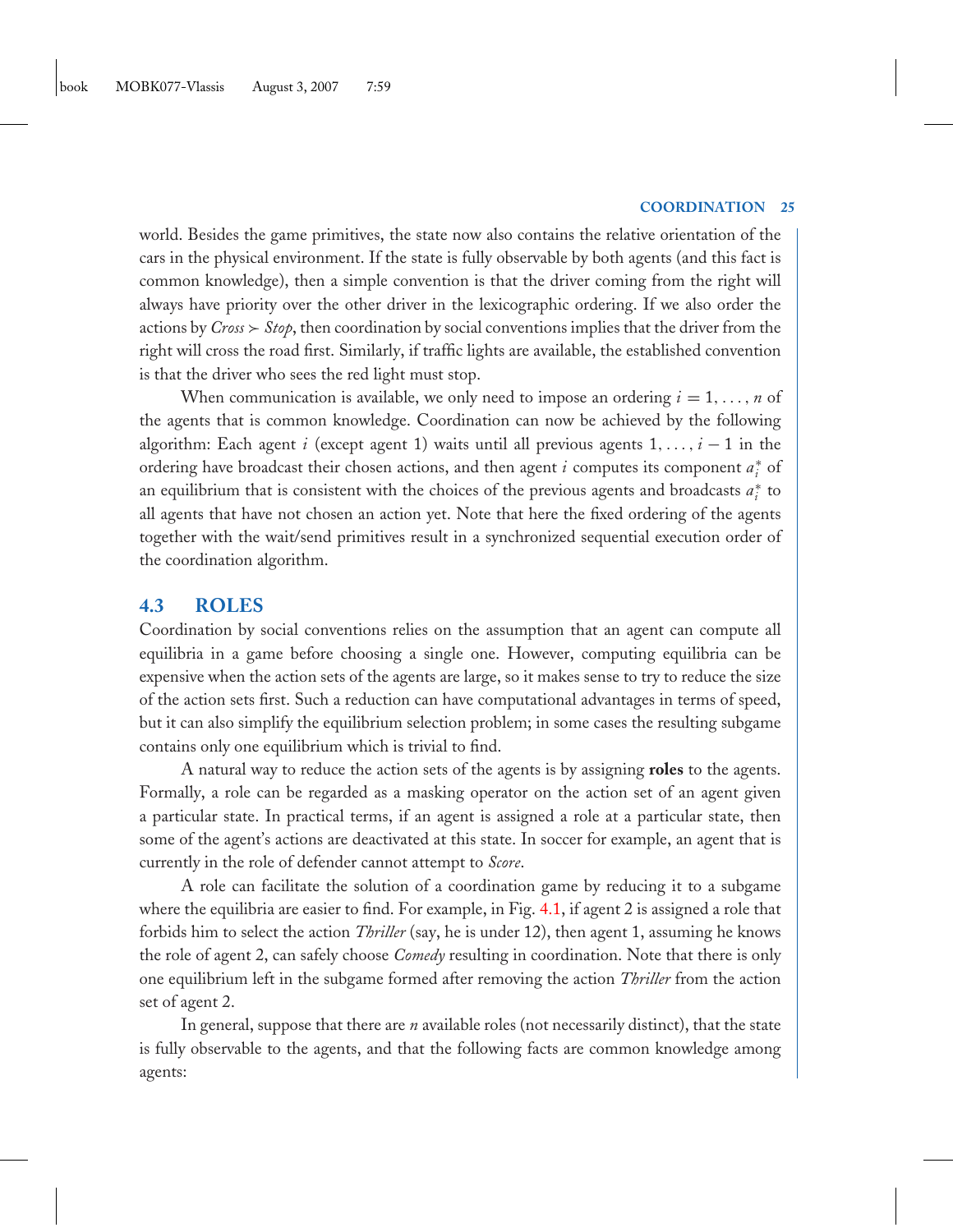```
For each agent i in parallel
    I = \{\}.For each role j = 1, \ldots, nCompute the potential r_{ij} of agent i for role j.
         Broadcast rij to all agents.
    End
    Wait until all r_{i'j}, for j = 1, \ldots, n, are received.
    For each role j = 1, \ldots, nAssign role j to agent i^* = \arg \max_{i' \notin I} \{r_{i'j}\}\.Add i^* to I.
    End
End
```
<span id="page-37-0"></span>**FIGURE 4.2:** Communication-based greedy role assignment

- There is a fixed ordering  $\{1, 2, \ldots, n\}$  of the roles. Role 1 must be assigned first, followed by role 2, etc.
- For each role there is a function that assigns to each agent a 'potential' that reflects how appropriate that agent is for the specific role, given the current state. For example, the potential of a soccer robot for the role attacker can be given by its negative Euclidean distance to the ball.
- Each agent can be assigned only one role.

Then role assignment can be carried out, for instance, by a **greedy** algorithm in which each role (starting from role 1) is assigned to the agent that has the highest potential for that role, and so on until all agents have been assigned a role. When communication is not available, each agent can run this algorithm identically and in parallel, assuming that each agent can compute the potential of each other agent. When communication is available, an agent only needs to compute its own potentials for the set of roles, and then broadcast them to the rest of the agents. Next it can wait for all other potentials to arrive in order to compute the assignment of roles to agents as above. In the communication-based case, each agent needs to compute  $O(n)$  (its own) potentials instead of  $O(n^2)$  in the communication-free case, but this is compensated by the total number  $O(n^2)$  of potentials that need to be broadcast and processed by the agents. Figure [4.2](#page-37-0) shows the greedy role assignment algorithm when communication is available.

## <span id="page-37-1"></span>**4.4 COORDINATION GRAPHS**

As mentioned above, roles can facilitate the solution of a coordination game by reducing the action sets of the agents prior to computing the equilibria. However, computing equilibria in a subgame can still be a difficult task when the number of involved agents is large; recall that the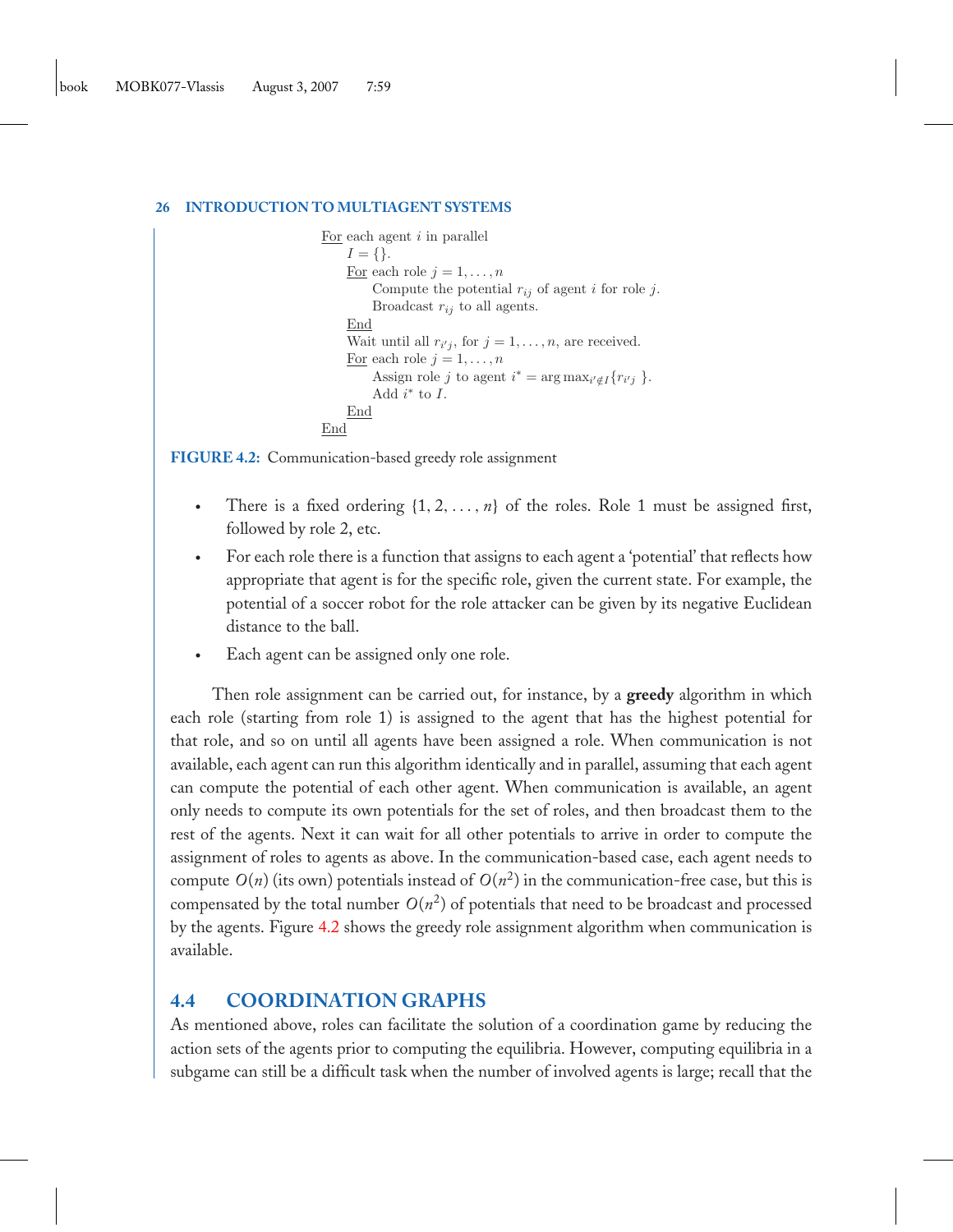## **COORDINATION 27**

joint action space is exponentially large in the number of agents. As roles reduce the size of the action sets, we also need a method that reduces the number of agents involved in a coordination game.

[Guestrin et al.](#page-76-0) [\(2002a](#page-76-0)) introduced the **coordination graph** as a framework for solving large-scale coordination problems. A coordination graph allows for the decomposition of a coordination game into several smaller subgames that are easier to solve. Unlike roles where a single subgame is formed by the reduced action sets of the agents, in this framework various subgames are formed, each typically involving a small number of agents.

In order for such a decomposition to apply, the main assumption is that the global payoff function  $u(a)$  can be written as a linear combination of k local payoff functions  $f_i$ , for  $j = 1, \ldots, k$ , each involving fewer agents. For example, suppose that there are  $n = 4$  agents, and  $k = 3$  local payoff functions, each involving two agents:

<span id="page-38-0"></span>
$$
u(a) = f_1(a_1, a_2) + f_2(a_1, a_3) + f_3(a_3, a_4). \tag{4.1}
$$

Here, for instance  $f_2(a_1, a_3)$  involves only agents 1 and 3, with their actions  $a_1$  and  $a_3$ . Such a decomposition can be graphically represented by a graph (hence the name), where each node represents an agent and each edge corresponds to a local payoff function. For example, the decomposition [\(4.1\)](#page-38-0) can be represented by the graph of Fig. [4.3.](#page-38-1)

Many practical problems can be modeled by such additively decomposable payoff functions. For example, in a computer network nearby servers may need to coordinate their actions in order to optimize overall network traffic; in a firm with offices in different cities, geographically nearby offices may need to coordinate their actions in order to maximize global sales; in a soccer team, nearby players may need to coordinate their actions in order to improve team performance; and so on.

Let us now see how this framework can be used for coordination. A solution to the coordination problem is by definition a Pareto optimal Nash equilibrium in the corresponding strategic game, that is, a joint action  $a^*$  that maximizes  $u(a)$ . We will describe two solution



<span id="page-38-1"></span>**FIGURE 4.3:** A coordination graph for a four-agent problem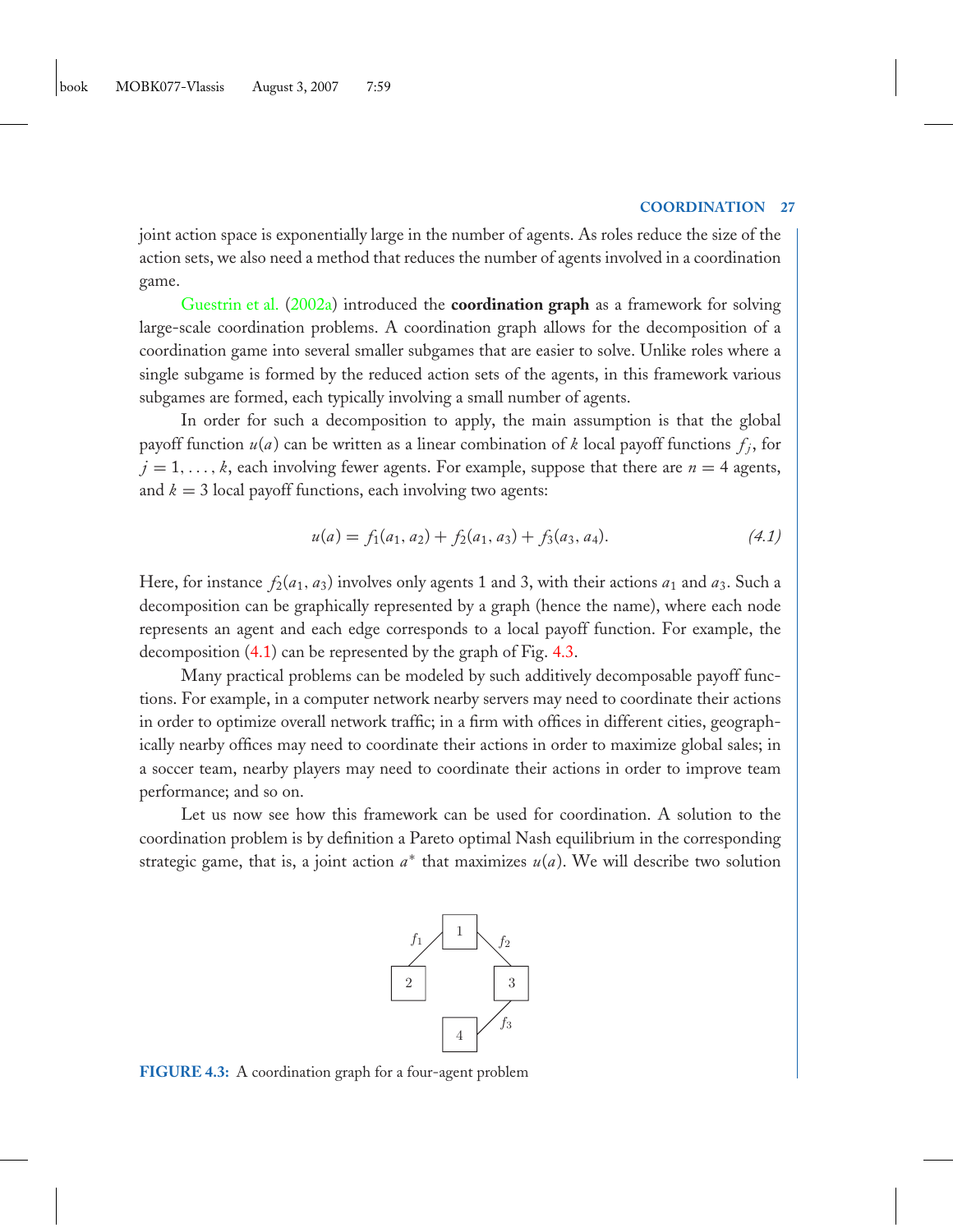methods: an exact one that is based on variable elimination, and an approximate one that is based on message passing.

## **4.4.1 Coordination by Variable Elimination**

The linear decomposition of  $u(a)$  in a coordination graph allows for the computation of  $a^*$  by a sequential maximization procedure, called **variable elimination**, in which agents are eliminated one after the other. We will illustrate this method on the above example. We start by eliminating agent 1 in [\(4.1\)](#page-38-0). We collect all local payoff functions that involve agent 1; these are  $f_1$  and  $f_2$ . The maximum of  $u(a)$  can then be written

<span id="page-39-0"></span>
$$
\max_{a} u(a) = \max_{a_2, a_3, a_4} \Big\{ f_3(a_3, a_4) + \max_{a_1} \Big[ f_1(a_1, a_2) + f_2(a_1, a_3) \Big] \Big\}.
$$
 (4.2)

Next we perform the inner maximization over the actions of agent 1. For each combination of actions of agents 2 and 3, agent 1 must choose an action that maximizes  $f_1 + f_2$ . This essentially involves computing the best-response function  $B_1(a_2, a_3)$  of agent 1 (see Section [3.4\)](#page-30-0) in the subgame formed by agents 1, 2, and 3, and the sum of payoffs  $f_1 + f_2$ . The function  $B_1(a_2, a_3)$ can be thought of as a conditional strategy for agent 1, given the actions of agents 2 and 3.

The above maximization and the computation of the best-response function of agent 1 define a new payoff function  $f_4(a_2, a_3) = \max_{a_1} [f_1(a_1, a_2) + f_2(a_1, a_3)]$  that is independent of  $a_1$ . Agent 1 has now been eliminated. The maximum  $(4.2)$  becomes

<span id="page-39-1"></span>
$$
\max_{a} u(a) = \max_{a_2, a_3, a_4} [f_3(a_3, a_4) + f_4(a_2, a_3)].
$$
\n(4.3)

We can now eliminate agent 2 as we did with agent 1. In  $(4.3)$ , only  $f_4$  involves  $a_2$ , and maximization of  $f_4$  over  $a_2$  gives the best-response function  $B_2(a_3)$  of agent 2 which is a function of  $a_3$  only. This in turn defines a new payoff function  $f_5(a_3)$ , and agent 2 is eliminated. Now we can write

$$
\max_{a} u(a) = \max_{a_3, a_4} [f_3(a_3, a_4) + f_5(a_3)]. \tag{4.4}
$$

Agent 3 is eliminated next, resulting in  $B_3(a_4)$  and a new payoff function  $f_6(a_4)$ . Finally,  $\max_a u(a) = \max_{a} f_6(a_4)$ , and since all other agents have been eliminated, agent 4 can simply choose an action  $a_4^*$  that maximizes  $f_6$ .

The above procedure computes an optimal action only for the last eliminated agent (assuming that the graph is connected). For the other agents it computes only conditional strategies. A second pass in the reverse elimination order is needed so that all agents compute their optimal (unconditional) actions from their best-response functions. In the above example, plugging  $a_4^*$  into  $B_3(a_4)$  gives the optimal action  $a_3^*$  of agent 3. Similarly, we get  $a_2^*$  from  $B_2(a_3^*)$ and  $a_1^*$  from  $B_1(a_2^*, a_3^*)$ , which gives us the optimal joint action  $a^* = (a_1^*, a_2^*, a_3^*, a_4^*)$ . Note that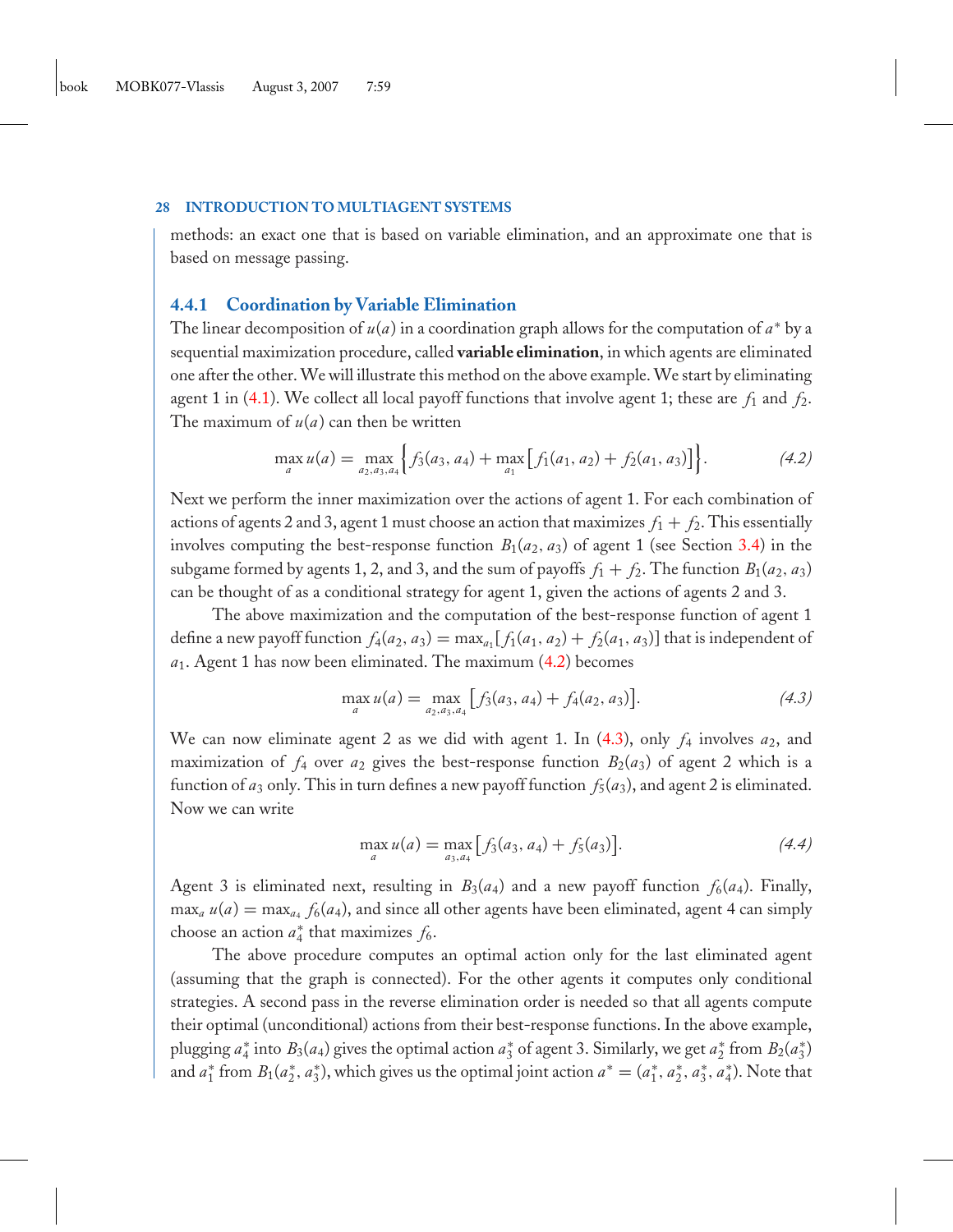### **COORDINATION 29**

For each agent in parallel

```
F = \{f_1, \ldots, f_k\}.For each agent i = 1, 2, \ldots, nFind all f_i(a_i, a_{-i}) \in F that involve a_i.
          Compute B_i(a_{-i}) = \arg \max_{a_i} \sum_j f_j(a_i, a_{-i}).Compute f_{k+i}(a_{-i}) = \max_{a_i} \sum_j f_j(a_i, a_{-i}).Remove all f_i(a_i, a_{-i}) from F and add f_{k+i}(a_{-i}) in F.
     End
     For each agent i = n, n-1, \ldots, 1Choose a_i^* \in B_i(a_{-i}^*) based on a fixed ordering of actions.
     End
End
```
#### <span id="page-40-0"></span>**FIGURE 4.4:** Communication-free variable elimination

one agent may have more than one best-response actions, in which case the first action can be chosen according to an a priori ordering of the actions of each agent that must be common knowledge.

The complete algorithm, which we will refer to as coordination by variable elimina-tion, is shown in Fig. [4.4.](#page-40-0) Note that the notation  $-i$  that appears in  $f_i(a_i, a_{-i})$  refers to all agents other than agent  $i$  that are involved in  $f_i$ , and it does not necessarily include all  $n-1$  agents. Similarly, in the best-response functions  $B_i(a_{-i})$  the action set  $a_{-i}$  may involve less than *n* − 1 agents. The algorithm runs identically for each agent in parallel. For that we require that all local payoff functions are common knowledge among agents, and that there is an a priori ordering of the action sets of the agents that is also common knowledge. The latter assumption is needed so that each agent will finally compute the same joint action. The main advantage of this algorithm compared to coordination by social conventions is that here we need to compute best-response functions in subgames involving only few agents, as opposed to computing best-response functions in the complete game involving all *n* agents.

For simplicity, in the above algorithm we have fixed the elimination order of the agents as 1, 2,..., *n*. However, this is not necessary; each agent running the algorithm can choose a different elimination order, and the resulting joint action  $a^*$  will always be the same. The total runtime of the algorithm, however, will not be the same; different elimination orders produce different intermediate payoff functions, and thus subgames of different size. It turns out that computing the elimination order that minimizes the execution time of the algorithm is a hard (NP-complete) problem [\(Arnborg et al.](#page-74-0), [1987\)](#page-74-0). A good heuristic is to eliminate agents that have the fewest neighbors.

When communication is available, we do not need to assume that all local payoff functions  $f_j$  are common knowledge and that the actions are ordered. In the forward pass, each agent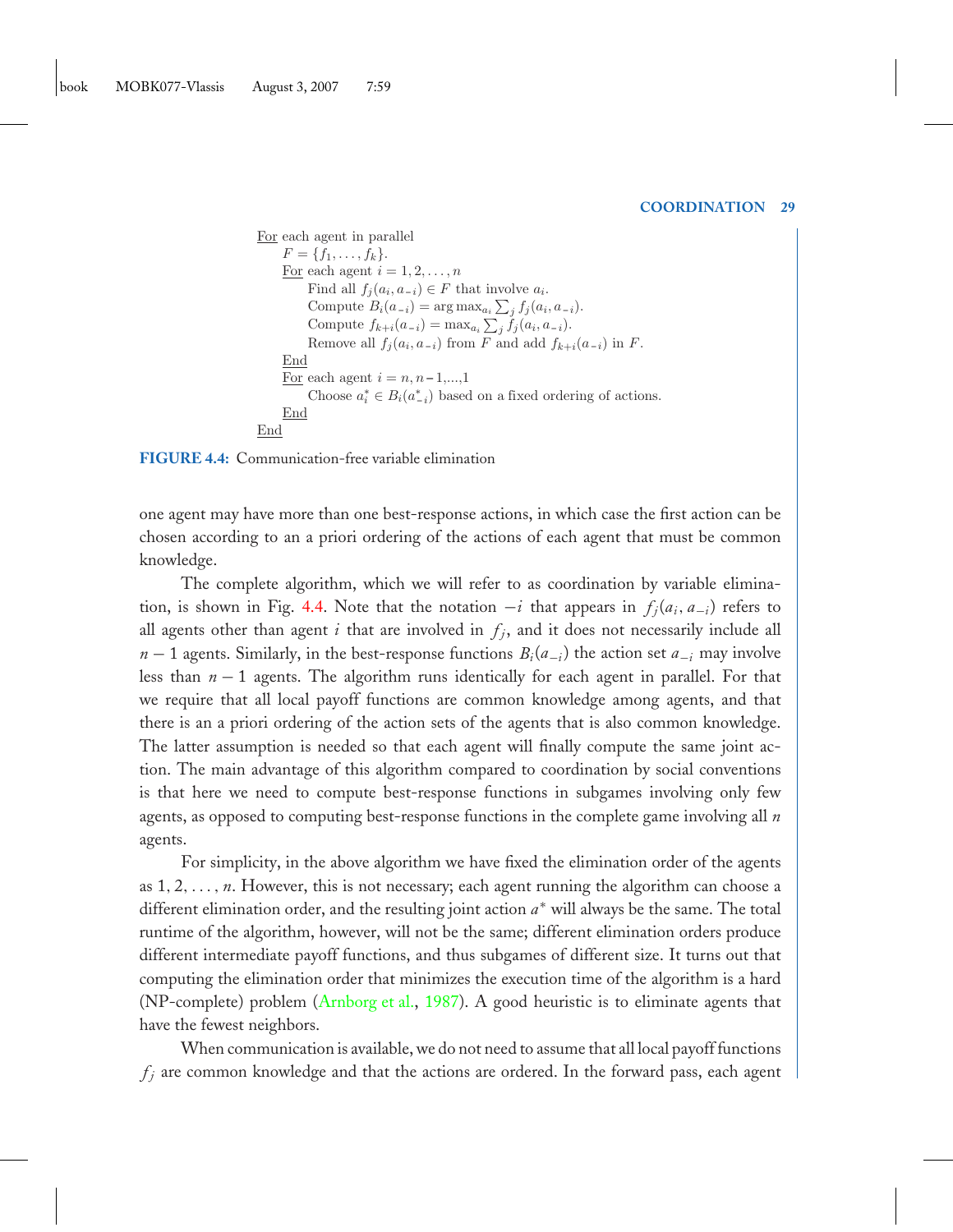can maintain in its local memory the payoff functions that involve only this agent. The initial distribution of payoff functions to the agents can be done as follows: agent 1 in the elimination order takes all payoff functions that involve this agent, agent 2 takes all functions that involve this agent and are not distributed to agent 1, and so on, until no more payoff functions are left. When an agent computes its best-response function and generates a new payoff function, the agent can broadcast this function to the other agents involved in it. In fact, the agent needs to send the payoff function only to the first non-eliminated agent whose action appears in the domain of this function. Similarly, in the backward pass an agent can wait for the optimal actions of the other agents (unless it is the last eliminated agent), then choose any action from its best-response action set, and finally broadcast this action to all agents that need it in their best-response functions. Figure [4.5](#page-41-0) shows the communication-based version of variable elimination.

A crucial difference between the algorithms of Figs. [4.4](#page-40-0) and [4.5](#page-41-0) is that in the communication-based case the elimination order of the agents must be fixed a priori and it must be common knowledge among the agents. In terms of complexity, the forward pass is slightly slower than in the communication-free case, because here the generated payoffs need to be communicated to the other involved agents. On the other hand, when communication is available, the backward pass can be fully asynchronous. One can also think of asynchronous versions of the forward pass in which many agents are simultaneously eliminated. This would require some additional book-keeping for storing the pairwise dependencies between agents.

```
For each agent i in parallel
    If i \neq 1Wait until agent i - 1 sends OK.
    End
     Let f_j(a_i, a_{-i}) be all local payoff functions (initial and communicated) that
    involve agent i.
     Compute B_i(a_{-i}) = \arg \max_{a_i} \sum_j f_j(a_i, a_{-i}).Compute f^*(a_{-i}) = \max_{a_i} \sum_j f_j(a_i, a_{-i}).Send f^*(a_{-i}) to agent j = \min\{i+1,\ldots,n\}, \ j \in -i.
    If i \neq nSend OK to agent i + 1.
        Wait until all a_{-i}^* are received.
     End
     Choose any a_i^* \in B_i(a_{-i}^*).
     Broadcast a_i^* to all agents j such that a_i \in \text{domain}(B_j).
End
```
<span id="page-41-0"></span>**FIGURE 4.5:** Communication-based variable elimination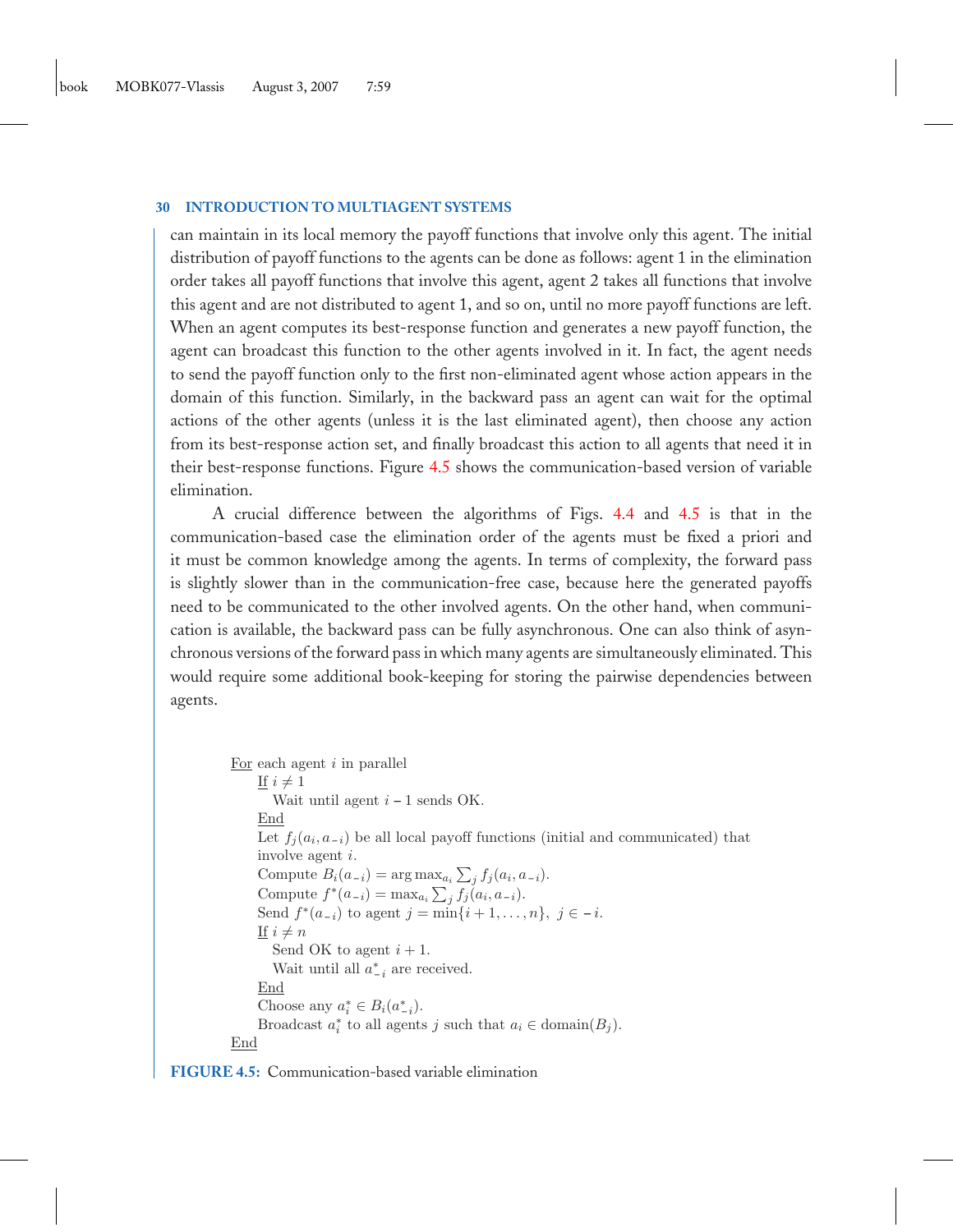#### **COORDINATION 31**

## **4.4.2 Coordination by Message Passing**

Variable elimination is an exact method (it always computes an optimal joint action), but it suffers from two limitations. First, for densely connected graphs the runtime of the method can be exponential in the number of agents (for example, a particular elimination order may cause the graph to become fully connected). Second, variable elimination can only produce a solution after the end of its backward pass, which can be unacceptable when real-time behavior is in order: often, decision making is done under time constraints, and there is a deadline after which the payoff of the team becomes zero (think of a research team that try to a submit a proposal before a deadline). In such cases we would like to have an **anytime** algorithm that improves the quality of the solution over time and (if possible) eventually computes the optimal solution.

Such anytime behavior can be achieved by distributed algorithms that are based on **message passing**. Here we will describe one such algorithm, called **max-plus**, that was originally developed for computing maximum a posteriori (MAP) solutions in Bayesian networks [\(Pearl](#page-78-0), [1988](#page-78-0)). In this algorithm, neighboring agents in the graph repeatedly send messages to each other, where a message is a local payoff function for the receiving agent. Suppose that we have a coordination graph that defines a payoff function as a sum of two-agent local payoff functions:

$$
u(a) = \sum_{(i,j)} f_{ij}(a_i, a_j)
$$
\n(4.5)

where the summation is over all  $(i, j)$  pairs of neighboring agents in the graph. In each time step, each agent *i* sends a message  $\mu_{ij}$  to a (randomly picked) neighbor *j*, where  $\mu_{ij}$  is a local payoff function for the receiving agent *j* defined as

<span id="page-42-0"></span>
$$
\mu_{ij}(a_j) = \max_{a_i} \left\{ f_{ij}(a_i, a_j) + \sum_{k \in \Gamma(i) \setminus j} \mu_{ki}(a_i) \right\} \tag{4.6}
$$

where  $\Gamma(i) \setminus j$  denotes all neighbors of agent *i* except agent *j*. Messages are exchanged until they converge to a fixed point, or until some external signal stops the process. The two operators involved in [\(4.6\)](#page-42-0), a maximization and a summation, give the name max-plus to the algorithm.

When the graph is cycle-free (tree), max-plus always converges after a finite number of steps to a fixed point in which the messages do not change anymore [\(Pearl,](#page-78-0) [1988](#page-78-0), [Wainwright et al.](#page-80-0), [2004\)](#page-80-0). If we define local functions  $g_i$ , one for each agent *i*, as

$$
g_i(a_i) = \sum_{j \in \Gamma(i)} \mu_{ji}(a_i) \tag{4.7}
$$

then we can show that at convergence holds

$$
g_i(a_i) = \max_{\{a' \mid a'_i = a_i\}} u(a'). \tag{4.8}
$$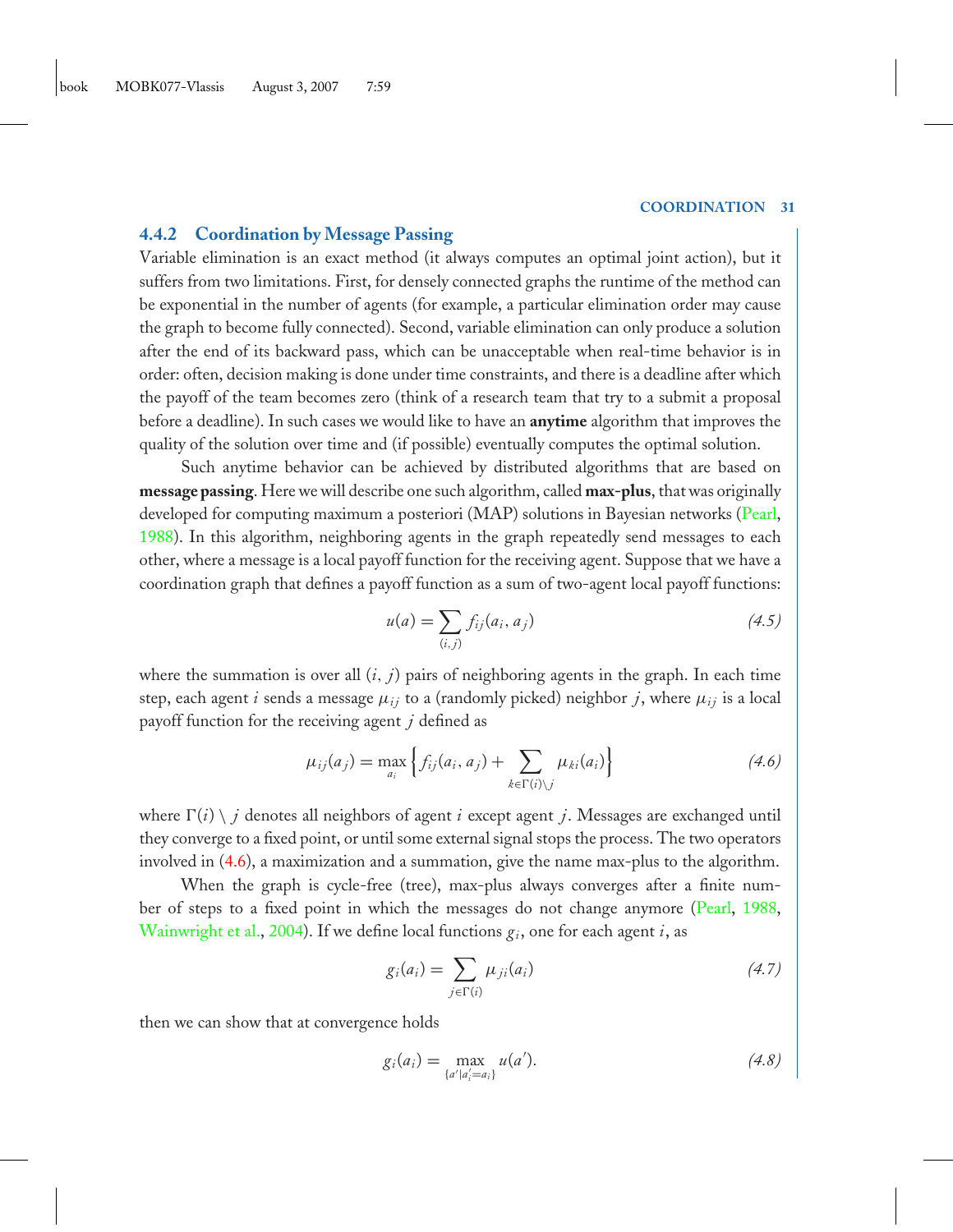<span id="page-43-0"></span>If each agent locally computes

$$
a_i^* = \underset{a_i}{\arg \max} \, g_i(a_i) \tag{4.9}
$$

and each optimal action  $a_i^*$  is unique (for all *i*), then at convergence the globally optimal action  $a^* = \arg \max_a u(a)$  is also unique and has elements  $a^* = (a_i^*)$  computed by only local optimizations (each agent maximizes  $g_i(a_i)$  separately). If the local  $a_i^*$  are not unique, an optimal joint action can still be computed by dynamic programming [\(Wainwright et al.,](#page-80-0) [2004](#page-80-0), sec. 3.1). Hence, max-plus allows the decomposition of a difficult global optimization problem  $(a^* = \arg \max_a u(a))$  into a set of local optimization problems [\(4.9\)](#page-43-0) that are much easier to solve.

When the graph contains cycles, there are no guarantees that max-plus will converge, nor that the local maximizers  $a_i^*$  from [\(4.9\)](#page-43-0) will comprise a global maximum at any time step. However, max-plus can still be used as an approximate coordination algorithm, that produces very good results in practice, much faster than variable elimination [\(Kok and Vlassis,](#page-77-0) [2006](#page-77-0)).

Max-plus is effective and simple to implement, but it comes with few performance guarantees in general graphs. Other algorithms exist, based on **branch and bound** or **hill climbing**, that can provably converge to the optimal solution [\(Modi et al.](#page-77-1), [2005\)](#page-77-1), or to a *k*-optimal solution in which no subset of *k* or fewer agents can jointly improve the global payoff [\(Pearce and Tambe](#page-78-1), [2007,](#page-78-1) [Zhang et al.,](#page-81-0) [2005](#page-81-0)).

## **4.5 NOTES AND FURTHER READING**

Multiagent coordination has its roots in decentralized optimal control methods [\(Sandell et al.](#page-79-0), [1978](#page-79-0)). Early AI approaches to multiagent coordination are the 'contract net protocol' of [Smith](#page-79-1) [\(1980\)](#page-79-1) where tasks are dynamically distributed among agents using a bidding mechanism (see also Chapter [6\)](#page-56-0), and the 'partial global planning' algorithm of [Durfee and Lesser](#page-75-0) [\(1987](#page-75-0)) and [Decker and Lesser](#page-75-1) [\(1995\)](#page-75-1) in which agents exchange and refine local plans in order to reach a common goal. [Jennings](#page-76-1) [\(1996\)](#page-76-1) gives an overview of early coordination techniques in distributed AI. The framework of 'joint intentions' of [Cohen and Levesque](#page-75-2) [\(1991\)](#page-75-2) provides a formal characterization of multiagent coordination through a model of joint beliefs and intentions of the agents. Social conventions were introduced by [Shoham and Tennenholtz](#page-79-2) [\(1992\)](#page-79-2), as constraints on the set of allowed actions of a single agent at a given state (similar to the definition of roles in Section [4.3\)](#page-36-0). [Boutilier](#page-74-1) [\(1996](#page-74-1)) extended the definition to include also constraints on the joint action choices of a group of agents, and proposed the idea of coordination by lexicographic ordering. The greedy algorithm for role assignment was proposed by [Castelpietra et al.](#page-74-2) [\(2000\)](#page-74-2). [Gmytrasiewicz and Durfee](#page-76-2) [\(2001\)](#page-76-2) analyze coordination and communication in a setting where the agents model the knowledge of each other recursively (see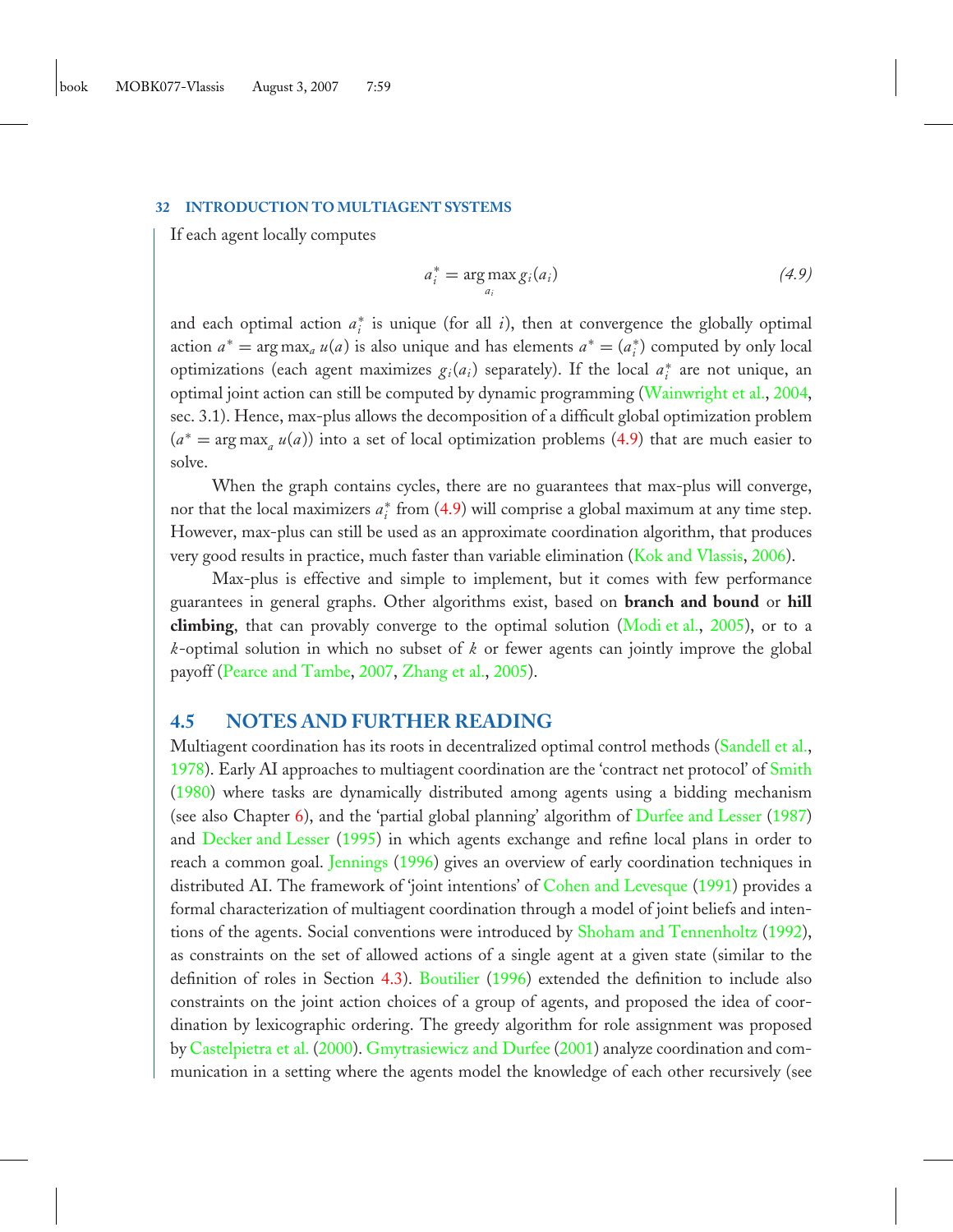## **COORDINATION 33**

also Chapter [5\)](#page-45-0). Coordination graphs are due to [Guestrin et al.](#page-76-0) [\(2002a](#page-76-0)) who suggested the use of variable elimination for coordination. The max-plus algorithm on coordination graphs was suggested by [Vlassis et al.](#page-80-1) [\(2004](#page-80-1)). Coordination on a coordination graph is essentially identical to a distributed constraint optimization problem (DCOP) [\(Modi et al.,](#page-77-1) [2005](#page-77-1), [Yokoo,](#page-81-1) [2000](#page-81-1)), a particular version of constraint processing [\(Dechter,](#page-75-3) [2003](#page-75-3)).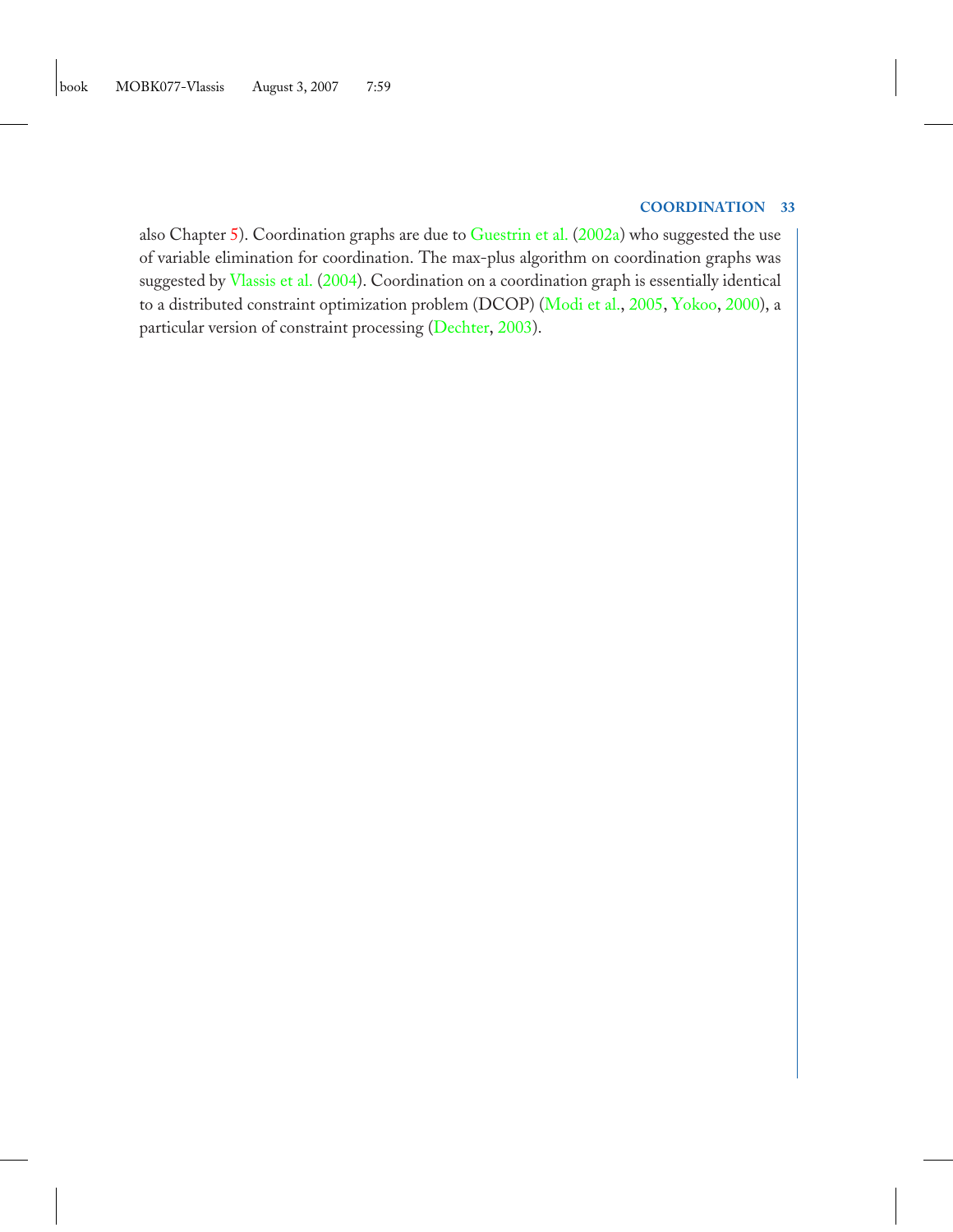<span id="page-45-0"></span>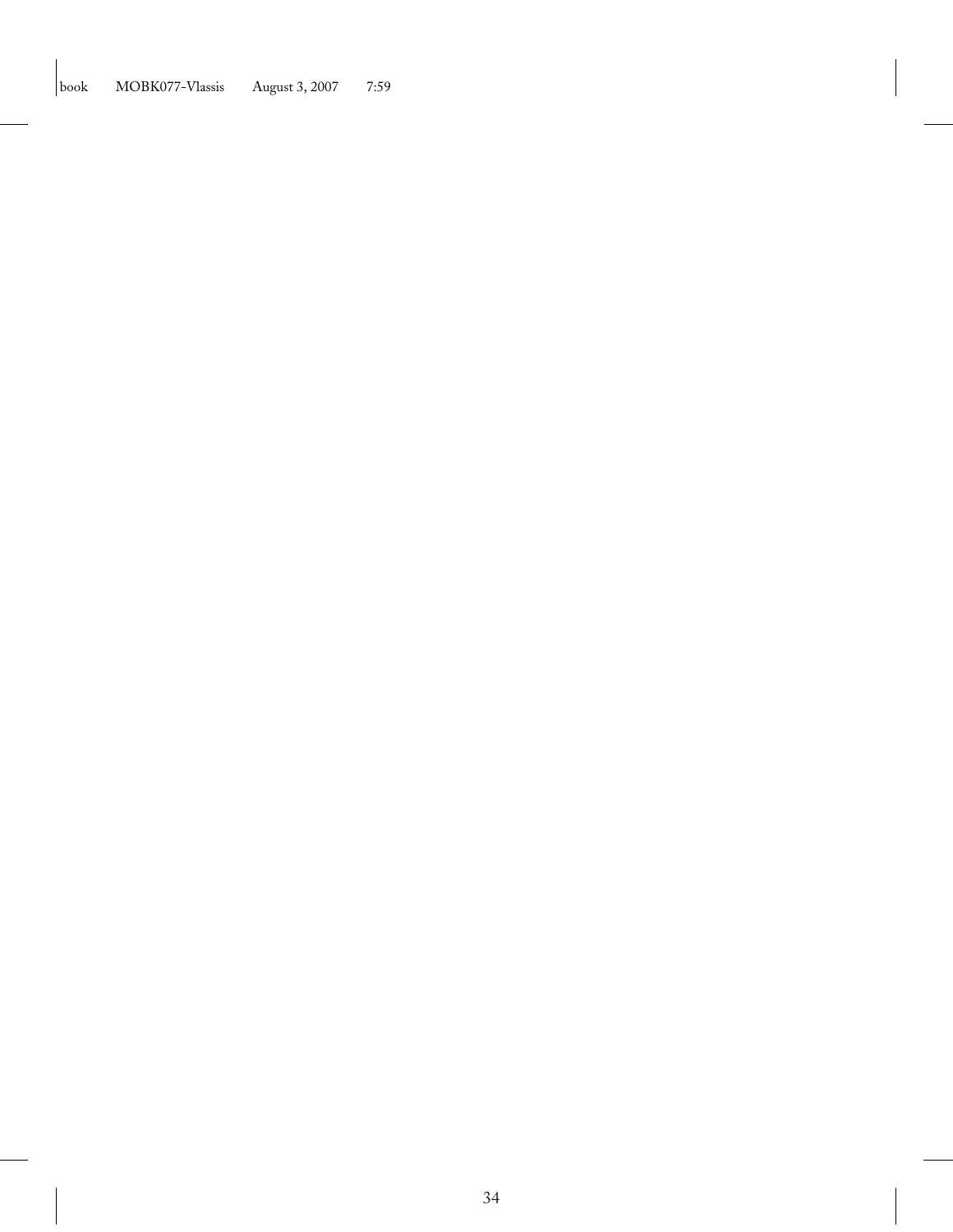## CHAPTER 5

# **Partial Observability**

In the previous chapters we assumed that the world state is fully observable to the agents. Here we relax this assumption and examine the case where parts of the state are hidden to the agents. In such a partially observable world an agent must always reason about his knowledge, and the knowledge of the others, prior to making decisions. We formalize the notions of knowledge and common knowledge in such domains, and describe the model of a Bayesian game for multiagent decision making under partial observability.

## **5.1 THINKING INTERACTIVELY**

In order to act rationally, an agent must always reflect on what he knows about the current world state. As we saw in Chapter [2,](#page-17-0) if the state is fully observable, an agent can do pretty well without extensive deliberation. If the state is partially observable, however, the agent must first consider carefully what he knows and what he does not know before choosing an action.

In a multiagent system, partial observability forces a rational agent to think interactively, that is, to take into account the knowledge of the other agents in his decision making. In addition, an agent must consider what the other agents know about him, and also what they know about his knowledge. In the previous chapters we have often used the term **common knowledge** to refer to something that every agent knows, that every agent knows that every other agent knows, and so on. In this chapter we will define knowledge and common knowledge more formally, and illustrate some of their implications through examples.

Partial observability may have various consequences to the decision making of the agents. For instance, optimal planning under partial observability can be a hard problem even in the single-agent case [\(Papadimitriou and Tsitsiklis](#page-78-2), [1987\)](#page-78-2). In the multiagent case, optimal planning under partial observability is provably intractable [\(Bernstein et al.](#page-74-3), [2002](#page-74-3)). The latter is due to the fact that, as stated above, each agent must take into account the knowledge of each other agent in its decision making, which can significantly increase the complexity of the problem. Later in this chapter we will see how the model of a **Bayesian game** can be used for multiagent decision making under partial observability.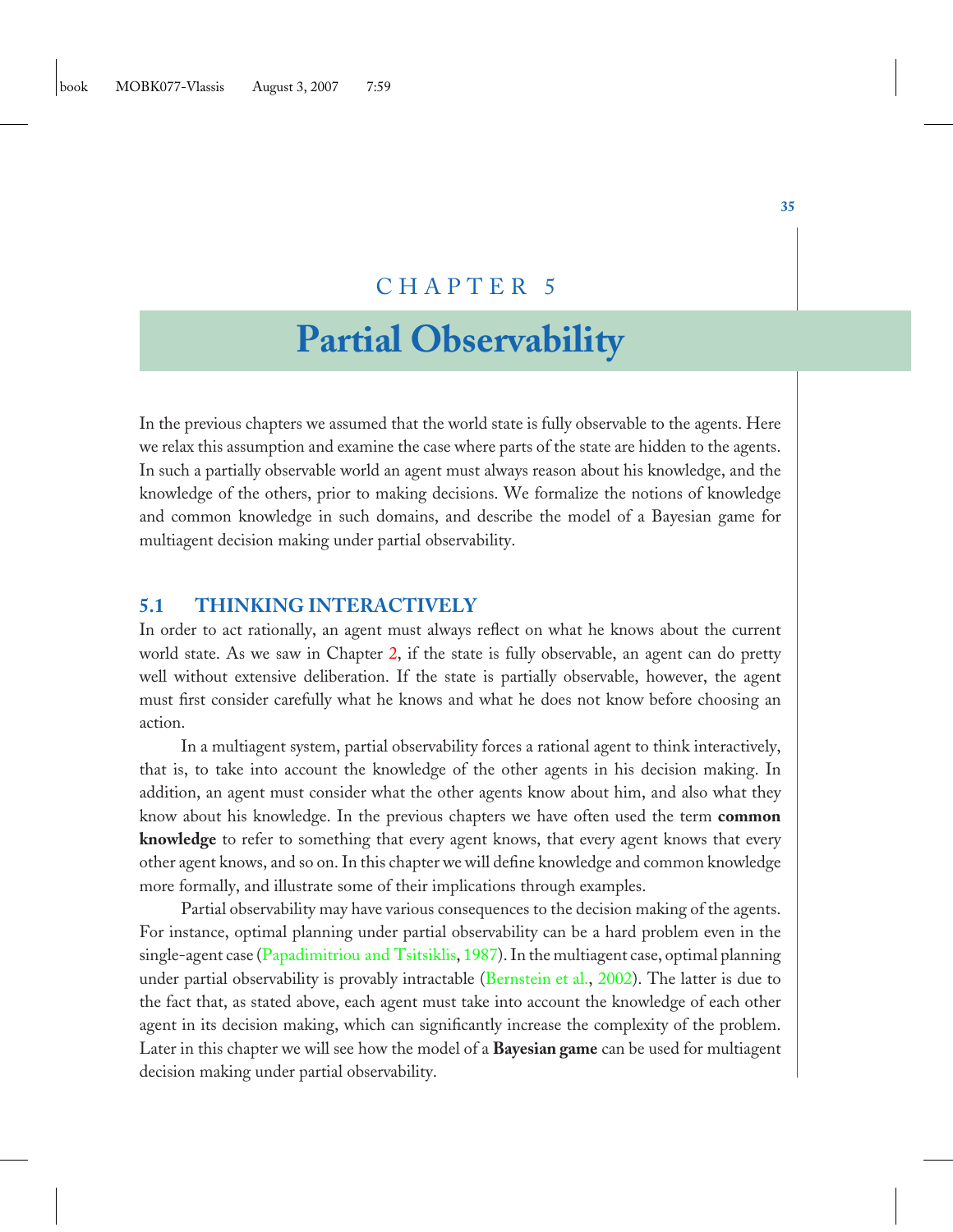## **5.2 INFORMATION AND KNOWLEDGE**

In this section we will illustrate the concepts of information and common knowledge by means of a classical puzzle, the **puzzle of the hats**:

Three agents (say, girls) are sitting around a table, each wearing a hat. A hat can be either red or white, but suppose that all agents are wearing red hats. Each agent can see the hat of the other two agents, but she does not know the color of her own hat. A person who observes all three agents asks them in turn whether they know the color of their hats. Each agent replies negatively. Then the person announces 'At least one of you is wearing a red hat', and then asks them again in turn. Agent 1 says *No*. Agent 2 also says *No*. But when he asks agent 3, she says *Yes*.

How is it possible that agent 3 can finally figure out the color of her hat? Before the announcement that at least one of them is wearing a red hat, no agent is able to tell her hat color. What changes then after the announcement? Seemingly the announcement does not reveal anything new; each agent already knows that there is at least one red hat because she can see the red hats of the other two agents.

Given that everyone has heard that there is at least one red hat, agent 3 can tell her hat color by reasoning as follows: 'Agent's 1 *No* implies that either me or agent 2 is wearing a red hat. Agent 2 knows this, so if my hat had been white, agent 2 would have said *Yes*. But agent 2 said *No*, so my hat must be red.'

Although each agent already knows (by perception) the fact that at least one agent is wearing a red hat, the key point is that the public announcement of the person *makes this fact common knowledge* among the agents. (Implicitly we have also assumed that it is common knowledge that each agent can see and hear well, and that she can reason rationally.) The puzzle is instructive as it demonstrates the implications of interactive reasoning and the strength of the common knowledge assumption.

Let us now try to formalize some of the concepts that appear in the puzzle. The starting point is that the world state is partially observable to the agents. Recall that in a partially observable world the perception of an agent provides only partial information about the true state by means of a deterministic or stochastic observation model (see Section [2.3\)](#page-19-0). In the puzzle of the hats this model is a set-partition deterministic model, as we will see next.

Let *S* be the set of all states and  $s \in S$  be the current (true) state of the world. We assume that the perception of an agent *i* provides information about the state *s* through an **information function**  $P_i$ :  $S \mapsto 2^S$  that maps *s* to  $P_i(s)$ , a nonempty subset of *S* called the **information set** of agent *i* in state *s* . The interpretation of the information set is that when the true state is *s*, agent *i* thinks that any state in  $P_i(s)$  can be the true state. The set  $P_i(s)$  will always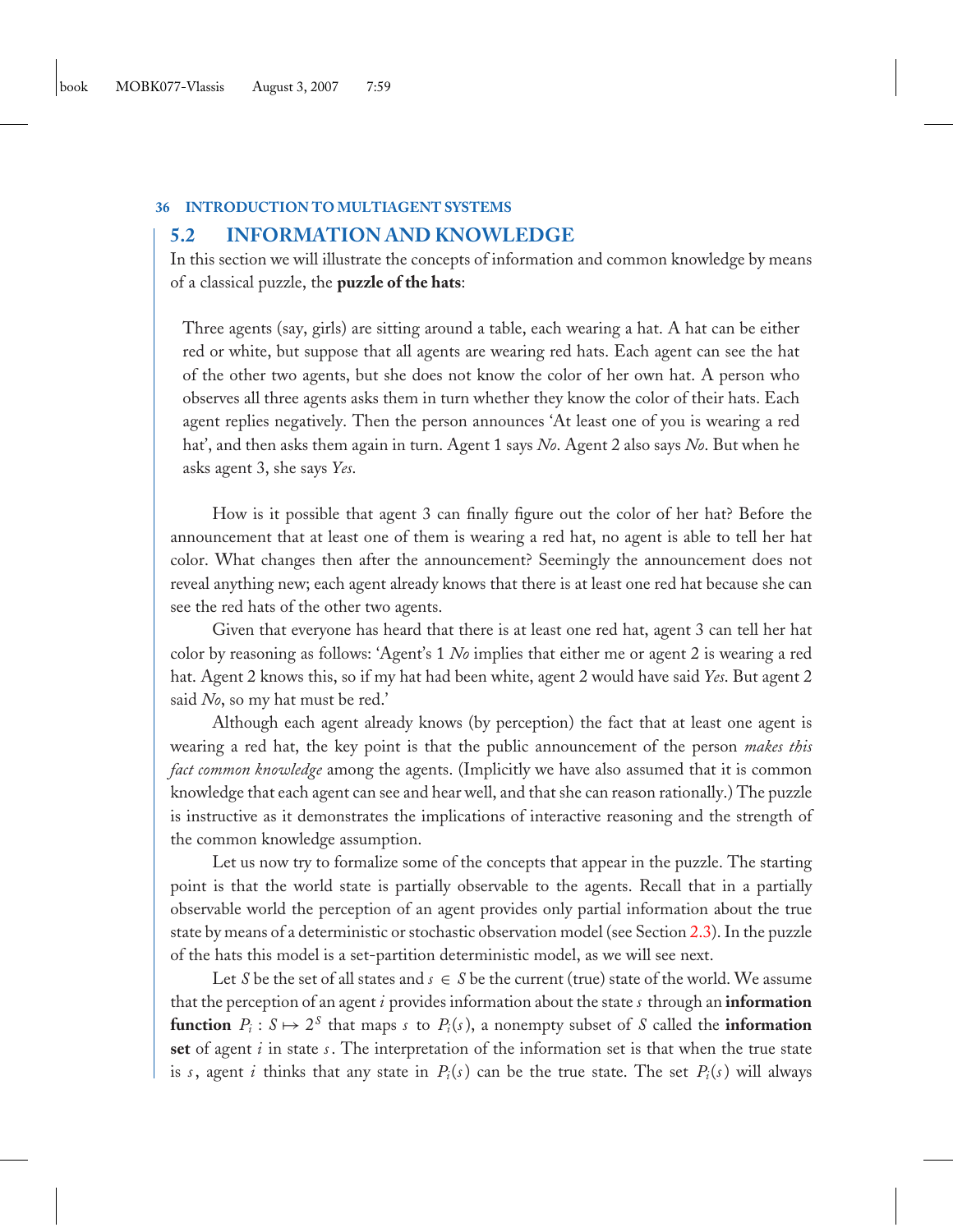#### **PARTIAL OBSERVABILITY 37**

|  | World states |  |                                     |  |  |  |   |  |  |
|--|--------------|--|-------------------------------------|--|--|--|---|--|--|
|  |              |  | $b \quad c \quad d \quad e \quad f$ |  |  |  | q |  |  |
|  |              |  |                                     |  |  |  |   |  |  |
|  |              |  |                                     |  |  |  |   |  |  |
|  |              |  |                                     |  |  |  |   |  |  |

<span id="page-48-0"></span>**FIGURE 5.1:** The eight world states in the puzzle of the hats

contain *s* , but essentially this is the only thing that agent *i* knows about the true state. In the case of multiple agents, each agent can have a different information function.

In the puzzle of the hats, a state is a three-component vector containing the colors of the hats. Let *R* and *W* denote red and white. There are in total eight states  $S =$  ${a, b, c, d, e, f, g, h}$ , as shown in Fig. [5.1.](#page-48-0) By assumption, the true state is  $s = a$ . From the setup of the puzzle we know that the state is partially observable to each agent; only two of the three hat colors are directly perceivable by each agent. In other words, in any state *s* the information set of each agent contains two equiprobable states, those in which the only difference is in her own hat color. For instance, in state  $s = a$  the information set of agent 2 is  $P_2(s) = \{a, c\}$ , a two-state subset of *S*.

As we mentioned above, the information set *Pi*(*s*) of an agent *i* contains those states in *S* that agent *i* considers possible if the true state is *s* . In general, we assume that the information function of an agent divides the state space into a collection of mutually disjoint subsets, called **cells**, that together form a **partition**  $P_i$  of *S*. The information set  $P_i(s)$  for agent *i* in true state *s* is exactly that cell of  $P_i$  that contains *s*, while the union of all cells in  $P_i$  is *S*.

Based on the information functions, we can compute the partitions of the agents in the puzzle of the hats:

<span id="page-48-1"></span>
$$
\mathcal{P}_1^t = \{\{a, e\}, \{b, f\}, \{c, g\}, \{d, b\}\}\tag{5.1}
$$

<span id="page-48-2"></span>
$$
\mathcal{P}_2^t = \{\{a, c\}, \{b, d\}, \{e, g\}, \{f, b\}\}\tag{5.2}
$$

<span id="page-48-3"></span>
$$
\mathcal{P}_3^t = \{\{a, b\}, \{c, d\}, \{e, f\}, \{g, b\}\}\tag{5.3}
$$

where  $t$  refers to the time step before any announcement took place. Clearly, in the true state  $s = a = RRR$  no agent knows her hat color, since the corresponding cell of each partition contains two equiprobable states. Thus, agent 1 considers *a* and *e* possible, agent 2 considers *a* and *c* possible, and agent 3 considers *a* and *b* possible. (Note again that we know that the true state is *a* but the agents in our puzzle do not.)

Now we make the additional assumption that all partitions are common knowledge among the agents. In the case of homogeneous agents, for instance, this is not an unrealistic assumption; typically each agent will be aware of the perception capabilities of each other. In the puzzle of the hats, for example, it is reasonable to assume that all agents can see and hear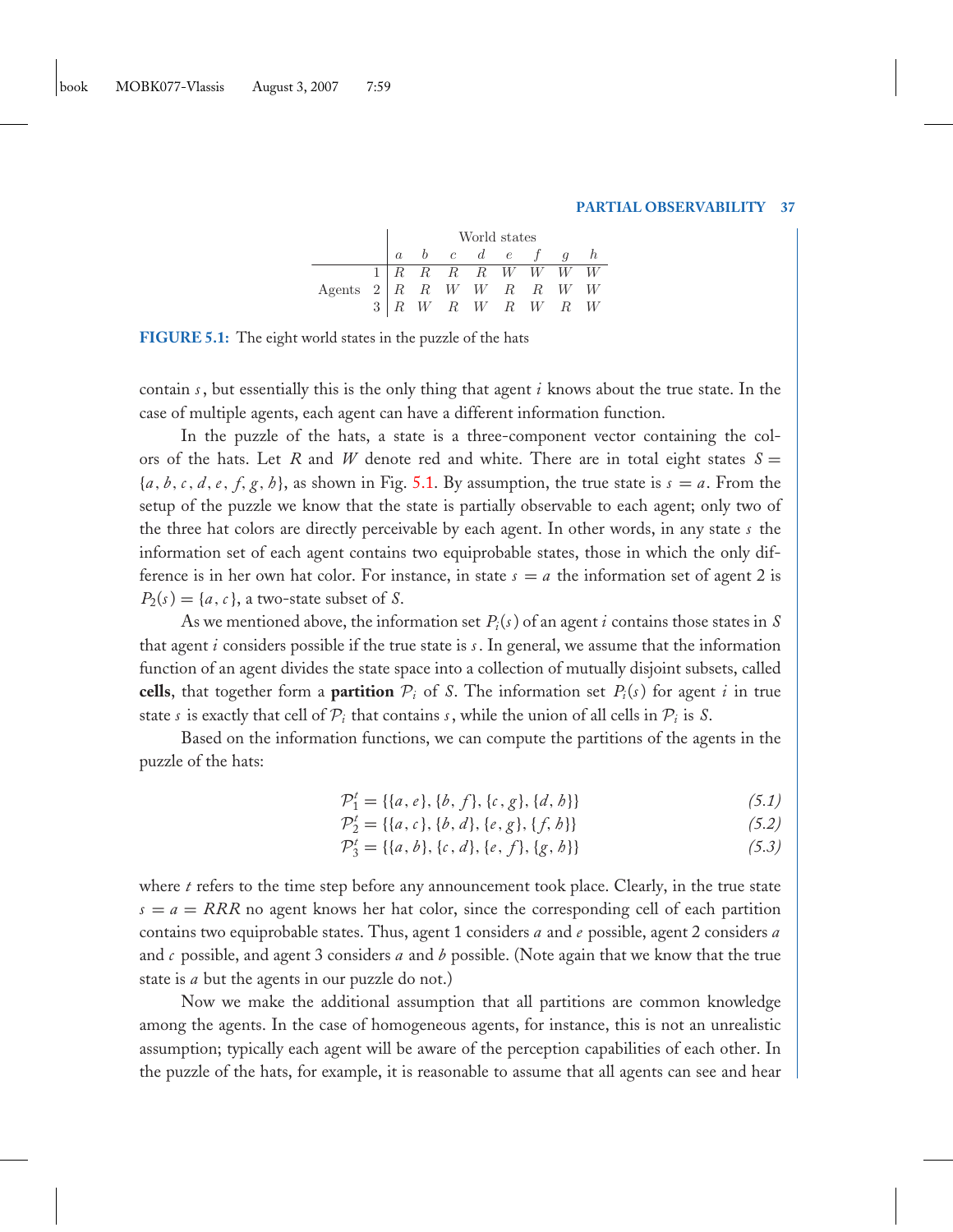well and that they are all rational. Then, simply the positioning of the agents around the table makes the above partitions common knowledge.

If the partitions are common knowledge, then in state *a* agent 1 thinks that agent 2 may think that agent 3 might think that  $h = WWW$  is possible! Why is that? Note from [\(5.1\)](#page-48-1) that in state *a* agent 1 thinks that either *a* or *e* could be the true state. But if *e* is the true state, then from  $(5.2)$  we see that agent 2 may consider *g* to be the true state. But then we see from  $(5.3)$ that agent 3 may consider  $h$  to be the true state. Note how the above analytical framework allows for a fairly straightforward formulation of otherwise complicated statements.

Now the announcement of the person reveals that the true state is not *h*. This automatically changes the partitions of the agents:

$$
\mathcal{P}_{1}^{t+1} = \{\{a, e\}, \{b, f\}, \{c, g\}, \{d\}, \{b\}\}\
$$
  
\n
$$
\mathcal{P}_{2}^{t+1} = \{\{a, c\}, \{b, d\}, \{e, g\}, \{f\}, \{b\}\}\
$$
  
\n
$$
\mathcal{P}_{3}^{t+1} = \{\{a, b\}, \{c, d\}, \{e, f\}, \{g\}, \{b\}\}.
$$
\n(5.4)

Note that *h* has been disambiguated from *d*, *f* , and *g*, in the three partitions. The person then asks each agent in turn whether she knows the color of her hat. Agent 1 says *No*. In which case would agent 1 have said *Yes*? As we see from the above partitions, only in state *d* would agent 1 have known her hat color. But the true state is *a*, and in this state agent 1 still considers *e* possible.

The reply of agent 1 eliminates state *d* from the set of candidate states. This results in a refinement of the partitions of agents 2 and 3:

$$
\mathcal{P}_{1}^{t+2} = \{\{a, e\}, \{b, f\}, \{c, g\}, \{d\}, \{b\}\}\
$$
  
\n
$$
\mathcal{P}_{2}^{t+2} = \{\{a, c\}, \{b\}, \{d\}, \{e, g\}, \{f\}, \{b\}\}\
$$
  
\n
$$
\mathcal{P}_{3}^{t+2} = \{\{a, b\}, \{c\}, \{d\}, \{e, f\}, \{g\}, \{b\}\}.
$$
\n(5.5)

<span id="page-49-0"></span>Next agent 2 is asked. From her partition  $P_2^{t+2}$  we see that she would have known her hat color only in state  $\phi$  or  $f$  ( $d$  and  $b$  are already ruled out by the previous announcements). However, in the true state  $a$  agent 2 still considers  $c$  possible, therefore she replies negatively. Her reply excludes *b* and *f* from the set of candidate states, resulting in a further refinement of the partitions of agent 1 and 3:

$$
\mathcal{P}_{1}^{t+3} = \{\{a, e\}, \{b\}, \{f\}, \{c, g\}, \{d\}, \{b\}\}\
$$
  
\n
$$
\mathcal{P}_{2}^{t+3} = \{\{a, c\}, \{b\}, \{d\}, \{e, g\}, \{f\}, \{b\}\}
$$
  
\n
$$
\mathcal{P}_{3}^{t+3} = \{\{a\}, \{b\}, \{c\}, \{d\}, \{e\}, \{f\}, \{g\}, \{b\}\}.
$$
\n(5.6)

The partition of agent 3 now contains only singleton cells, thus agent 3 can now tell her hat color. Note that agents 1 and 2 still cannot tell their hat colors. In fact, they will be unable to tell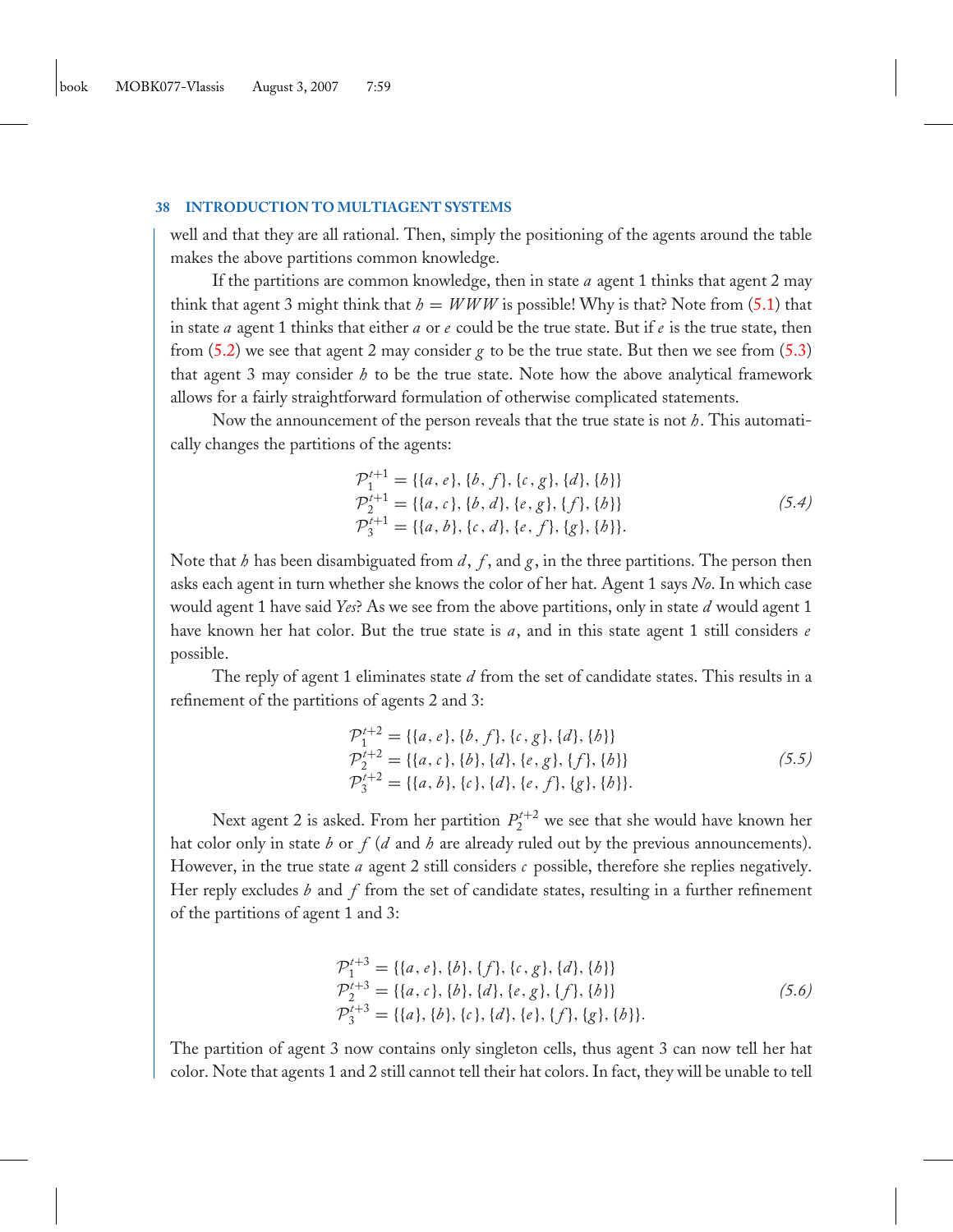## **PARTIAL OBSERVABILITY 39**

their hat colors no matter how many more announcements will take place; the partitions [\(5.6\)](#page-49-0) cannot be further refined. Interestingly, the above analysis would have been exactly the same if the true state had been any one in the set  $\{a, c, e, g\}$ . (Try to verify this with logical reasoning.)

## **5.3 COMMON KNOWLEDGE**

Any subset *E* of *S* is called an **event**. If for an agent *i* holds  $P_i(s) \subseteq E$  in true state *s*, then we say that agent *i* **knows**<sup>[1](#page-50-0)</sup> *E*. Generalizing, the **knowledge function** of an agent *i* is defined as

$$
K_i(E) = \{ s \in S : P_i(s) \subseteq E \}. \tag{5.7}
$$

That is, for any event E, the set  $K_i(E)$  contains all states in which agent *i* knows E. It is not difficult to see that  $K_i(E)$  can be written as the union of all cells of  $\mathcal{P}_i$  that are fully contained in *E*. In the puzzle of the hats, for example, in the final partitions [\(5.6\)](#page-49-0) holds  $K_1({a, e, c}) = {a, e}$ , while for the event  $E = {a, c, e, g}$  holds  $K_i(E) = E$  for all  $i = 1, 2, 3$ .

An event  $E \subseteq S$  is called **self-evident** to agent *i* if  $E$  can be written as a union of cells of  $P_i$ . For example, in [\(5.6\)](#page-49-0) the event  $E = \{a, c, e, g\}$  is self-evident to all three agents. As another example, suppose that the state space consists of the integer numbers from 1 to 8, the true state is  $s = 1$ , and two agents have the following partitions:

$$
\mathcal{P}_1 = \{ \{1, 2\}, \{3, 4, 5\}, \{6\}, \{7, 8\} \} \n\mathcal{P}_2 = \{ \{1, 2, 3\}, \{4\}, \{5\}, \{6, 7, 8\} \}.
$$
\n(5.8)

In  $s = 1$  agent 1 thinks that  $\{1, 2\}$  are possible. Agent 1 also thinks that agent 2 may think that {1, 2, 3} are possible. Furthermore, agent 1 thinks that agent 2 may think that agent 1 might think that  $\{1, 2\}$  or  $\{3, 4, 5\}$  are possible. But nobody needs to think beyond 5. In this example, the event  $\{1, 2, 3, 4\}$  is self-evident to agent 2, while the event  $\{1, 2, 3, 4, 5\}$  is self-evident to both agents.

We can now formalize the notion of common knowledge. For simplicity, the first definition is formulated for only two agents.

**Definition 5.1.** *An event*  $E \subseteq S$  *is common knowledge between agents* 1 and 2 *in true state s* ∈ *S*, *if s is a member of every set in the infinite sequence*  $K_1(E)$ ,  $K_2(E)$ ,  $K_1(K_2(E))$ ,  $K_2(K_1(E))$ , ....

<span id="page-50-1"></span>**Definition 5.2.** *An event*  $E \subseteq S$  *is common knowledge among a group of agents in true state*  $s \in S$ *, if s is a member of* some *set*  $F \subseteq E$  *that is self-evident to all agents.* 

<span id="page-50-0"></span><sup>&</sup>lt;sup>1</sup>This definition of knowledge is related to the one used in **epistemic logic**. There an agent is said to know a fact  $\phi$ if  $\phi$  is true in all states the agent considers possible. In the event-based framework, an agent knows an event *E* if all the states the agent considers possible are contained in *E*. [Fagin et al.](#page-75-4) [\(1995](#page-75-4), sec. 2.5) show that the two approaches, logic-based and event-based, are equivalent.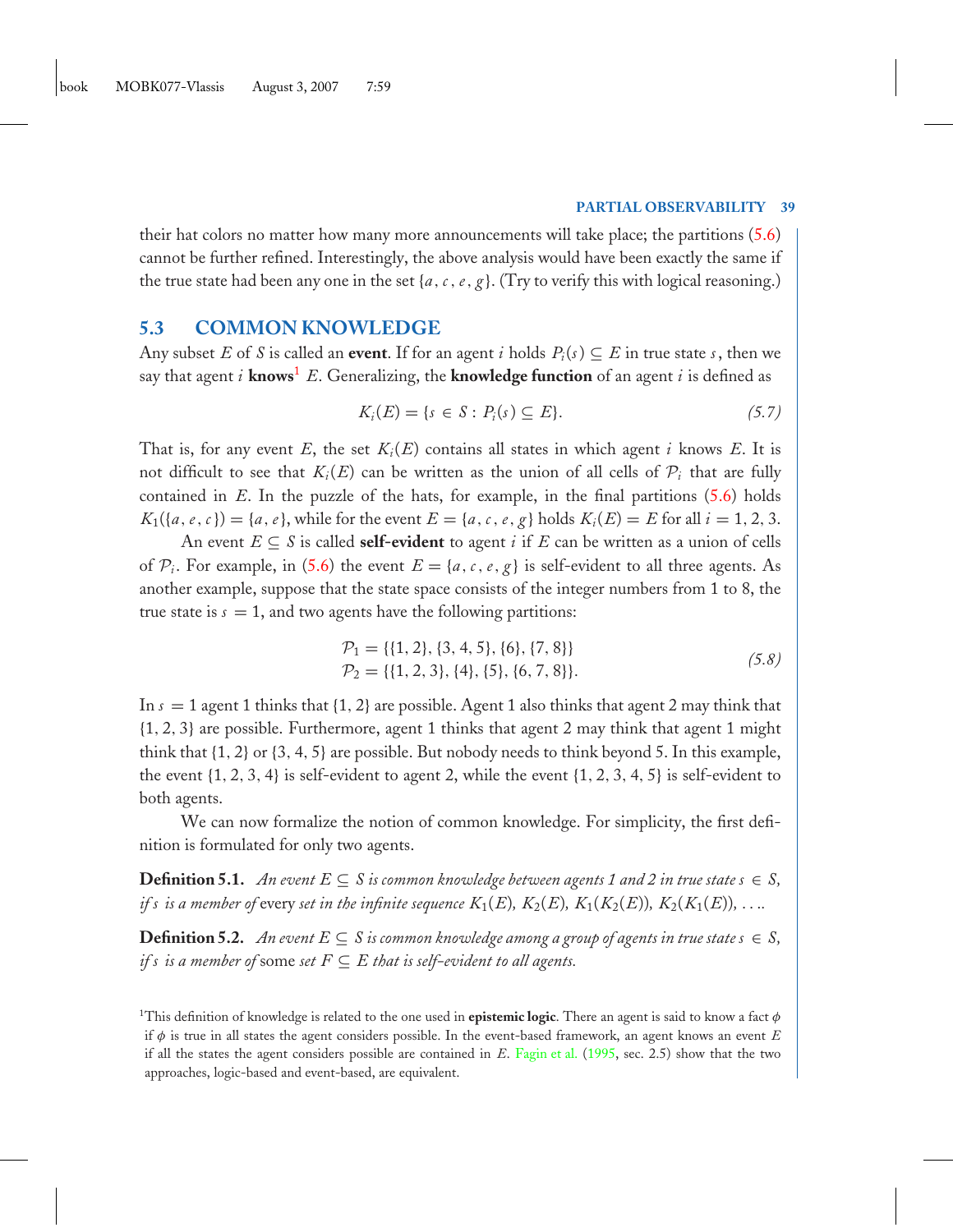It turns out that the two definitions are equivalent [\(Osborne and Rubinstein,](#page-78-3) [1994](#page-78-3), prop. 74.2). However, the second definition is much easier to apply; it only requires computing self-evident sets that are unions of partition cells and thus easy to find. For instance, in the above example the event  $E = \{1, 2, 3, 4, 5\}$  is common knowledge between the two agents because E is self-evident to both of them and the true state  $s = 1$  belongs to E. Similarly, in the puzzle of the hats, in the final partitions [\(5.6\)](#page-49-0), and with true state  $s = a$ , the event  $E = \{a, c, e, g\}$  is common knowledge among all three agents.

## <span id="page-51-0"></span>**5.4 PARTIAL OBSERVABILITY AND ACTIONS**

So far we have discussed how the observations of the agents are related to the world states through the information functions, and what it means to say that an event is common knowledge among a group of agents. In this section we describe a framework that allows the agents to take rational decisions under partial observability.

Let us consider the puzzle of the hats again, and in particular the time step after the public announcement of the person. Below we identify the primitives of the multiagent interaction at that step that are relevant for the decision making of the agents.

## **5.4.1 States and Observations**

The true state is  $s = a = RRR$  and it is partially observable to the agents: each agent *i* receives an observation  $\theta_i \in \Theta_i$  that provides information about *s* via the information function  $P_i$ . (In the previous sections of this chapter the observations  $\theta_i$  were not explicit; here we make them explicit by associating each information set  $P_i(s)$  with a corresponding observation  $\theta_i$ .) For example, at  $s = RRR$  agent 1 observes  $\theta_1 = RR$ , meaning that she sees the two red hats of agents 2 and 3, where  $\theta_1$  is a member of the set  $\Theta_1 = \{RR, RW, WR, WW\}$  (all possible observations of agent 1). The profile of the individual observations of all agents (θ*i*) defines the joint observation  $\theta$ .

## **5.4.2 Observation Model**

The partition model associates with each observation  $\theta_i$  of agent *i* a single information set  $P_i(s)$ that is a subset of the state space. For instance,  $\theta_1 = RR$  is associated with the information set  $P_1(s) = \{a, e\}$ . In this problem each observation is a deterministic function of the state: the observation of each agent at each state is fully determined by the setup of the problem (the position of a girl around the table). As we mentioned in Section [2.3,](#page-19-0) more general observation models can be defined in which the coupling between states and observations is stochastic. For instance, an observation model could define a joint probability distribution  $p(s, \theta)$  over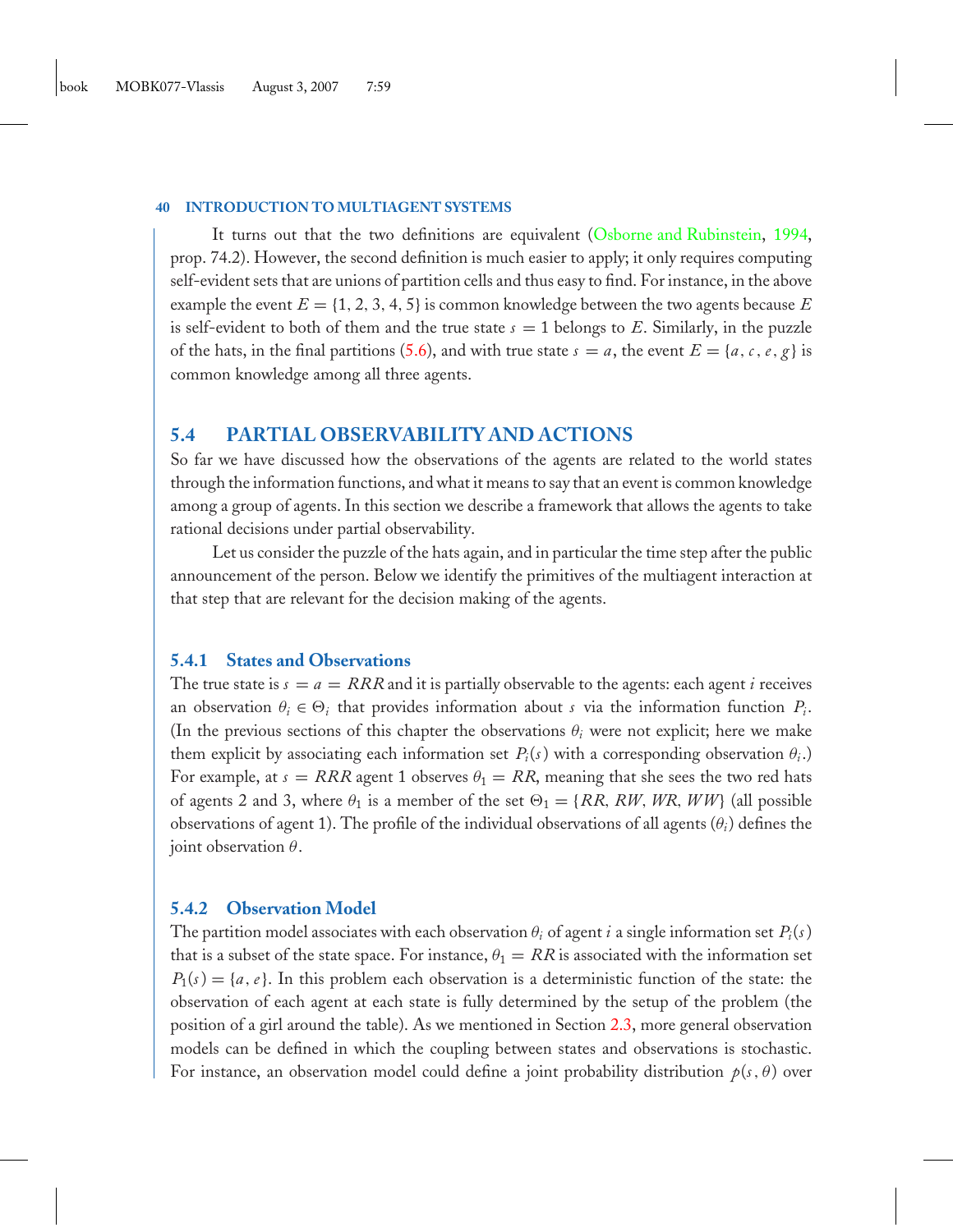#### **PARTIAL OBSERVABILITY 41**

states and joint observations, from which various other quantities can be computed, like  $p(\theta)$ or  $p(\theta|s)$ , by using the laws of probability theory.<sup>[2](#page-52-0)</sup>

## **5.4.3 Actions and Policies**

In the puzzle of the hats each agent replies *Yes* or *No* to the question of the person 'Do you know your hat color?'. Such a reply can be regarded as an action taken by the agent given her current information. For example, in the final partitions of [\(5.6\)](#page-49-0), agent 1 will reply *No* given her information set {*a*,*e*} and agent 3 will reply *Yes* given her information set {*a*}. In general, in multiagent decision making under partial observability, the policy of each agent *i* is a mapping  $\pi_i : \Theta_i \mapsto A_i$  from individual observations  $\theta_i$  to individual actions  $a_i = \pi_i(\theta_i)$ . (Recall that this was the definition of a memoryless policy of a reflex agent in Section [2.2.](#page-18-0)) The profile of individual policies  $(\pi_i)$  defines the joint policy  $\pi$ .

## **5.4.4 Payoffs**

In the puzzle of the hats the agents reply truthfully to the questions of the person. Although we have not explicitly defined a payoff function in this problem, we can think of an implicit payoff function that the agents maximize, in which, say, truthfulness is highly valued. In general, multiagent decision making requires defining an explicit payoff function *Qi* for each agent. This function can take several forms; for instance, it can be a function  $Q_i(s, a)$  over states and joint actions; or a function  $Q_i(\theta, a)$  over joint observations and joint actions; or a function  $Q_i(\theta_i, a)$  over individual observations and joint actions (we will see an example of such a function in Chapter [6\)](#page-56-0). Note that often one form can be derived from the other; for instance, when an inverse observation model  $p(s|\theta)$  is available, we can write  $Q_i(\theta, a) = \sum_{s \in S} p(s|\theta) Q_i(s, a)$ .

When the above primitives are defined, multiagent decision making under partial observability can be modeled by a **Bayesian game**, also known as *strategic game with imperfect information*. This is a combination of the strategic game model of Section [3.2](#page-27-0) with the concepts of knowledge and partial observability defined in this chapter. In particular, a Bayesian game assumes that there is a set of states *S*, from which one state (the true state) is realized at the start of the game. The true state is only partially observable by the agents; each agent *i* receives an observation  $\theta_i$ , also called the **type** of agent *i*, that is hidden to the other agents, and that is related to the state via a deterministic or stochastic observation model. Each agent additionally possesses a payoff function *Qi* as described above. The solution of the game is a profile of individual policies  $\pi_i(\theta_i)$  that are optimal according to some solution concept, for instance, Nash equilibrium (defined below). Note that each individual policy  $\pi_i(\theta_i)$  specifies an action to take by agent *i for each* of his observations, and not only for the observation that the agent

<span id="page-52-0"></span>
$$
{}^{2}p(A) = \sum_{B} p(A, B), \text{ and } p(A|B) = p(A, B)/p(B).
$$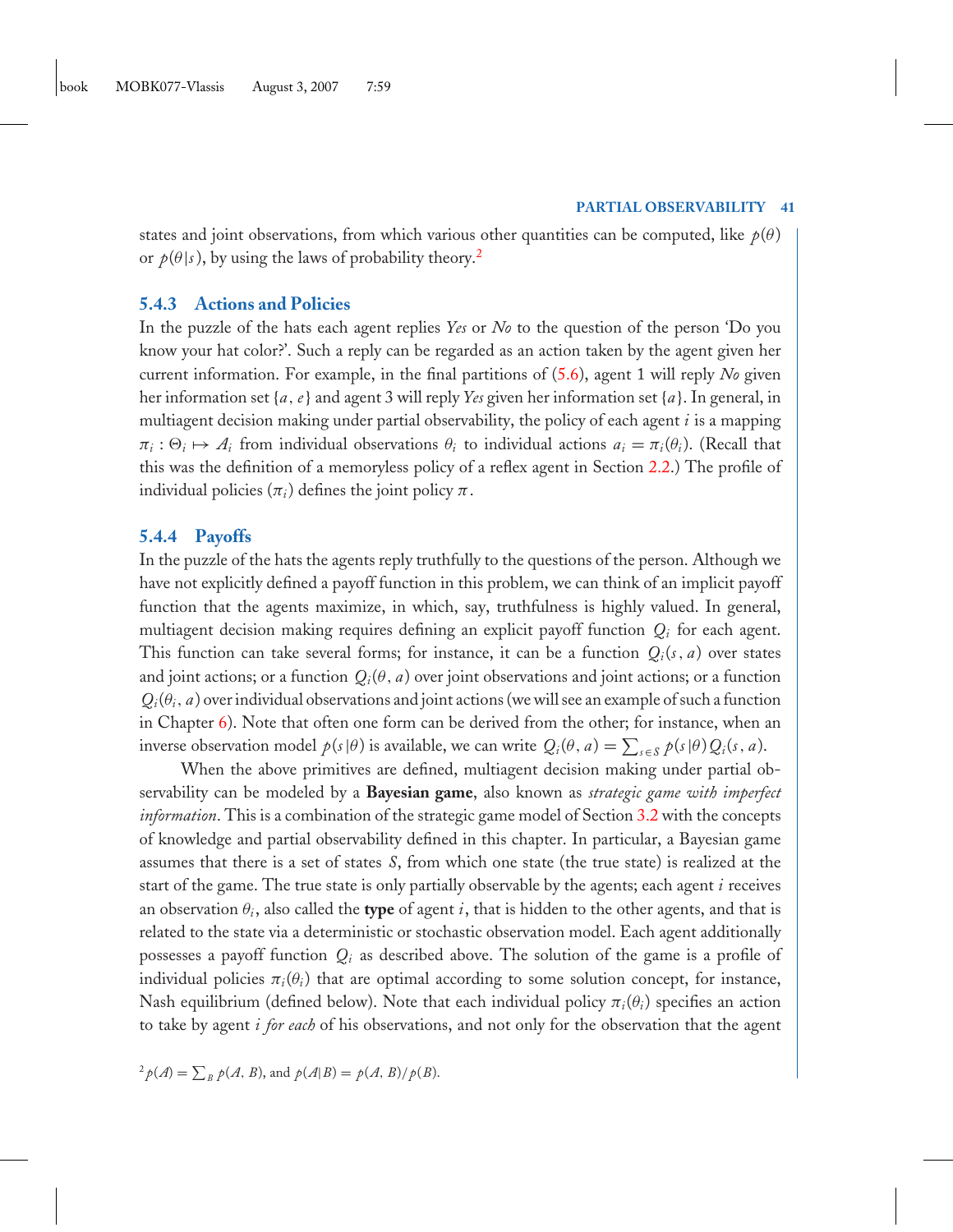actually receives after the game has started. Such an *ex ante* solution to the game is necessary, as it encompasses the interactive-thinking idea that an agent *i* may be uncertain about what another agent *j* believes that *i* will play after observing some  $\theta_i$ .

Depending on the type of observation model and payoff functions, different models of a Bayesian game exist. We will describe two such models. The first one assumes payoff functions defined over states and joint actions, in the form  $Q_i(s, a)$ , and additionally that each agent *i* has access to an inverse observation model that is conditional on individual observations, in the form  $p(s|\theta_i)$ . In this model, a Nash equilibrium is defined as follows:

<span id="page-53-0"></span>**Definition 5.3.** *A* **Nash equilibrium of a Bayesian game** *is a Nash equilibrium of a new strategic game in which each player is a pair (agent i, observation* θ*i) and has payoff function*

<span id="page-53-1"></span>
$$
u_i(\pi_i(\theta_i)) = \sum_s \rho(s|\theta_i) Q_i(s, [\pi_i(\theta_i), a_{-i}(s)]) \qquad (5.9)
$$

*where a*<sup>−</sup>*i*(*s*) *is the profile of actions taken by all other players except player* (*i*, θ*i*) *at state s .*

Clearly, in order for this definition to be applicable, each agent must be able to infer the action of each other agent at each state. This requires that the observation model is common knowledge, and that it is a deterministic model where, for each *i*, the observation  $\theta_i$  is a deterministic function of *s* (for instance a partitional model as in the puzzle of the hats). In this case, the policy  $\pi_j(\theta_j)$  of an agent *j* uniquely identifies his action at *s* through  $a_j(s) = \pi_j(\theta_j(s))$ .

The second model of a Bayesian game is not making use of states. Instead it assumes that payoffs are defined over joint observations and actions, in the form  $Q_i(\theta, a)$ , and that a marginal observation model  $p(\theta)$  is available. In this case, a Nash equilibrium is defined as in Definition [5.3](#page-53-0) with [\(5.9\)](#page-53-1) replaced by

<span id="page-53-2"></span>
$$
u_i(\pi_i(\theta_i)) = \sum_{\theta_{-i}} p(\theta_{-i}|\theta_i) Q_i(\theta, [\pi_i(\theta_i), \pi_{-i}(\theta_{-i})])
$$
\n(5.10)

where now the quantities  $\pi_{-i}(\theta_{-i})$  are directly available, and  $p(\theta_{-i}|\theta_i)$  can be computed from  $p(\theta)$ . This second model of a Bayesian game is easier to work with, and it is often preferred over the first one in practical problems.

In the special case of *n* collaborative agents with common payoff functions  $Q_1 = \ldots =$  $Q_n \equiv Q$ , coordination requires computing a Pareto optimal Nash equilibrium (see Chapter [4\)](#page-33-0). In the second model of a Bayesian game described above, such an equilibrium can be computed by the following: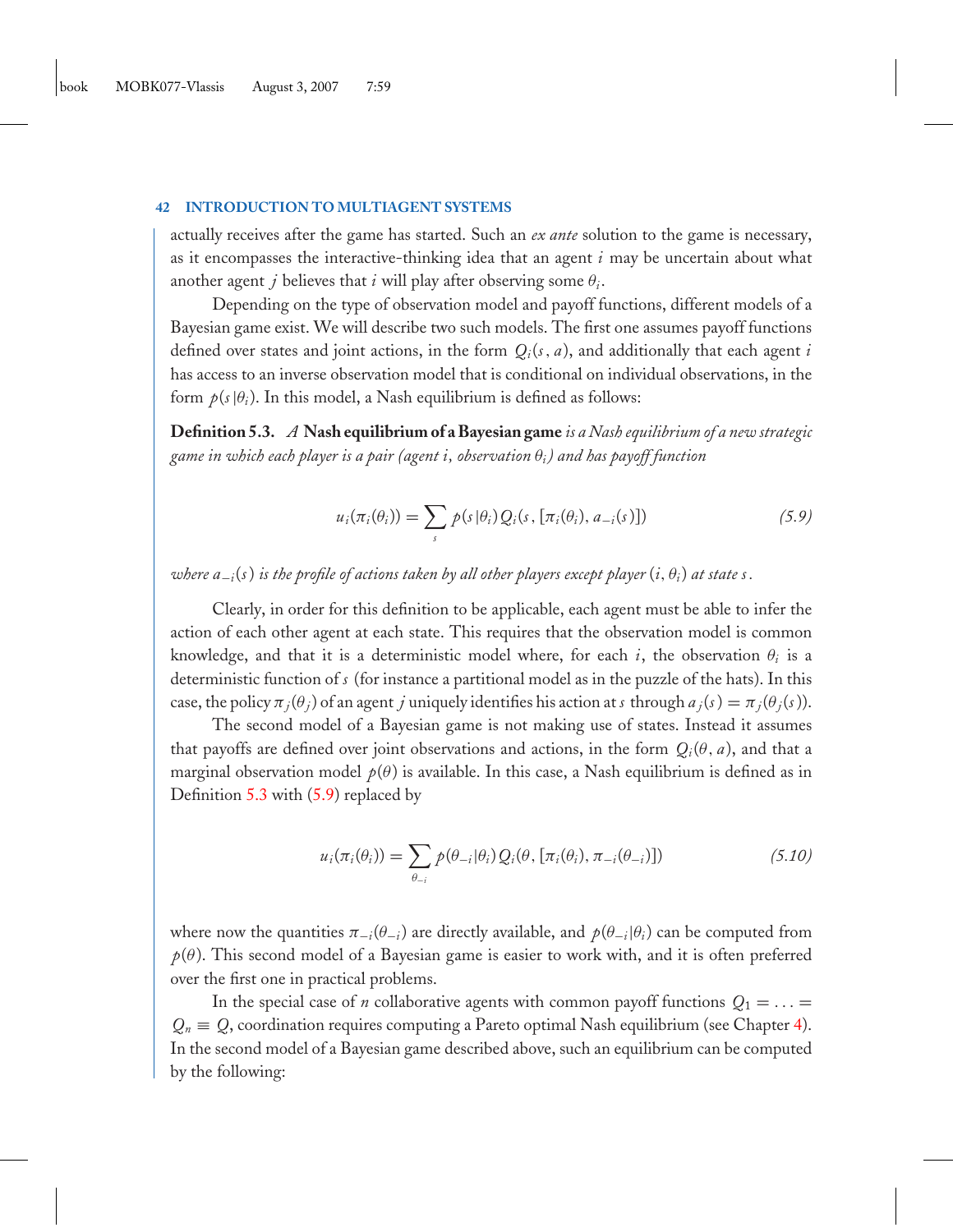#### **PARTIAL OBSERVABILITY 43**

|                  |             |                                                                                                                           | $\theta_2$  | θ0             |    |  |
|------------------|-------------|---------------------------------------------------------------------------------------------------------------------------|-------------|----------------|----|--|
|                  |             | a <sub>2</sub>                                                                                                            | $\bar{a}_2$ | a <sub>2</sub> | āэ |  |
| $\theta_1$       | $a_1$       | $\begin{vmatrix} +0.1 & +2.2 \\ -0.5 & +2.0 \end{vmatrix}$ +0.4 -0.2<br>-0.5 +2.0 +1.0 +2.0                               |             |                |    |  |
|                  | $\bar{a}_1$ |                                                                                                                           |             |                |    |  |
| $\bar{\theta}_1$ | $a_1$       |                                                                                                                           |             |                |    |  |
|                  | $\bar{a}_1$ | $\begin{array}{ l c c c c c } \hline +0.4 & -0.2 & +0.7 & -2.6 \\ \hline +1.0 & +2.0 & +2.5 & +2.0 \\ \hline \end{array}$ |             |                |    |  |

<span id="page-54-0"></span>**FIGURE 5.2:** A Bayesian game with common payoffs involving two agents and binary actions and observations. The shaded entries indicate the Pareto optimal Nash equilibrium of this game.

**Proposition 5.1.** A Pareto optimal Nash equilibrium for a Bayesian game with a common payoff function  $Q(\theta, a)$  is a joint policy  $\pi^* = (\pi_i^*)$  that satisfies

<span id="page-54-1"></span>
$$
\pi^* = \underset{\pi}{\arg \max} \sum_{\theta} p(\theta) Q(\theta, \pi(\theta)). \tag{5.11}
$$

*Proof.* From the perspective of some agent *i*, the above formula reads

$$
\pi_i^* = \underset{\pi_i}{\arg \max} \sum_{\theta_i} p(\theta_i) \sum_{\theta_{-i}} p(\theta_{-i}|\theta_i) Q_i(\theta, [\pi_i(\theta_i), \pi_{-i}^*(\theta_{-i})]). \qquad (5.12)
$$

A sum of terms is maximized when each of the terms is maximized, so there must hold

$$
\pi_i^*(\theta_i) = \underset{\pi_i(\theta_i)}{\arg \max} \sum_{\theta_{-i}} \rho(\theta_{-i}|\theta_i) Q_i(\theta, [\pi_i(\theta_i), \pi_{-i}^*(\theta_{-i})])
$$
\n(5.13)

which is the definition of a Nash equilibrium from [\(5.10\)](#page-53-2). This shows that  $\pi^*$  is a Nash equilibrium. The proof that  $\pi^*$  is also Pareto optimal is left as an exercise.

Figure [5.2](#page-54-0) shows an example of a two-agent Bayesian game with common payoffs, where each agent *i* has two available actions,  $A_i = \{a_i, \bar{a}_i\}$ , and two available observations,  $\Theta_i = {\theta_i, \bar{\theta_i}}$ . Assuming uniform  $p(\theta)$ , we can compute from [\(5.11\)](#page-54-1) the Pareto optimal Nash equilibrium  $\pi^* = (\pi_1^*, \pi_2^*)$  of the game, which is

$$
\pi_1^* : \quad \pi_1^*(\theta_1) = \bar{a}_1, \quad \pi_1^*(\bar{\theta}_1) = \bar{a}_1 \tag{5.14}
$$

$$
\pi_2^* : \quad \pi_2^*(\theta_2) = \bar{a}_2, \quad \pi_2^*(\bar{\theta}_2) = \bar{a}_2. \tag{5.15}
$$

This solution gives to each agent expected payoff  $u_i = 2$ .

## **5.5 NOTES AND FURTHER READING**

The concept of common knowledge was introduced by [Lewis](#page-77-2) [\(1969\)](#page-77-2). [Osborne and Rubinstein](#page-78-3) [\(1994](#page-78-3), ch. 5) and [Geanakoplos](#page-75-5) [\(1992](#page-75-5)) give good accounts on the topic, with several examples. The Definition [5.2](#page-50-1) of common knowledge is due to [Aumann](#page-74-4) [\(1976](#page-74-4)). [Fagin et al.](#page-75-4) [\(1995](#page-75-4)) provide an epistemic-logic treatment of knowledge and common knowledge, and give several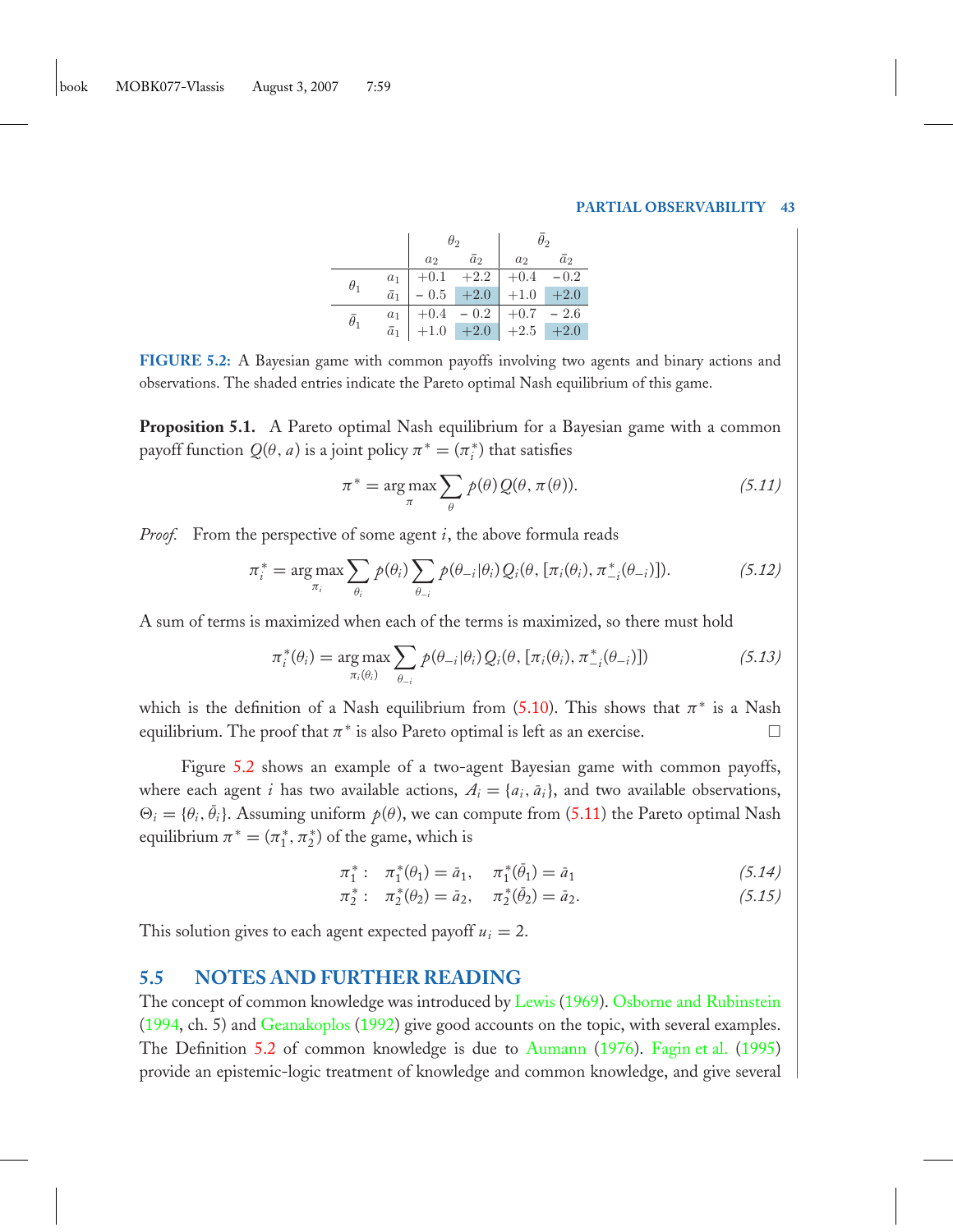impossibility results in the case of unreliable communication between agents. One can also define common knowledge of actions, giving rise to a family of 'agreement' theorems (the validity of which has often been criticized); [Samet](#page-79-3) [\(2006](#page-79-3)) provides a thoughtful approach to the problem. The model of a Bayesian game was introduced by [Harsanyi](#page-76-3) [\(1967](#page-76-3)). [Osborne](#page-78-4) [\(2003](#page-78-4), ch. 9) provides a detailed exposition of Bayesian games with many examples. Among several applications, Bayesian games have been used as models for multiagent planning under partial observability (Hansen et al., 2004, Emery-Montemerlo et al., 2005, Oliehoek and Vlassis, 2007).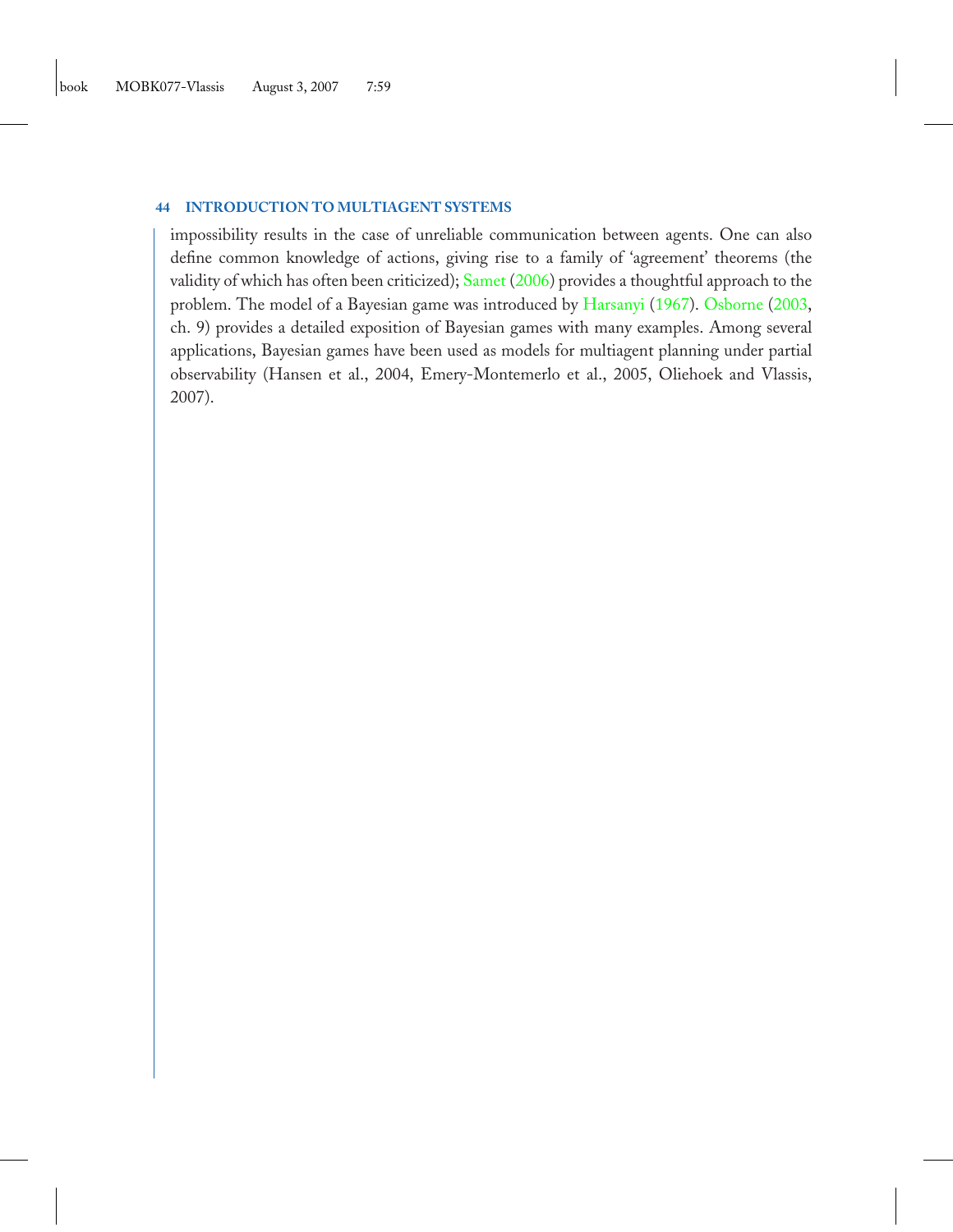## CHAPTER 6

# **Mechanism Design**

<span id="page-56-0"></span>In this chapter we study the problem of mechanism design, which is the development of agent interaction protocols that explicitly take into account the fact that the agents may be self-interested. We discuss the revelation principle and the Vickrey–Clarke–Groves (VCG) mechanism that allows us to build successful protocols in a variety of cases.

## **6.1 SELF-INTERESTED AGENTS**

In the previous chapters we saw several examples of multiagent systems that consist of collaborative agents. The fact that the agents in such systems must collaborate for a common goal allows the development of algorithms, like the coordination algorithms of Chapter [4,](#page-33-0) in which the agents are assumed to be truthful to each other and behave as instructed. A soccer robot, for instance, would never violate a role assignment protocol like the one in Fig. [4.2,](#page-37-0) as this could potentially harm the performance of its team.

In many practical applications, however, we have to deal with **self-interested** agents, for instance agents that act on behalf of some owner who wants to maximize his or her own profit. A typical case is a software agent that participates in an electronic auction on the Internet. Developing an algorithm or protocol for such a system is a much more challenging task than in the collaborative case. First, we have to motivate an agent to participate in the protocol, which is not *a priori* the case. Second, we have to take into account the fact that an agent may try to *manipulate* the protocol for his own interest, leading to suboptimal results. The latter includes the possibility that the agent may lie, if needed.

The development of protocols that are stable (non-manipulable) and individually rational for the agents (no agent is worse off by participating) is the subject of **mechanism design** or **implementation theory**. As we will see next, a standard way to deal with the above two problems is to provide payments to the agents in exchange for their services.

## **6.2 THE MECHANISM DESIGN PROBLEM**

In Chapter [3](#page-25-0) we used the model of a strategic game to describe a situation in which a group of agents interact with each other. The primitives of such a game are the action sets *Ai* and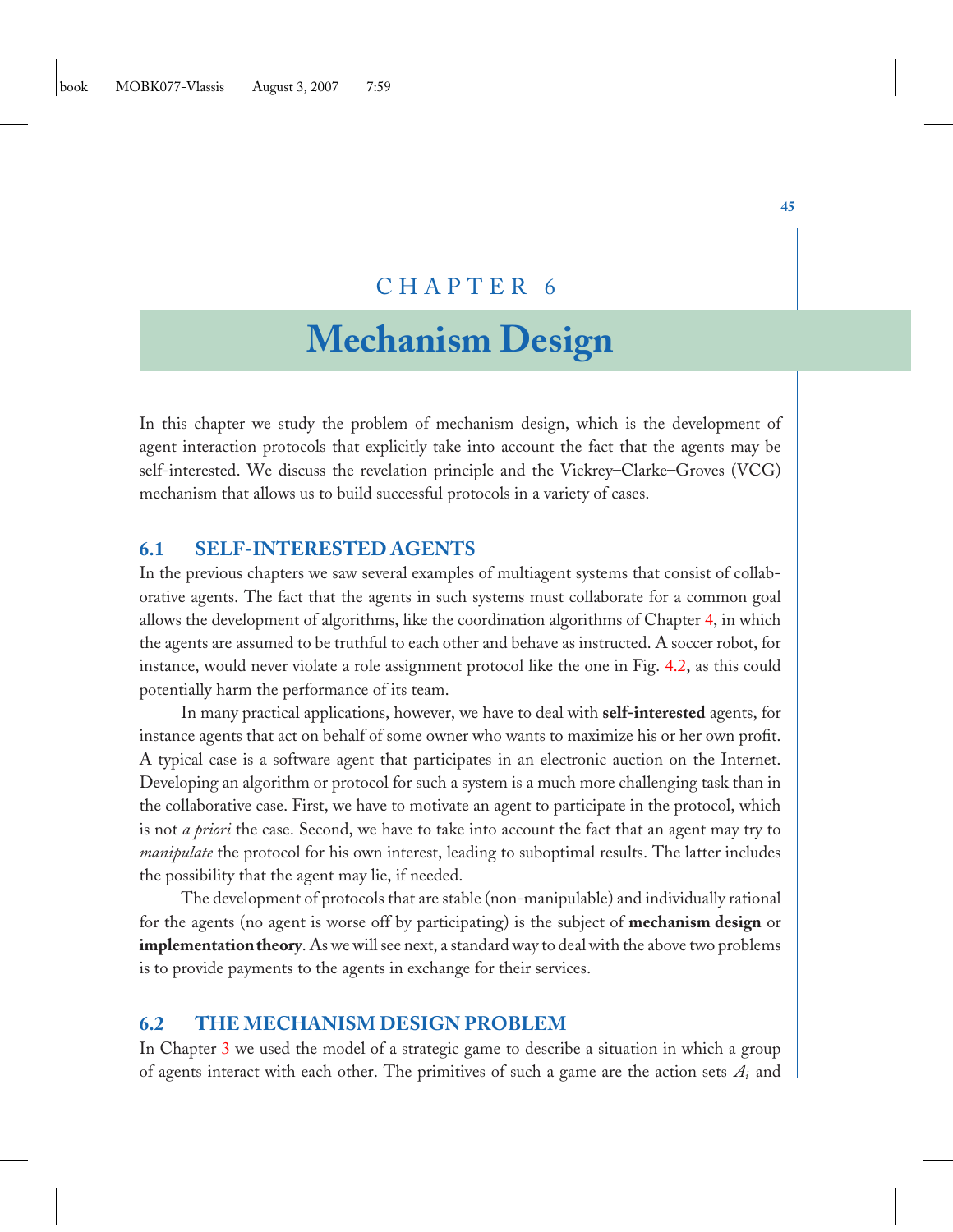the payoff functions  $u_i(a)$  of the agents, for  $i = 1, \ldots, n$ , where  $u_i(a)$  reflects the preference of agent *i* for the joint action *a*. Moreover, for any profile of payoff functions, a solution concept (for instance Nash equilibrium) allows us to make predictions over the set of outcomes that may result when the game is played. Similarly, in Chapter [5](#page-45-0) we used the model of a Bayesian game to describe a situation where some primitives of the game are hidden to the agents. Our standpoint in Chapters [3](#page-25-0) and [5](#page-45-0) was that of an external observer who wants to know the outcome of a game, but cannot affect this outcome in any way.

In mechanism design we take a different stance. Here we assume a set  $\mathcal O$  of possible **outcomes** over which a number of agents form preferences. Our task is to *design* a game that, when played by the agents, brings about a desired outcome from  $\mathcal{O}$ , for instance an outcome that is socially favorable by the agents. An outcome can be practically anything, for instance the assignment of an auction item or a network resource to an agent (see examples below). In this framework we<sup>1</sup> therefore use a game as a tool for achieving our design goals. The main difficulty, however, is that we often do not know the preferences of the agents in advance.

To model the individual preferences of the agents we use a Bayesian game formulation (see Section [5.4\)](#page-51-0). We assume that each agent  $i = 1, \ldots, n$  has some private information  $\theta_i \in \Theta_i$ , which defines the type of the agent, and which is not revealed to the other agents or to us. Moreover, we assume that the type of an agent fully specifies the preferences of this agent over the set of outcomes  $o \in \mathcal{O}$ . In particular, each agent *i* has a **valuation function**  $\nu_i(\theta_i, o)$  that is parametrized on  $\theta_i$ , such that agent *i* in type  $\theta_i$  prefers outcome *o* to *o'* if and only if  $v_i(\theta_i, o) > v_i(\theta_i, o')$ . We assume that the valuation functions of all agents are common knowledge, but each individual type θ*<sup>i</sup>* is only privately known to agent *i*.

In mechanism design we additionally assume the existence of a **social choice function**  $f: \Theta \mapsto O$  that maps any profile  $\theta = (\theta_i)$  of agent types to a desired outcome  $o = f(\theta)$ . We can think of *f* as an algorithm that solves an optimization problem: given *n* inputs  $\theta_i$ , the function f computes an outcome  $\phi$  that maximizes a functional over the set of agents, valuations. For instance, an **allocatively efficient** social choice function will choose the outcome that maximizes the sum of the agents' valuations:

<span id="page-57-1"></span>
$$
f(\theta) = \underset{o \in \mathcal{O}}{\arg \max} \sum_{i=1}^{n} v_i(\theta_i, o). \tag{6.1}
$$

The function *f* is assumed to be common knowledge among the agents.

If we had access to all agents' types  $\theta_i$ , then we could compute the desired optimal outcome simply by inserting  $\theta = (\theta_i)$  in f in [\(6.1\)](#page-57-1) (assuming of course that we have a tractable algorithm for doing this). However, as we saw above, θ*<sup>i</sup>* is revealed only to agent *i*. One option

<span id="page-57-0"></span><sup>&</sup>lt;sup>1</sup>In this chapter we will use 'he' to refer to an agent, and 'we' to refer to the mechanism designer.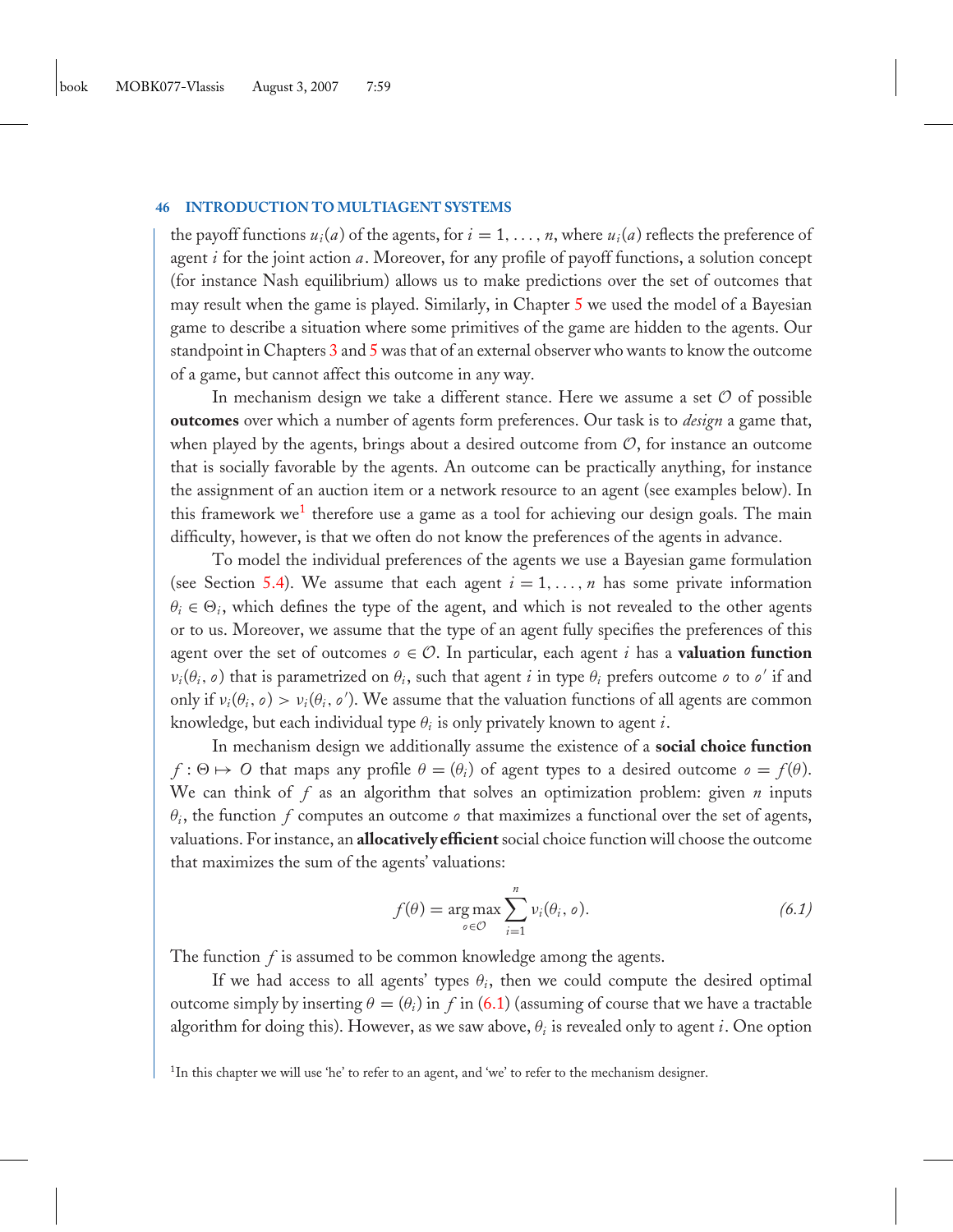### **MECHANISM DESIGN 47**

is to ask each agent to tell us his type, but there is no guarantee that an agent will report his true type! Recall that each agent *i* forms his own preferences over outcomes, given by his valuation function  $v_i(\theta_i, o)$  that is parametrized by his true type  $\theta_i$ . If by reporting a false type  $\tilde{\theta}_i \neq \theta_i$  an agent *i* expects to receive higher payoff than by reporting his true type  $\theta_i$ , then this agent may certainly consider lying. For instance, if a social choice function chooses the outcome that is last in the preferences of agent 1, that is,  $f(\theta) = \arg \min_{\theta} v_1(\theta_1, \theta)$ , then agent 1 will report a false type  $\tilde{\theta}_i$  for which arg min<sub>*o*</sub>  $v_1(\tilde{\theta}_1, \rho) = \arg \max_{\rho} v_1(\theta_1, \rho)$ .

The challenge therefore is to design **non-manipulable** mechanisms in which no agent can benefit from not abiding by the rules of the mechanism. For instance, if a mechanism requires from each agent to report his true type, then we would like truth-telling to be indeed in the best interests of each agent. Viewed from a computational perspective, we can characterize mechanism design as the development of efficient and robust algorithms for optimization problems with distributed parameters, where these parameters are controlled by agents that have different preferences for different solutions.

We focus here on simple mechanisms in the form of a Bayesian game with the following primitives:

- *Ai* is the set of available actions of agent *i*.
- *<sup>i</sup>* is the set of types of agent *i*.
- $g : A \mapsto O$  is an **outcome function** that maps a joint action  $a = (a_i)$  to an outcome  $o = g(a).$
- $Q_i(\theta_i, a)$  is the payoff function of agent *i* that is defined as

<span id="page-58-0"></span>
$$
Q_i(\theta_i, a) = \nu_i(\theta_i, g(a)) + \xi_i(g(a))
$$
\n(6.2)

where  $\xi_i$ :  $O \mapsto \mathbb{R}$  are **payment functions**, so that agent *i* receives payment  $\xi_i$  (*o*) when outcome *o* is selected.

Including payment functions ξ*<sup>i</sup>* is essential because we need to motivate the agents to participate in the mechanism; as we mentioned above, participation for an agent is not *a priori* the case. A mechanism in which no agent is worse off by participating, that is,  $Q_i(\theta_i, a) \geq 0$ for all  $i$ ,  $\theta_i$ , and  $a$ , is called **individually rational**.

When we fix the action sets  $A_i$ , the outcome function  $g$ , and the payment functions  $\xi_i$ , the above mechanism becomes a standard Bayesian game which we will denote by  $\mathcal{M} =$  $(A_i, g, \xi_i)$ . When the agents are confronted with this game, they are expected to choose a profile of conditional policies  $\pi^* = (\pi_i^*)$  according to some solution concept, as we explained in Section [5.4.](#page-51-0) When the true private types θ*<sup>i</sup>* are realized to the agents, each agent *i* will take action  $\pi_i^*(\theta_i)$  according to his true type  $\theta_i$ . The resulting joint action  $\pi^*(\theta) = (\pi_i^*(\theta_i))$  is then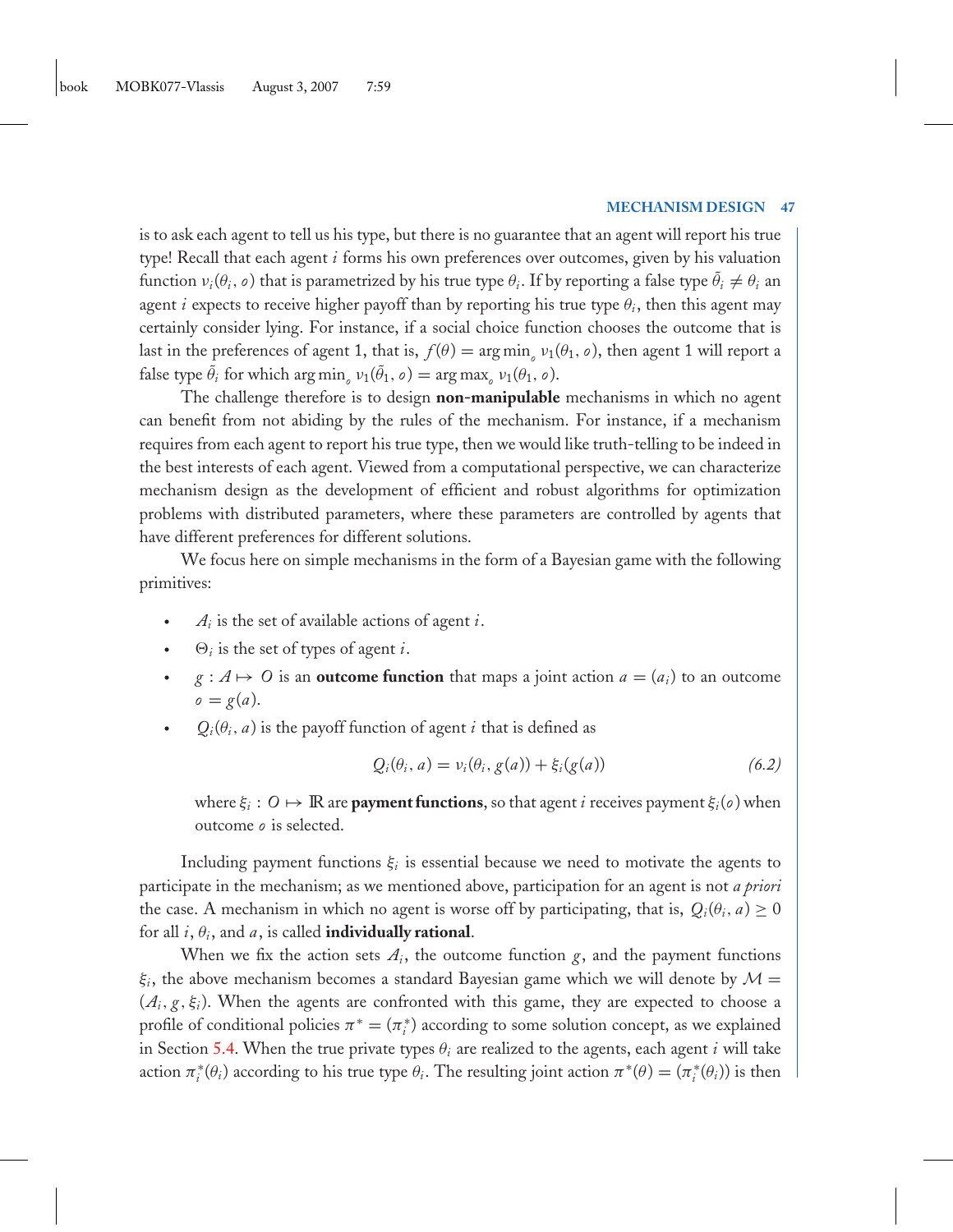mapped through *g* to an outcome  $g(\pi^*(\theta))$ . Our task as mechanism designer is to ensure that the selected joint action brings about the desired outcome, that is,  $g(\pi^*(\theta)) = f(\theta)$ .

As solution concept we may consider a Nash equilibrium, as in Section [5.4.](#page-51-0) Alternatively we may consider the following:

**Definition 6.1.** *A joint policy*  $\pi^* = (\pi_i^*)$  *in a Bayesian game is an* **equilibrium in dominant strategies** *if for every agent i and every type* θ*<sup>i</sup> of agent i holds*

$$
Q_i(\theta_i, [\pi_i^*(\theta_i), a_{-i}]) \ge Q_i(\theta_i, [a_i, a_{-i}])
$$
\n(6.3)

*for all joint actions*  $(a_i, a_{-i})$ .

That is, each agent *i* chooses for each of his types  $\theta_i$  the action  $\pi_i^*(\theta_i)$  with the highest payoff. In particular, note that an agent *i* does not consider in the above equilibrium the types  $\theta_{-i}$  and the policies  $\pi^*_{-i}(\theta_{-i})$  of the other agents. This is in contrast to the solution concept of a Nash equilibrium [\(5.10\)](#page-53-2) where each agent *i* is assumed to possess a conditional distribution  $p(\theta_{-i}|\theta_i)$  over the types of the other agents, and must know the policies of the other agents at the equilibrium.

Our choice of such a solution concept is motivated by the fact that we would like to design mechanisms in which each agent can compute his optimal action without having to worry about the actions of the other agents. In terms of predictive power for the solutions of a game, an equilibrium in dominant actions is weaker than both a Nash equilibrium and an equilibrium computed by iterated elimination of strictly dominated actions (see Chapter [3\)](#page-25-0). However, in the context of mechanism design, the existence of such an equilibrium guarantees that every (rational) agent will adhere to it, even if he has no information about the preferences of the other agents. Such an equilibrium solution is also very attractive computationally, because an agent does not need to consider the types or the policies of the other agents.

Summarizing, the mechanism design problem can be defined as follows:

<span id="page-59-0"></span>**Definition 6.2 (The mechanism design problem).** *Given a set of outcomes o* ∈ O*, a profile of valuation functions* ν*i*(θ*i*,*o*) *parametrized by* θ*<sup>i</sup> , and a social choice function f* (θ)*, find appropriate action sets Ai , an outcome function g*(*a*)*, and payment functions* ξ*i*(*o*)*, such that for any profile of true*  $t$ ypes  $\theta = (\theta_i)$  and for payoff functions  $Q_i(\theta_i, a)$  defined via [\(6.2\)](#page-58-0) holds  $g(\pi^*(\theta)) = f(\theta)$ , where  $\pi^*$ *is an equilibrium in dominant strategies of the Bayesian game*  $\mathcal{M} = (A_i, g, \xi_i)$ . In this case we say *that the mechanism* M **implements** *the social choice function f in dominant strategies.*

## **6.2.1 Example: An Auction**

Consider the following mechanism design problem (an auction). We have *n* agents and an item (for example, a resource in a computer network). We want to assign the item to the agent that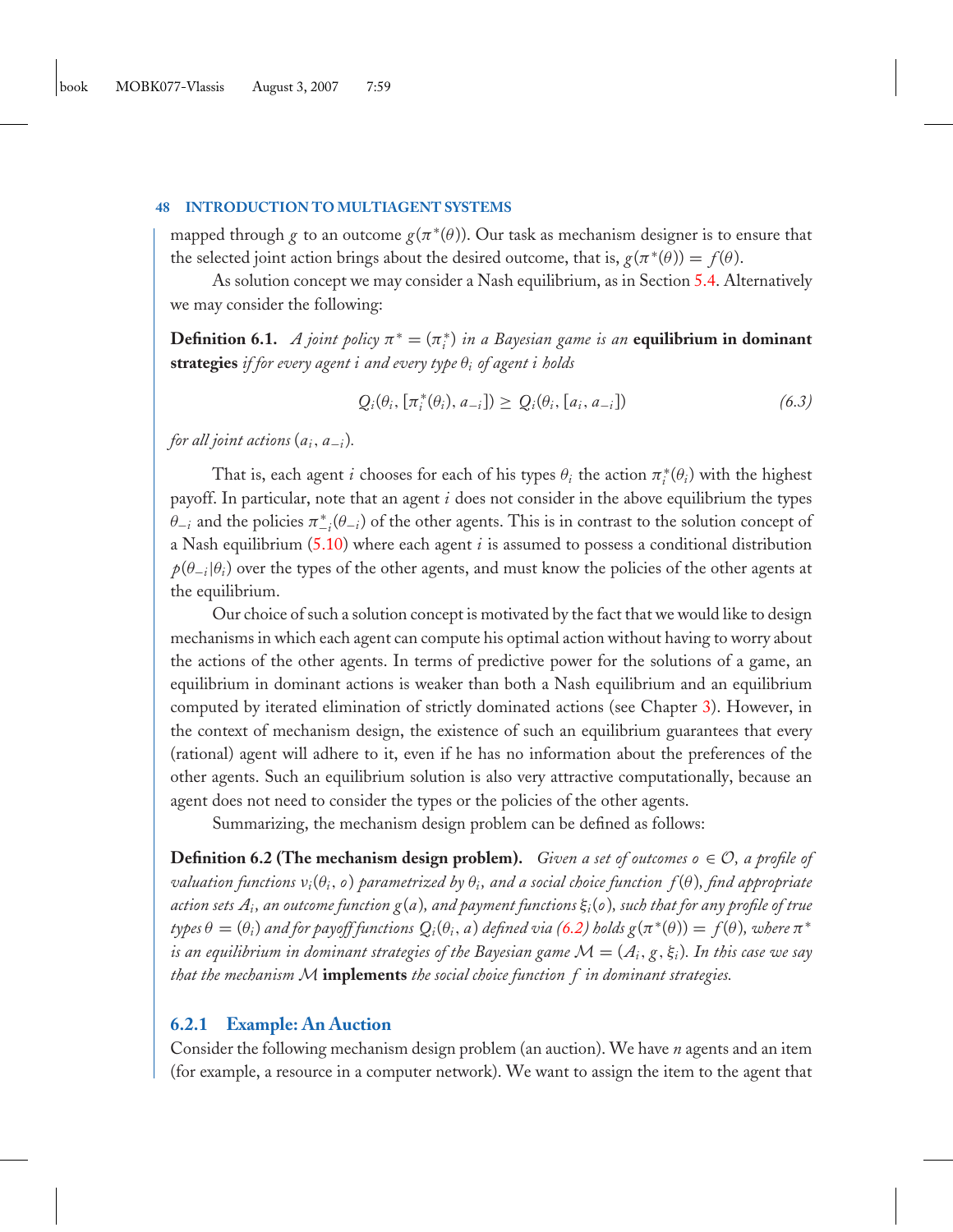#### **MECHANISM DESIGN 49**

values it most, but we do not know the true valuations (types) of the agents. In this example, an outcome  $o \in \{1, \ldots, n\}$  is the index of the agent to whom the item is assigned, while the valuation function of an agent *i* with type  $\theta_i \in \mathbb{R}^+$  is  $\nu_i(\theta_i, \rho) = \theta_i$  if  $\rho = i$  and zero otherwise. The social choice function is  $f(\theta_1,\ldots,\theta_n) = \arg \max_i {\{\theta_i\}}$  which is a special case of [\(6.1\)](#page-57-1). If we do not include a payment function, that is  $\xi_i = 0$  for all *i*, then a mechanism  $\mathcal{M}_1 = (\mathcal{A}_i, g, \xi_i)$ that implements *f* is always individually rational because for an agent *i* holds  $Q_i(\theta_i, \cdot) = v_i(\theta_i, \cdot)$ which is either  $\theta_i > 0$  or zero.

## **6.3 THE REVELATION PRINCIPLE**

Looking at Definition [6.2,](#page-59-0) mechanism design seems a formidable task. Our design options can in principle involve all possible action sets  $A_i$ , all possible outcome functions  $g$ , and all possible payment functions ξ*<sup>i</sup>* that we could provide to the agents. Searching in the space of all  $\mathcal{M} = (\mathcal{A}_i, g, \xi_i)$  for a mechanism that implements f would be infeasible. Fortunately, there is a theorem that tells us that we do not need to search in the space of all possible mechanisms.

**Proposition 6.1 (Revelation principle).** If a social choice function f is implementable in dominant strategies by a mechanism  $\mathcal{M} = (A_i, g, \xi_i)$ , then f is also implementable in dominant strategies by a mechanism  $\mathcal{M}' = (\Theta_i, f, \xi_i)$  in which each agent is simply asked to report his type. Moreover, the dominant strategy of each agent *i* in  $\mathcal{M}'$  is to report his true type  $\theta_i$ .

*Proof.* If *f* is implementable by M in dominant strategies, then  $f(\theta) = g(\pi^*(\theta))$  for all  $\theta$ , where  $\pi^* = (\pi_i^*)$  is an equilibrium in dominant strategies in M. The latter implies that for each agent *i*, each type  $\theta_i$  of agent *i*, and each joint type  $(\tilde{\theta}_i, \tilde{\theta}_{-i})$  holds

$$
Q_i^{\mathcal{M}}(\theta_i, [\pi_i^*(\theta_i), \pi_{-i}^*(\tilde{\theta}_{-i})]) \ge Q_i^{\mathcal{M}}(\theta_i, [\pi_i^*(\tilde{\theta}_i), \pi_{-i}^*(\tilde{\theta}_{-i})]).
$$
\n(6.4)

Since the  $\xi_i$  are identical in M and M', using [\(6.2\)](#page-58-0) we can rewrite [\(6.4\)](#page-60-0) as

<span id="page-60-0"></span>
$$
Q_i^{\mathcal{M}'}(\theta_i, [\theta_i, \tilde{\theta}_{-i}]) \ge Q_i^{\mathcal{M}'}(\theta_i, [\tilde{\theta}_i, \tilde{\theta}_{-i}])
$$
\n(6.5)

which proves that truth-telling is a dominant strategy in  $\mathcal{M}'$ , and hence  $f$  is implementable in dominant strategies by  $\mathcal{M}'$ . . В последните поставите на селото на селото на селото на селото на селото на селото на селото на селото на се<br>Селото на селото на селото на селото на селото на селото на селото на селото на селото на селото на селото на

A mechanism in the form  $M = (\Theta_i, f, \xi_i)$  in which each agent is asked to report his type is called a **direct-revelation** mechanism. A direct-revelation mechanism in which truth-telling is a dominant strategy for every agent is called **strategy-proof**. The revelation principle is remarkable because it allows us to restrict our attention to strategy-proof mechanisms only. One of its consequences, for example, is that if we cannot implement a social choice function by a strategy-proof mechanism, then there is no way to implement this function in dominant strategies by *any* other general mechanism. The revelation principle has been a powerful theoretical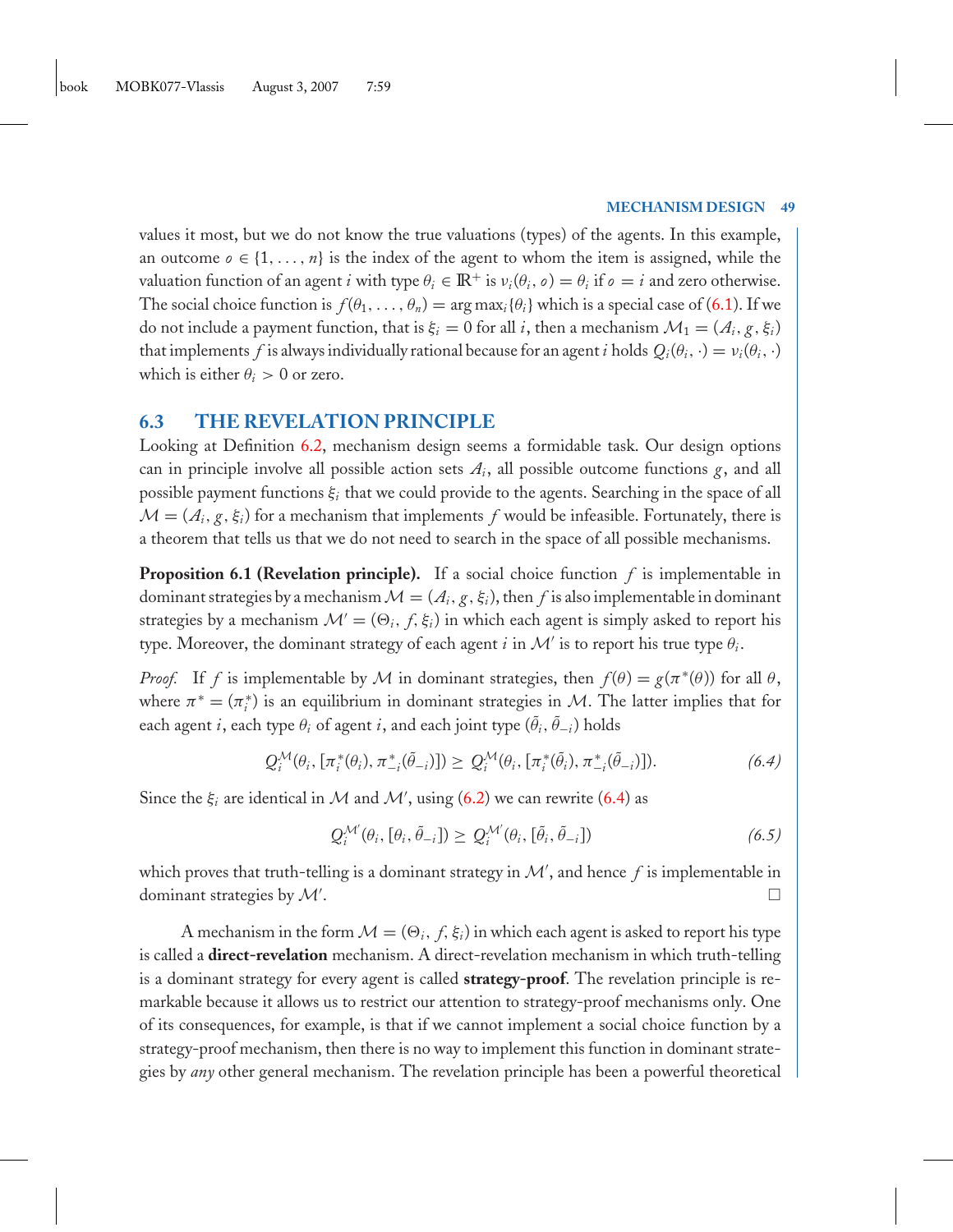tool for establishing several possibility and impossibility results in mechanism design; [Parkes](#page-78-5) [\(2001\)](#page-78-5) provides more details and references.

## **6.3.1 Example: Second-price Sealed-bid (Vickrey) Auction**

Let us return to the auction example, and consider a direct-revelation mechanism  $\mathcal{M}_2(\Theta_i, f, \xi_i)$ in which each agent *i* is asked to bid a price  $\tilde{\theta}_i$ , and the item is allocated to the agent with the highest bid. The winning agent must then pay tax (negative payment) equal to the second highest bid, that is  $\xi_i = -\max_{j\neq i} {\{\tilde{\theta}_j\}}$ , whereas the other agents do not have to pay anything. In this case, the payoff function of an agent *i* with true valuation  $\theta_i$  equals  $Q_i(\theta_i, \tilde{\theta}) = \theta_i + \xi_i$  if  $f(\tilde{\theta}) = i$  and zero otherwise. Mechanism  $\mathcal{M}_2$  is individually rational because for the winning agent *k* holds  $Q_k(\theta_k, \cdot) = \theta_k + \xi_k \geq 0$ , while for the other agents  $j \neq k$  holds  $Q_j(\theta_j, \cdot) = 0$ .

We will now show that in mechanism  $\mathcal{M}_2$  truth-telling is a dominant strategy for each agent, that is, each agent must bid his true valuation. The payoff of agent *i* when reporting  $\tilde{\theta}_i$ is  $Q_i(\theta_i, [\tilde{\theta}_i, \tilde{\theta}_{-i}]) = \theta_i + \xi_i$  if  $\tilde{\theta}_i > -\xi_i$  and zero otherwise. Ignoring ties, if  $\theta_i > -\xi_i$  then any bid  $\tilde{\theta}_i > -\xi_i$  is optimal (results in positive payoff  $Q_i(\theta_i, [\tilde{\theta}_i, \tilde{\theta}_{-i}]) = \theta_i + \xi_i > 0$ ). If  $\theta_i < -\xi_i$ then any bid  $\tilde{\theta}_i < -\xi_i$  is optimal (results in zero payoff). Truth-telling bid  $\tilde{\theta}_i = \theta_i$  is optimal in both cases, and thus it is a dominant strategy in  $\mathcal{M}_2$ .

## **6.4 THE VICKREY–CLARKE–GROVES MECHANISM**

The mechanism  $\mathcal{M}_2$  in the auction example above is a strategy–proof mechanism that implements the social choice function  $f(\theta_1,\ldots,\theta_n) = \arg \max_i {\{\theta_i\}}$  which is a special case of an allocatively efficient social choice function [\(6.1\)](#page-57-1). We return now to the more general case. We assume a direct-revelation mechanism in which the agents are asked to report their types, and based on their reports  $\tilde{\theta} = (\tilde{\theta}_i)$  the mechanism computes an optimal outcome  $f(\tilde{\theta})$  that solves

<span id="page-61-0"></span>
$$
f(\tilde{\theta}) = \underset{o \in \mathcal{O}}{\arg \max} \sum_{i=1}^{n} \nu_i(\tilde{\theta}_i, o). \tag{6.6}
$$

In a **Groves** mechanism, the payment function that is associated with a profile of reported types  $\tilde{\theta}$  is defined for each agent as

<span id="page-61-1"></span>
$$
\xi_i(f(\tilde{\theta})) = \sum_{j \neq i} \nu_j(\tilde{\theta}_j, f(\tilde{\theta})) - b_i(\tilde{\theta}_{-i})
$$
\n(6.7)

for arbitrary function  $h_i(õ−i)$  that does not depend on the report of agent *i*. In this case, and for payoffs given by [\(6.2\)](#page-58-0), we can show the following (the proof is left as an exercise):

**Proposition 6.2.** A Groves mechanism is a strategy–proof mechanism.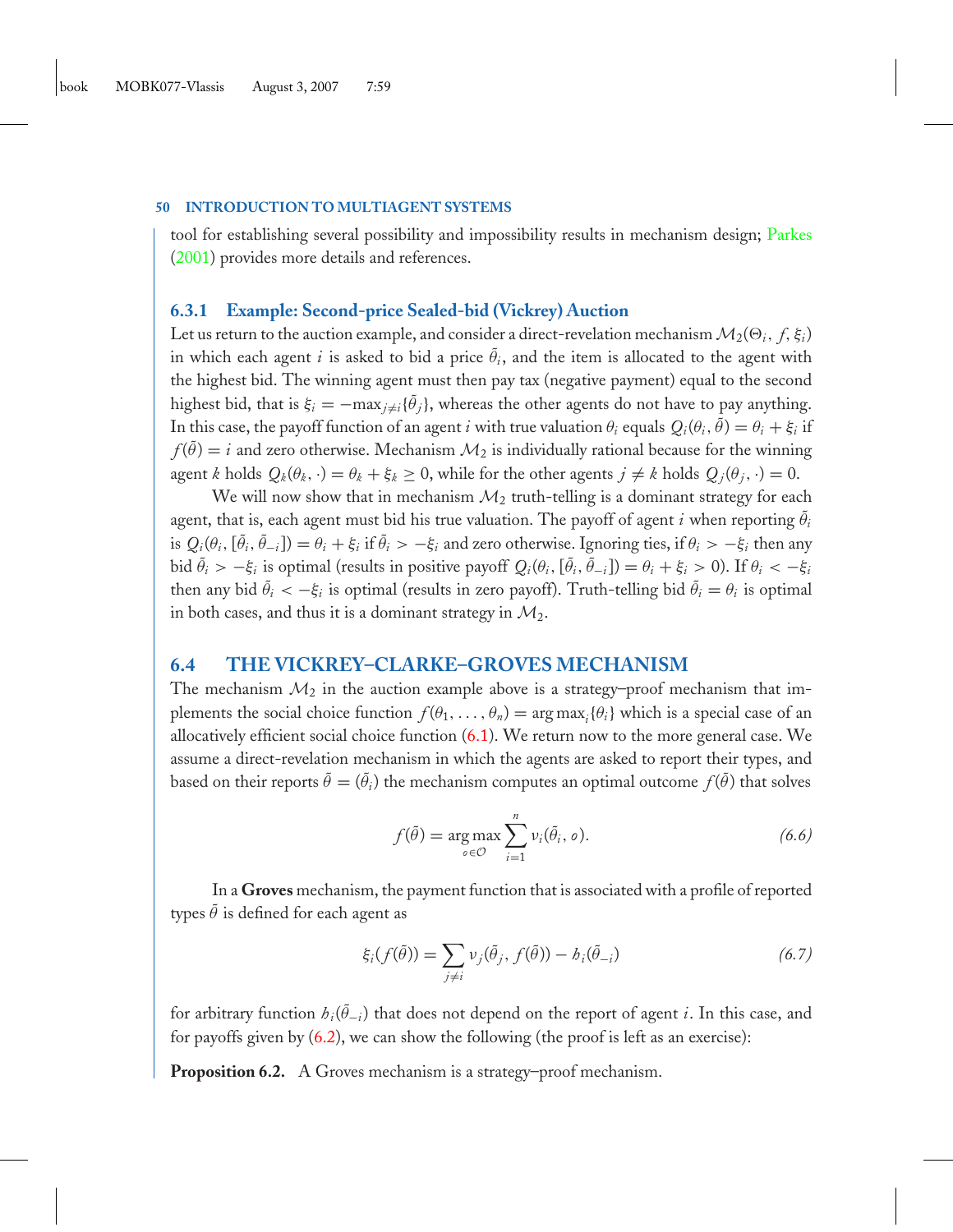#### **MECHANISM DESIGN 51**

Having the freedom to choose any function  $h_i(\tilde{\theta}_{-i})$ , the **Clarke** mechanism, also known as **Vickrey–Clarke–Groves** (VCG) mechanism, uses

<span id="page-62-0"></span>
$$
b_i(\tilde{\theta}_{-i}) = \sum_{j \neq i} v_j(\tilde{\theta}_j, f'(\tilde{\theta}_{-i}))
$$
\n(6.8)

where  $f'(\tilde{\theta}_{-i})$  is an allocatively efficient social choice function with agent *i* excluded:

$$
f'(\tilde{\theta}_{-i}) = \underset{o \in \mathcal{O}}{\arg \max} \sum_{j \neq i} \nu_j(\tilde{\theta}_j, o). \tag{6.9}
$$

Under quite general conditions, the VCG mechanism can be shown to be individually rational. Moreover, in some applications the payments ξ*<sup>i</sup>* to the agents are negative, so the mechanism does not need to be externally subsidized (however, the collected tax must be burnt).

## **6.4.1 Example: Shortest Path**

This is classical example with many applications, that is based on the VCG mechanism. We want to compute the shortest path between two fixed nodes in a graph. Each edge *i* in the graph has cost (length)  $\theta_i \geq 0$ , and is operated by an agent (say, a transportation company) who would preferably stay out of the path. We do not know the cost of each edge in advance, and we want to design a mechanism in which each agent reports his true cost.

Translated in the language of mechanism design, an outcome *o* is an ordered list of agents, indices (the edges that are included in the shortest path); agent *i* has type θ*<sup>i</sup>* (the cost of his edge), and valuation function  $v_i(\theta_i, \rho) = -\theta_i$  if  $i \in \rho$  and zero otherwise; and the social choice function *f* is an algorithm (for instance Dijkstra's shortest path algorithm) that solves [\(6.6\)](#page-61-0), that is, computes the shortest path given the reported costs.

<span id="page-62-1"></span>A VCG mechanism solves the above problem by providing nonzero payments to all agents *i* that are included in a shortest path solution. These payments are computed from [\(6.7\)](#page-61-1) and [\(6.8\)](#page-62-0) as:

$$
\xi_i(f(\tilde{\theta})) = \sum_{j \neq i} \nu_j(\tilde{\theta}_j, f(\tilde{\theta})) - \sum_{j \neq i} \nu_j(\tilde{\theta}_j, f'(\tilde{\theta}_{-i})) = \tilde{\theta}_i - C + C'
$$
(6.10)

where *C* is the additive cost (length) of the shortest path solution, and *C* is the length of the shortest path solution after edge *i* is removed from the graph. From  $(6.2)$  and  $(6.10)$ , the payoff of agent *i* under truth-telling is  $Q_i(\theta_i, [\theta_i, \tilde{\theta}_{-i}]) = -\theta_i + \theta_i - C + C'$ , which is always nonnegative since removing an edge from a graph can never generate a shorter path. It is therefore individually rational for an agent to participate in this mechanism, and because VCG mechanisms are strategy-proof, each agent will report his true cost.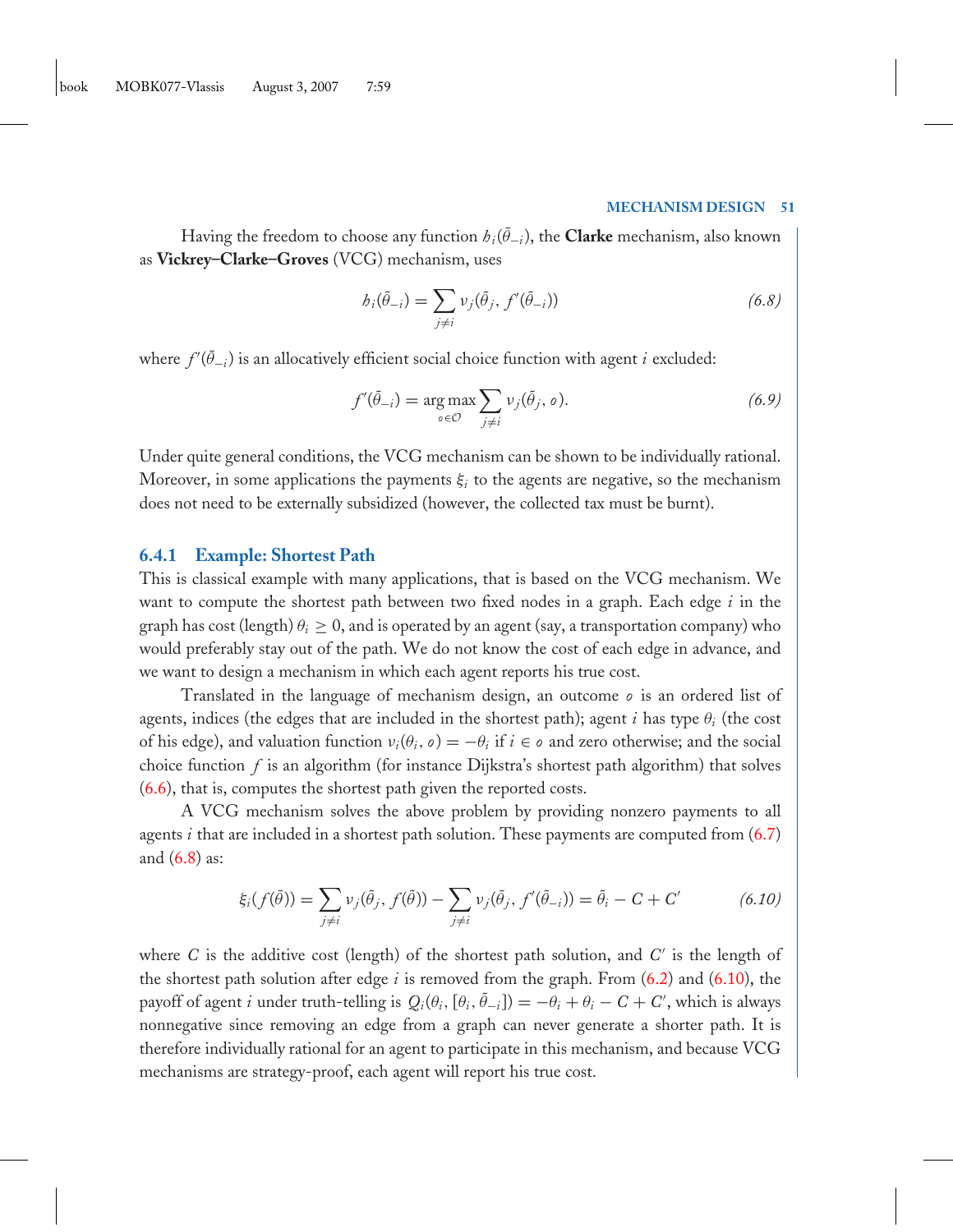## **6.5 NOTES AND FURTHER READING**

More detailed expositions on the topic of mechanism design are provided by [Osborne and Rubinstein](#page-78-3) [\(1994](#page-78-3), ch. 10), [Sandholm](#page-79-4) [\(1999](#page-79-4)), [Parkes](#page-78-5) [\(2001](#page-78-5)), and [Conitzer](#page-75-6) [\(2006\)](#page-75-6). The papers of [Vickrey](#page-80-2) [\(1961](#page-80-2)), [Clarke](#page-75-7) [\(1971](#page-75-7)), and [Groves](#page-76-4) [\(1973\)](#page-76-4) are seminal. The revelation principle is due to [Gibbard](#page-75-8) [\(1973](#page-75-8)). Computational issues in mechanism design are discussed among others by [Nisan](#page-77-3) [\(1999](#page-77-3)), [Parkes](#page-78-5) [\(2001](#page-78-5)), [Conitzer](#page-75-6) [\(2006](#page-75-6)), and [Papadimitriou](#page-78-6) [\(2001\)](#page-78-6). The latter writes: 'All design problems [in computer science] are now mechanism design problems'. [Parkes and Shneidman](#page-78-7) [\(2004\)](#page-78-7) discuss distributed implementations of the VCG mechanism in which the optimization load is distributed over the agents. [Conitzer](#page-75-6) [\(2006](#page-75-6)) and [Conitzer and Sandholm](#page-75-9) [\(2007\)](#page-75-9) describe alternative approaches to mechanism design in which a mechanism is automatically built for a given problem instance.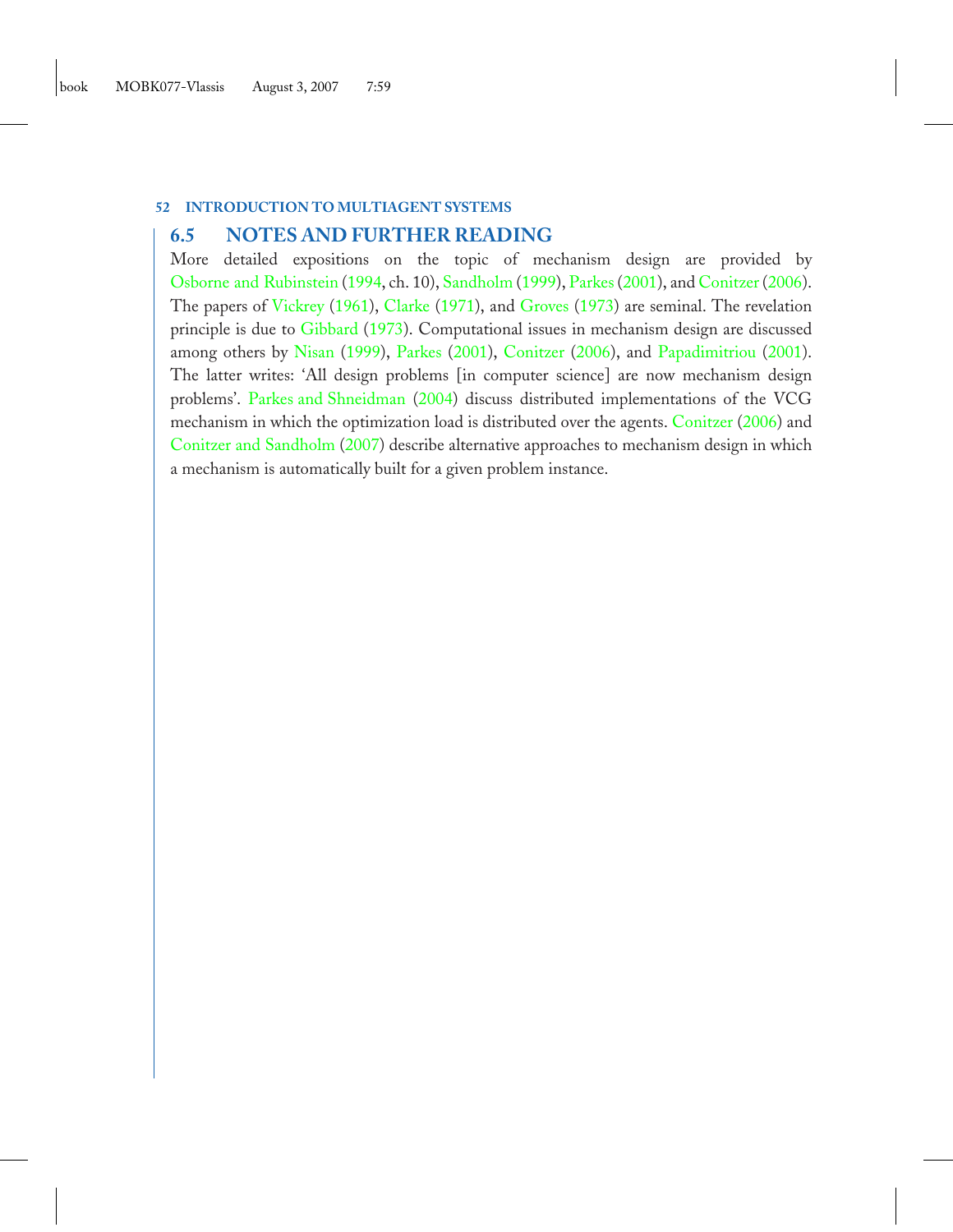## CHAPTER 7

# **Learning**

In this chapter we briefly address the issue of learning, in particular reinforcement learning which allows agents to learn from delayed rewards. We outline existing techniques for singleagent systems, and show how they can be extended in the multiagent case.

## **7.1 REINFORCEMENT LEARNING**

**Reinforcement learning** is a generic name given to a family of techniques in which an agent tries to learn a task by directly interacting with the environment. The method has its roots in the study of animal behavior under the influence of external stimuli [\(Thorndike](#page-80-3), [1898\)](#page-80-3). In the last two decades, reinforcement learning has been extensively studied in artificial intelligence, where the emphasis is on how agents can improve their performance in a given task by perception and trial-and-error. The field of single-agent reinforcement learning is mature, with wellunderstood theoretical results and many practical techniques [\(Bertsekas and Tsitsiklis,](#page-74-5) [1996](#page-74-5), [Sutton and Barto,](#page-80-4) [1998](#page-80-4)).

On the other hand, **multiagent reinforcement learning**, where several agents are simultaneously learning by interacting with the environment and with each other, is still an active area of research, with a mix of positive and negative results. The main difficulty in extending reinforcement learning to multiagent systems is that the dynamics of concurrently learning systems can be very complicated, which calls for different approaches to modeling and analysis than those used in single-agent systems.

In this chapter we will outline the theory and some standard algorithms for singleagent reinforcement learning, and then briefly discuss their multiagent extensions. We must unavoidably be laconic as the literature on the topic has grown large; the reader is referred to the book of [Greenwald](#page-76-5) [\(2007\)](#page-76-5) for a more detailed treatment.

## **7.2 MARKOV DECISION PROCESSES**

In Chapter [2](#page-17-0) we described a generic utility-based framework that allows an agent to behave optimally under conditions of uncertainty. In this section we describe a framework that allows an agent to *learn* optimal policies in a variety of tasks.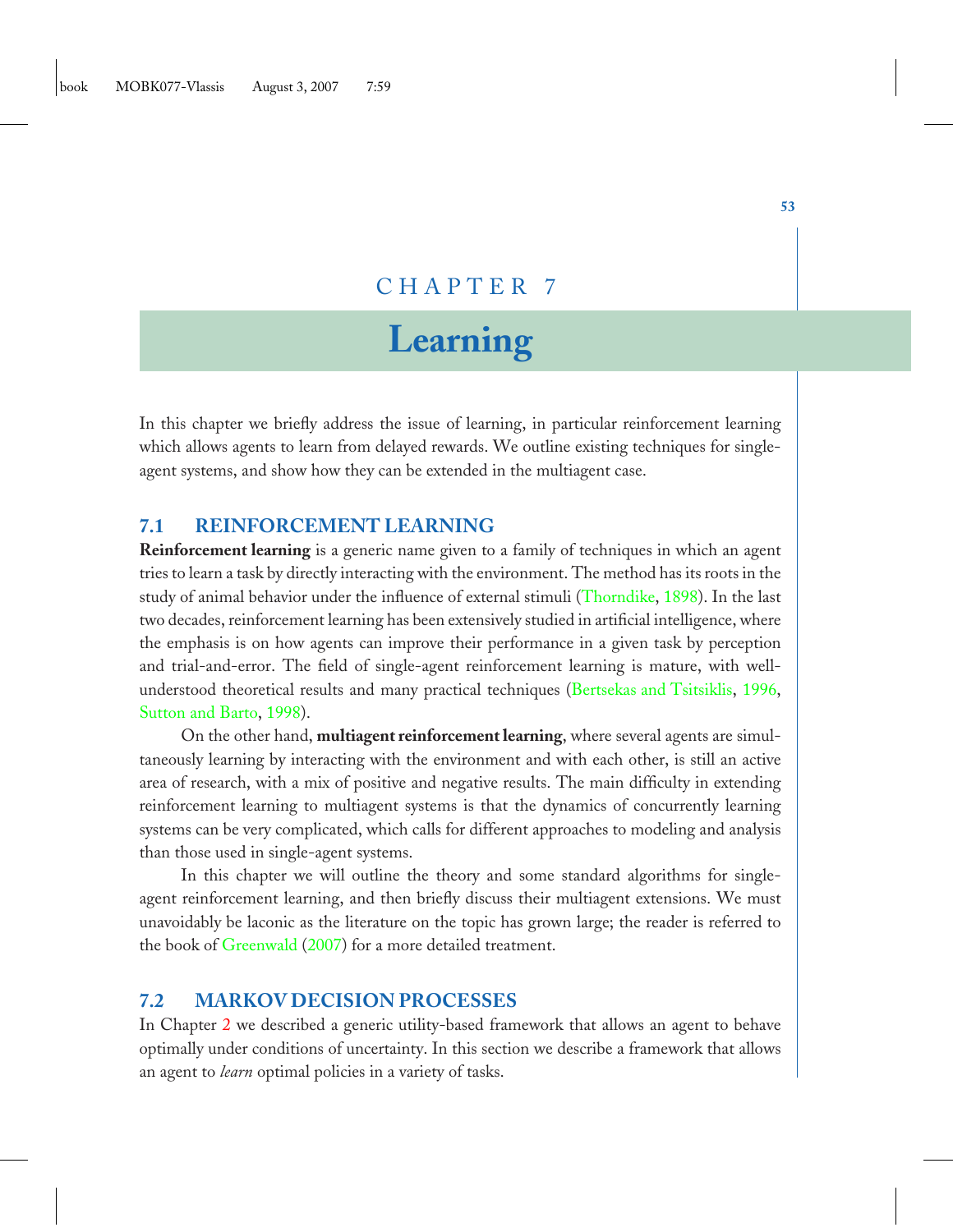The sequential decision making of a single agent in an observable stochastic world with Markovian transition model is called a **Markov decision process** (MDP). A (finite) MDP is formally defined by the following elements:

- Discrete time  $t = 0, 1, 2, ...$
- A discrete set of states  $s \in S$ .
- A discrete set of actions *a* ∈ *A*.
- A stochastic transition model  $p(s'|s, a)$ , so that the world transitions stochastically to state *s* when the agent takes action *a* at state *s* .
- A **reward** function  $R: S \times A \mapsto \mathbb{R}$ , so that the agent receives reward  $R(s, a)$  when it takes action *a* at state *s* .
- A planning horizon, which can be infinite.

The task of the agent is to maximize a function of accumulated reward over its planning horizon. A standard such function is the **discounted future reward**  $R(s_t, a_t) + \gamma R(s_{t+1}, a_{t+1})$  +  $\gamma^2 R(s_{t+2}, a_{t+1}) + \cdots$ , where  $\gamma \in [0, 1)$  is a discount rate that ensures that the sum remains finite for infinite horizon.

A stationary **policy** of the agent in an MDP is a mapping  $\pi(s)$  from states to actions, as in Section [2.4.](#page-21-0) Clearly, different policies will produce different discounted future rewards, since each policy will take the agent through different trajectories in the state space. The optimal **value** of a state *s* for the particular agent is defined as the maximum discounted future reward the agent can receive in state *s* by following some policy:

<span id="page-65-1"></span><span id="page-65-0"></span>
$$
V^*(s) = \max_{\pi} E\bigg[\sum_{t=0}^{\infty} \gamma^t R(s_t, a_t) | s_0 = s, a_t = \pi(s_t)\bigg]
$$
 (7.1)

where the expectation operator  $E[\cdot]$  averages over the stochastic transitions. Similarly, the optimal **Q-value** of a state *s* and action *a* of the agent is the maximum discounted future reward the agent can receive after taking action *a* in state *s* :

$$
Q^*(s, a) = \max_{\pi} E\bigg[\sum_{t=0}^{\infty} \gamma^t R(s_t, a_t) | s_0 = s, a_0 = a, a_{t>0} = \pi(s_t)\bigg].
$$
 (7.2)

A policy  $\pi^*(s)$  that achieves the maximum in [\(7.1\)](#page-65-0) or [\(7.2\)](#page-65-1) is an optimal policy for the agent. For an MDP there is always an optimal policy that is deterministic and stationary. Deterministic means that  $\pi^*(s)$  specifies a single action per state. Stationary means that every time the agent visits a state *s*, the optimal action to take at *s* is always  $\pi^*(s)$ . An optimal policy is greedy with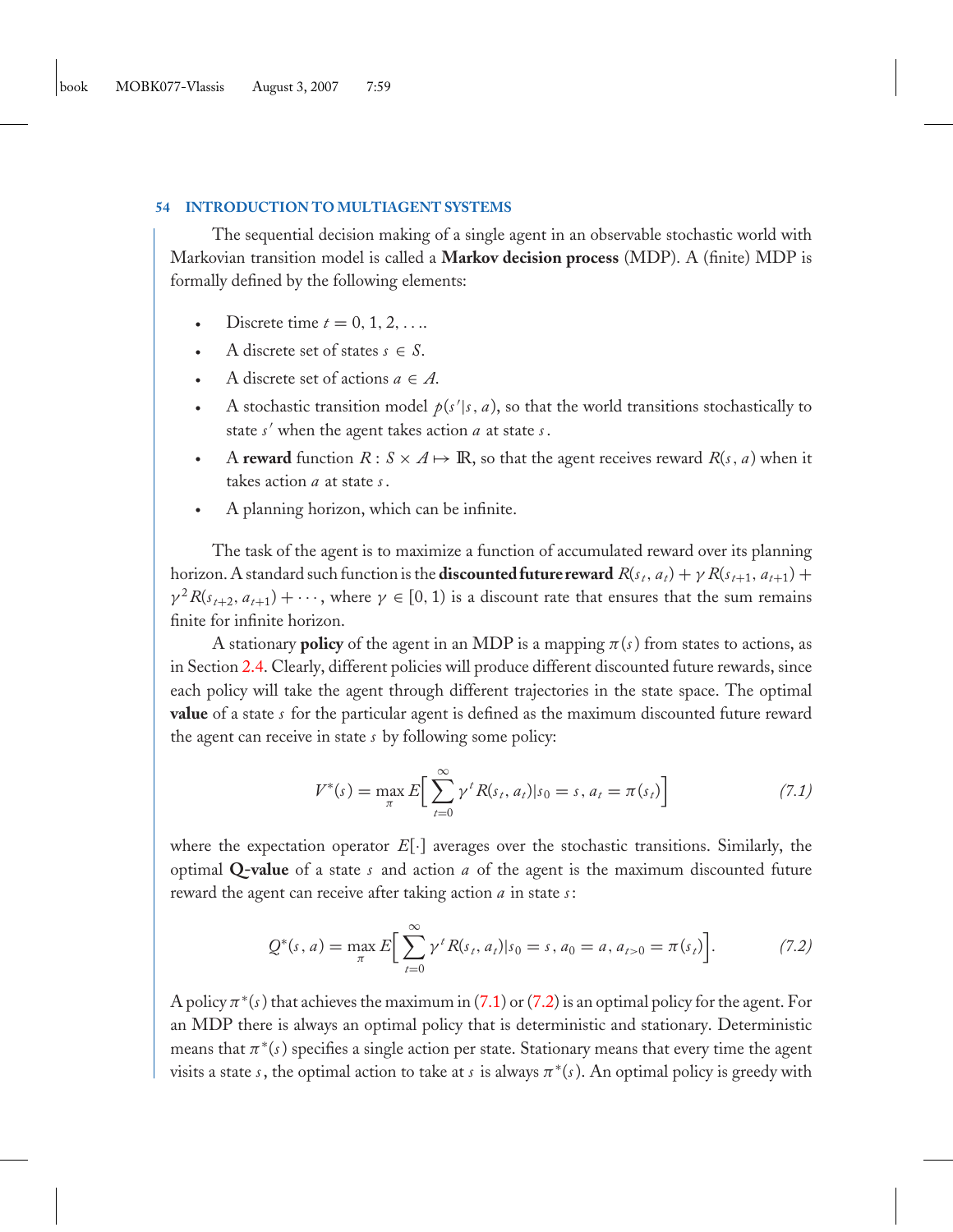#### **LEARNING 55**

respect to  $V^*$  or  $Q^*$ , as we have seen in Section [2.4:](#page-21-0)

<span id="page-66-1"></span>
$$
\pi^*(s) \in \underset{a}{\text{arg max }} Q^*(s, a). \tag{7.3}
$$

Note that there can be many optimal policies in a given task, but they all share a unique  $V^*$ and *Q*<sup>∗</sup>.

The definition of  $V^*$  in [\(7.1\)](#page-65-0) can be rewritten recursively by making use of the transition model, to get the so-called **Bellman equation**:

$$
V^*(s) = \max_{a} \left[ R(s, a) + \gamma \sum_{s'} p(s'|s, a) V^*(s') \right]. \tag{7.4}
$$

This is a set of nonlinear equations, one for each state, the solution of which defines the optimal *V*<sup>∗</sup>. A similar recursive definition holds for Q-values:

<span id="page-66-0"></span>
$$
Q^*(s, a) = R(s, a) + \gamma \sum_{s'} p(s'|s, a) \max_{a'} Q^*(s', a'). \qquad (7.5)
$$

## **7.2.1 Value Iteration**

A simple and efficient method for computing optimal values in an MDP when the transition model is available is **value iteration**. In this method we initialize arbitrarily a Q-function (say, with all entries zero), and then we iteratively apply the Bellman equation [\(7.5\)](#page-66-0) turned into an assignment operation:

<span id="page-66-3"></span><span id="page-66-2"></span>
$$
V(s) := \max_{a} Q(s, a), \quad \forall s,
$$
\n<sup>(7.6)</sup>

$$
Q(s, a) := R(s, a) + \gamma \sum_{s'} p(s'|s, a) V(s'), \quad \forall s, \forall a.
$$
 (7.7)

We repeat the above two equations until *V* does not change significantly between two consecutive steps. Value iteration converges to the optimal  $Q^*$  (and thus to  $V^*$  and  $\pi^*$ ) for any initialization [\(Bertsekas,](#page-74-6) [2001](#page-74-6)). After we have computed *Q*<sup>∗</sup> we can extract an optimal policy  $\pi^*$  using [\(7.3\)](#page-66-1). As an example, using value iteration in the world of Fig. [2.1](#page-22-0) of Chapter [2,](#page-17-0) with fixed reward  $R(s, a) = -1/30$  for each nonterminal state *s* and action *a*, and with no discounting, we get the optimal values (utilities) and the optimal policy shown in Fig. [2.2.](#page-24-0) The reader is encouraged to verify this by implementing the method.

## **7.2.2 Q-learning**

In order to apply the value iteration updates [\(7.6\)](#page-66-2) and [\(7.7\)](#page-66-3) we need to know the transition model *p*(*s* |*s*, *a*), but in many applications the transition model is unavailable. **Q-learning** is a method for estimating the optimal *Q*<sup>∗</sup> (and from that an optimal policy) that does not require knowledge of the transition model. In Q-learning the agent repeatedly interacts with the environment and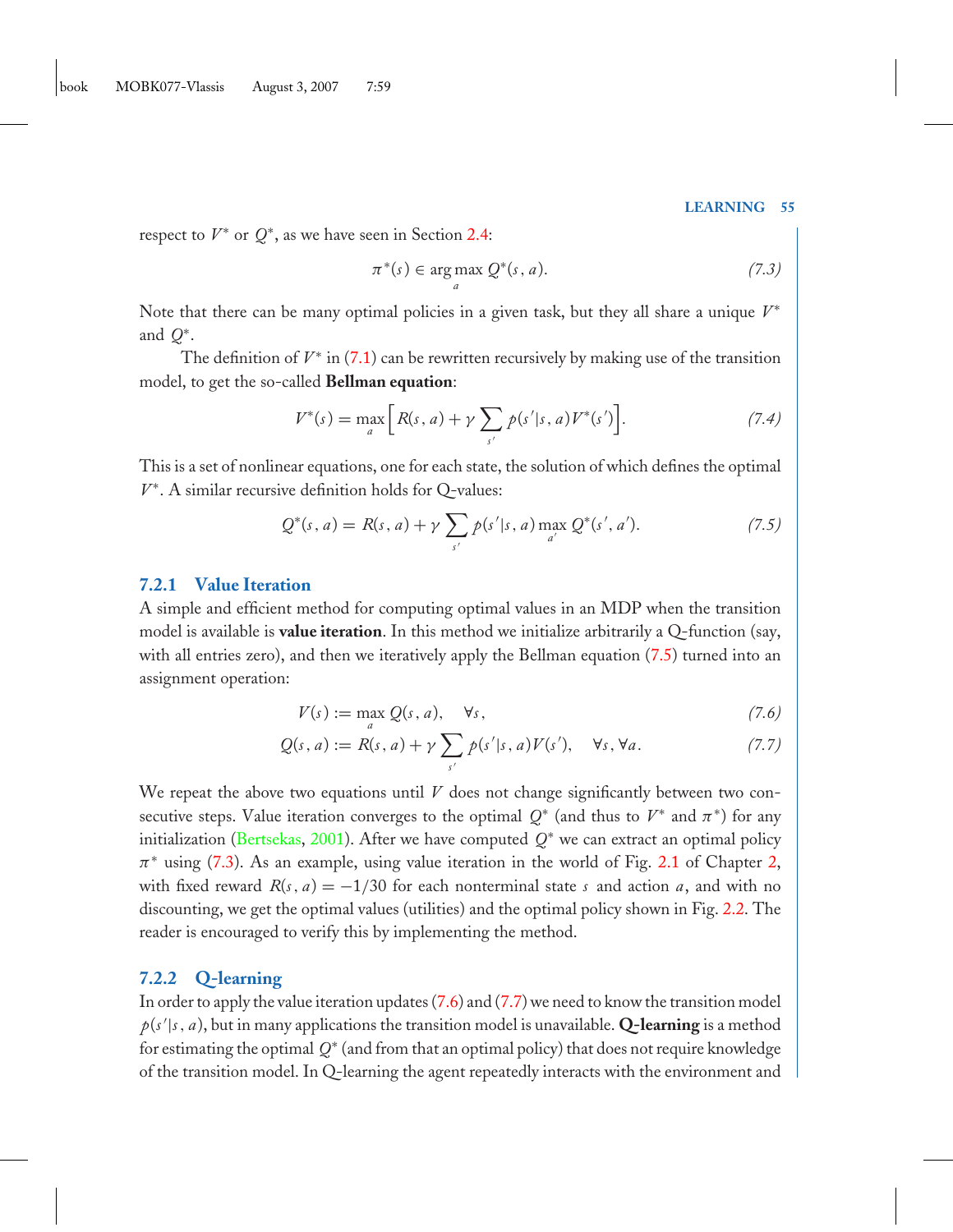tries to estimate *Q*<sup>∗</sup> by trial-and-error. As in value iteration, the agent initializes a function  $Q(s, a)$  for each state–action pair, and then it begins exploring the environment. The exploration generates tuples  $(s, a, r, s')$  where *s* is a state, *a* is an action taken at state *s*,  $r = R(s, a)$  is a received reward, and *s* is a resulting state after executing *a*. From each such tuple the agent updates its Q-value estimates as

<span id="page-67-0"></span>
$$
V(s') := \max_{a'} Q(s', a') \tag{7.8}
$$

$$
Q(s, a) := (1 - \lambda)Q(s, a) + \lambda[r + \gamma V(s')] \qquad (7.9)
$$

where  $\lambda \in (0, 1)$  is a learning rate that regulates convergence.

If all state–action pairs are visited infinitely often and  $\lambda$  decreases slowly with time, Q-learning converges to the optimal *Q*<sup>∗</sup> [\(Watkins and Dayan,](#page-80-5) [1992](#page-80-5)). Moreover, this holds irrespectively of the particular exploration policy of the agent. A common exploration policy is the so-called  $\epsilon$ -greedy policy by which in state s the agent selects a random action with probability  $\epsilon$ , and action  $a = \arg \max_{a'} Q(s, a')$  with probability  $1 - \epsilon$ , where  $\epsilon < 1$  is a small number. Alternatively, the agent can choose exploration action *a* in state *s* according to a **Boltzmann** distribution

$$
p(a|s) = \frac{\exp(Q(s, a)/\tau)}{\sum_{a'} \exp(Q(s, a')/\tau)}
$$
(7.10)

where  $\tau$  controls the smoothness of the distribution (and thus the randomness of the choice), and is decreasing with time.

## **7.3 MARKOV GAMES**

In this section we will describe a model for the simultaneous sequential decision making of multiple agents, and describe how reinforcement learning techniques can be extended to cover the case of concurrently learning agents. We will throughout assume that every agent fully observes the current state, as in Chapter [4.](#page-33-0)

A **Markov game**, also known as **stochastic game**, can be regarded as the multiagent extension of a Markov decision process. It can also be viewed as a collection of coupled strategic games, one per state. Formally, a Markov game is defined by the following primitives:

- Discrete time  $t = 0, 1, 2, \ldots$
- A set of  $n > 1$  agents.
- A discrete set of states  $s \in S$ .
- For each agent *i*, a discrete set of actions  $a_i \in A_i$ .
- A stochastic transition model  $p(s'|s, a)$  that is conditioned on the *joint* action  $a = (a_i)$ at state *s* .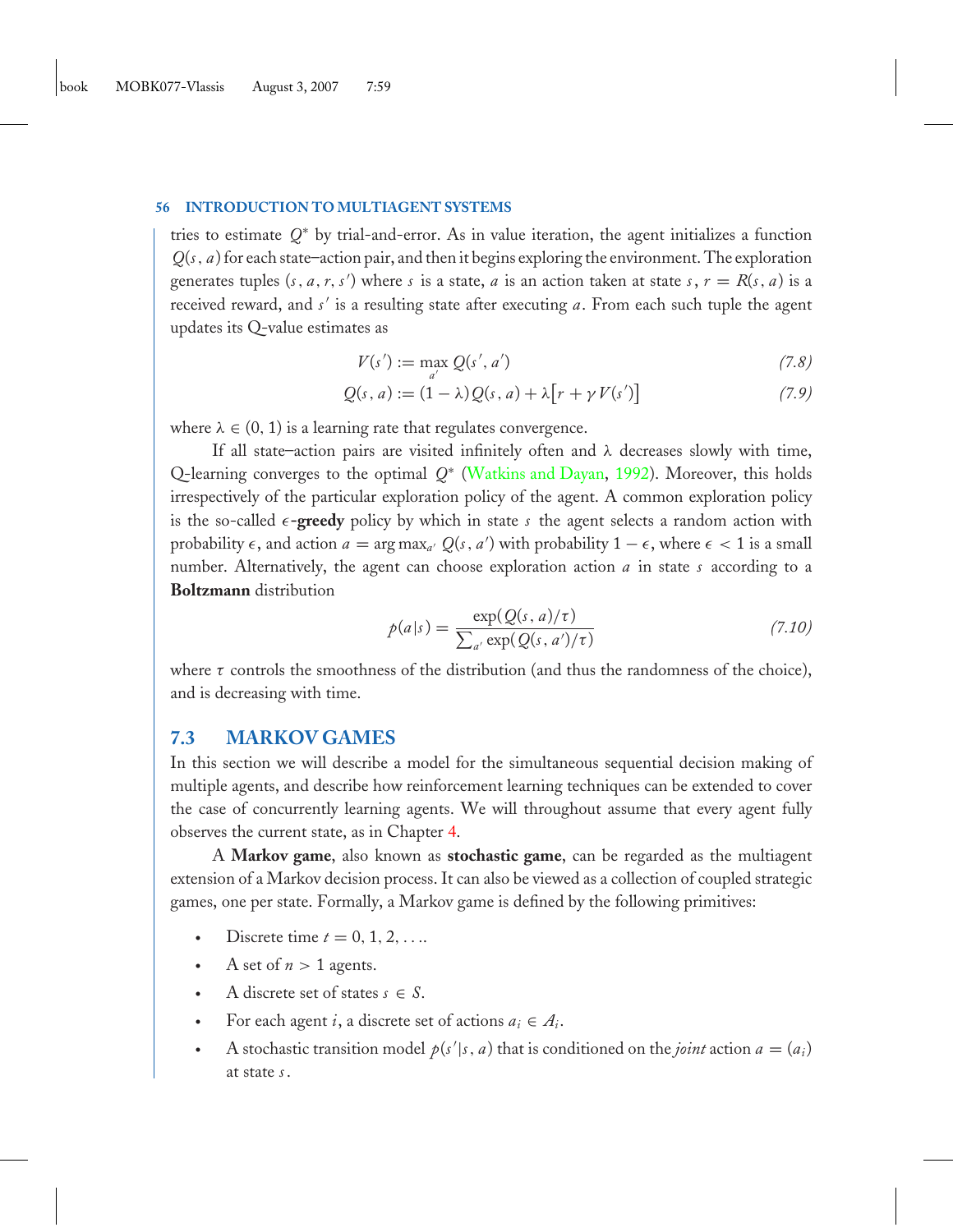### **LEARNING 57**

- For each agent *i*, a reward function  $R_i : S \times A \mapsto \mathbb{R}$ , that gives agent *i* reward  $R_i(s, a)$ when *joint* action *a* is taken at state *s* .
- A planning horizon, which can be infinite.

Note that the individual reward functions  $R_i(s, a)$  define a set of strategic games, one for each state *s* . A Markov game differs to an MDP in that a transition depends on the joint action of the agents, and that each agent may receive different reward as a result of a joint action. As in MDPs, a policy of an agent *i* is a mapping  $\pi_i(s)$  from states to individual actions. As in strategic games, a joint policy  $\pi^* = (\pi_i^*)$  is a Nash equilibrium if no agent has an incentive to unilaterally change its policy; that is, no agent *i* would like to take at state *s* an action  $a_i \neq \pi_i^*(s)$ assuming that all other agents stick with their equilibrium policies  $\pi^*_{-i}(s)$ . Contrary to MDPs, in a Markov game an optimal policy of an agent need not be deterministic; we can see this by noticing that a single-state Markov game is just a strategic game, for which we know that deterministic equilibria may not always exist (see Fig. [3.2\(](#page-28-0)a)).

## **7.3.1 Independent Learning**

Learning in a Markov game can be done by each agent separately, ignoring the presence of the other agents in the system. That is, each agent can treat the other agents as part of its environment, without trying to model them or predict their actions. For instance, an agent can use Q-learning to learn its policy, as in standard MDPs, hoping that the resulting policy will perform well. However this approach is inherently flawed: the convergence of Q-learning relies on an underlying transition model that is stationary (does not change with time). This may not be the case with concurrently learning agents, because the (hypothetical) transition model  $p(s'|s, a_i)$  of agent *i* may be changing continuously by the policy of the other agents who are also learning.

Although independent Q-learning cannot be justified theoretically, the method has been employed in practice with reported success (Matarić, [1994](#page-79-5), [Sen et al.](#page-79-5), 1994, [Tan,](#page-80-6) [1993\)](#page-80-6). [Claus and Boutilier](#page-75-10) [\(1998](#page-75-10)) examine the conditions under which independent Q-learning leads to individual policies that form a Nash equilibrium in a single state coordination problem, arguing that under general conditions the method converges. However, the resulting equilibrium may not be Pareto optimal. Similarly, [Wolpert et al.](#page-81-2) [\(1999](#page-81-2)) show that for a constrained class of problems independent Q-learning may converge to a Nash equilibrium.

#### **7.3.2 Coupled Learning**

Better results can be obtained if the agents attempt to model each other, in which case their learning algorithms are coupled. A standard approach is to have each agent *i* maintain an individual value function  $V_i(s)$  and an individual Q-function  $Q_i(s, a)$ , where the latter is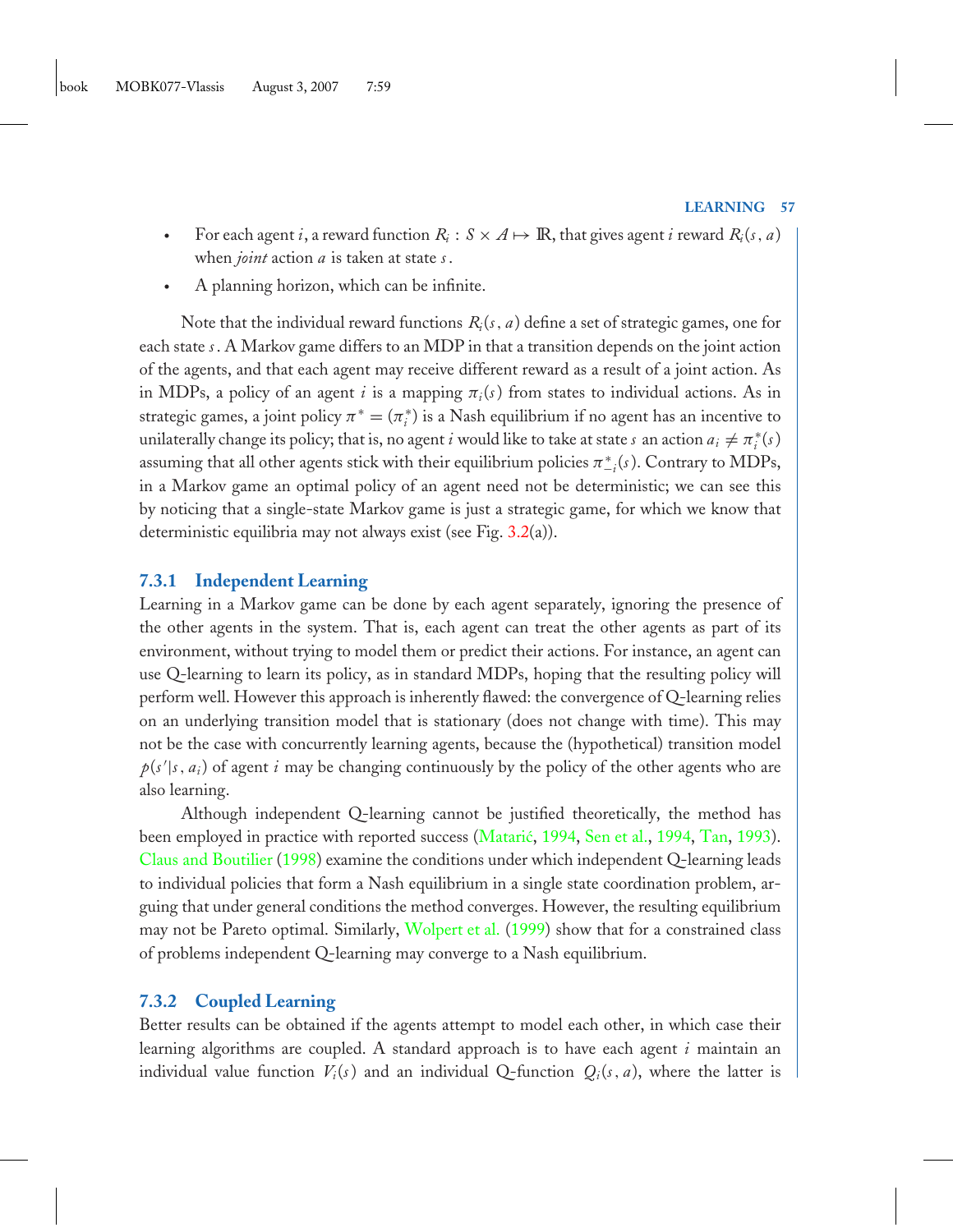defined over joint actions *a*. In this case, standard value iteration generalizes to Markov games as follows:

<span id="page-69-0"></span>
$$
V_i(s) := \mathcal{C}(Q_1(s, a), \dots, Q_n(s, a)), \quad \forall s \tag{7.11}
$$

$$
Q_i(s, a) := R_i(s, a) + \gamma \sum_{s'} p(s'|s, a) V_i(s'), \quad \forall s, \forall a \qquad (7.12)
$$

where  $\mathcal C$  is a function that applies some solution concept to the strategic game formed by the  $Q_1, \ldots, Q_n$ . When the transition model is not available, a corresponding coupled Q-learning update scheme can be derived in which [\(7.12\)](#page-69-0) is replaced by [\(7.9\)](#page-67-0), one per agent. Note that such a multiagent Q-learning scheme requires that each agent observes the selected joint action in each step.

Depending on the type of game (zero-sum, general-sum, or coordination game), the function C may compute a Nash equilibrium [\(Hu and Wellman,](#page-76-6) [2004,](#page-76-6) [Littman](#page-77-5), [1994](#page-77-5),  $2001$ ), a correlated equilibrium<sup>1</sup> [\(Greenwald and Hall](#page-76-7), [2003\)](#page-76-7), or a coordinated joint action [\(Kok and Vlassis,](#page-77-0) [2006\)](#page-77-0). Although successful in practice, the method may not always be able to compute an optimal equilibrium policy [\(Zinkevich et al.](#page-81-3), [2006\)](#page-81-3).

## **7.3.3 Sparse Cooperative Q-learning**

Here we address the special case of collaborative agents. When all agents in a team share the same reward function, that is,  $R_i(s, a) = R(s, a)$  for each *i*, the multiagent system can be transformed into one 'big' agent and solved with standard MDP techniques (Lauer and Riedmiller, 2000, Brafman and Tennenholtz, 2003). However, such an approach does not scale very well when the number of agents is large, since the joint action space scales exponentially in the number of agents.

A more general case involves collaborative agents with different individual reward functions. A **collaborative multiagent Markov decision process** (CM-MDP) [\(Guestrin,](#page-76-8) [2003\)](#page-76-8) is a Markov game model where each agent cares about maximizing the discounted future *global reward*, where the latter is defined as

$$
R(s, a) = \sum_{i=1}^{n} R_i(s, a).
$$
 (7.13)

Such a model allows for a decentralized learning algorithm where all update steps are local, and intermediate results are communicated by solving a global coordination game. In particular, following the general multiagent learning approach of Section 7.3.2, we can derive a multiagent

<span id="page-69-1"></span> $1A$  correlated equilibrium is a generalization of a mixed-strategy Nash equilibrium where the mixed strategies of the agents can be correlated.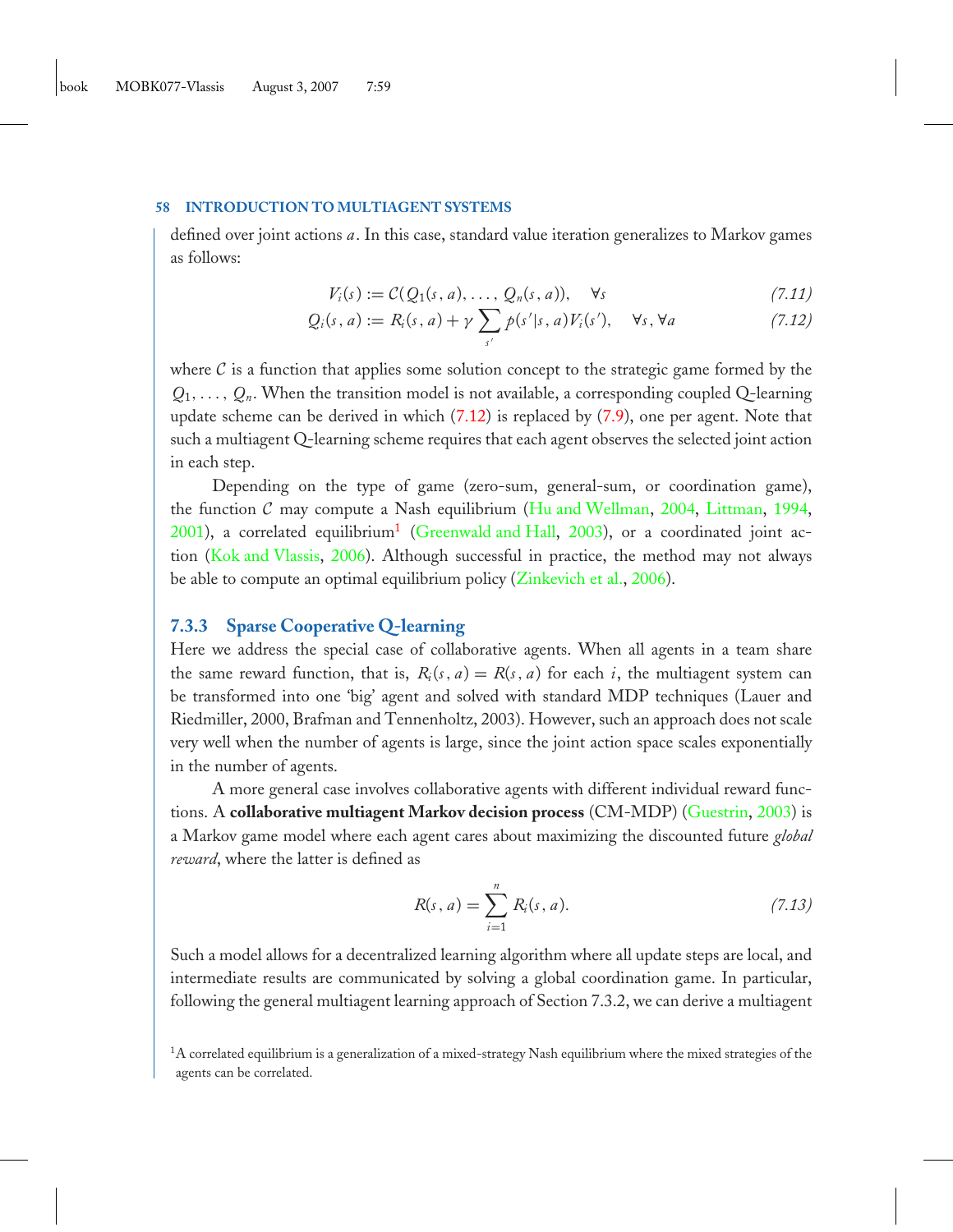#### <span id="page-70-1"></span><span id="page-70-0"></span>**LEARNING 59**

Q-learning algorithm for a CM-MDP. Assuming that each agent *i* observes tuple (*s*, *a*,*ri*, *s* ) with  $r_i = R_i(s, a)$ , we obtain:

$$
V_i(s') := Q_i(s', a^*), \quad \text{where} \quad a^* \in \argmax_{a'} \sum_{i=1}^n Q_i(s', a'), \tag{7.14}
$$

$$
Q_i(s, a) := (1 - \lambda) Q_i(s, a) + \lambda [r_i + \gamma V_i(s')] \tag{7.15}
$$

Note that the Q-learning update rule [\(7.15\)](#page-70-0) is fully decentralized (each agent applies a local update step separately), while [\(7.14\)](#page-70-1) involves computing a coordinated joint action (a Pareto optimal Nash equilibrium) in a global coordination game with common payoffs  $Q(s, a) = \sum_{i=1}^{n} Q_i(s, a)$ . The latter can be carried out with a coordination algorithm as in Chapter [4.](#page-33-0)

When the optimal global Q-function of the task is decomposable as  $Q^*(s, a)$  =  $\sum_{i=1}^{n} Q_i^*(s, a)$ , we can easily show (by summing [\(7.15\)](#page-70-0) over *n*) that the above Q-learning algorithm converges to an optimal joint policy. Such a decomposition of *Q*<sup>∗</sup> does not hold in general, but there are cases where *Q*<sup>∗</sup> may indeed by decomposable [\(Wiegerinck et al.,](#page-80-7) [2006\)](#page-80-7). In these cases, and assuming a properly decreasing learning rate  $\lambda$ , the above Q-learning algorithm will be optimal.

If each local Q-function  $Q_i(s, a)$  is stored as a table (one entry for each state and joint action), the above approach will not scale to many agents. Alternatively we can use a coordination graph approach to represent the global Q-function (see Section [4.4\)](#page-37-1). For instance, we can assume a decomposition  $Q(s, a) = \sum_{i=1}^{n} Q_i(s, a)$ , where now each local term  $Q_i$  may depend on few actions (say, of the neighbors of *i* in the graph). When such a sparse decomposition of the Q-function is assumed, the coordination step in [\(7.14\)](#page-70-1) can be carried out (exactly or approximately) by the techniques presented in Section [4.4.](#page-37-1) In this case, the multiagent Q-learning algorithm [\(7.14\)](#page-70-1)–[\(7.15\)](#page-70-0) has been dubbed *Sparse Cooperative Q-learning* [\(Kok and Vlassis](#page-77-0), [2006\)](#page-77-0). Various representations of the local Q-functions can be used, for instance a representation using a functions approximator [\(Guestrin et al.,](#page-76-9) [2002b\)](#page-76-9). A related approach that uses different local update rules has been proposed by [Schneider et al.](#page-79-6) [\(1999\)](#page-79-6).

## **7.4 THE PROBLEM OF EXPLORATION**

A critical issue in reinforcement learning is how the agent(s) should explore an unknown environment. An optimal exploration policy would be one that accumulates much reward as fast as possible, while at the same time explores the environment as thoroughly as possible. This is known to be a difficult problem [\(Kakade,](#page-76-10) [2003](#page-76-10)). One approach that is becoming popular recently, termed **Bayesian reinforcement learning**, is based on the idea that optimal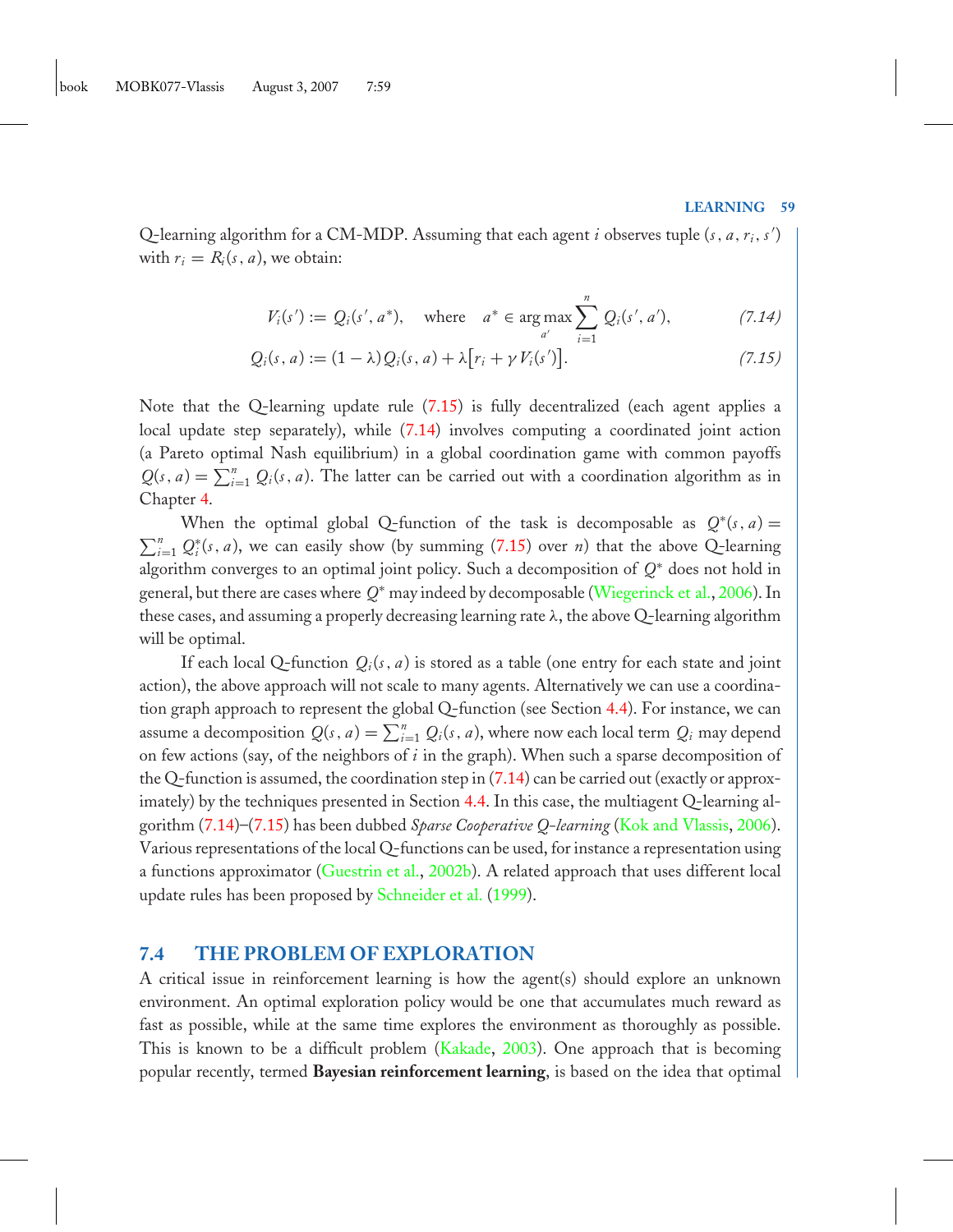exploration can be cast as optimal planning in the space of beliefs over the unknown model parameters, assuming a prior belief over those parameters. Planning in such a space is however intractable, and except for the simplest cases, approximations are needed. [Poupart et al.](#page-78-8) [\(2006](#page-78-8)) derive the optimal exploration policy for the standard case of discrete MDPs, but the approach may not scale in large problems (we refer to that paper for more details and references). [Chalkiadakis and Boutilier](#page-75-11) [\(2003\)](#page-75-11) describe a Bayesian reinforcement learning approach in a problem involving a team of collaborative agents.

In a multiagent system, if we abandon the idea of collecting reward fast, and only care about asymptotic guarantees (like convergence of Q-learning in the limit), we can often simulate in the multiagent system the conditions that ensure asymptotic convergence of single-agent learning algorithms. For instance, in Sparse Cooperative Q-learning, the team can choose a joint action at state *s* by sampling from a Boltzmann distribution over joint actions using the current  $Q(s, a)$ . When communication is not available, this can be achieved by having all agents use the same random number generator (and same seed).

Alternatively, the following exploration strategy can be used. At time *t* and state *s* , agent *i* chooses at random *k* joint actions from the last  $m$  ( $m > k$ ) observed joint actions {*a<sup>t</sup>*−*<sup>m</sup>*,..., *a<sup>t</sup>*−<sup>1</sup>} taken by the agents in state *s* . Then each agent *i* computes the relative frequency of each  $a_{-i}$ , that is, how many times out of  $k$  each  $a_{-i}$  was taken by the other agents at state *s*. This results in an empirical distribution  $\mu_i(s, a_{-i})$  that reflects the belief of agent *i* over the joint action *a*<sup>−</sup>*<sup>i</sup>* of all other agents at state *s* . Using such an empirical belief, agent *i* can now compute an expected payoff  $u_i(s, a_i)$  for action  $a_i$  at state *s* as

$$
u_i(s, a_i) = \sum_{a_{-i}} \mu_i(s, a_{-i}) Q(s, [a_i, a_{-i}])
$$
\n(7.16)

and then randomly choose a best-response action  $a_i^* \in \arg \max_{a_i} u_i(s, a_i)$ .

Variations of this approach have been used by [Peyton Young](#page-78-9) [\(1993\)](#page-78-9), [Claus and Boutilier](#page-75-10) [\(1998](#page-75-10)), and [Wang and Sandholm](#page-80-8) [\(2003](#page-80-8)). The approach bears resemblance to **fictitious play**, a learning method in games in which a number of agents interact repeatedly with each other, aiming at reaching an equilibrium [\(Fudenberg and Levine](#page-75-12), [1998\)](#page-75-12).

## **7.5 NOTES AND FURTHER READING**

Single-agent reinforcement learning is treated in the books of [Bertsekas and Tsitsiklis](#page-74-5) [\(1996\)](#page-74-5) and [Sutton and Barto](#page-80-4) [\(1998](#page-80-4)). [Fudenberg and Levine](#page-75-12) [\(1998](#page-75-12)), [Young](#page-81-4) [\(2004](#page-81-4)), and [Greenwald](#page-76-5) [\(2007\)](#page-76-5) cover the subject of (reinforcement) learning in games. In the last couple of years several multiagent learning algorithms have appeared in the literature. Besides the works cited in this chapter, notable recent works include those by [Bagnell and Ng](#page-74-7) [\(2006\)](#page-74-7), [Bowling](#page-74-8) [\(2005](#page-74-8)), [Brafman and Tennenholtz](#page-74-9) [\(2004](#page-74-9)), [Conitzer and Sandholm](#page-75-13) [\(2003\)](#page-75-13),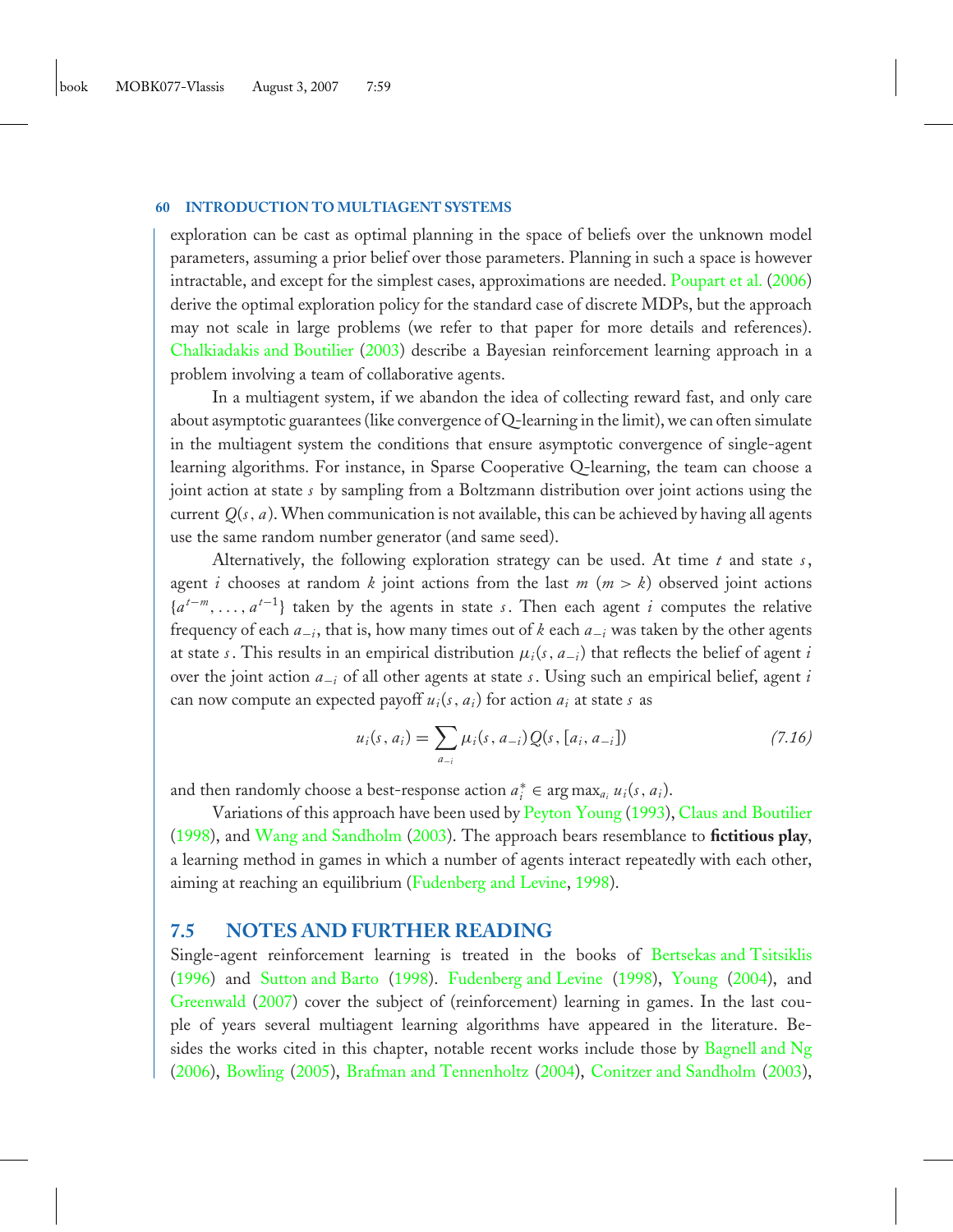## **LEARNING 61**

[Lagoudakis and Parr](#page-77-0) [\(2003\)](#page-77-0), [Moallemi and Van Roy](#page-77-1) [\(2004](#page-77-1)), [Peshkin et al.](#page-78-0) [\(2000\)](#page-78-0), [Singh et al.](#page-79-0) [\(2000](#page-79-0)), [Tesauro](#page-80-0) [\(2004](#page-80-0)), [Zinkevich et al.](#page-81-0) [\(2006](#page-81-0)). Multiagent reinforcement learning is still a young field; [Shoham et al.](#page-79-1) [\(2007](#page-79-1)) and [Gordon](#page-76-0) [\(2007](#page-76-0)) identify several research agendas that can be used for guiding research and evaluating progress.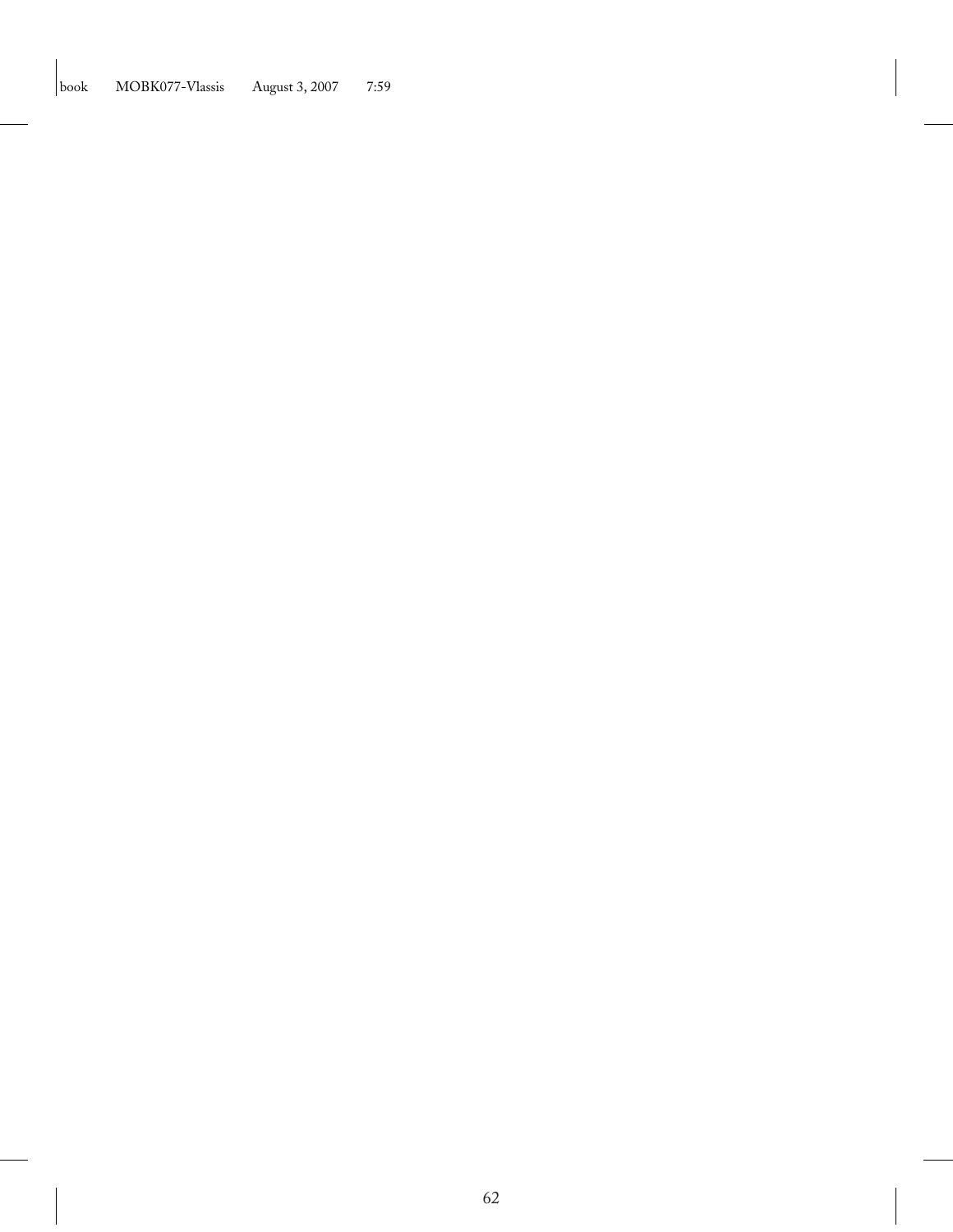## **Bibliography**

- Adamatzky, A. and Komosinski, M., editors (2005). *Artificial Life Models in Software*. Springer-Verlag, Berlin.
- Arnborg, S., Corneil, D. G., and Proskurowski, A. (1987). Complexity of finding embeddings in a k-tree. *SIAM Journal on Algebraic and Discrete Methods*, 8(2):277–284.
- Aumann, R. J. (1976). Agreeing to disagree. *Annals. of Statistics*, 4(6):1236–1239.
- Bagnell, J. A. and Ng, A. Y. (2006). On local rewards and the scalability of distributed reinforcement learning. In Weiss, Y., Scholkopf, B., and Platt, J., edi- ¨ tors, *Advances in Neural Information Processing Systems 18*. MIT Press, Cambridge, MA.
- Bellman, R. (1961). *Adaptive Control Processes: a Guided Tour*. Princeton University Press.
- Bernstein, D. S., Givan, R., Immerman, N., and Zilberstein, S. (2002). The complexity of decentralized control of Markov decision processes. *Mathematics of Operations Research*, 27(4):819–840. [doi:10.1287/moor.27.4.819.297](http://dx.doi.org/10.1287/moor.27.4.819.297)
- Bertsekas, D. P. (2001). *Dynamic Programming and Optimal Control*, volume I and II. Athena Scientific, 2nd edition.
- Bertsekas, D. P. and Tsitsiklis, J. N. (1996). *Neuro-dynamic Programming*. Athena Scientific.
- Bordini, R., Dastani, M., Dix, J., and El Fallah Seghrouchni, A., editors (2005). *Multi-Agent Programming: Languages, Platforms and Applications*. Springer, Berlin.
- Boutilier, C. (1996). Planning, learning and coordination in multiagent decision processes. In *Proc. Conf. on Theoretical Aspects of Rationality and Knowledge*, Renesse, The Netherlands.
- Bowling, M. (2005). Convergence and no-regret in multiagent learning. In Saul, L. K., Weiss, Y., and Bottou, L., editors, *Advances in Neural Information Processing Systems 17*, pp. 209–216. MIT Press, Cambridge, MA.
- Brafman, R. I. and Tennenholtz, M. (2003). Learning to coordinate efficiently: A model based approach. *Journal of Artificial Intelligence Research*, 19:11–23.
- Brafman, R. I. and Tennenholtz, M. (2004). Efficient learning equilibrium. *Artificial Intelligence*, 159(1-2):27–47. [doi:10.1016/j.artint.2004.04.013](http://dx.doi.org/10.1016/j.artint.2004.04.013)
- Castelpietra, C., Iocchi, L., Nardi, D., Piaggio, M., Scalzo, A., and Sgorbissa, A. (2000). Coordination among heterogenous robotic soccer players. In *Proc. IEEE/RSJ Int. Conf. on Intelligent Robots and Systems*, Takamatsu, Japan.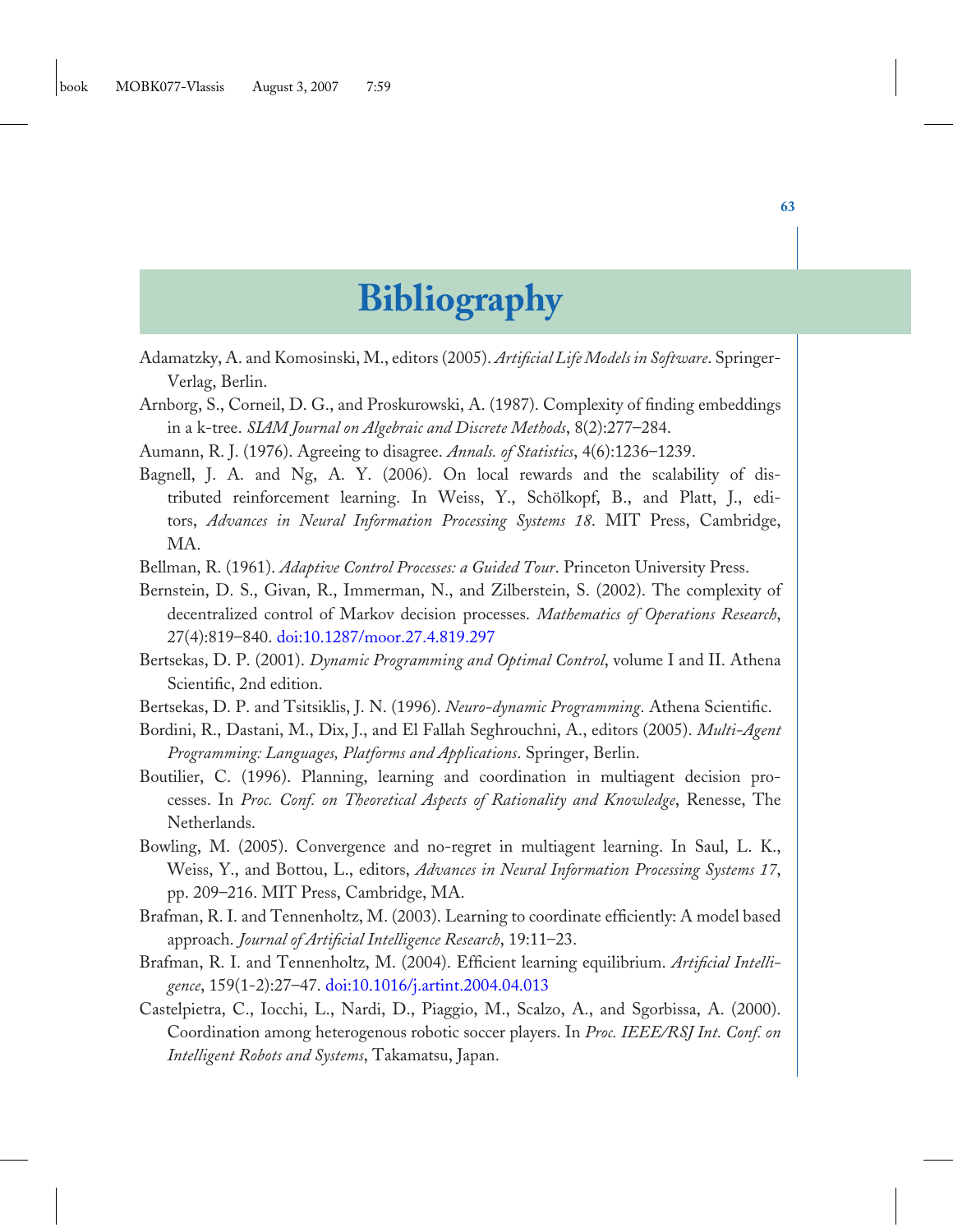- Chalkiadakis, G. and Boutilier, C. (2003). Coordination in multiagent reinforcement learning: A Bayesian approach. In *Proc. 2nd Int. Joint Conf. on Autonomous Agents and Multiagent Systems*, Melbourne, Australia.
- Clarke, E. H. (1971). Multipart pricing of public goods. *Public Choice*, 11:17–33. [doi:10.1007/BF01726210](http://dx.doi.org/10.1007/BF01726210)
- Claus, C. and Boutilier, C. (1998). The dynamics of reinforcement learning in cooperative multiagent systems. In *Proc. 15th Nation. Conf. on Artificial Intelligence*, Madison, WI.
- Cohen, P. R. and Levesque, H. J. (1991). Teamwork. *Nous*, 25(4):487–512.
- Conitzer, V. (2006). *Computational Aspects of Preference Aggregation*. PhD thesis, Computer Science Department, Carnegie Mellon University.
- Conitzer, V. and Sandholm, T. (2003). AWESOME: A general multiagent learning algorithm that converges in self-play and learns a best response against stationary opponents. In *Proc. 20th Int. Conf. on Machine Learning*, Washington, DC, USA.
- Conitzer, V. and Sandholm, T. (2007). Incremental mechanism design. In *Proc. 20th Int. Joint Conf. on Artificial Intelligence*, Hyderabad, India.
- Conte, R. and Dellarocas, C., editors (2001). *Social Order in Multiagent Systems*. Kluwer Academic, Dordrecht.
- Cramton, P., Shoham, Y., and Steinberg, R., editors (2006). *Combinatorial Auctions*. MIT Press, Cambridge, MA.
- Dechter, R. (2003). *Constraint Processing*. Morgan Kaufmann, San Mates, CA.
- Decker, K. and Lesser, V. R. (1995). Designing a family of coordination algorithms. In *Proc. 1st Int. Conf. on Multi-Agent Systems*, San Francisco, CA.
- Durfee, E. H. and Lesser, V. R. (1987). Using partial global plans to coordinate distributed problem solvers. In *Proc. 10th Int. Joint Conf. on Artificial Intelligence*, Milan, Italy.
- Emery-Montemerlo, R., Gordon, G., Schneider, J., and Thrun, S. (2005). Game theoretic control for robot teams. In *Proc. IEEE Int. Conf. on Robotics and Automation*, Barcelona, Spain.
- Fagin, R., Halpern, J., Moses, Y., and Vardi, M. (1995). *Reasoning about Knowledge*. The MIT Press, Cambridge, MA.
- Ferber, J. (1999). *Multi-Agent Systems: An Introduction to Distributed Artificial Intelligence*. Addison-Wesley, Reading, MA.
- Fudenberg, D. and Levine, D. K. (1998). *The Theory of Learning in Games*. MIT Press, Cambridge, MA.
- Geanakoplos, J. (1992). Common knowledge. *Journal of Economic Perspectives*, 6(4):53–82.
- Gibbard, A. (1973). Manipulation of voting schemes: a general result. *Econometrica*, 41:587– 601. [doi:10.2307/1914083](http://dx.doi.org/10.2307/1914083)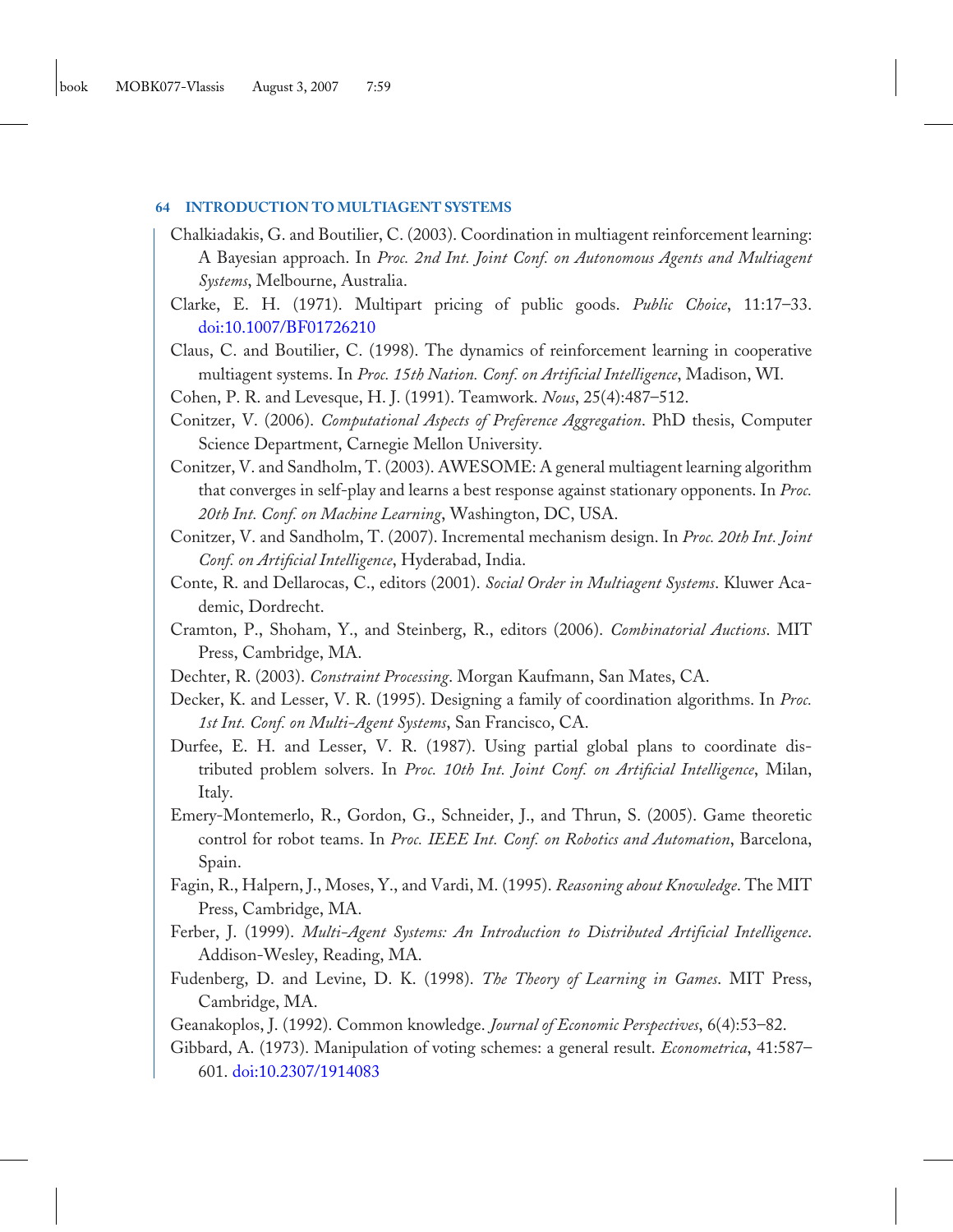#### **BIBLIOGRAPHY 65**

- Gibbons, R. (1992). *Game Theory for Applied Economists*. Princeton University Press, Princeton, NJ.
- Gilbert, N. and Doran, J., editors (1994). *Simulating Societies: The Computer Simulation of Social Phenomena*. UCL Press, London.
- Gmytrasiewicz, P. J. and Durfee, E. H. (2001). Rational communication in multi-agent environments. *Autonomous Agents and Multi-Agent Systems*, 4:233–272. [doi:10.1023/A:1011495811107](http://dx.doi.org/10.1023/A:1011495811107)
- <span id="page-76-0"></span>Gordon, G. J. (2007). Agendas for multi-agent learning. *Artificial Intelligence*. doi: 10.1016/j.artint.2006.12.006.
- Greenwald, A. (2007). *The Search for Equilibrium in Markov Games (Synthesis Lectures on Artificial Intelligence and Machine Learning)*. Morgan & Claypool Publishers, San Rafael, CA.
- Greenwald, A. and Hall, K. (2003). Correlated-Q learning. In *Proc. 20th Int. Conf. on Machine Learning*, Washington, DC, USA.
- Groves, T. (1973). Incentives in teams. *Econometrica*, 41:617–631. [doi:10.2307/1914085](http://dx.doi.org/10.2307/1914085)
- Guestrin, C. (2003). *Planning Under Uncertainty in Complex Structured Environments*. PhD thesis, Computer Science Department, Stanford University.
- Guestrin, C., Koller, D., and Parr, R. (2002a). Multiagent planning with factored MDPs. In Dietterich, T. G., Becker, S., and Ghahramani, Z., editors, *Advances in Neural Information Processing Systems 14*. The MIT Press, Cambridge, MA.
- Guestrin, C., Lagoudakis, M., and Parr, R. (2002b). Coordinated reinforcement learning. In *Proc. 19th Int. Conf. on Machine Learning*, Sydney, Australia.
- Hansen, E. A., Bernstein, D. S., and Zilberstein, S. (2004). Dynamic programming for partially observable stochastic games. In *Proc. 19th National Conf. on Artificial Intelligence*, San Jose, CA.
- Harsanyi, J. C. (1967). Games with incomplete information played by 'Bayesian' players, Parts I, II, and III. *Management Science*, 14:159–182, 320–334, and 486–502.
- Harsanyi, J. C. and Selten, R. (1988). *A General Theory of Equilibrium Selection in Games*, MIT Press, Cambridge, MA.
- Hu, J. and Wellman, M. P. (2004). Nash Q-learning for general-sum stochastic games. *Journal of Machine Learning Research*, 4:1039–1069. [doi:10.1162/1532443041827880](http://dx.doi.org/10.1162/1532443041827880)
- Huhns, M. N., editor (1987). *Distributed Artificial Intelligence*. Pitman, Morgan Kaufmann, San Mateo, CA.
- Jennings, N. R. (1996). Coordination techniques for distributed artificial intelligence. In O'Hare, G. M. P. and Jennings, N. R., editors, *Foundations of Distributed Artificial Intelligence*, pp. 187–210. John Wiley & Sons, New York.
- Kakade, S. (2003). *On the Sample Complexity of Reinforcement Learning*. PhD thesis, Gatsby Computational Neuroscience Unit, University College London.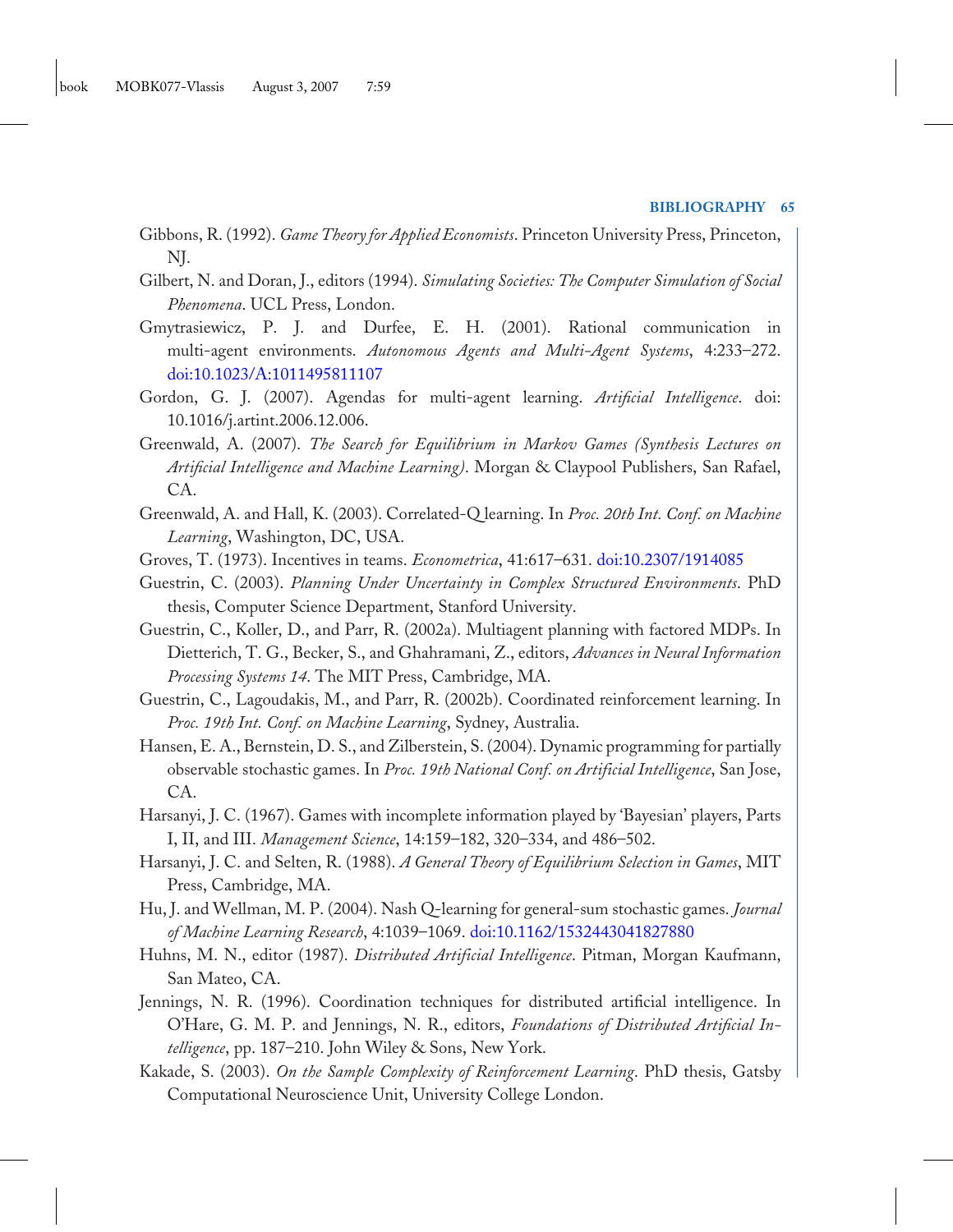- Kitano, H., Tambe, M., Stone, P., Veloso, M., Coradeschi, S., Osawa, E., Matsubara, H., Noda, I., and Asada, M. (1997). The RoboCup synthetic agent challenge 97. In *Proc. Int. Joint Conf. on Artificial Intelligence*, Nagoya, Japan.
- Kok, J. R., Spaan, M. T. J., and Vlassis, N. (2005). Non-communicative multi-robot coordination in dynamic environments. *Robotics and Autonomous Systems*, 50(2–3):99–114. [doi:10.1016/j.robot.2004.08.003](http://dx.doi.org/10.1016/j.robot.2004.08.003)
- Kok, J. R. and Vlassis, N. (2006). Collaborative multiagent reinforcement learning by payoff propagation. *Journal of Machine Learning Research*, 7:1789–1828.
- Kowalczyk, W. and Vlassis, N. (2005). Newscast EM. In Saul, L. K., Weiss, Y., and Bottou, L., editors, *Advances in Neural Information Processing Systems 17*, pp. 713–720. MIT Press, Cambridge, MA.
- <span id="page-77-0"></span>Lagoudakis, M. G. and Parr, R. (2003). Learning in zero-sum team Markov games using factored value functions. In Becker, S., Thrun, S., and Obermayer, K., editors, *Advances in Neural Information Processing Systems 15*, MIT Press, Cambridge, MA.
- Lauer, M. and Riedmiller, M. (2000). An algorithm for distributed reinforcement learning in cooperative multi-agent systems. In *Proc. 17th Int. Conf. on Machine Learning*, Stanford University, USA.
- Lesser, V., Ortiz Jr., C. L., and Tambe, M., editors (2003). *Distributed Sensor Networks: A Multiagent Perspective*. Kluwer Academic, Dodrecht.
- Lewis, D. K. (1969). *Conventions: A Philosophical Study*. Harvard University Press, Cambridge.
- Littman, M. L. (1994). Markov games as a framework for multi-agent reinforcement learning. In *Proc. 11th Int. Conf. on Machine Learning*, San Francisco, CA.
- Littman, M. L. (2001). Friend-or-foe Q-learning in general-sum games. In *Proc. 18th Int. Conf. on Machine Learning*, San Francisco, CA.
- Matarić, M. J. (1994). Reward functions for accelerated learning. In *Proc. 11th Int. Conf. on Machine Learning*, San Francisco, CA.
- <span id="page-77-1"></span>Moallemi, C. C. and Van Roy, B. (2004). Distributed optimization in adaptive networks. In Thrun, S., Saul, L., and Scholkopf, B., editors, ¨ *Advances in Neural Information Processing Systems 16*. MIT Press, Cambridge, MA.
- Modi, P. J., Shen, W.-M., Tambe, M., and Yokoo, M. (2005). ADOPT: Asynchronous distributed constraint optimization with quality guarantees. *Artificial Intelligence*, 161 (1–2):149–180. [doi:10.1016/j.artint.2004.09.003](http://dx.doi.org/10.1016/j.artint.2004.09.003)
- Nash, J. F. (1950). Equilibrium points in n-person games. *Proceedings of the National Academy of Sciences*, 36:48–49. [doi:10.1073/pnas.36.1.48](http://dx.doi.org/10.1073/pnas.36.1.48)
- Nisan, N. (1999). Algorithms for selfish agents. In *Proc. 16th Symp. on Theoret. Aspects of Computer Science*, Trier, Germany.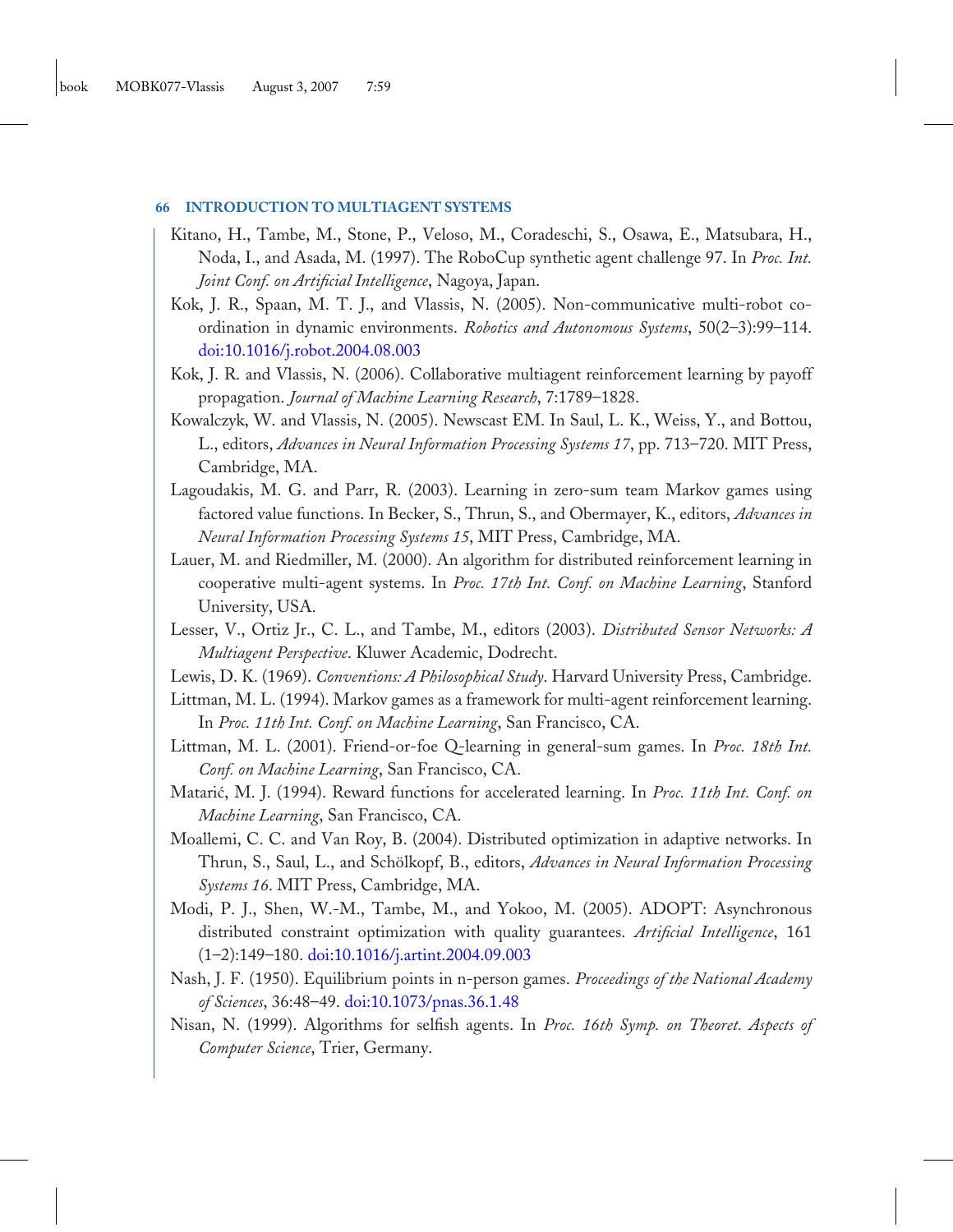#### **BIBLIOGRAPHY 67**

- Nisan, N., Tardos, E., and Vazirani, V., editors (2007). *Algorithmic Game Theory*. Cambridge University Press, Cambridge.
- Noriega, P. and Sierra, C., editors (1999). *Agent Mediated Electronic Commerce*. Lecture Notes in Artificial Intelligence 1571. Springer, Berlin.
- O'Hare, G. M. P. and Jennings, N. R., editors (1996). *Foundations of Distributed Artificial Intelligence*. John Wiley & Sons, New York.
- Oliehoek, F. A. and Vlassis, N. (2007). Q-value functions for decentralized POMDPs. In *Proc. of Int. Joint Conf. on Autonomous Agents and Multi Agent Systems*, Honolulu, Hawai'i.
- Osborne, M. J. (2003). *An Introduction to Game Theory*. Oxford University Press, Oxford.
- Osborne, M. J. and Rubinstein, A. (1994). *A Course in Game Theory*. MIT Press, Cambridge, MA.
- Papadimitriou, C. H. (2001). Algorithms, games, and the Internet. In *Proc. 33rd Ann. ACM Symp. on Theory of Computing*, Heraklion, Greece.
- Papadimitriou, C. H. and Tsitsiklis, J. N. (1987). The complexity of Markov decision processes. *Mathematics of Operations Research*, 12(3):441–450.
- Parkes, D. C. (2001). *Iterative Combinatorial Auctions: Achieving Economic and Computational Efficiency*. PhD thesis, Computer and Information Science, University of Pennsylvania.
- Parkes, D. C. and Shneidman, J. (2004). Distributed implementations of Vickrey-Clarke-Groves mechanisms. In *Proc. 3nd Int. Joint Conf. on Autonomous Agents and Multiagent Systems*, New York, USA.
- Paskin, M. A., Guestrin, C. E., and McFadden, J. (2005). A robust architecture for distributed inference in sensor networks. In *Proc. 4th Int. Symp. on Information Processing in Sensor Networks*, Los Angeles, CA.
- Pearce, J. P. and Tambe, M. (2007). Quality guarantees on k-optimal solutions for distributed constraint optimization problems. In *Proc. 20th Int. Joint Conf. on Artificial Intelligence*, Hyderabad, India.
- Pearl, J. (1988). *Probabilistic Reasoning in Intelligent Systems*. Morgan Kaufman, San Mateo, CA.
- <span id="page-78-0"></span>Peshkin, L., Kee-Eung, K., Meuleau, N., and Kaelbling, L. (2000). Learning to cooperate via policy search. In *Proc. 16th Int. Conf. on Uncertainty in Artificial Intelligence*, San Francisco, CA.
- Peyton Young, H. (1993). The evolution of conventions. *Econometrica*, 61(1):57–84. [doi:10.2307/2951778](http://dx.doi.org/10.2307/2951778)
- Porter, R., Nudelman, E., and Shoham, Y. (2004). Simple search methods for finding a Nash equilibrium. In *Proc. 19th National Conf. on Artificial Intelligence*, San Jose, CA.
- Poupart, P., Vlassis, N., Hoey, J., and Regan, K. (2006). An analytic solution to discrete Bayesian reinforcement learning. In *Proc. Int. Conf. on Machine Learning*, Pittsburgh, USA.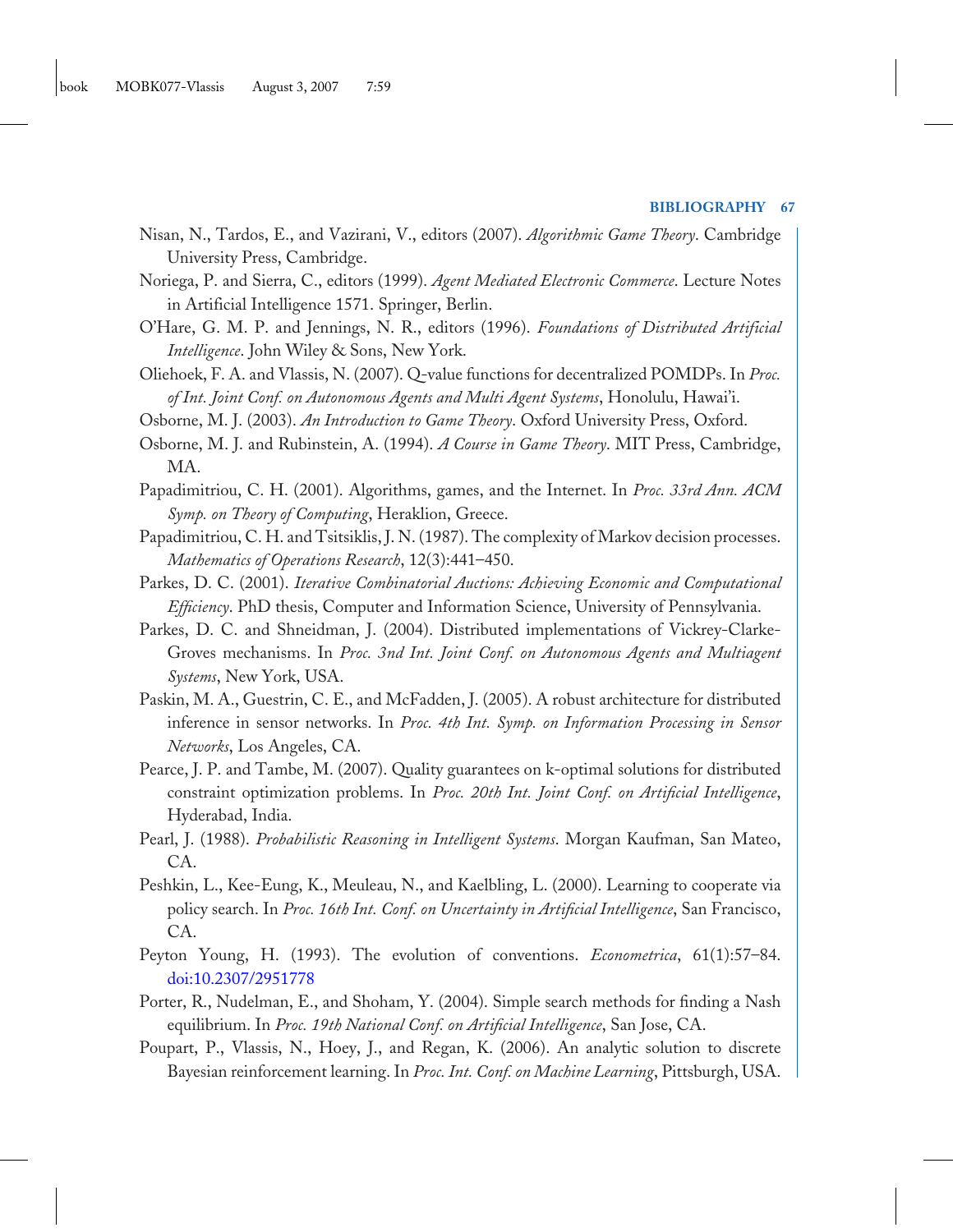- Roumeliotis, S. I. and Bekey, G. A. (2002). Distributed multi-robot localization. *IEEE Trans. Robotics and Automation*, 18(5):781–795. [doi:10.1109/TRA.2002.803461](http://dx.doi.org/10.1109/TRA.2002.803461)
- Russell, S. J. and Norvig, P. (2003). *Artificial Intelligence: a Modern Approach*. Prentice Hall, Englewood Cliffs, NJ, 2nd edition.
- Samet, D. (2006). Agreeing to disagree: the non-probabilistic case. Unpublished manuscript (available from http://www.tau.ac.il/˜samet).
- Sandell, N. R., Varayia, P., Athans, M., and Safonov, M. G. (1978). Survey of decentralized control methods for large-scale systems. *IEEE Trans. Automatic Control*, AC-23(2):108– 128. [doi:10.1109/TAC.1978.1101704](http://dx.doi.org/10.1109/TAC.1978.1101704)
- Sandholm, T. (1999). Distributed rational decision making. In Weiss, G., editor, *Multiagent Systems: A Modern Introduction to Distributed Artificial Intelligence*, pp. 201–258. MIT Press, Cambridge, MA.
- Schneider, J., Wong, W.-K., Moore, A., and Riedmiller, M. (1999). Distributed value functions. In *Proc. Int. Conf. on Machine Learning*, Bled, Slovenia.
- Sen, S., Sekaran, M., and Hale, J. (1994). Learning to coordinate without sharing information. In *Proc. 12th Nation. Conf. on Artificial Intelligence*, Seattle, WA.
- Shoham, Y. and Leyton-Brown, K. (2007). *Multi-Agent Systems*. Cambridge University Press, Cambridge.
- <span id="page-79-1"></span>Shoham, Y., Powers, R., and Grenager, T. (2007). If multi-agent learning is the answer, what is the question? *Artificial Intelligence*. doi: 10.1016/j.artint.2006.02.006.
- Shoham, Y. and Tennenholtz, M. (1992). On the synthesis of useful social laws for artificial agent societies. In *Proc. 10th Nation. Conf. on Artificial Intelligence*, San Diego, CA.
- Singh, M. P. (1994). *Multiagent Systems: A Theoretical Framework for Intentions, Know-How, and Communications*. Springer-Verlag, Berlin.
- <span id="page-79-0"></span>Singh, S., Kearns, M., and Mansour, Y. (2000). Nash convergence of gradient dynamics in general-sum games. In *Proc. 16th Int. Conf. on Uncertainty in Artificial Intelligence*, San Francisco, CA.
- Smith, R. G. (1980). The contract net protocol: high-level communication and control in a distributed problem solver. *IEEE Trans. Computers*, C-29(12):1104–1113.
- Spaan, M. T. J. and Vlassis, N. (2005). Perseus: Randomized point-based value iteration for POMDPs. *Journal of Artificial Intelligence Research*, 24:195–220.
- Stone, P. (2000). *Layered Learning in Multiagent Systems: A Winning Approach to Robotic Soccer*. MIT Press, Cambridge, MA.
- Stone, P. and Veloso, M. (2000). Multiagent systems: a survey from a machine learning perspective. *Autonomous Robots*, 8(3).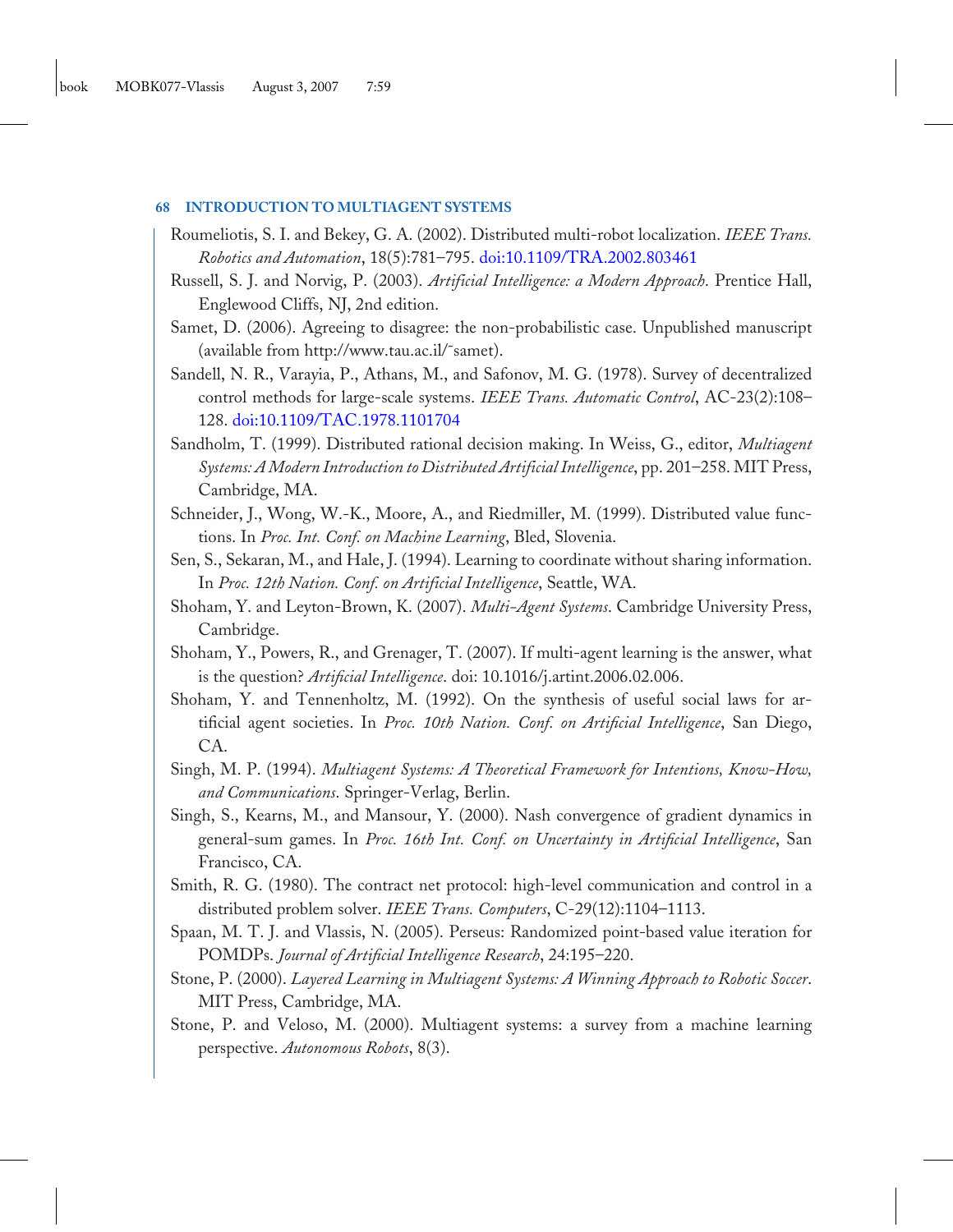- Sutton, R. S. and Barto, A. G. (1998). *Reinforcement Learning: An Introduction*. MIT Press, Cambridge, MA.
- Sycara, K. (1998). Multiagent systems. *AI Magazine*, 19(2):79–92.
- Symeonidis, A. L. and Mitkas, P. A., editors (2006). *Agent Intelligence Through Data Mining*. Springer, Berlin.
- Tan, M. (1993). Multi-agent reinforcement learning: Independent vs. cooperative agents. In *Proc. 10th Int. Conf. on Machine Learning*, Amherst, MA.
- Terzopoulos, D. (1999). Artificial life for computer graphics. *Commun. ACM*, 42(8):32–42. [doi:10.1145/310930.310966](http://dx.doi.org/10.1145/310930.310966)
- <span id="page-80-0"></span>Tesauro, G. (2004). Extending Q-learning to general adaptive multi-agent systems. In Thrun, S., Saul, L., and Schölkopf, B., editors, *Advances in Neural Information Processing Systems 16*. MIT Press, Cambridge, MA.
- Thorndike, E. L. (1898). *Animal Intelligence: An Experimental Study of the Associative Processes in Animals*. PhD thesis, Columbia University.
- Vickrey, W. (1961). Counterspeculation, auctions, and competitive sealed tenders. *Journal of Finance*, 16:8–37. [doi:10.2307/2977633](http://dx.doi.org/10.2307/2977633)
- Vidal, J. M. (2007). *Fundamentals of Multiagent Systems with NetLogo Examples*. Electronically available at www.multiagent.com.
- Vlassis, N., Elhorst, R. K., and Kok, J. R. (2004). Anytime algorithms for multiagent decision making using coordination graphs. In *Proc. Int. Conf. on Systems, Man and Cybernetics*, The Hague, The Netherlands.
- von Neumann, J. and Morgenstern, O. (1944). *Theory of Games and Economic Behavior*. John Wiley & Sons, New York.
- von Stengel, B. (2007). Equilibrium computation for two-player games in strategic and extensive form. In Nisan, N., Tardos, E., and Vazirani, V., editors, *Algorithmic Game Theory*. Cambridge University Press, Cambridge.
- Wainwright, M. J., Jaakkola, T. S., and Willsky, A. S. (2004). Tree consistency and bounds on the performance of the max-product algorithm and its generalizations. *Statistics and Computing*, 14:143–166. [doi:10.1023/B:STCO.0000021412.33763.d5](http://dx.doi.org/10.1023/B:STCO.0000021412.33763.d5)
- Wang, X. and Sandholm, T. (2003). Reinforcement learning to play an optimal Nash equilibrium in team Markov games. In Becker, S., Thrun, S., and Obermayer, K., editors, *Advances in Neural Information Processing Systems 15*, MIT Press, Cambridge, MA.
- Watkins, C. J. C. H. and Dayan, P. (1992). Q-learning. *Machine Learning*, 8(3):279–292.
- Weiss, G., editor (1999). *Multiagent Systems: a Modern Approach to Distributed Artificial Intelligence*. MIT Press, Cambridge, MA.
- Wiegerinck, W., van den Broek, B., and Kappen, B. (2006). Stochastic optimal control in continuous space-time multi-agent systems. In *Proc. 22th Int. Conf. on Uncertainty in Artificial Intelligence*, MIT Press, Cambridge, MA.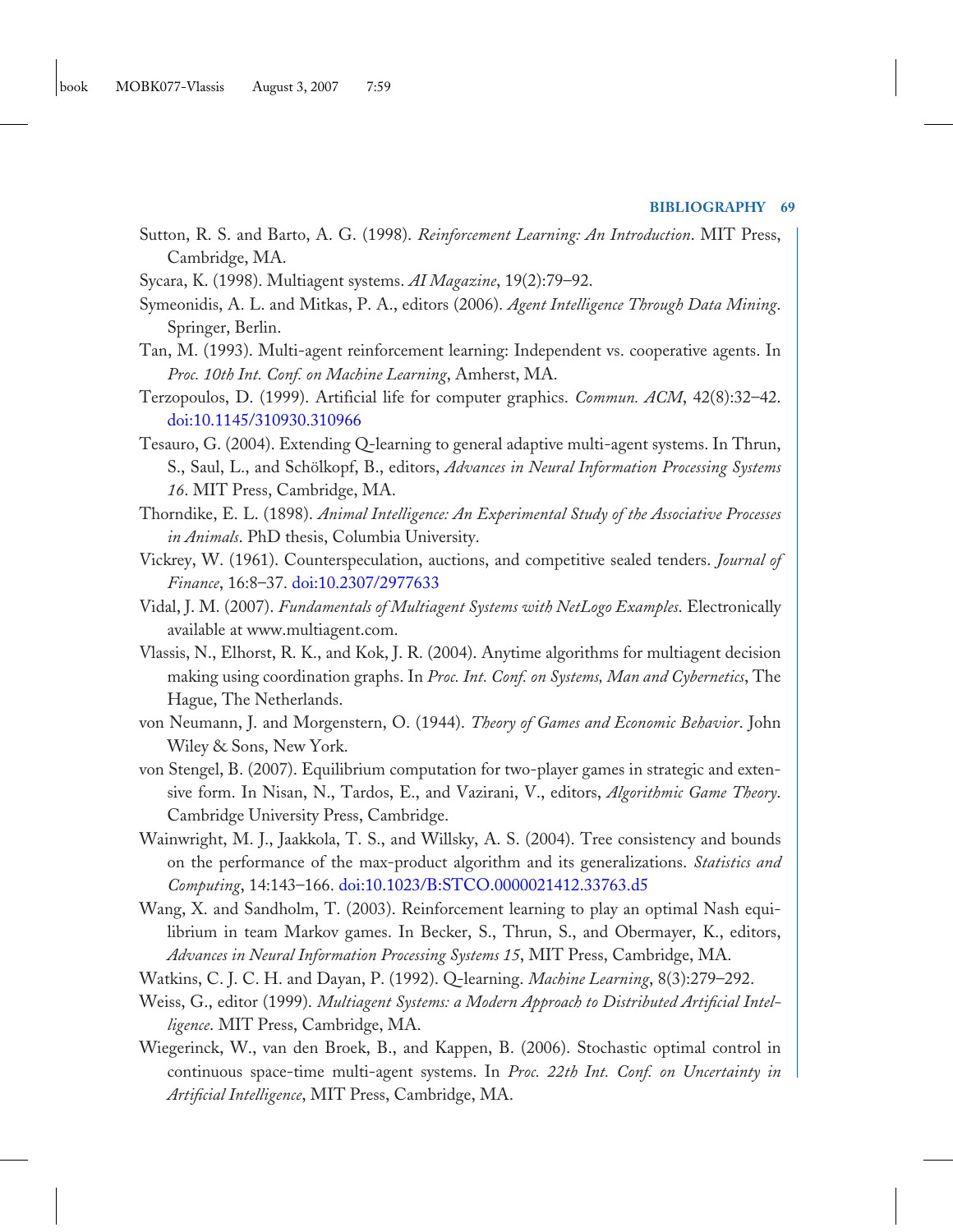- Wolpert, D., Wheeler, K., and Tumer, K. (1999). General principles of learning-based multiagent systems. In *Proc. 3rd Int. Conf. on Autonomous Agents*, Seattle, WA.
- Wooldridge, M. (2002). *An Introduction to MultiAgent Systems*. John Wiley & Sons, New York.
- Xiang, Y. (2002). *Probabilistic Reasoning in Multiagent Systems: A Graphical Models Approach*. Cambridge University Press, Cambridge.
- Yokoo, M. (2000). *Distributed Constraint Satisfaction: Foundation of Cooperation in Multi-agent Systems*. Springer, Berlin.
- Young, H. P. (2004). *Strategic learning and its limits*. Oxford University Press, Oxford.
- Zhang, W., Wang, G., Xing, Z., and Wittenberg, L. (2005). Distributed stochastic search and distributed breakout: Properties, comparison and applications to constraint optimization problems in sensor networks. *Artificial Intelligence*, 161(1-2):55–87. [doi:10.1016/j.artint.2004.10.004](http://dx.doi.org/10.1016/j.artint.2004.10.004)
- <span id="page-81-0"></span>Zinkevich, M., Greenwald, A., and Littman, M. L. (2006). Cyclic equilibria in Markov games. In Weiss, Y., Schölkopf, B., and Platt, J., editors, *Advances in Neural Information Processing Systems 18*, pp. 1641–1648. MIT Press, Cambridge, MA.